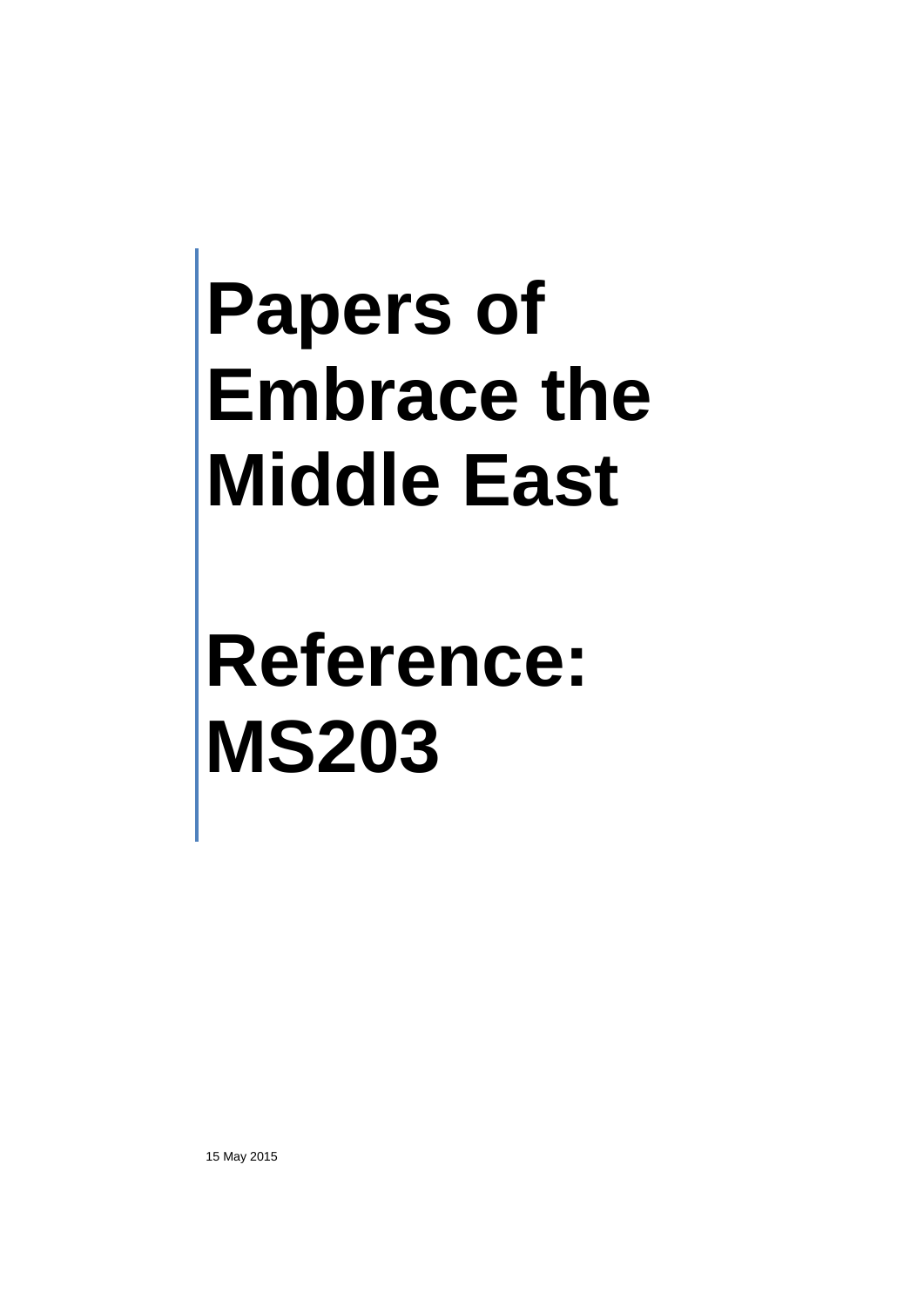MS203 Papers of Embrace the Middle East, ecumenical charity, and related **organisations** 1854- 2015

> These papers primarily comprise the records of Embrace the Middle East, previously the Turkish Missions Aid Society, the Bible Lands Society and then BibleLands. Embrace the Middle East is a nongovernmental ecumenical charity supporting humanitarian projects primarily, but not exclusively, in Turkey, Syria, Egypt, the Balkans, Lebanon, Palestine, Bulgaria and Cyprus. The papers include records of the Society from its establishment in 1854 to the present day. The records of Embrace the Middle East include minute books from 1854-1958; financial and administrative records including annual reports from 1855- 1893, from 1894 onwards these annual reports were included in the Society's magazine 'The Star in the East'; printed publications including 'The Star in the East' from 1883-2012 and 'Embrace' 2013-2015; and a collection of 834 photographs and postcards, largely from the early to mid twentieth century, depicting scenes from Aden, Bosnia and Herzegovina, Bulgaria, Egypt, Greece, The Holy Land, Iran, Iraq, Jordan, Lebanon, Macedonia and Croatia, Serbia, Sudan, Syria and Turkey.

> As the Society's original objective was to support existing mission work with money rather than men, many reports found in 'The Star of the East' were sent from a variety of organisations including the American Board of Commissioners; schools whose teachers were sponsored by the Society of the Promotion of Female Education in the East; and reports from many other British and American led missions, as well as a host of locally founded and led schools, clinics, orphanages and Bible depositories. Reports include information about early famine relief, as well as reports from mission stations during the Balkan Wars of the 1870s. The collection also contains material relating to the Armenian massacres of the 1890s, the genocide [a term under dispute] of 1915, and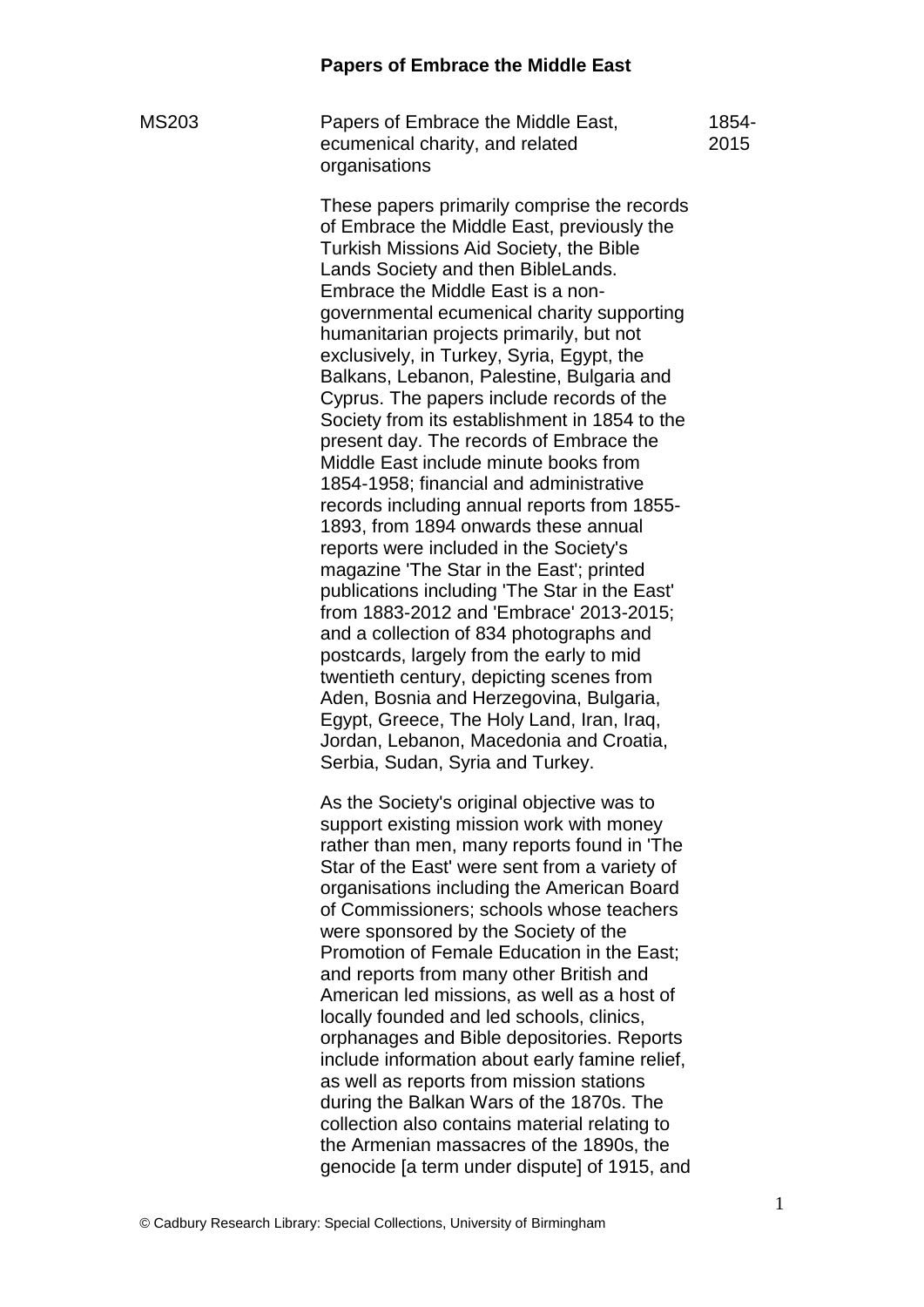evidence of other unrest in modern-day Turkey.

More latterly, there is material relating to the Lebanon Civil War of the 1980s and ongoing conflicts in modern day Israel. The papers also comprise records of associated bodies, including the records of The Lovell Society; records relating to the establishment of the Bulgarian Bible School in the 1930s; records of The Four Homes of Mercy; and records relating to Anatolia College. As a whole, the papers are a rich source of information for the study of missionary work in the Middle East from the mid-nineteenth century to the present day.

**Administrative history:** Embrace the Middle East was founded in 1854 as the Turkish Missions Aid Society and its first President was Lord Shaftesbury. Its original objective was to support American Evangelical missionaries working among the Protestant Armenians of Turkey. From its inception it has been one of the channels for British funds to assist the various educational, religious and relief activities of the American Board of Commissioners, and later other missionary organisations, in the Middle East. The Society has worked in many countries in the Middle East including Turkey, Syria, Egypt, the Balkans, Lebanon, Bulgaria, Cyprus, Israel and the occupied Palestinian territory. Embrace the Middle East currently supports projects in Israel and the occupied Palestinian territory, Lebanon and Egypt.

Over the years the name of the organisation has changed, from the Turkish Missions Aid Society, to the Bible Lands Missions Aid Society, to the Bible Lands Society, to BibleLands and now Embrace the Middle East. However, the Society's original object, which was to support existing missions as they tackle poverty and injustice in their communities, with money rather than men, has never changed. For this reason its annual reports and later its magazine (founded in 1893), contain reports from a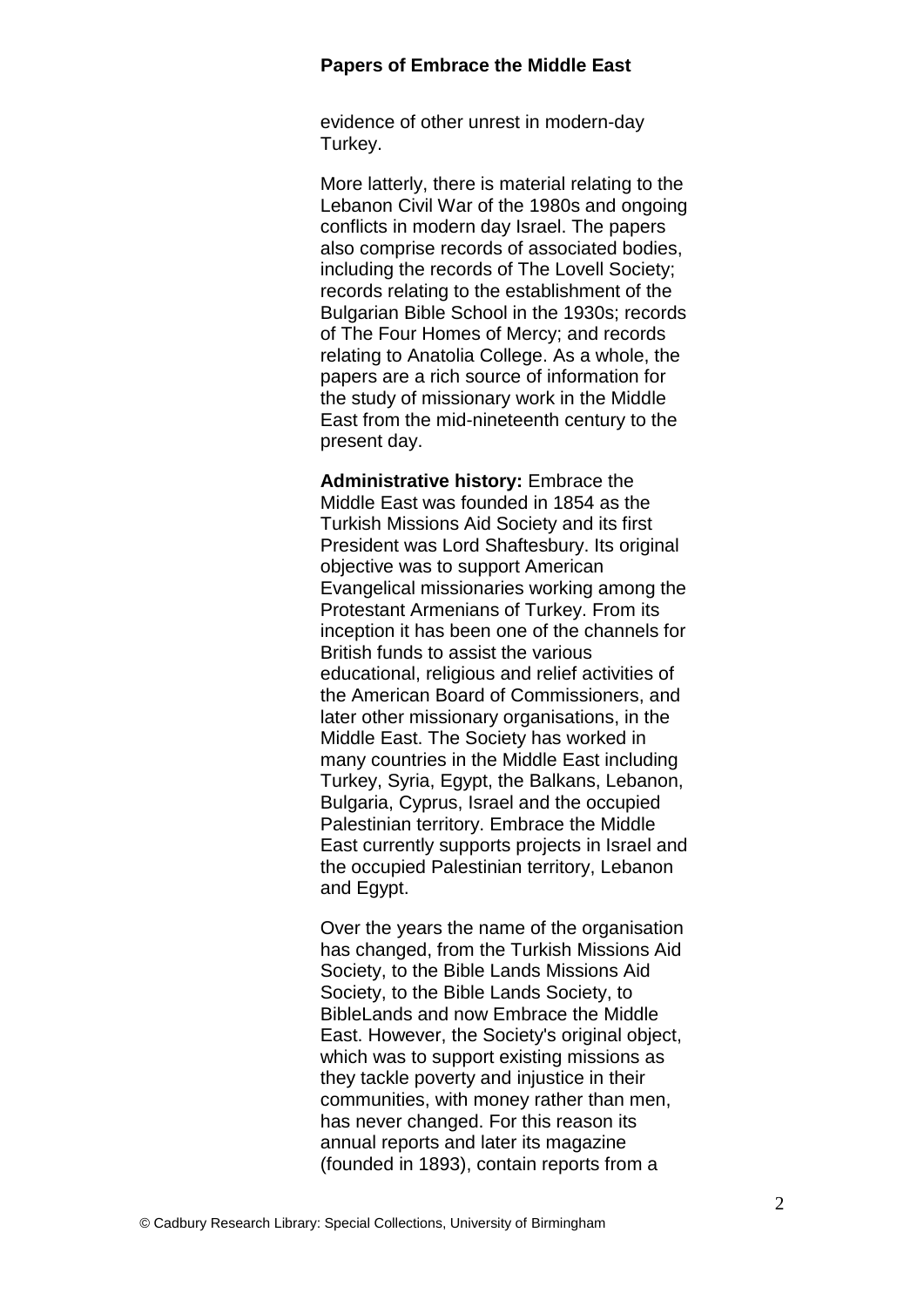variety of organisations including many American and British led missions. Currently the Society views itself as an ecumenical charity supporting Christian-led humanitarian projects in the Middle East whose overseas partners provide health, education and community development programmes for disadvantaged people regardless of their faith or nationality. The last change of name in August 2012 has facilitated bringing the work of the charity to the attention of a wider audience in the UK.

This collection also comprises papers related to The Lovell Society; The Bulgarian Bible School; The Four Homes of Mercy; and Anatolia College. Please consult the Admin History field in each of these sub-fonds for further information regarding the establishment and histories of these related bodies.

**Arrangement:** These papers have been arranged into five sub-fonds. One sub-fonds for the records of Embrace the Middle East; and one sub-fonds each for the records of The Lovell Society, the Bulgarian Bible School, the Four Homes of Mercy, and Anatolia College. Each sub-fonds has been arranged into series largely corresponding with key functions and activities of the Society including: Administrative records; Financial records; and Publications. A fourth series, based on type of material, has also been created: 'Photographs, postcards and related material'.

18 boxes (comprising 31 volumes, 52 files and 1729 items)

Access: Open

**Access conditions:** Access to all registered researchers.

**Notes:** Title supplied from contents of the series.

**Physical description:** The bindings of some volumes have become loose. This is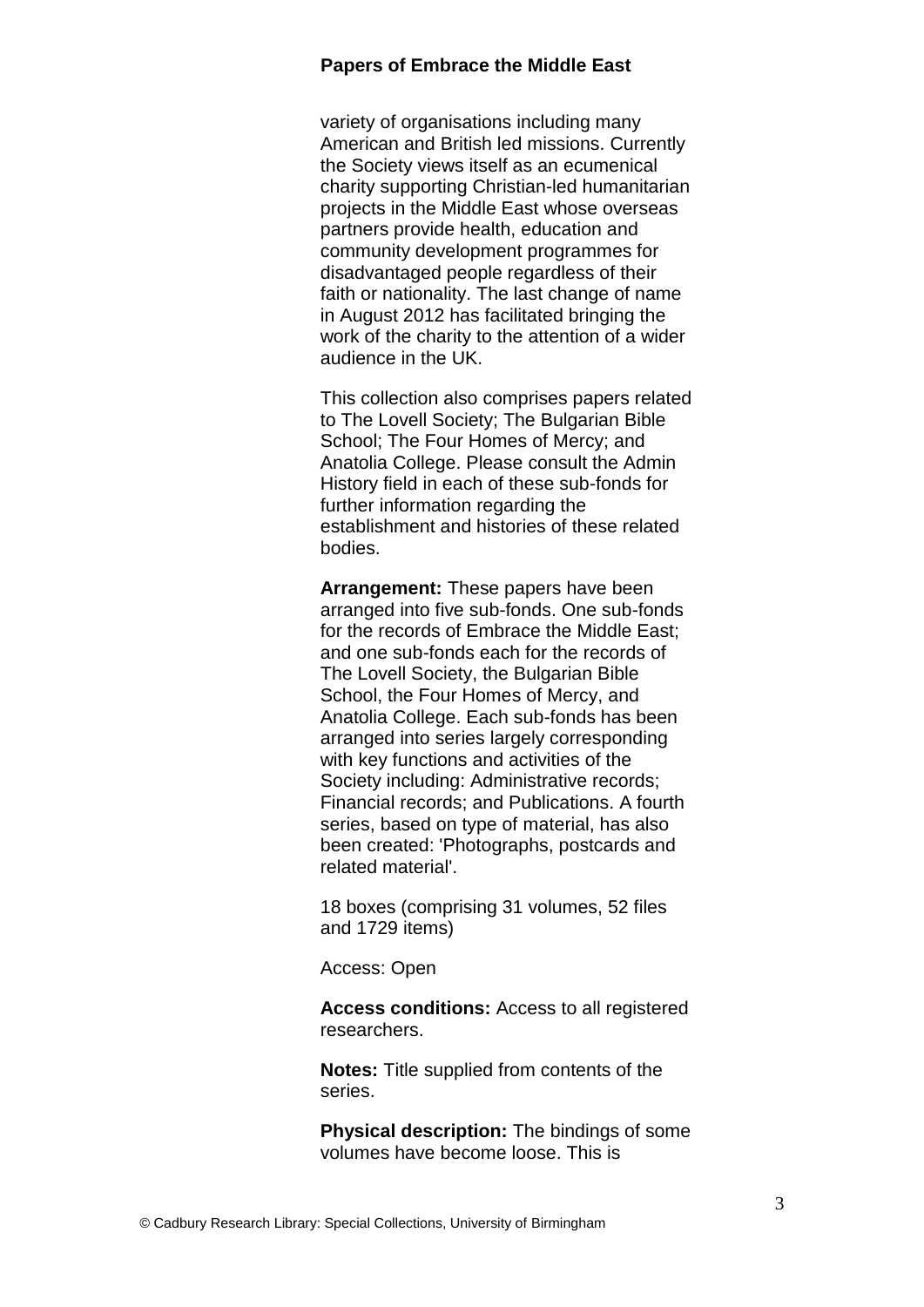indicated at the appropriate file level.

**Copies:** Copies of the periodical, 'Embrace', are available online through the website of Embrace the Middle East at http://www.embraceme.org/magazine (accessed December 2013).

**Copyright:** Permission to make any published use of any material from the collection must be sought in advance in writing from the Director of Special Collections (email: specialcollections@bham.ac.uk). Identification of copyright holders of unpublished material is often difficult. Special Collections will assist where possible in identifying copyright owners, but responsibility for ensuring copyright clearance rests with the user of the material.

**Language:** English, Arabic, German, Turkish, Greek, Bulgarian

**Creator name:** Embrace the Middle East

**Custodial history:** The records of Embrace the Middle East were kept in the care of the Society Trustees although many of the records were brought together by the depositor, Jean Hatton, during the course of researching her book, 'The Light Bearers', which was published in 2003. A temporary box list was compiled shortly after the records were deposited with the University of Birmingham in 2005, and was used as an interim finding aid for researchers.

**Acquisition:** Acquired from Embrace the Middle East (then BibleLands) on permanent loan in April 2005 with subsequent deposits of the organisation's own peridiodicals at intervals thereafter.

**Archival notes:** Papers arranged and described by Mark Eccleston, March-April 2010. Sources: records of Embrace the Middle East and related organisations; Jean Hatton, 'The Light Bearers', London: Monarch Books, 2003; BibleLands website (http://www.biblelands.org.uk) viewed 30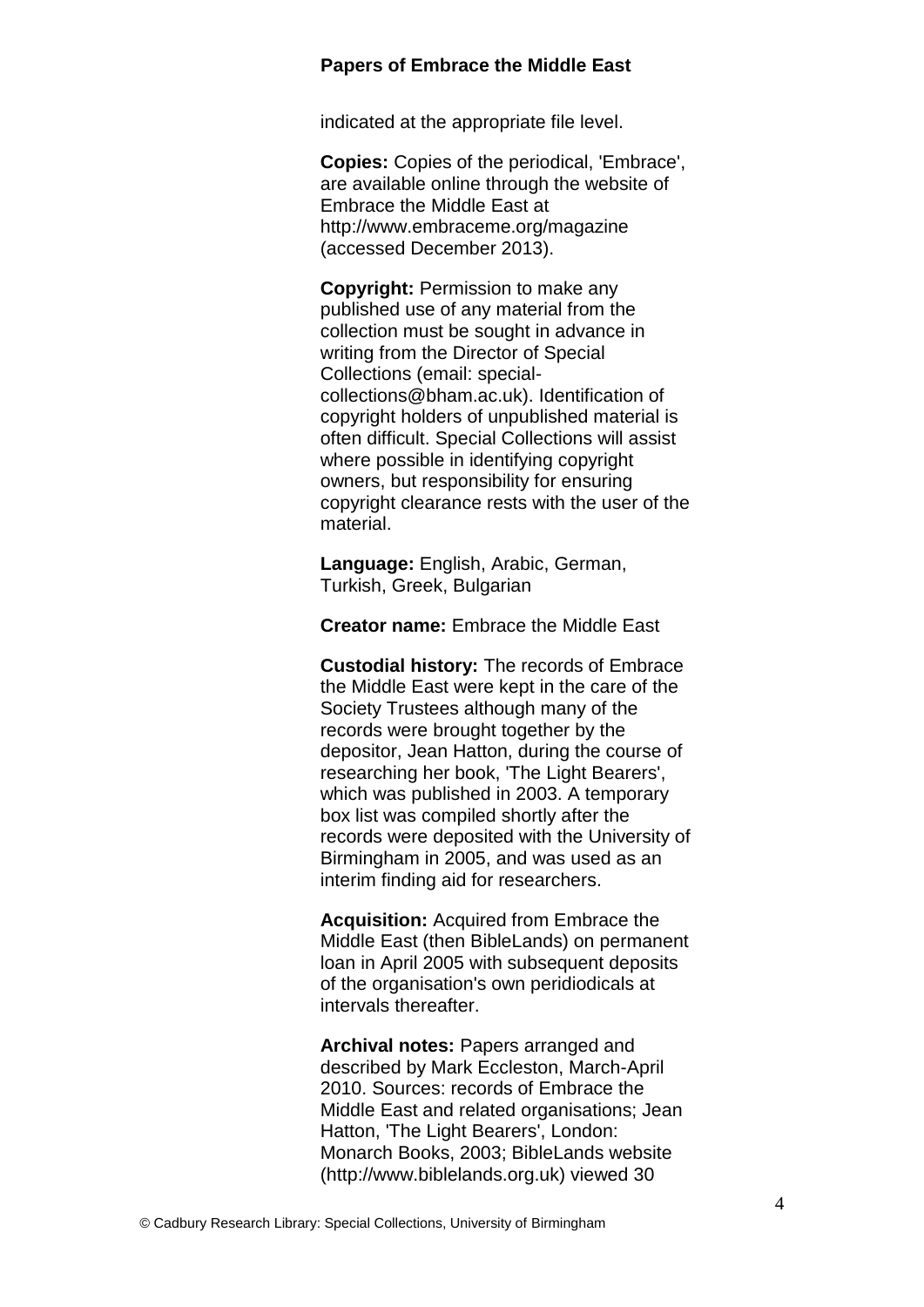# **Papers of Embrace the Middle East** March 2010; Oxford Dictionary of National Biography website (www.oxforddnb.com) viewed 8 April 2010. **Related material:** Special Collections hold the records of a number of other missionary societies. These include, amongst others, records of the Church Missionary Society (finding number: CMS); the Church of England Zenana Mission Society (finding number: CEZ); and the Society for Promoting Female Education in China, India and the Far East (finding number: FES). The department also holds a copy of Jean Hatton's book, 'The Light Bearers' (shelfmark: r BV 2370.B7). **Publication notes:** Jean Hatton's book, 'The Light Bearers', London: Monarch Books, 2003, makes numerous references to Embrace the Middle East papers. MS203/A Papers of Embrace the Middle East Papers consist of minute books of the Society, 1854-1958; annual reports, 1855- 1893; correspondence, 1879-2004, including communications sent via the Foreign Office detailing conditions in the Middle East during the 1880s; financial records, 1910-1996, including balance sheets; printed publications, including the Society's magazine from the first issue produced in 1883 until the present day; other Society publications including sponsorship and other 1854- 2015

promotional literature; various reports, publications and commissions collected by the Society; and a significant collection of photographs and postcards depicting scenes of life and work in the Middle East.

**Arrangement:** The papers are arranged in four series which reflect the major functions and activities of the Association: Administrative records; Financial records; Publications; or the form of the record: Photographs, postcards and related material.

26 volumes, 35 files and 1194 items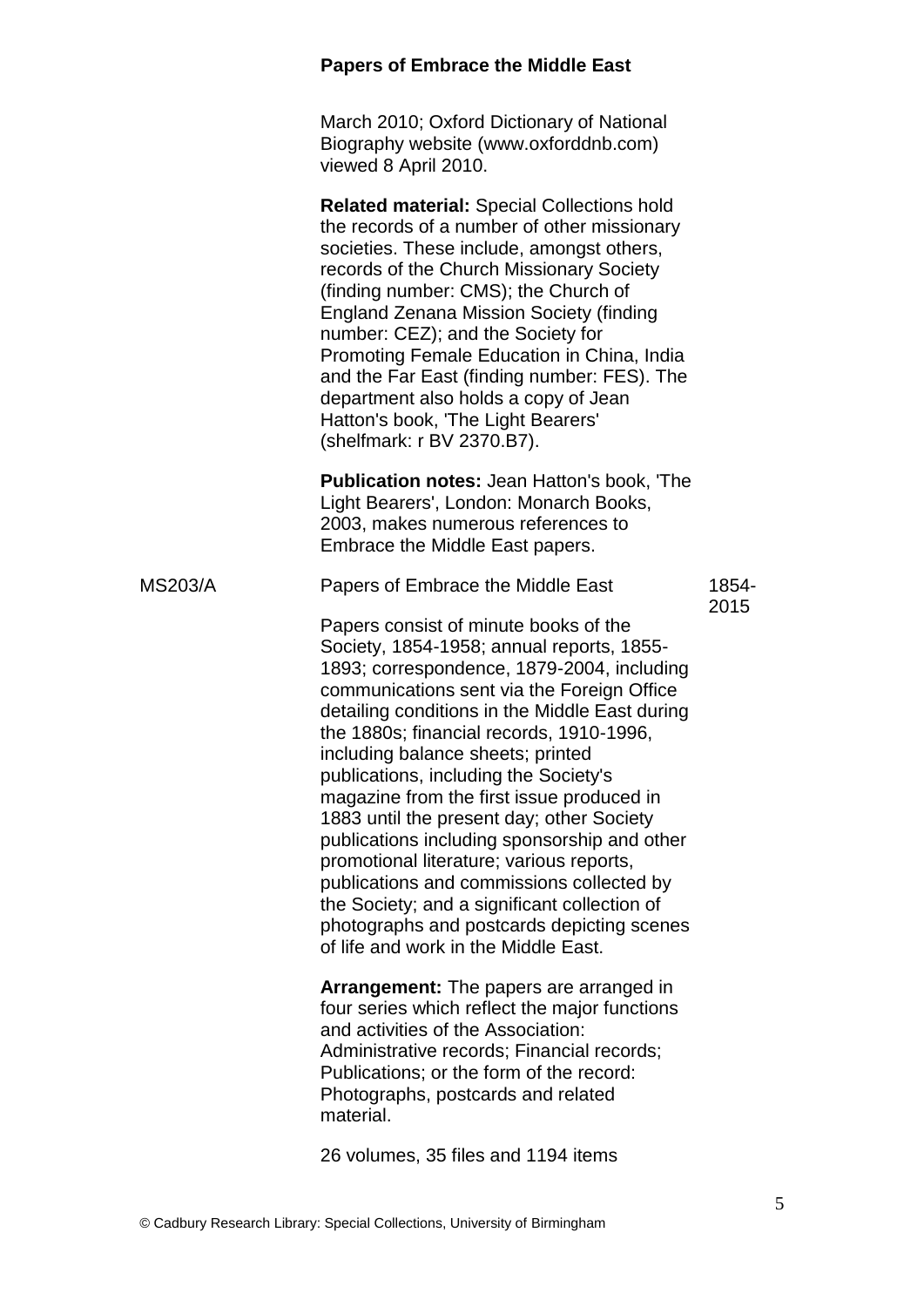|               | Access: Open                                                                                                                                                                                                                                                                                                                                                                                                                                                                                                                                          |               |
|---------------|-------------------------------------------------------------------------------------------------------------------------------------------------------------------------------------------------------------------------------------------------------------------------------------------------------------------------------------------------------------------------------------------------------------------------------------------------------------------------------------------------------------------------------------------------------|---------------|
| MS203/A/1     | Administrative records                                                                                                                                                                                                                                                                                                                                                                                                                                                                                                                                | 1854-         |
|               | These papers comprise administrative<br>material relating to Embrace the Middle East.<br>They comprise minute books, complete from<br>the Society's inception in 1854 until 1958;<br>annual reports from 1855 until 1893 (later<br>annual reports can be found in the bound<br>volumes of the Society's magazine, 'The Star<br>in the East' at MS203/A/3/1/2); and<br>correspondence, largely sent via the Society<br>Secretary.                                                                                                                      | 2004          |
|               | 12 volumes and 297 items                                                                                                                                                                                                                                                                                                                                                                                                                                                                                                                              |               |
|               | Access: Open                                                                                                                                                                                                                                                                                                                                                                                                                                                                                                                                          |               |
| MS203/A/1/1   | Minute books                                                                                                                                                                                                                                                                                                                                                                                                                                                                                                                                          | 1854-<br>1958 |
|               | This material comprises the records of<br>meetings of the Society. It consists of a<br>sequence of minute books of the General<br>Committee which are comprehensive and<br>record minutes of meetings held until 1958.<br>Material also includes some minutes from<br>meetings of other committees set up by the<br>Society including the Finance sub-committee<br>and the Glasgow Auxiliary (a regional branch<br>of the Society, based in Scotland).                                                                                                |               |
|               | 10 volumes                                                                                                                                                                                                                                                                                                                                                                                                                                                                                                                                            |               |
|               | Access: Open                                                                                                                                                                                                                                                                                                                                                                                                                                                                                                                                          |               |
| MS203/A/1/1/1 | <b>General Committee minutes</b>                                                                                                                                                                                                                                                                                                                                                                                                                                                                                                                      | 1854-<br>1958 |
|               | Volumes contain signed minutes of the<br>general committee of the Turkish Missions<br>Aid Society [later named Biblelands Missions<br>Aid Society]. Minutes are typescript between<br>1950 and 1955. Either the minute books are<br>incomplete or meetings were held irregularly:<br>the minute books for early years indicate that<br>meetings were held at between fortnightly<br>and monthly intervals; later minute books<br>record monthly meetings but there are also<br>large gaps, most notably between 13 March<br>1907 to 11 December 1907. |               |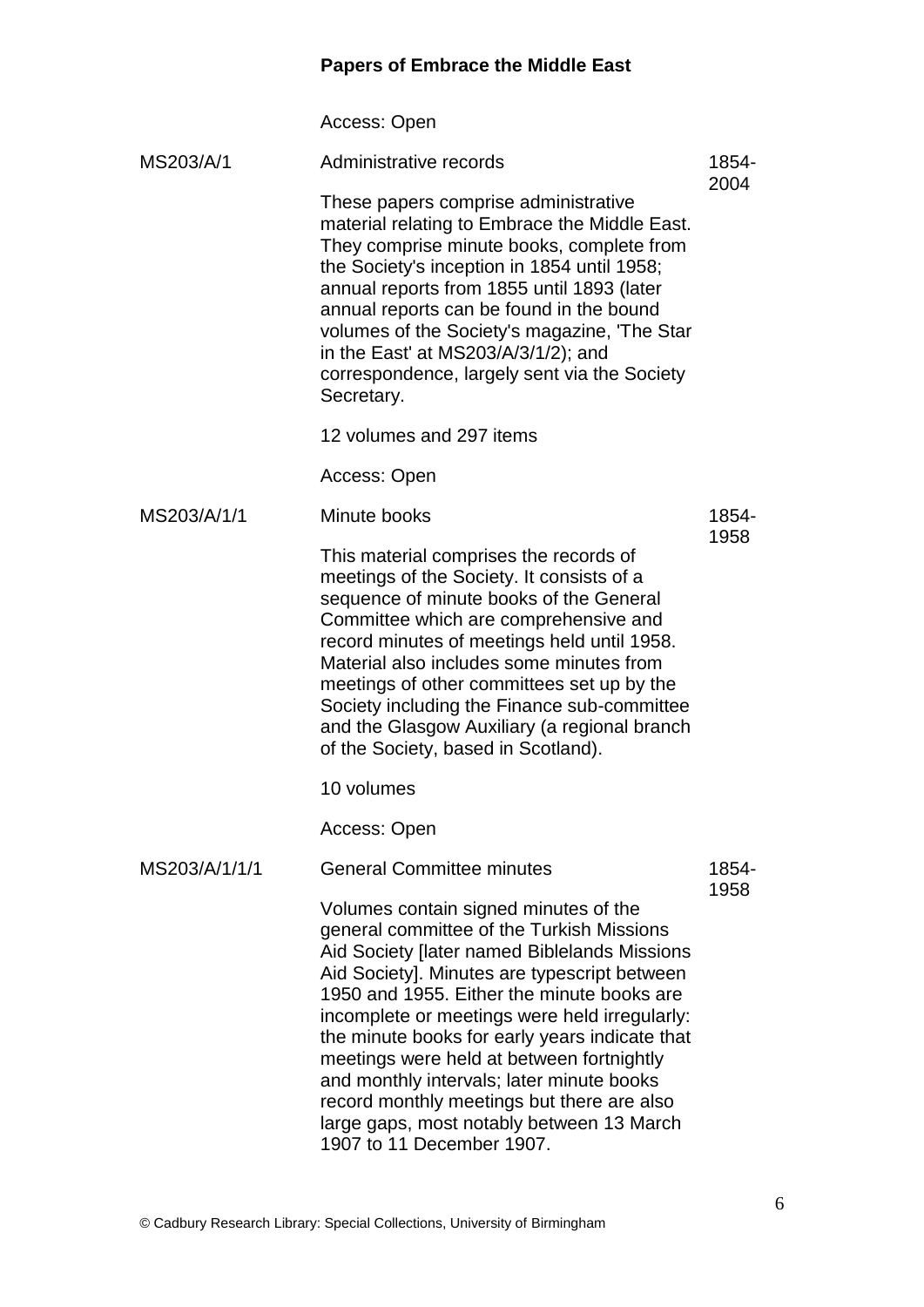| Later minutes, from the 1950s, indicate that    |
|-------------------------------------------------|
| meetings were held quarterly although,          |
| again, this is not always consistent. Minutes   |
| typically consist of a list of members present, |
| a prayer, minutes of the last meeting,          |
| financial matters (including cash statements;   |
| appeals for grants; and cheques drawn) and      |
| any matters arising.                            |
|                                                 |

7 volumes

Access: Open

| MS203/A/1/1/1/1 | Minute book                                                                                                                                                                                                                                                                                                                                                                                                                                                                                                                                                                                                                                                                                                                | 1854-         |
|-----------------|----------------------------------------------------------------------------------------------------------------------------------------------------------------------------------------------------------------------------------------------------------------------------------------------------------------------------------------------------------------------------------------------------------------------------------------------------------------------------------------------------------------------------------------------------------------------------------------------------------------------------------------------------------------------------------------------------------------------------|---------------|
|                 | Minutes run from 5 May 1854 to 4 December<br>1856 although a further entry dated 8<br>January 1857 has been crossed out. The<br>volume covers the period from the<br>establishment of The Turkish Missions Aid<br>Society. Contains names of committee<br>members, officers and details the object of<br>the society to promote the Bible among the<br>Armenians and Greeks in the Ottoman<br>Empire. Also lists the constitution of the<br>society, honorary members of the committee<br>and matters of correspondence. Attached to<br>a number of pages in the volume are<br>typescript reports describing conditions and<br>events in the Middle East during this time.<br>Includes an index at the rear of the volume. | 1857          |
|                 | 1 volume                                                                                                                                                                                                                                                                                                                                                                                                                                                                                                                                                                                                                                                                                                                   |               |
|                 | Access: Open                                                                                                                                                                                                                                                                                                                                                                                                                                                                                                                                                                                                                                                                                                               |               |
| MS203/A/1/1/1/2 | Minute book                                                                                                                                                                                                                                                                                                                                                                                                                                                                                                                                                                                                                                                                                                                | 1857-<br>1866 |
|                 | Minutes run from 8 January 1857 to 10 May<br>1866. Includes details of salaries and grants<br>related to mission work.                                                                                                                                                                                                                                                                                                                                                                                                                                                                                                                                                                                                     |               |
|                 | 1 volume                                                                                                                                                                                                                                                                                                                                                                                                                                                                                                                                                                                                                                                                                                                   |               |
|                 | Access: Open                                                                                                                                                                                                                                                                                                                                                                                                                                                                                                                                                                                                                                                                                                               |               |
| MS203/A/1/1/1/3 | Minute book                                                                                                                                                                                                                                                                                                                                                                                                                                                                                                                                                                                                                                                                                                                | 1866-<br>1875 |
|                 | Minutes run from 19 July 1866 to 26 January<br>1875.                                                                                                                                                                                                                                                                                                                                                                                                                                                                                                                                                                                                                                                                       |               |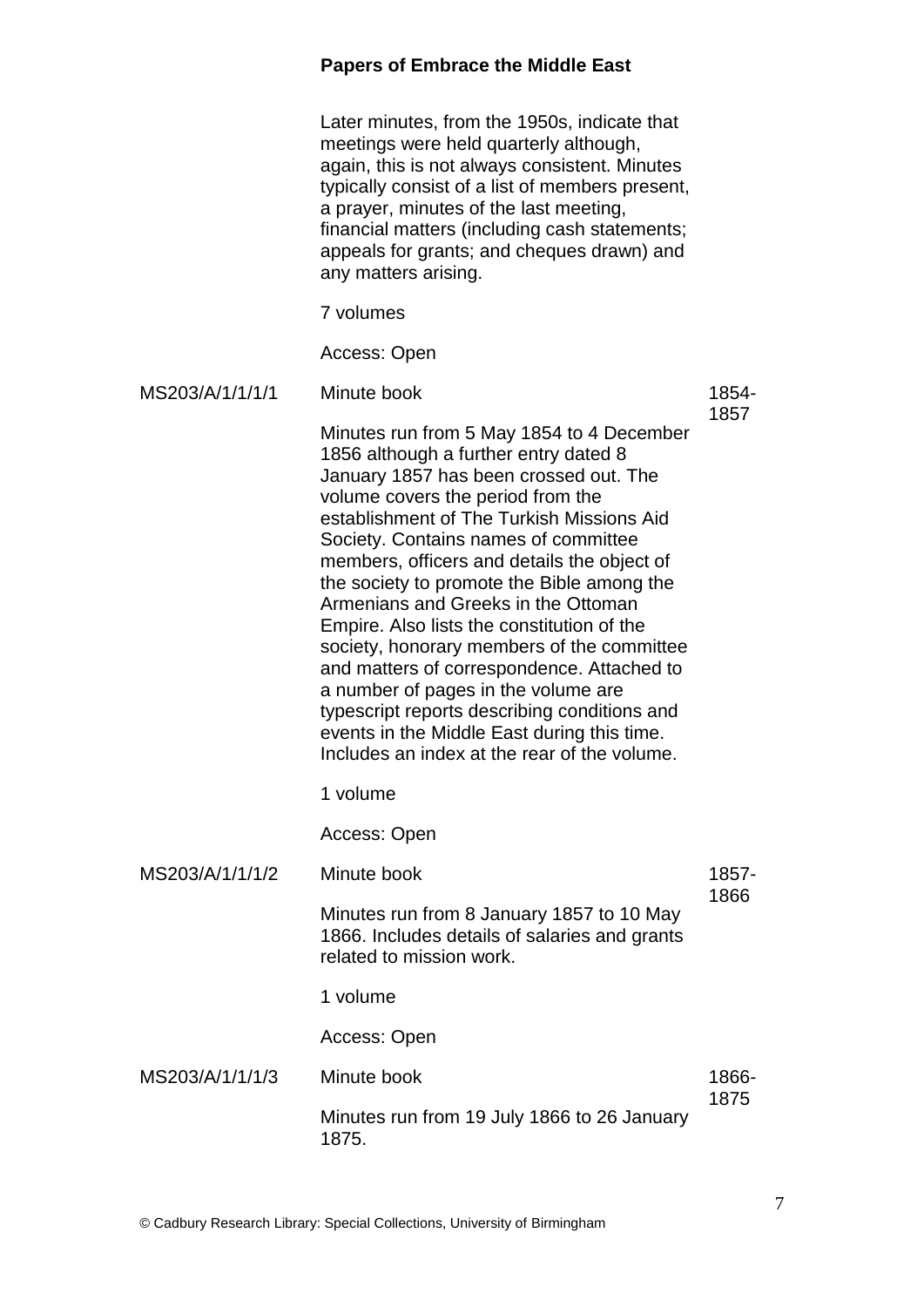|                 | 1 volume                                                                                                                                                                                                                                                                                                                                                                                                                                                                                                                                                                                                                                      |               |
|-----------------|-----------------------------------------------------------------------------------------------------------------------------------------------------------------------------------------------------------------------------------------------------------------------------------------------------------------------------------------------------------------------------------------------------------------------------------------------------------------------------------------------------------------------------------------------------------------------------------------------------------------------------------------------|---------------|
|                 | Access: Open                                                                                                                                                                                                                                                                                                                                                                                                                                                                                                                                                                                                                                  |               |
| MS203/A/1/1/1/4 | Minute book                                                                                                                                                                                                                                                                                                                                                                                                                                                                                                                                                                                                                                   | 1875-         |
|                 | Minutes run from 23 February 1875 to 5<br>March 1883. Includes minutes regarding the<br>resignation of the Earl of Shaftesbury as<br>President of the Society in 1876. Including<br>copies of letters sent to the 'Daily Telegraph'<br>from the Earl: 'I left the Society because I<br>was altogether dissatisfied with the<br>management of it'; and a subsequent<br>response from the committee. Also includes<br>a copy of a letter dated 1 November 1878 at<br>the rear of the volume which discusses the<br>'disproportion of our [the Turkish Mission Aid<br>Society] expenses to our income' and signed<br>by Henry Jones [Secretary]. | 1883          |
|                 | 1 volume                                                                                                                                                                                                                                                                                                                                                                                                                                                                                                                                                                                                                                      |               |
|                 | Access: Open                                                                                                                                                                                                                                                                                                                                                                                                                                                                                                                                                                                                                                  |               |
| MS203/A/1/1/1/5 | Minute book                                                                                                                                                                                                                                                                                                                                                                                                                                                                                                                                                                                                                                   | 1883-<br>1896 |
|                 | Minutes run from 2 April 1883 to 25<br>November 1896. Includes an index at the<br>rear of the volume.                                                                                                                                                                                                                                                                                                                                                                                                                                                                                                                                         |               |
|                 | 1 volume                                                                                                                                                                                                                                                                                                                                                                                                                                                                                                                                                                                                                                      |               |
|                 | Access: Open                                                                                                                                                                                                                                                                                                                                                                                                                                                                                                                                                                                                                                  |               |
| MS203/A/1/1/1/6 | Minute book                                                                                                                                                                                                                                                                                                                                                                                                                                                                                                                                                                                                                                   | 1897-<br>1926 |
|                 | Minutes run from 27 January 1897 to 28<br>October 1926. Includes some loose items of<br>correspondence inserted between pages.                                                                                                                                                                                                                                                                                                                                                                                                                                                                                                                |               |
|                 | 1 volume                                                                                                                                                                                                                                                                                                                                                                                                                                                                                                                                                                                                                                      |               |
|                 | Access: Open                                                                                                                                                                                                                                                                                                                                                                                                                                                                                                                                                                                                                                  |               |
| MS203/A/1/1/1/7 | Minute book                                                                                                                                                                                                                                                                                                                                                                                                                                                                                                                                                                                                                                   | 1927-<br>1958 |
|                 | Minutes run from 17 February 1927 to 3<br>March 1958. Inserted between pages are<br>details of finances, items of correspondence<br>and statements issued by the committee.<br>These are either loose or attached to pages.                                                                                                                                                                                                                                                                                                                                                                                                                   |               |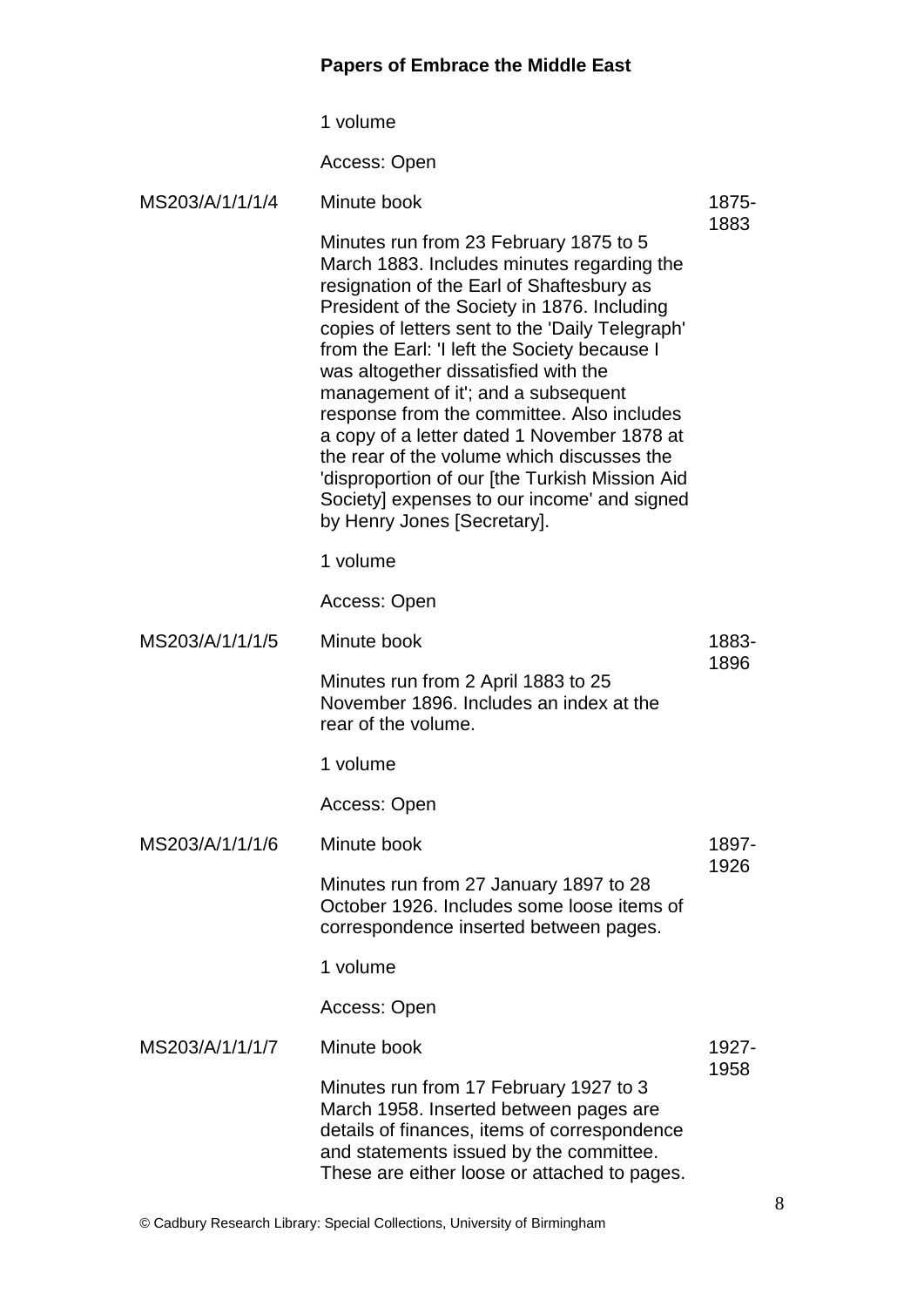Between 26 January 1950 and 18 October 1955 minutes have been typed and subsequently fastened to the pages of the minute book.

1 volume

Access: Open

MS203/A/1/1/2 Minutes of the Finance sub-committee Volumes contain signed minutes of the Finance sub-committee of the Society. The 1856- 1878

sub-committee appears to have met at irregular intervals - meeting regularly, sometimes weekly, in the early years. These minutes also deal with secretariat issues and the appointment of the Society secretary when the position has become vacant. Any reports of the Finance sub-committee appear to have been submitted for the consideration of the next meeting of the General Committee.

2 volumes

Access: Open

- MS203/A/1/1/2/1 Minute book
	- Minutes run from 14 January 1856 to 25 May 1869. Largely deals with financial matters of the society although some minutes relate to the Secretariat and the office of secretary. Book has only partially been used.

1 volume

Access: Open

MS203/A/1/1/2/2 Minute book Minutes run from 9 April 1868 to 29 October 1878 with loose inserts from 1882. Minutes from 21 February 1882 discuss appointments for the office of secretary of the Society. Book has only partially been used. 1868- 1882

1 volume

1856- 1869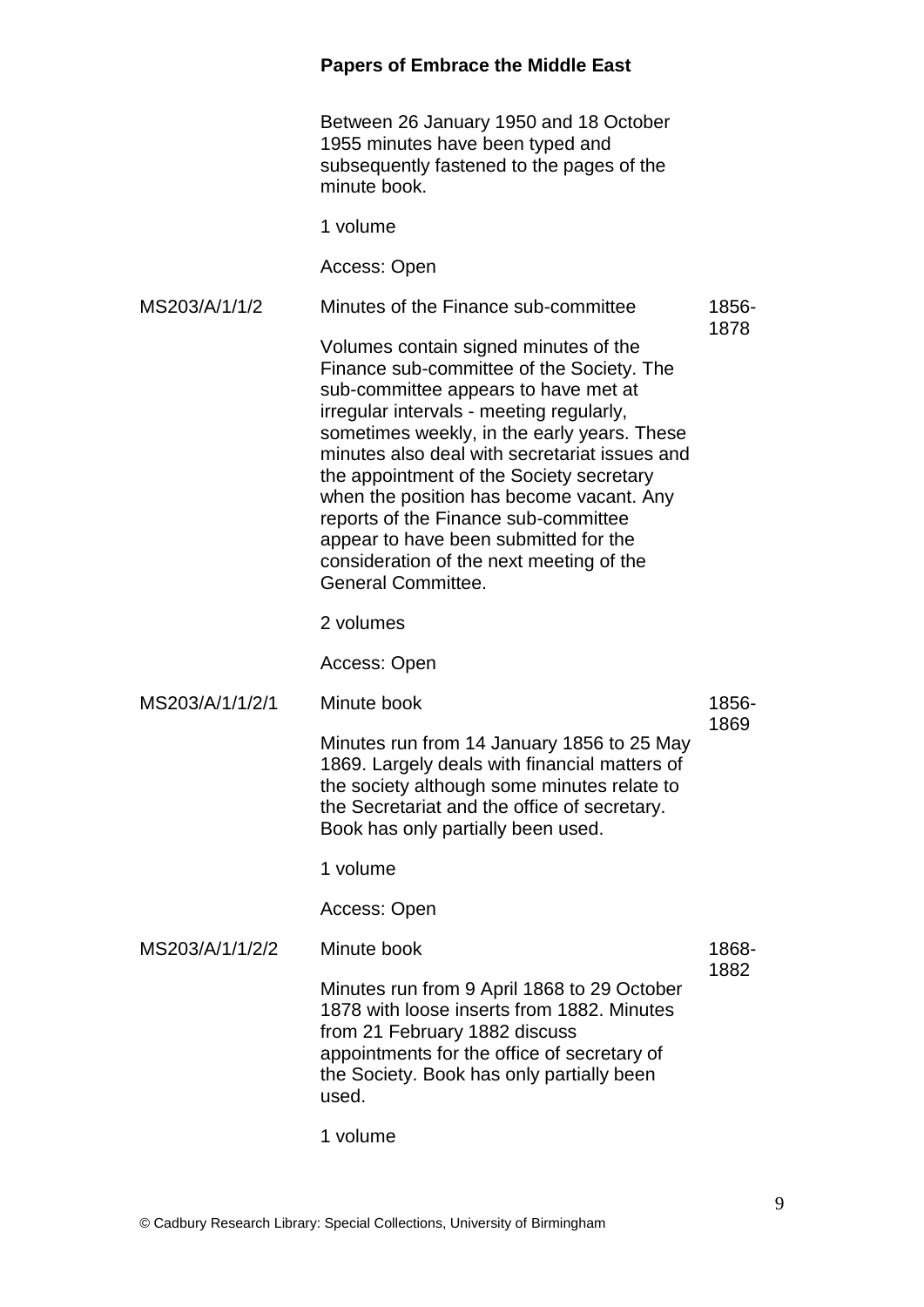Access: Open

|                 | <b>Physical description:</b> The front cover label,<br>inscribed 'Minutes of the Finance Committee<br>1868-1878', does not match the contents<br>which includes some loose inserted minutes<br>dated 10 February 1882 and 21 February<br>1882. The front cover is detached and this<br>volume needs careful handling.                                                                                                                                                                                                                                                                                                     |               |
|-----------------|---------------------------------------------------------------------------------------------------------------------------------------------------------------------------------------------------------------------------------------------------------------------------------------------------------------------------------------------------------------------------------------------------------------------------------------------------------------------------------------------------------------------------------------------------------------------------------------------------------------------------|---------------|
| MS203/A/1/1/3   | Minutes of the Glasgow Auxiliary                                                                                                                                                                                                                                                                                                                                                                                                                                                                                                                                                                                          | 1859-         |
|                 | A minute book of a regional branch of the<br>Turkish Missions Aid Society based in<br>Glasgow, Scotland. The Glasgow members<br>viewed themselves as an auxillary to the<br>'London Society' [the Society's<br>headquarters]. Internal evidence indicates<br>that another auxiliary in Edinburgh was also<br>operational. Attendees listed include Mr<br>[Thomas] Jones, 'travelling secretary to the<br>Society' who later became secretary of the<br>society. Minutes relate to the regional<br>meetings of the society.                                                                                                | 1865          |
|                 | 1 volume                                                                                                                                                                                                                                                                                                                                                                                                                                                                                                                                                                                                                  |               |
|                 | Access: Open                                                                                                                                                                                                                                                                                                                                                                                                                                                                                                                                                                                                              |               |
| MS203/A/1/1/3/1 | Minute book                                                                                                                                                                                                                                                                                                                                                                                                                                                                                                                                                                                                               | 1859-<br>1865 |
|                 | Minutes run from 8 February 1859 to 17 April<br>1865. Minutes are only recorded during the<br>first months of each year - with gaps<br>including 1 February 1860 to 19 February<br>1861. Includes a loose item of<br>correspondence. Rear of the volume<br>includes two society publications: The<br>Revival at bebek Seminary' dated 15 March<br>1859; and 'Farewell Address [] to the Lord<br>Viscount Stratford de Redcliffe' dated 19<br>October 1858 which concerns the assistance<br>of the Turkish Missions Aid Society to<br>missionary work at Constantinople. Book has<br>only partially been used.<br>1 volume |               |
|                 |                                                                                                                                                                                                                                                                                                                                                                                                                                                                                                                                                                                                                           |               |

Access: Open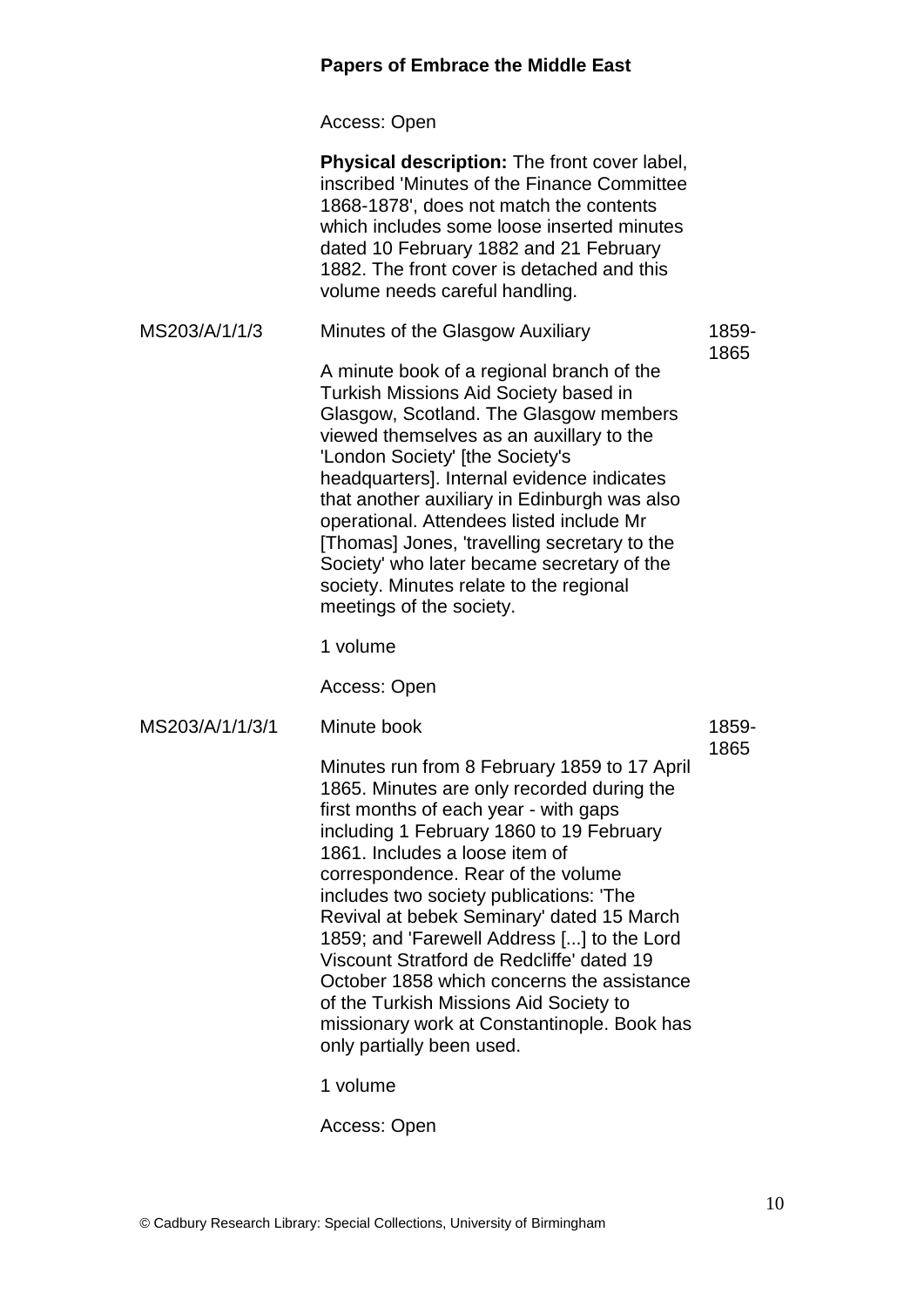| MS203/A/1/2 | Annual reports |
|-------------|----------------|
|             |                |

Later issues of the annual reports indicate that they were presented at the Annual General Meeting of the Society. This meeting was held in either April or May of each year. The reports provide a review of the year's activities, and largely comprise reports of mission work in the Middle East and lists of subscribers to the Society. The reports also include an end of year 'Report and Balance Sheet'; and lists 'auxiliary contributions' donated from individuals via regional branches of the society.

Early annual reports indicate that these auxiliaries were initially based in Bath, Edinburgh and Glasgow; but by 1870 this had grown to some 42 auxilaries in the UK plus further auxiliaries in Ireland). Some miscellaneous items have been bound with the annual reports including three issues of the Turkish Missions' Intelligencer for 1879.

Annual reports presented from 1893 onwards can be found bound with the Society's publication 'The Star in the East' from 1893 (finding number: MS203/A/3/1/2).

**Arrangement:** This sequence has been arranged in two sub-sub-series: bound volumes of annual reports, from 1855 to 1893; and loose issues of annual reports, comprising the annual reports for 1873 and 1874 which are missing from the bound volumes.

2 volumes and 2 items

Access: Open

```
MS203/A/1/2/1 Bound volumes
```
1855- 1893

Volumes include printed copies of the 1st Annual Report, for 1855, to the 37th Annual Report, for 1893. Reports include details of officers and committee members; laws and regulations of the society; reports of mission work in the Middle East; lists of subscribers to the society; and contributions for 'special objects' including rebuilding churches and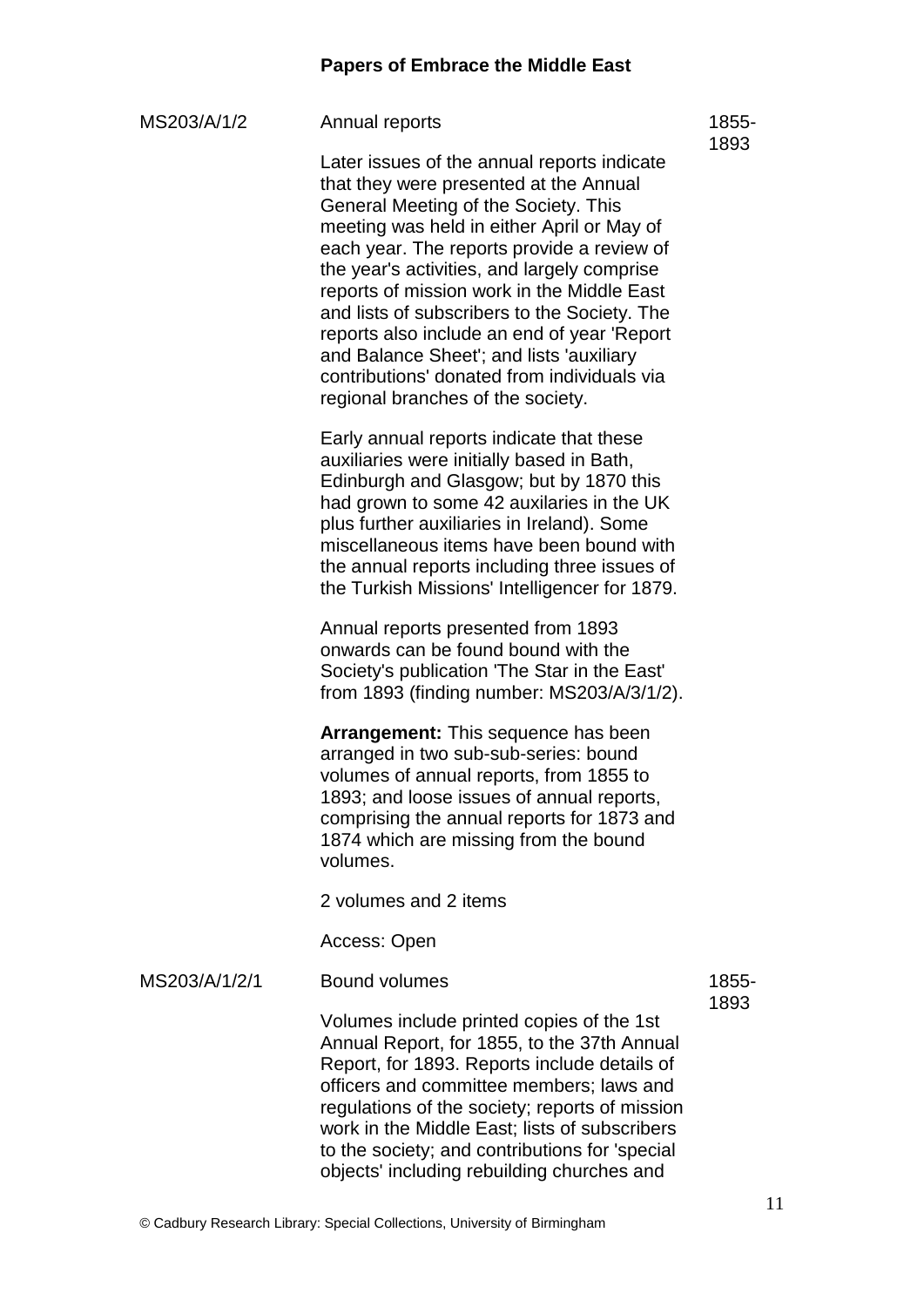schools. The reports also include yearly balance sheets detailing the society's finances and the distribution of expenses.

2 volumes

Access: Open

```
MS203/A/1/2/1/1 Annual reports
```
1855- 1882

Volume includes printed copies of the 1st Annual Report, for 1855 to the 23rd Annual Report, for 1879. Bound with the volume of reports for 1855-1879 are three issues of the Turkish Missions' Intelligencer (dated No.1 - January, 1879; No.5 - May 26, 1879; and No.9 - September 20, 1879); a report from the 26th Annual Meeting of the Society (held in 1882 and bound out of sequence); and an occasional paper issued by the society and dated September 1882. The 19th Annual Report (for 1873) and the 20th Annual Report (for 1874) are bound in this volume but appear to be incomplete. Individual copies of these issues are included at MS203/A/1/2/2.

1 volume

Access: Open

**Physical description:** The spine of this volume, inscribed 'Annual Reports 1855-82', does not explicitly match the contents. Although the volume comprises some miscellaneous material dated 1882, the annual reports included are from 1855-1879. Annual reports for 1880 onwards are included in MS203/A/1/2/1/2.

| MS203/A/1/2/1/2 | Annual reports                                                                                                | 1880-<br>1893 |
|-----------------|---------------------------------------------------------------------------------------------------------------|---------------|
|                 | Volume includes printed copies of the 24th<br>Annual Report, for 1880 to the 37th Annual<br>Report, for 1893. |               |
|                 | 1 volume                                                                                                      |               |
|                 | Access: Open                                                                                                  |               |
|                 |                                                                                                               |               |

| MS203/A/1/2/2 | Loose issues | 1873- |
|---------------|--------------|-------|
|               |              | 1874  |
|               |              |       |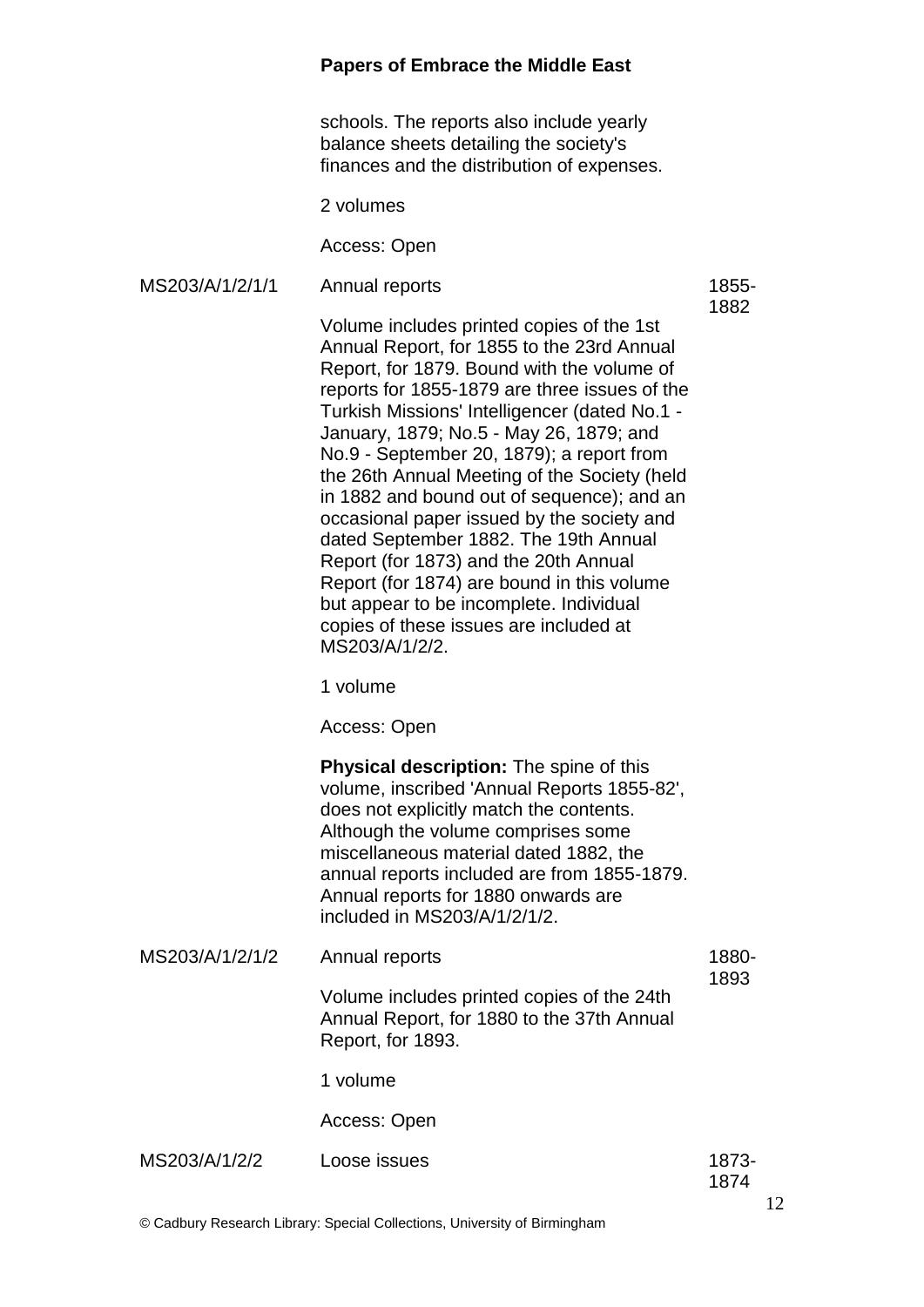|                 | Includes copies of the 19th Annual Report,<br>for 1873, and the 20th Annual Report, for<br>1874. Both reports are missing from the<br>bound volumes in MS203/A/1/2/1.                                                                                                                                                                                                                                                                                                                                                                         |       |
|-----------------|-----------------------------------------------------------------------------------------------------------------------------------------------------------------------------------------------------------------------------------------------------------------------------------------------------------------------------------------------------------------------------------------------------------------------------------------------------------------------------------------------------------------------------------------------|-------|
|                 | 2 items                                                                                                                                                                                                                                                                                                                                                                                                                                                                                                                                       |       |
|                 | Access: Open                                                                                                                                                                                                                                                                                                                                                                                                                                                                                                                                  |       |
| MS203/A/1/2/2/1 | Annual report                                                                                                                                                                                                                                                                                                                                                                                                                                                                                                                                 | 1873  |
|                 | A copy of the 19th Annual Report, for 1873.<br>This report is incomplete in the bound<br>volume at MS203/A/1/2/1/1.                                                                                                                                                                                                                                                                                                                                                                                                                           |       |
|                 | 1 item                                                                                                                                                                                                                                                                                                                                                                                                                                                                                                                                        |       |
|                 | Access: Open                                                                                                                                                                                                                                                                                                                                                                                                                                                                                                                                  |       |
| MS203/A/1/2/2/2 | Annual report                                                                                                                                                                                                                                                                                                                                                                                                                                                                                                                                 | 1874  |
|                 | A copy of the 20th Annual Report, for 1874.<br>This report is incomplete in the bound<br>volume at MS203/A/1/2/1/1.                                                                                                                                                                                                                                                                                                                                                                                                                           |       |
|                 | 1 item                                                                                                                                                                                                                                                                                                                                                                                                                                                                                                                                        |       |
|                 | Access: Open                                                                                                                                                                                                                                                                                                                                                                                                                                                                                                                                  |       |
| MS203/A/1/3     | Correspondence                                                                                                                                                                                                                                                                                                                                                                                                                                                                                                                                | 1879- |
|                 | This material comprises the correspondence<br>of the Society Secretary largely from three<br>distinct periods: 1879-1886; 1934-1943; and<br>1979-1984. The correspondence largely<br>consists of a number of letters and copy<br>telegrams sent via the Foreign Office<br>describing famine, drought and general<br>distress in the Middle East during the 1880s;<br>correspondence relating to Society work and<br>donations between 1934 and 1943; and<br>reports of Society projects in the Middle East<br>compiled between 1979 and 1984. | 2004  |
|                 | There is one other item of correspondence<br>which had been kept with the photographs<br>depicting Bob Clothier, written after his death<br>and concerns his character (finding number:<br>MS203/4/3/1/3).                                                                                                                                                                                                                                                                                                                                    |       |
|                 | <b>Arrangement:</b> This is an artificial series.<br>Papers have been organised chronologically                                                                                                                                                                                                                                                                                                                                                                                                                                               |       |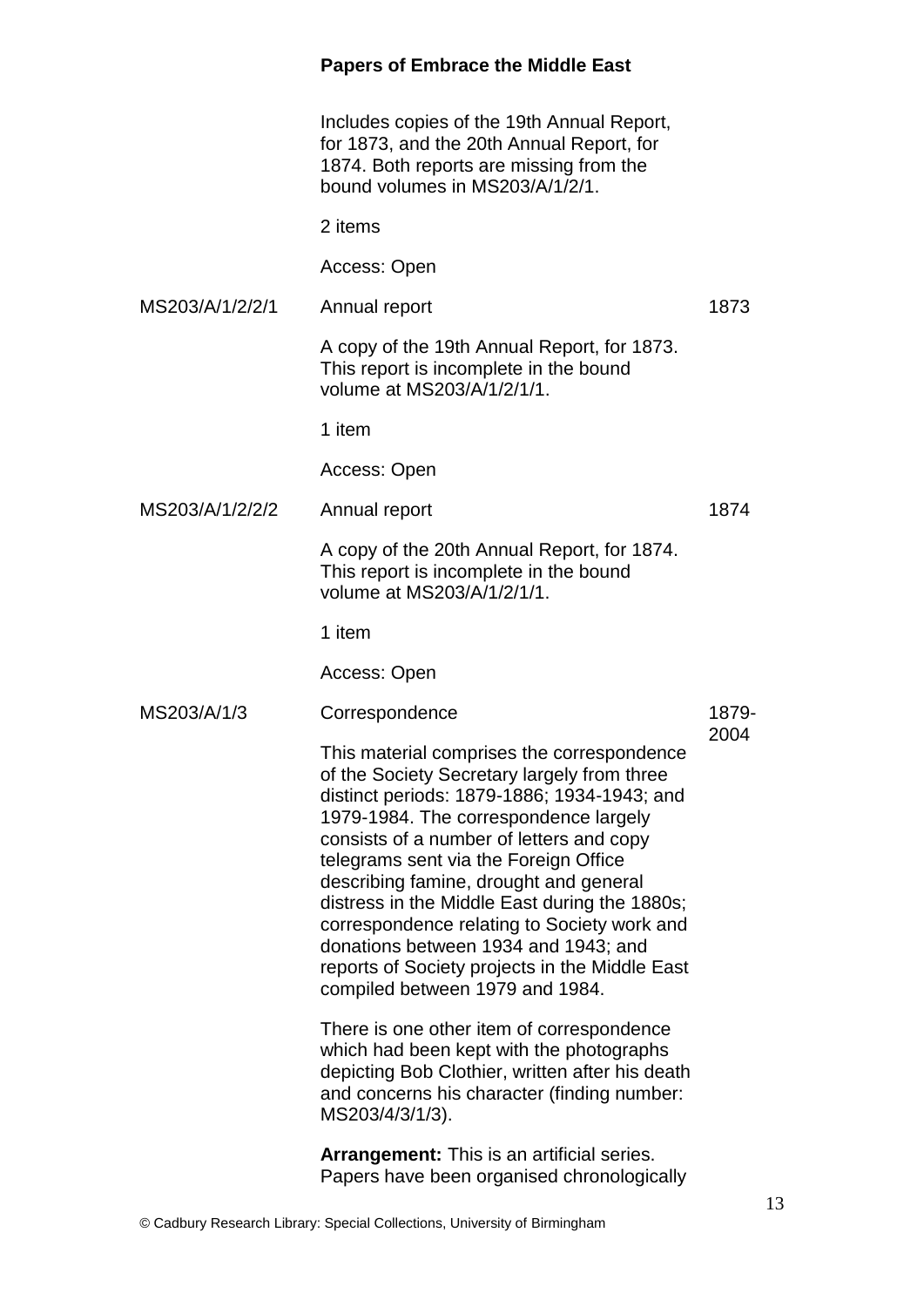and this sequence has been arranged in four sub-sub-series: correspondence of Rev Henry Jones, Secretary [circa 1856]-1882 and Rev Thomas Brown, Secretary 1882- 1892; correspondence of Rev Samuel Gentle-Cackett, Secretary 1904-1943; correspondence of C. R. [Bob] Clothier, Secretary 1952-1985; and miscellaneous items of correspondence.

#### 295 items

Access: Open

| MS203/A/1/3/1 | Rev Henry Jones, Secretary [circa 1856]-<br>1882; and Rev Thomas Brown, Secretary | 1879-<br>1886 |
|---------------|-----------------------------------------------------------------------------------|---------------|
|               | 1882-1892                                                                         |               |

Correspondence of Rev Henry Jones, Society Secretary [circa 1856]-1882. It is unclear in the Society minutes as to when Henry Jones became Secretary. He was originally employed, with other men, on an expenses only basis, as a travelling secretary with a remit to maintain contact with the Society's auxiliary groups throughout the United Kingdom and Ireland. George Royds Birch resigned the office of Secretary between 1856 and 1866 during which time Henry Jones became the officebased secretary of the Society.

The vast majority of this correspondence describes the unrest, famine and poor harvests in the Middle East during the 1880s. Only one item of correspondence, dated June 1886 (finding number: MS203/A/1/3/1/2/2) is during Revd Thomas Brown's period as Society Secretary. This letter describes unrest and religious persecution in the Middle East.

### 79 items

Access: Open

| MS203/A/1/3/1/1 | Reports of Society work via the Foreign<br>Office                                    | 1879-<br>1880 |
|-----------------|--------------------------------------------------------------------------------------|---------------|
|                 | Correspondence between the Foreign Office<br>and the consuls. Includes cuttings from |               |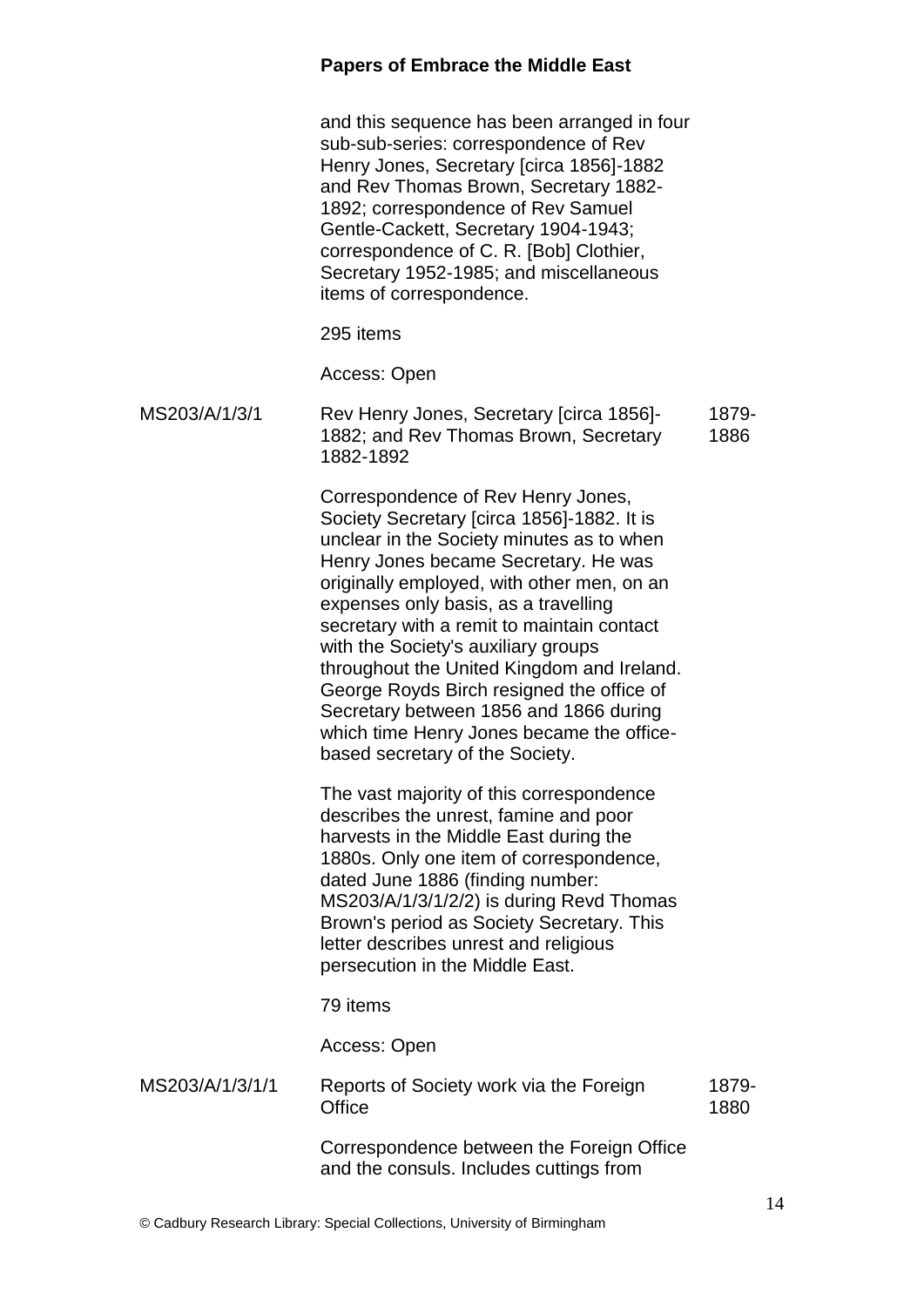printed parliamentary blue papers; copies of telegrams describing events and conditions in the Middle East; and copies of letters. These letters and reports describe the famine and great distress to the inhabitants of Persia area during late 1879 and 1880.

**Arrangement:** Correspondence appears to have been divided into extracts and letters; and parliamentary despatches. This distinction has been retained and two separate files have been created.

77 items

Access: Open

| MS203/A/1/3/1/1/1 | Correspondence regarding famine and | 1879- |
|-------------------|-------------------------------------|-------|
|                   | distress in the Middle East         | 1880  |

Largely comprise copies of telegrams and letters between the foreign office and the consuls. The majority are from 1880 and includes a letter, dated October 1880, sent to The Times newspaper for publication, promoting missionary work in the Middle East. For parliamentary despatches relating to this correspondence see MS203/A/1/3/1/1/2.

/1: Extract of a despatch from Vice-Consul Russell to Colonel Miles. Mentions exports of many food items has been prohibited from Mosul due to expected famine unless rain falls shortly. 5 November 1879.

/2: Extract of a despatch from Vice-Consul Captain Clayton to Major Trotter. Refers to famine in Mirduz, Shaddakh and Perqui. 21 November 1879.

/3: Extract of a despatch from Vice-Consul Captain Everett to Major Trotter. Refers to the dearth of wheat in the Bayazid district of Erzeroum. 5 December 1879.

/4: Extract of a letter from Tenterden to Henry Jones. States that 'the accounts perceived by your Society from the American Missionaries are not exaggerated', 3 January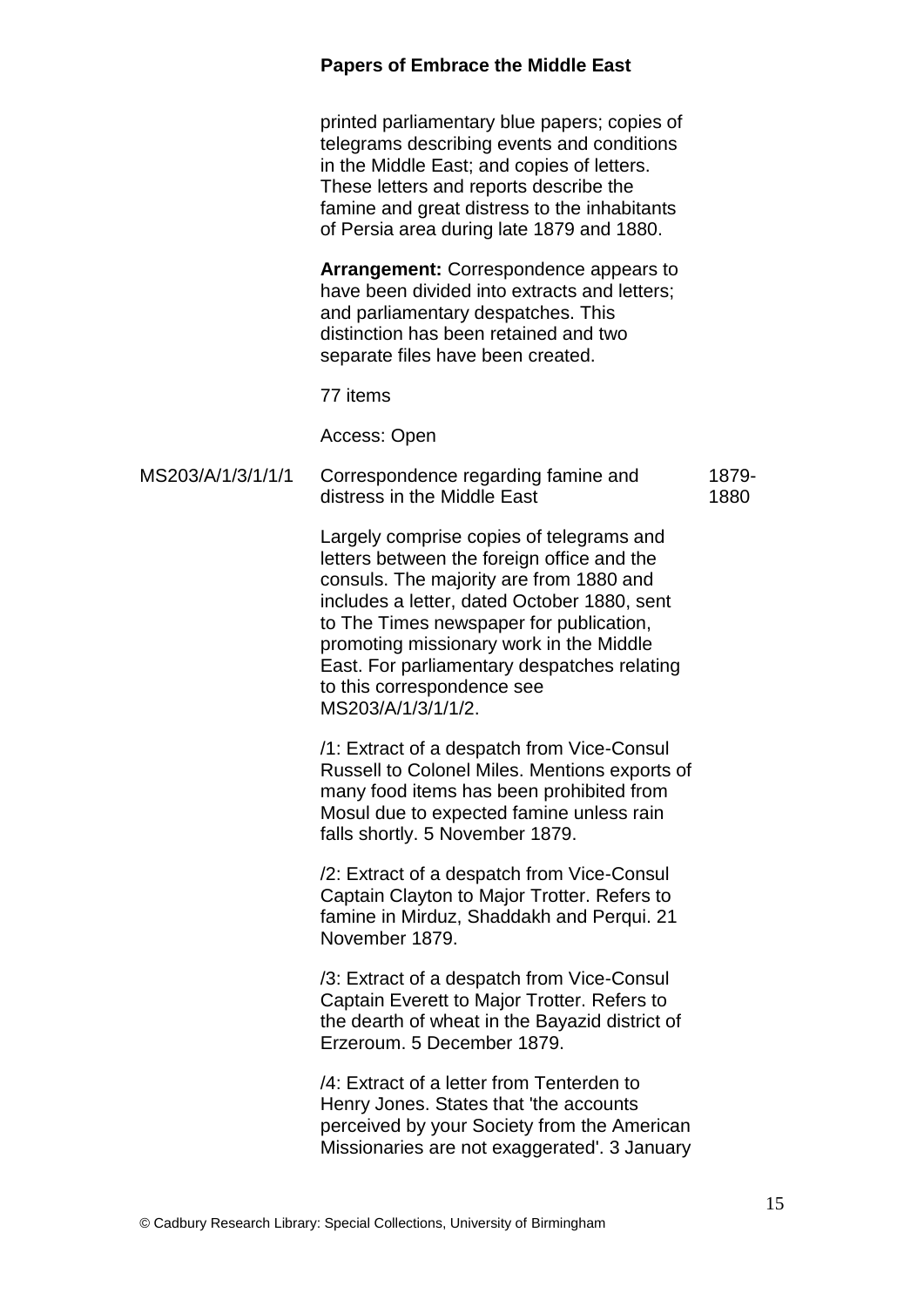1880.

/5: Extract of a letter from Mr Thomson. States that he has received no news of distress in provinces although prices of food have risen dramatically. 3 January 1880.

/6: Extract of a letter from Mr Thomson. States that Mr Abbott has telegraphed from Tabreez to say there is great distress in the Oroomiah district. 4 January 1880.

/7: Extract of a letter from Mr Thomson. States that Revd Bruce has telegraphed from Ispahan to say that bread is 'twice and a half usual price'. 5 January 1880.

/8: Extract of a letter from Tenterden to Henry Jones. States he is enclosing original telegrams received from the Vice-Consul at Yehran regarding 'the distress now prevailing in certain provinces of Persia' [these telegrams are not in this file]. 6 January 1880.

/9: Extract of a letter from Tenterden to Henry Jones regarding widespread distress and famine in the Asia Minor and Persia. 7 January 1880.

/10: Extract of a letter from Tenterden to Henry Jones. Informs Jones he has been directed by the Marquis of Salisbury to enclose various extracts from despatches received in recent days to furnish Jones with more information [see MS203/A/1/3/1/1/2]. 8 January 1880.

/11: Extract of a letter from Tenterden to Henry Jones. Encloses a telegram regarding 'the distress prevailing in certain provinces in Persia' [this telegram is not in this file]. 10 January 1880.

/12: Extract of a letter from Mr Thomson writing from Teheran. Regarding the famine, and consequent high food prices, in Persia. 10 January 1880.

/13-14: Extract of a letter from the Foreign Office to Henry Jones, enclosing a telegram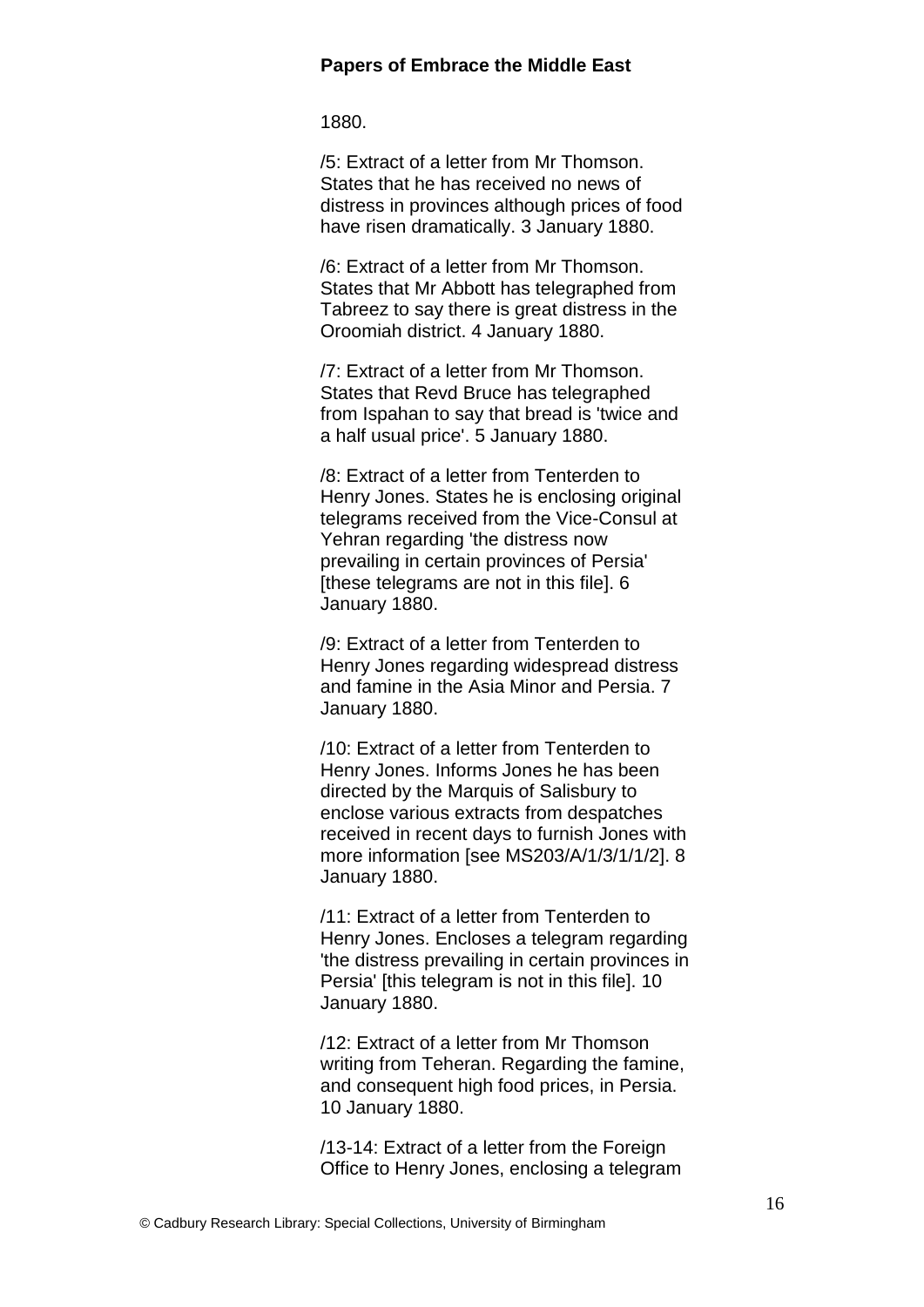from Sir Henry Layard regarding the distress existing in the districts of Vaw, Bayaraid and Bashkaleh. 13 January 1880.

/15: Extract of a letter from Vice-Consul Captain Everett to Sir Henry Layard in Constantinople. Informs Layard that people are starving and asks 'could anything be done in England?'. 17 January 1880.

/16: Extract of a letter from Lieutenant Colonel Miles, at Mosul, to the Foreign Office. Refers to the famine and severe cold experienced in Mosul this winter. 19 January 1880.

/17: Extract of a letter from Lieutenant Colonel Miles, at Mosul, to Sir Henry Layard, at Constantinople. States that 'several deaths have occured and children have been sold or abandoned'. 19 January 1880.

/18: Extract of a letter from Lieutenant Colonel Miles to Sir Henry Layard. Refers to distress in the Mosul district due to the scarcity of food. 20 January 1880.

/19: Extract of a letter from Sir Julian Pauncefote to Henry Jones. Forwarding copies of two telegrams on the subject of distress in Asia Minor [these telegrams are not in this file]. 20 January 1880.

/20: Extract of a telegram from Mr Thomson. Informs the Foreign Office that Mr Abbott reports very great distress in Oroomiah. 22 January 1880.

/21: Letter from Sir Julian Pauncefote to Henry Jones. Forwards a copy of a telegram regarding distress in the district of Oroomiah [this telegram is not in this file]. 27 January 1880.

/22-23: Letter, dated 31 January 1880, from Sir Julian Pauncefote to Henry Jones. Forwarding a copy of a telegram from Mr Thomson regarding reports from American missionaries that the distress prevails. 30 January 1880.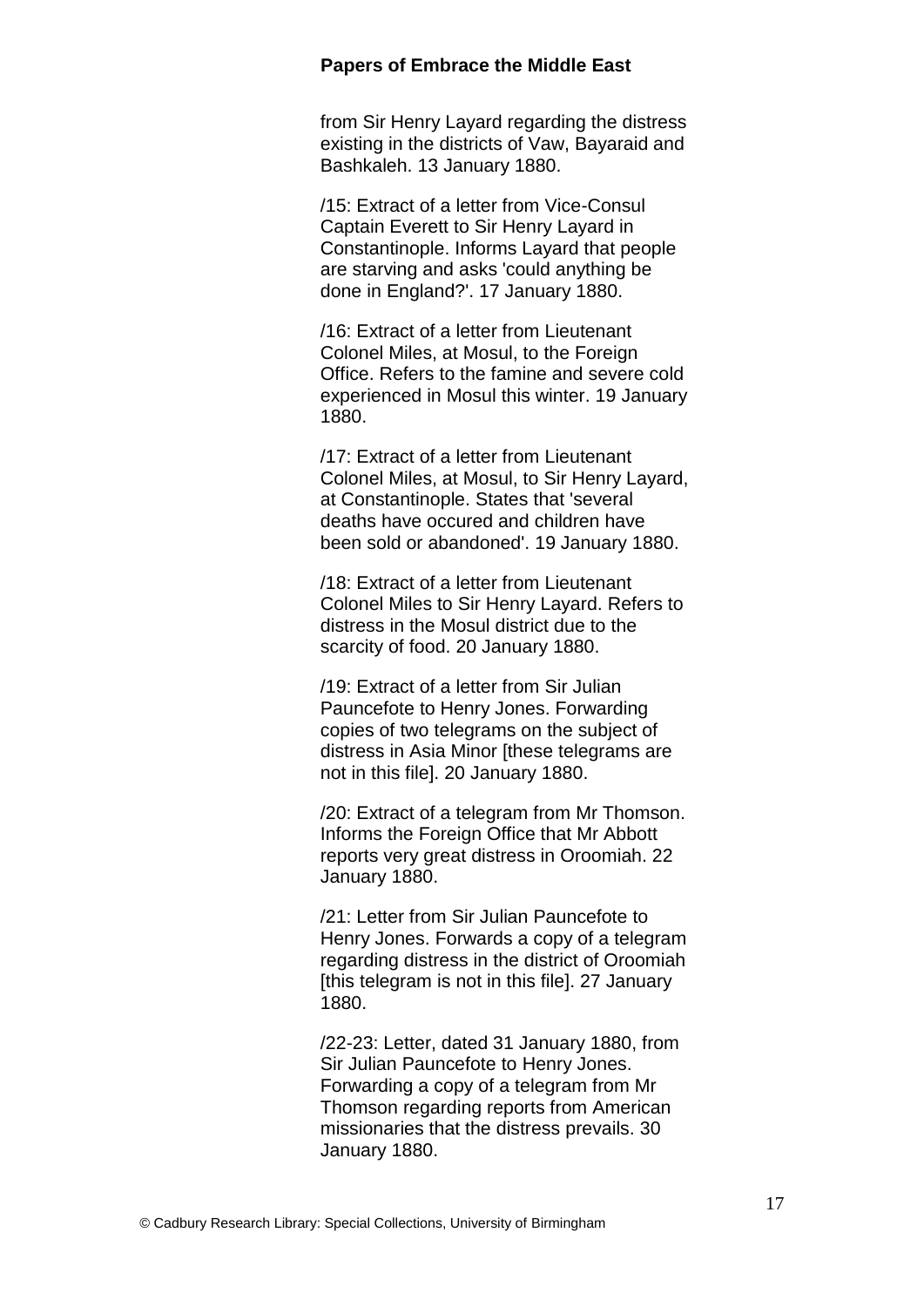/24: Extract of a letter from William G. Abbott to the Marquis of Salisbury. Refers to the suffering endured by the inhabitants of the Oroomiah district. 2 February 1880.

/25: Extract of a letter from Sir Julian Pauncefote to Henry Jones. Regarding the transport of grain from Baiburt to 'the distressed districts near Erzeroum' at a cost of £45 from the Society. 5 February 1880.

/26: Extract of a letter from Khasrova regarding famine and great distress in the area. 8 February 1880.

/27: Extract of a letter from Vice-Consul Captain Everett to Major Trotter. Talks of difficulty in visiting the districts around Erzeroum owing to the difficulty in obtaining transport at a reasonable price. Also mentions money sent to the area from the Armenian Patriarch. 20 February 1880.

/28: Extract of a letter from Sir Julian Pauncefote to Henry Jones. Informs Jones that Captain Henry Trotter [Consul in Kurdistan] reports that there are 2000 destitute persons in the Diabekir region and that stores of grain have been forcibly opened. 27 February 1880.

/29: Extract of a telegram from Captain Clayton. Describes distress in several villages in the Hakkiari district. 12 March 1880.

/30: Letter from Lord Tenterden to Henry Jones. Reports of famine and bread riots in the Aleppo district. 13 March 1880.

/31: Letter from Sir Julian Pauncefote to Henry Jones. Encloses a copy of a telegram from Captain Clayton [Vice-Consul at Van] on the subject of distress in the Hekkiari district [this telegram is not in this file]. 13 March 1880.

/32: Extract of a letter from Tenterden to Revd Pastor Jacob of 21 Montague Street, Russell Square, London. Informs Jacob that Earl Granville is unable to meet his wishes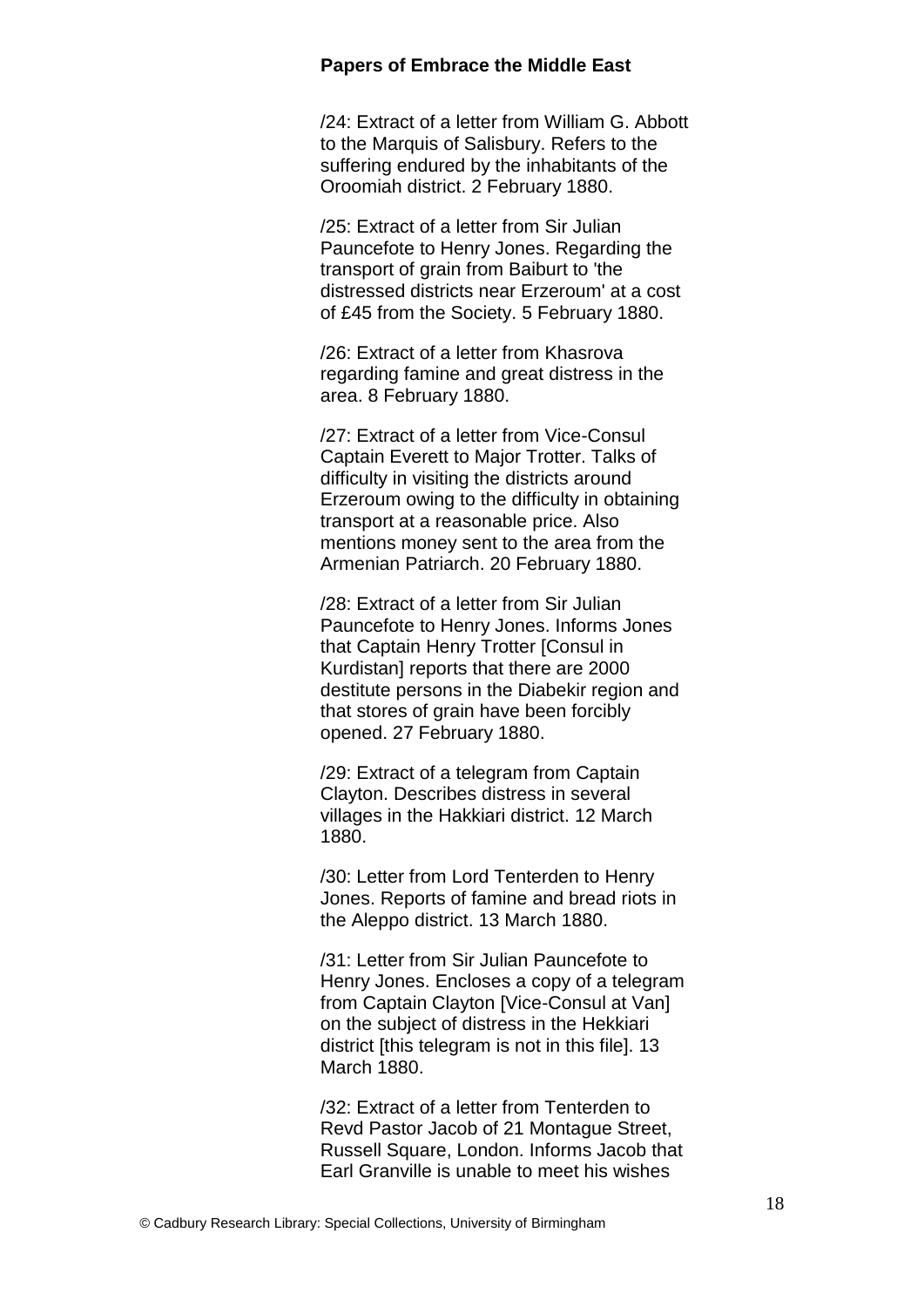for protection for him and his wife. 14 March 1881.

/33: Letter from Sir Julian Pauncefote to Henry Jones. Forwards extracts of a despatch from Captain Everett regarding the distress; and one from Colonel Miles [Consul General at Baghdad] regarding the scarcity of food [these telegrams are not in this file]. 16 March 1880.

/34: Letter from Lord Tenterden to Henry Jones. Refers to a telegram from the Consul in Kurdistan stating that there are some 4000 people currently destitute and that money is urgently needed. 24 March 1880.

/35: Notes on the condition in Mossul 'as set forth in a letter from the Pastor of the Protestant Church'. Provides statistics on the condition of the country including numbers starved to death; number of animals per person; and supplies of food. March 1880.

/36: Letter from Lord Tenterden to Henry Jones. Refers to a despatch from Mr Henderson, of the Consul at Aleppo, reporting that the state of the city is critical due to starvation. 3 April 1880.

/37: Letter from Lord Tenterden to Henry Jones. Informs Jones he is enclosing an extract of a letter which has been received from Persia [this extract is not in this file]. 7 April 1880.

/38-39: Letter from Lord Tenterden to Henry Jones. Encloses a copy of a telegram from Consul Abbott which states that the famine at Oroomiah is increasing and 'people dying daily in the streets' and that aid is very much needed. 8 April 1880.

/40: Letter from Lord Tenterden to Henry Jones. Informs Jones he is enclosing a printed copy of a despatch regarding distress in Diarbekir and surrounding districts [this extract is not in this file]. 20 April 1880.

/41: Extract of a telegram from Major Trotter informing the foreign office that £400 has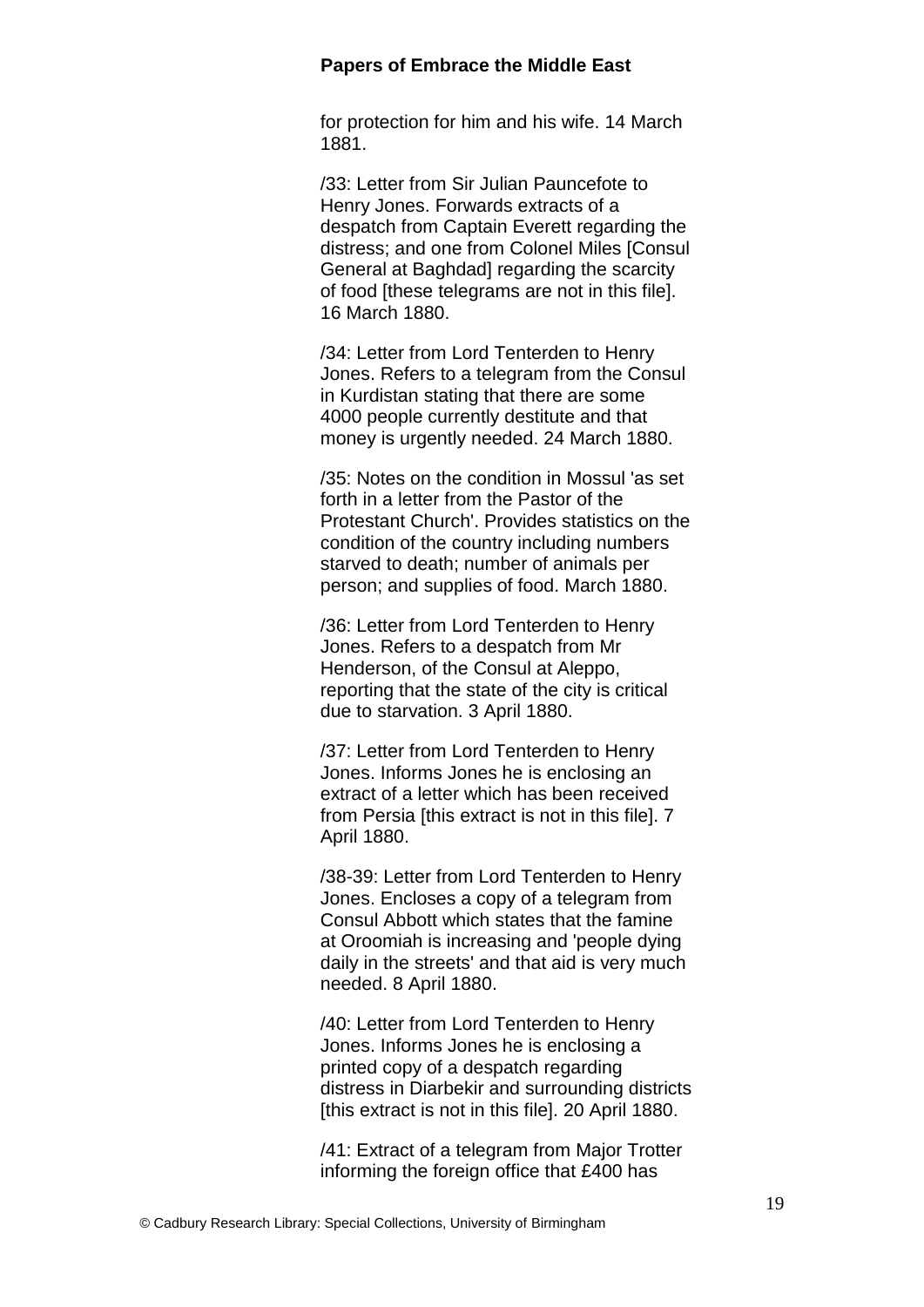been distributed in Diarbekir and surrounding districts but 'fears present measures insufficient to prevent wholesale destruction of population'. 1 May 1880.

/42: Letter from Lord Tenterden to Henry Jones. Transmits a copy of a petition he has received from the Armenian inhabitants and giving an account of their suffering [the petition is not in this file]. 5 May 1880.

/43: Letter from Lord Tenterden to Henry Jones. Informs Jones he is enclosing a telegram from Major Trotter reporting the distribution of £400 aid [this telegram is not in this file]. 6 May 1880.

/44: Letter from Lord Tenterden to Henry Jones. Encloses a copy of a despatch reporting on the distribution of relief at Erzeroum. 7 May 1880.

/45: Letter from Lord Tenterden to Henry Jones. Informs Jones he is enclosing a telegram and a petition from the Bishop of the Armenian Catholic Community regarding widespread starvation [these items are not in this file]. 20 May 1880.

/46-47: Letter, dated 31 May 1880, from Lord Tenterden to Henry Jones. Enclosing an extract of a telegram sent to the Foreign Office regarding the continued suffering of both Oroomiah Christians and the Moslem population. 29 May 1880.

/48-49: Letter, dated 28 June 1880, from Lord Tenterden to Henry Jones. Enclosing an extract of a telegram from Major Trotter, at Therapia. States that the worst period of scarcity is over and 'prospects of harvest for this year good'. 20 June 1880.

/50: Letter from Lord Tenterden to Henry Jones. Informs Jones he is enclosing copies of reports regarding the distress in Asia Minor [these reports are not in this file]. 28 July 1880.

/51-52: Copy of a letter, dated 4 August 1880, from William G. Abbott, Consul-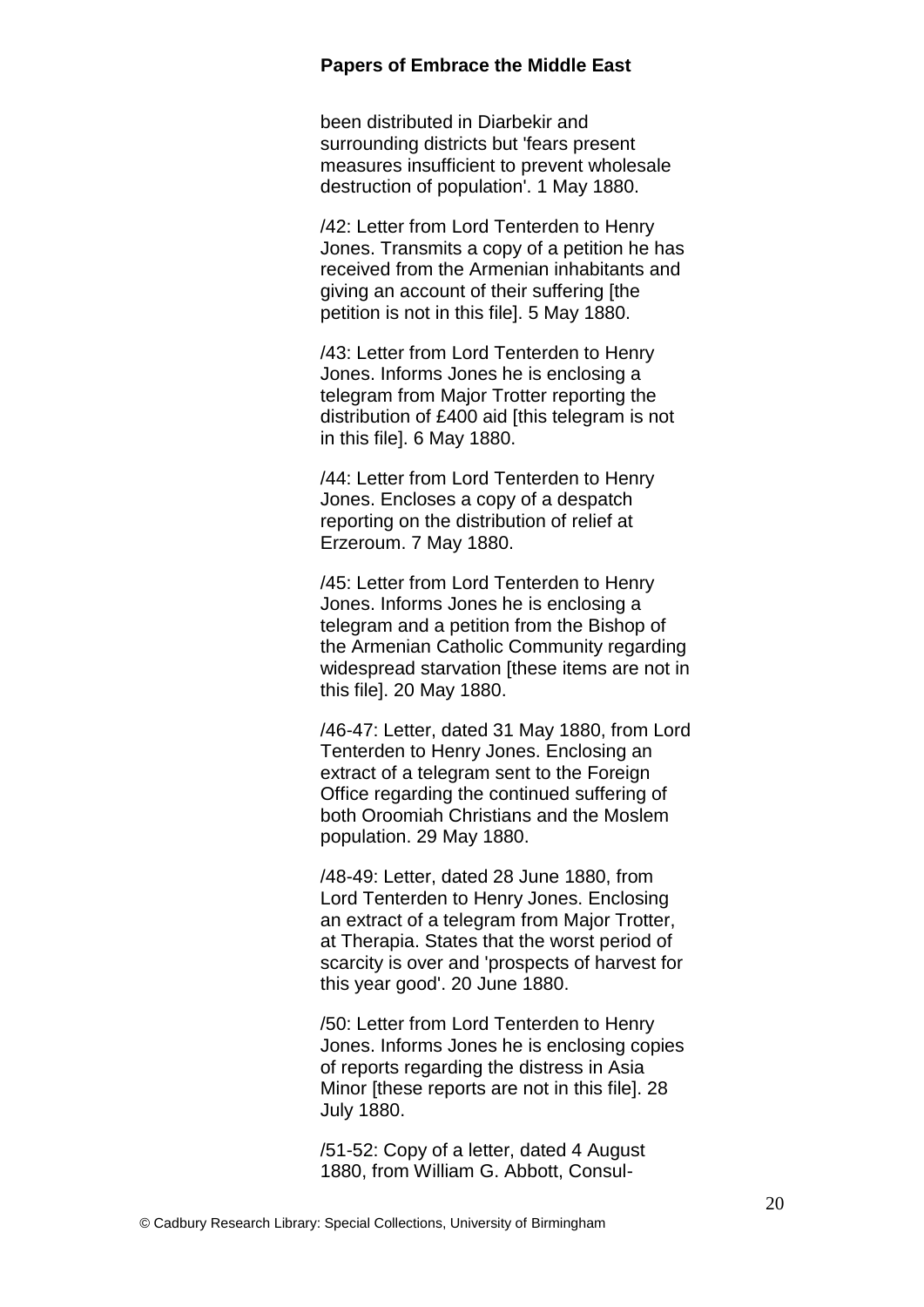General at Tabreez, to Henry Jones. Encloses a copy of a letter regarding a donation of 300 tomans from the Sovereign of Persia to be distrbuted amongst Protestants in the district. 27 July 1880.

/53: Letter from Lord Tenterden to Henry Jones. Encloses a copy of a despatch from the British Ambassador in Constantinople regarding the sums distributed by Captain [Emilius] Clayton in the district of Van. 30 September 1880.

/54: Copy of a letter [possibly from Henry Jones] sent to Lord Shaftsbury for insertion in The Times newspaper. Refers to the Christian work being undertaken in the Middle East, promoting mission work undertaken there providing they have financial support. October 1880.

/55: Extract of a despatch from Captain Clayton to Major Trotter. Continued threat of great distress caused by famine and food has risen to a high price. 15 November 1880.

/56: Extract of a telegram by Colonel Miles. Refers to the lack of rain at Kermaushah and that food prices have consequently risen. [Undated].

**Administrative history:** Sir Julian Pauncefote, 1st Baron Pauncefote, (1828 - 1902) was a British diplomat. Born in Munich, he was educated at Paris, Geneva, and Marlborough College. In 1855 he became private secretary to Sir William Molesworth, Secretary of State for the Colonies and served in this capacity until the latter's death in October that same year. Pauncefote was appointed permanent Under-Secretary at the Foreign Office in 1882. He was appointed first British delegate to the Suez Canal Conference in Paris in 1885.

**Arrangement:** All extracts and letters have been arranged chronologically. One item is undated and has been placed at the end of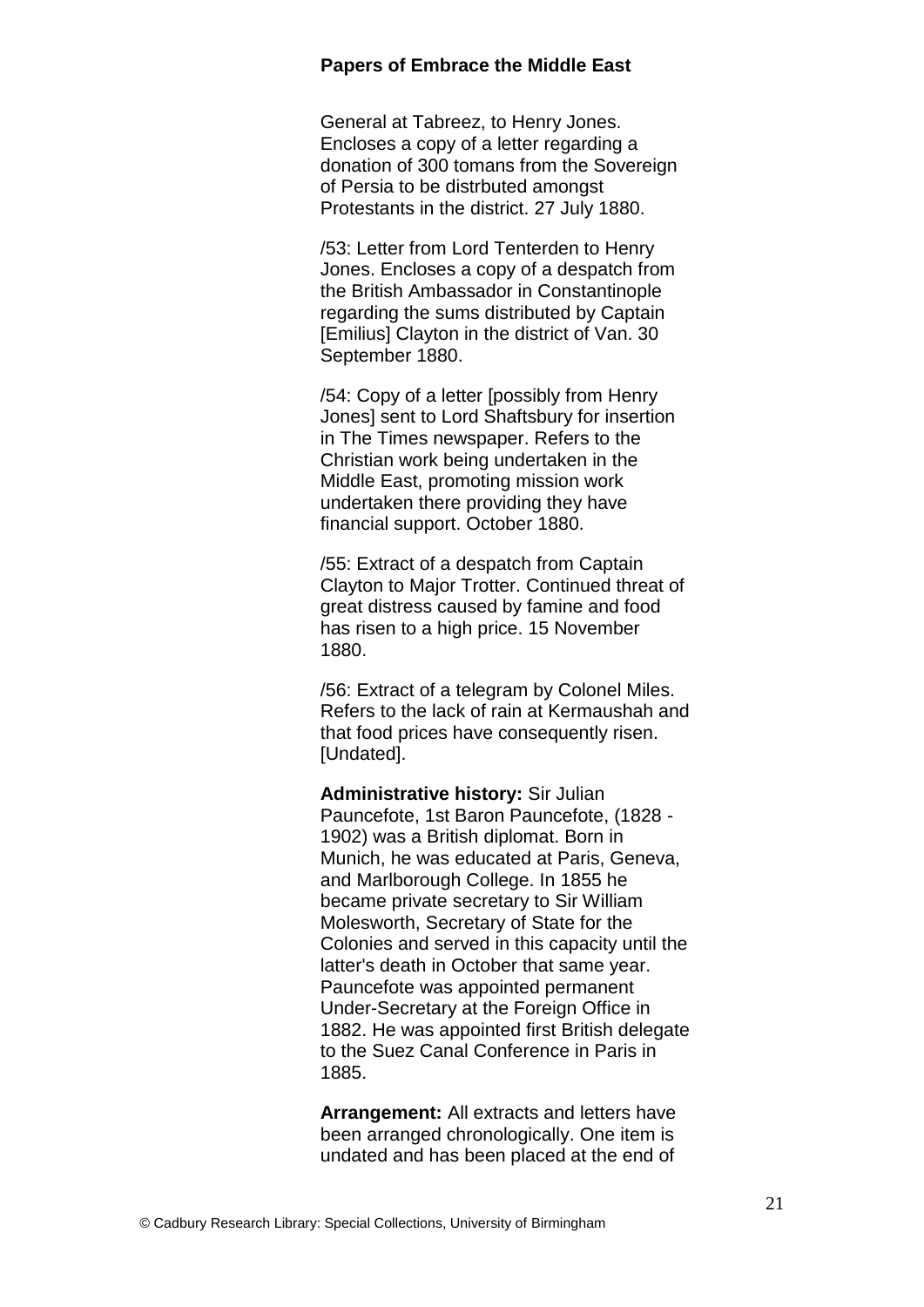the series.

56 items

Access: Open

MS203/A/1/3/1/1/2 Parliamentary despatches regarding famine and distress in the Middle East 1880

> Copies of parliamentary blue papers referring to famine and widespread distress in the Middle East during 1880. For correspondence regarding these despatches see MS203/A/1/3/1/1.

> /1: Major Henry Trotter to the Marquis of Salisbury. Trotter fears that lives may be lost due to the scarcity of provisions at Diarbekir. 3 March 1880; Also The American Missionary at Kharput to Major Trotter concerning the serious condition at Mardin. 21 February 1880.

/2: Captain Emilius Clayton to Major Henry Trotter. States that the condition of the area around Van is getting worse due to famine. 17 March 1880.

/3: Captain William Everett to Sir A. H. Layard. Reports that 107 people have died from starvation in nine villages, principally in the district of Alashgerd. Also mentions monies raised by the Armenian Relief Committee. 3 April 1880.

/4: Captain William Everett to Major Henry Trotter. Regards the raising and distribution of aid. 24 April 1880.

/5: Sir A. H. Layard to the Marquis of Salisbury. Regarding a petition from Armenian inhabitants regarding their suffering. 18 April 1880.

/6: Major Henry Trotter to Earl Granville. Provides information that the situation around Diarbekir has somewhat improved. Also provides details of monies received for relief purposes. 3 May 1880.

/7: Captain Emilius Clayton, writing from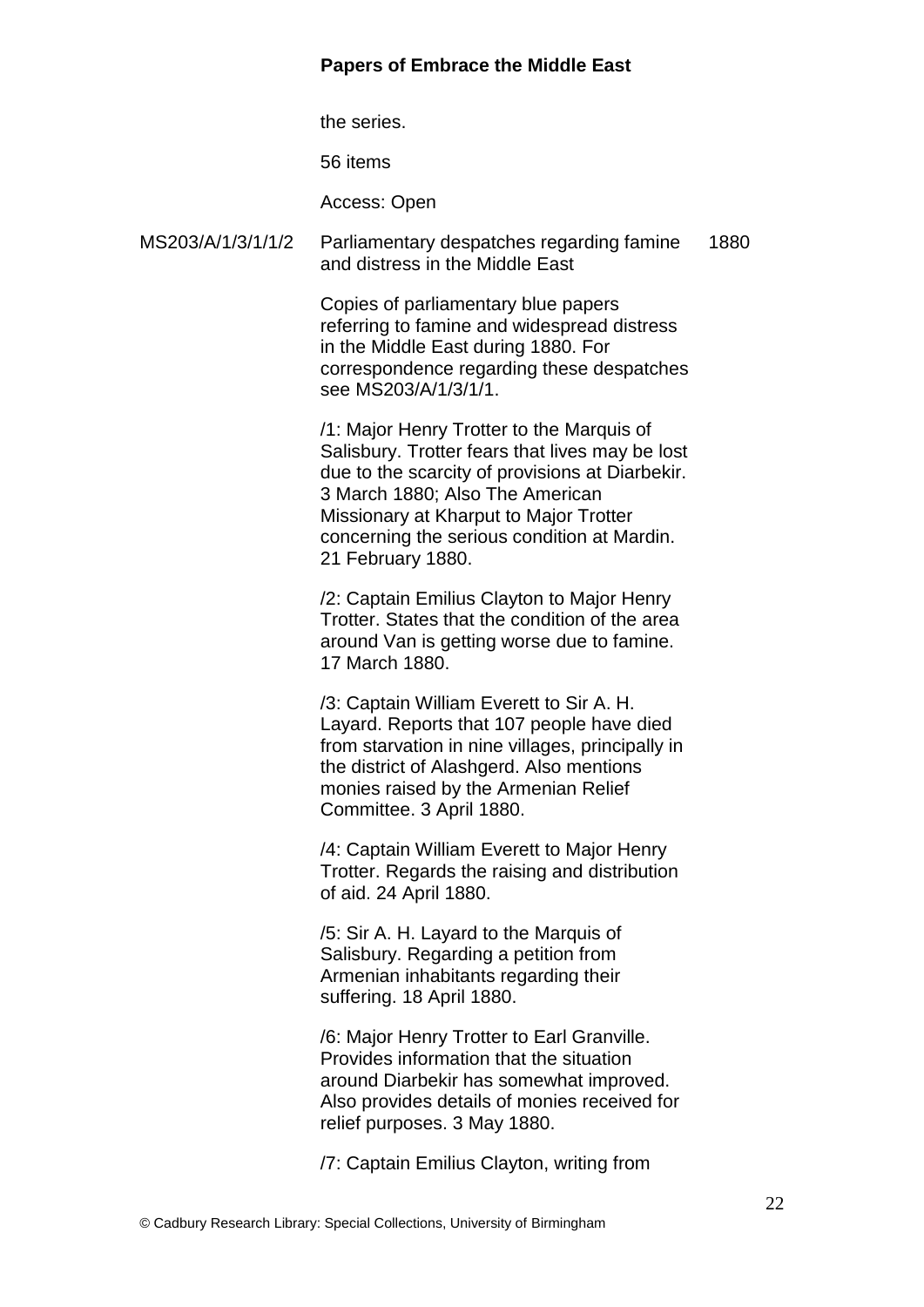Van, to Major Henry Trotter. Refers to refugees due to Ali Khan raiding their villages in Bashkalah. 18 May 1880.

/8: Sir A. H. Layard to Earl Granville. Refers to a telegram sent by the Armenian Bishop Khorinian for the relief of the Armenians in the Vilayet of Van and to afford them 'proper protection'. 22 May 1880.

/9-10: Captain Emilius Clayton, writing from Erzeroum, to Major Henry Trotter. Refers to a report he has received from Lieutenant-Colonel Stewart of the Bengal Staff Corps detailing great distress and death caused by starvation. Also discusses the local government's response. 11 June 1880.

/11: Vice-Consul Ferdinand Bennet to George Goschen. Refers to damage done to crops by locusts to explain why less corn than usual has been sown in Eskishehr. 16 June 1880.

/12: Vice-Consul Gavin Gatheral to George Goschen. Refers to a plague of locusts in the Angora area. 19 June 1880.

/13: Vice-Consul J. F. Russell to Lieutenant-Colonel Miles. Refers to the distribution of money and that harvests 'have turned out better than any one expected' in Mossul. 23 June 1880.

/14: Vice-Consul William Everett to Major Henry Trotter. Describes high hopes for the next harvest and mentions the arrival of Messrs. Parmelee and Chambers, American missionaries and encloses the report produced by these missionaries during the course of distribution 420 bushels of wheat 'to the hungry people'. 7 July 1880.

/15: Vice-Consul Russell to Consul-General Miles. Mentions that many people are still in need in Mossul and asks for extra funds. 16 July 1880.

/16: Major Henry Trotter to Earl Granville. Encloses a copy of a letter sent to Lady Strangford on the subject of famine relief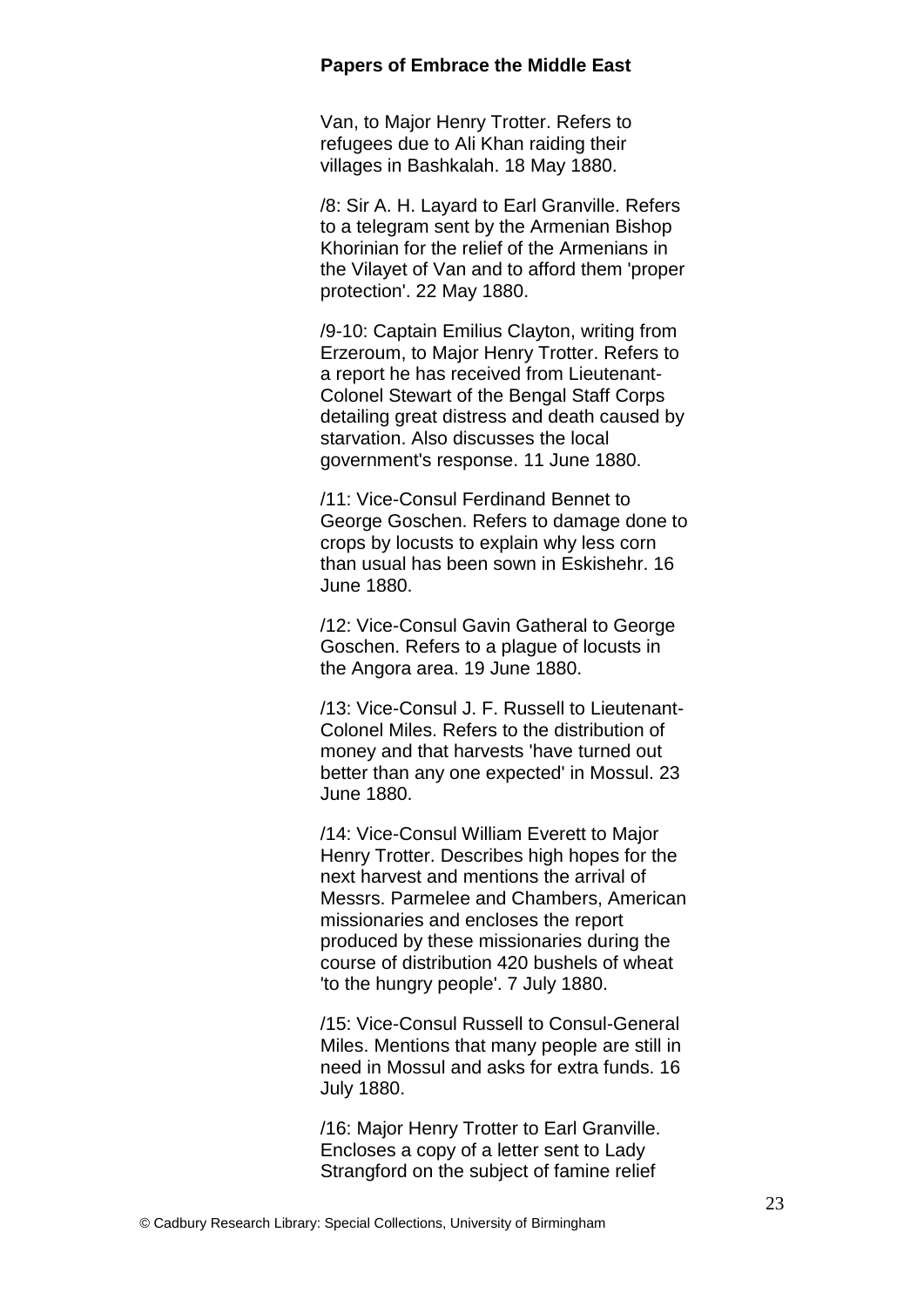and provides an account of how relief has been distributed. 5 August 1880; Also Major Henry Trotter to Captain Everett regarding the distribution of money in Erzeroum. 1 August 1880.

/17: Extract from the 'Sivas Journal'. Describes the refugees in Anatolia and what can be done for them. 17 August 1880.

/18: Lieutenant Herbert Chermside to Lieutenant-Colonel Wilson [Consul General of Anatolia]. Provides a report of the refugees in the Sivas region. 26 August 1880.

/19: Vice-Consul William Everett to Major Henry Trotter. 7 September 1880; Also Vice-Consul Emilius Clayton to Major Henry Trotter stating that the severity of the distress in the Van region is much abated. 30 June 1880.

/20: George Goschen to Earl Granville. Encloses a despatch from Captain Emilius Clayton, Vice-Consul at Van, describing the allocation of relief and the present condition and prospects of the region. 14 September 1880.

/21: Vice-Consul Emilius Clayton to Major Henry Trotter. States that the harvest in regions around Van has been good 'but the people are as yet very chary of selling their grain'. Also mentions sickness, especially typhoid fever, is rife. 30 September 1880.

**Arrangement:** These despatches have been arranged chronologically.

21 items

Access: Open

MS203/A/1/3/1/2 Miscellaneous correspondence /1: Receipt addressed to Revd H. Jones for 6 dozen bottles of Madeira from Blandy Brothers and Co. 14 April 1880. 1880- 1886

/2: Copy of a letter from Edward Thornton, at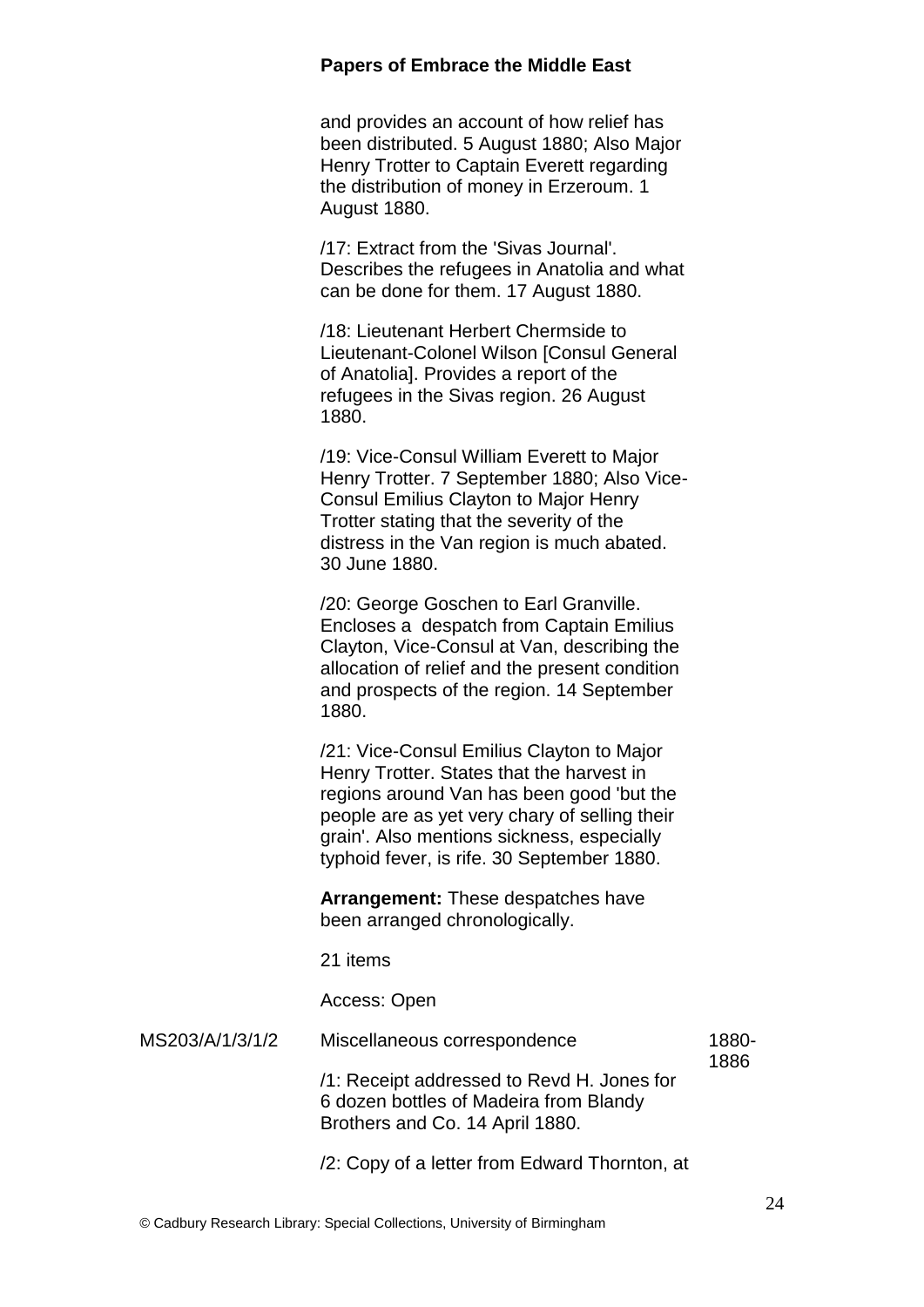Constantinople, to Lord Rosebery. Refers to alleged incidents of religious persecution in the area. States that although there is great tension between various religious groups, many Christian churches find that 'there is no noteworthy increase of religious intolerance on the part of the Mussulmans'. 5 June 1886.

2 items

Access: Open

MS203/A/1/3/2 Rev William Essery, Secretary 1892-1904; and Rev Samuel Gentle-Cackett, Secretary 1904-1943 1904- 1943

> Largely the correspondence of Revd Samuel Gentle-Cackett, Society Secretary 1904- 1943. The majority of this correspondence relates the Society' financial support of the Anatolia College and the Armenian Evangelical Church who were responsible for running the school. Also includes material relating to obtaining a passport for Margaret Flora Goldstein to visit England to work; and a number of miscellaneous items including nine items of correspondence relating to the persecution of Armenians and the Society's hopes for change with the Treaty of Versailles in 1919.

122 items

Access: Open

**Language:** English, French

MS203/A/1/3/2/1 Correspondence relating to Anatolia College and the Armenian Evangelical Church 1933- 1937

> /1-2: Letter from Ernest W. Riggs to Samuel Gentle-Cackett. Regarding the furlough of Dr White to America; and asks no longer to be considered as honorary director as he would rather be substituted 'by some one who can better represent the B.L.M.A.S. [BibleLands Missions Aid Society] before the constituency of the American board'. 23 October 1933; Also copy reply from Samuel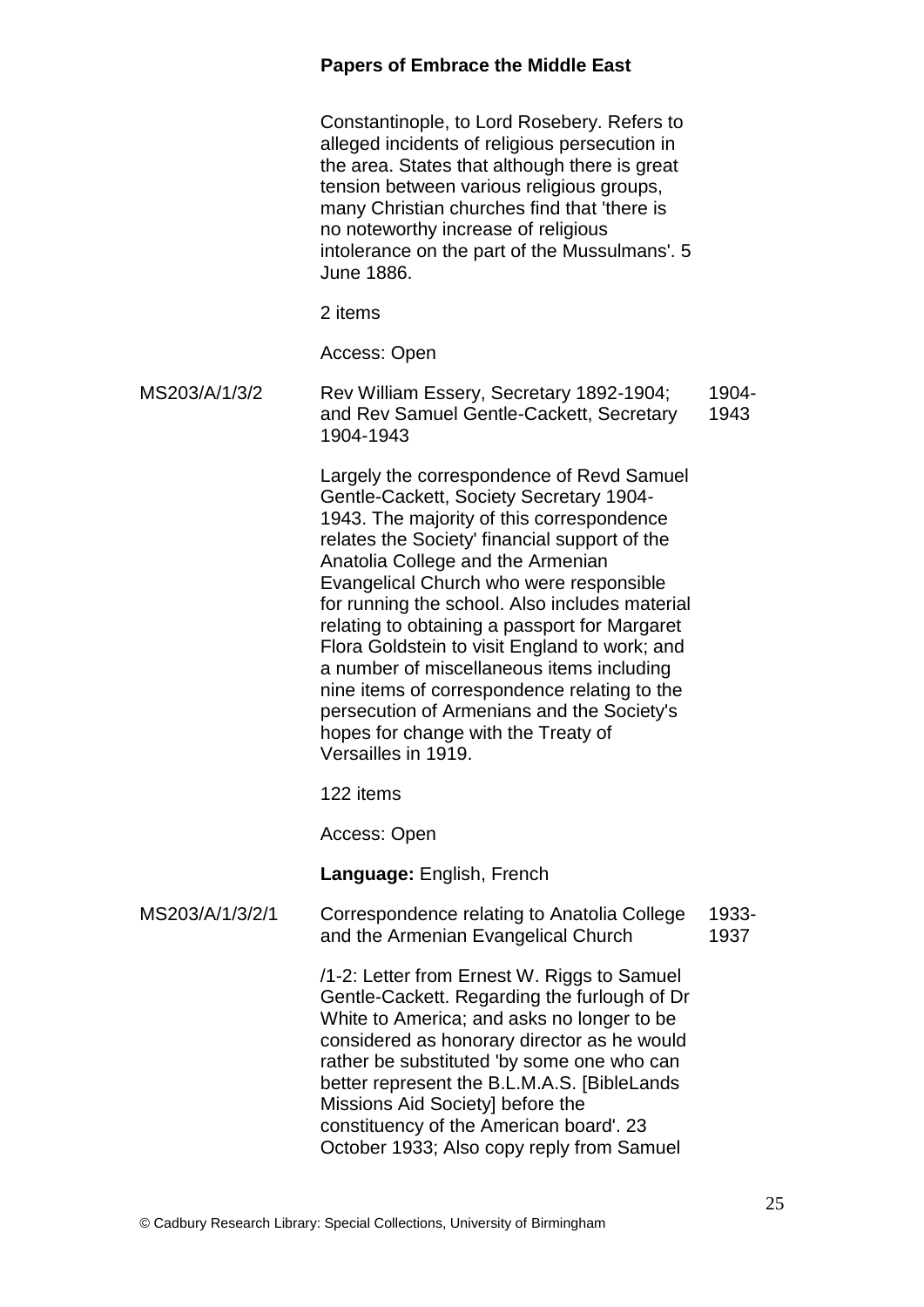Gentle-Cackett. 7 November 1933.

/3: Copy letter from Samuel Gentle-Cackett to Mrs G. D. White. Regarding the delivery of a Jersey cow to Salonica. 15 January 1934.

/4: Letter to Samuel Gentle-Cackett from Dana K. Getchell. Concerns a possible donation from the Society to assist in the building of the Armenian Evangelical Church home. 2 April 1934.

/5: Copy letter from Samuel Gentle-Cackett to Dana K. Getchell. Regarding delays in repayments by the Armenian Evangelical Church and the reluctance of the Society to send further money until outstanding debts have been paid. 7 June 1934.

/6: Letter from Dana K. Getchell to Samuel Gentle-Cackett. Refers to obtaining funding for Anatolia College in Salonica, Greece. 16 June 1934.

/7: Copy letter from Samuel Gentle-Cackett to Dana K. Getchell. Offers a loan of £100 for an Armenian church building to be constructed. 7 November 1934.

/8: Letter from Dana K. Getchell to Samuel Gentle-Cackett. Refers to a Society loan of £100 to the Building Committee of the Armenian Evangelical Church in Salonica. 4 December 1934.

/9: Letter from G. S. Faradjian, Pastor of the Armenian Evangelical Church to Samuel Gentle-Cackett. Refers to the church's festivities over the Christmas period and offers thanks for receiving copies of the Society's publication, 'The Star in the East'. 25 December 1934.

/10-11: Letter from Dana K. Getchell to Samuel Gentle-Cackett. Regarding continued fundraising and the rate of exchange in connection to a Society loan of £100. 15 January 1935; Also includes a copy letter reply from Samuel Gentle-Cackett regarding repayments. 22 January 1935.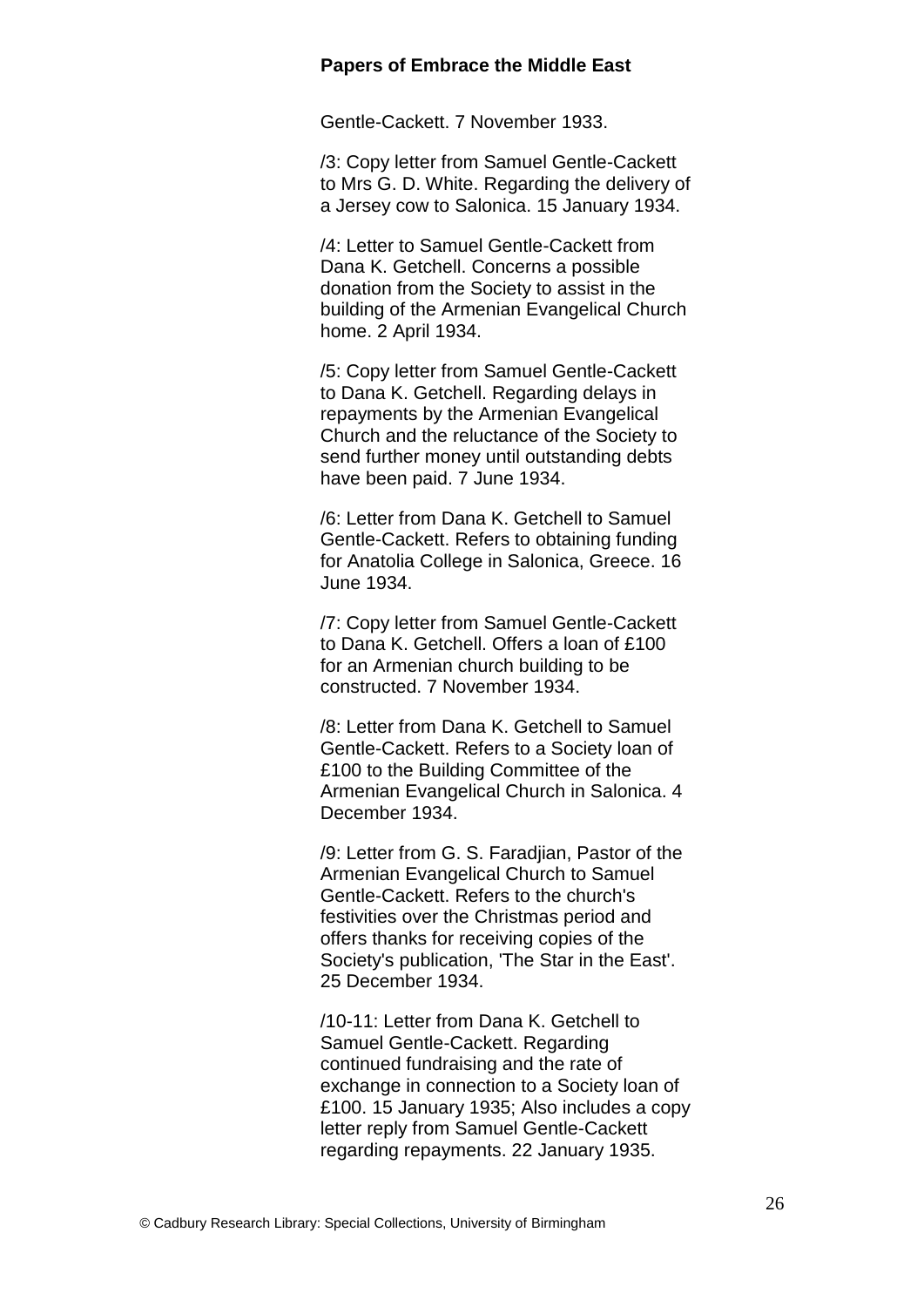/12-13: Letter from Ernest W. Riggs to Samuel Gentle-Cackett. Regarding a possible future visit by Gentle-Cackett. 25 January 1935; Also a copy reply from Samuel Gentle-Cackett. 12 March 1935.

/14: Letter from Dana K. Getchell to Samuel Gentle-Cackett. Regarding repayments of the £100 loan. 23 February 1935.

/15-16: Letter from George E. White to Samuel Gentle-Cackett. Refers to the death of his cow, the illness of his wife and salary cuts. Asks for more support from the Society. 21 March 1935; Also a copy reply from Samuel Gentle-Cackett. 1 April 1935.

/17: Copy letter from Samuel Gentle-Cackett to Dana K. Getchell. Refers to Getchell's plans to visit England. 13 May 1935.

/18: Letter from George E. White, President Emeritus to 'Friend of Anatolia'. Refers to the finances, activities and events in the College. May 1935.

/19-20: Letter, dated 4 June 1935, from Dana K. Getchell to Samuel Gentle-Cackett. Encloses a letter from Mrs Sewny in which she asks if Gentle-Cackett can secure her accommodation for a forthcoming visit to Keswick, Cumbria. 2 June 1935.

/21: Letter from George E. White to Samuel Gentle-Cackett. Refers to the Society's donation of £20 'toward the support of boys who cannot pay our college bills in full'. 17 June 1935.

/22: Copy letter from Samuel Gentle-Cackett to Dr John Goldstein. Concerns delayed air mail. 19 June 1935.

/23: Letter to Samuel Gentle-Cackett from G. D. White. Concerns the death of their cow, 'Princess'. 8 July 1935.

/24-26: Material relating to Mr and Mrs Getchell's visit to England. Includes a letter from C. A. Baker, Secretary of the Scripture Gift Mission; a copy letter from Samuel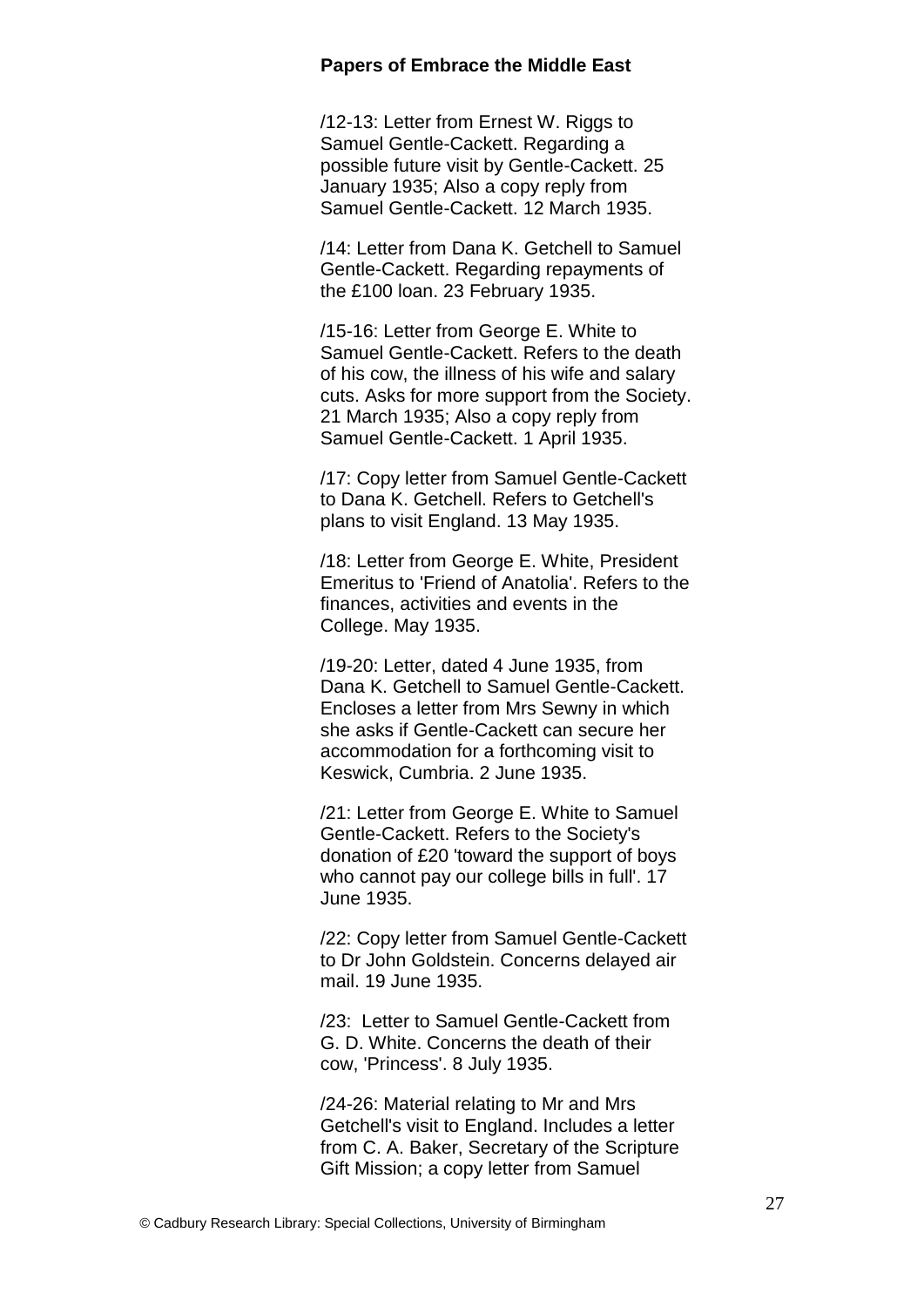Gentle-Cackett to Miss Potter regarding accomodation in London; and a letter to Samuel Gentle-Cackett from Dana K. Getchell regarding 'the wonderful time' they are having in England. July 1935.

/27-28: Letter, dated 31 October 1935, from G. D. White to 'Friend of Anatolia'. Refers to the finances, activities and events in the College. Also includes the business card of Dr G. E. White.

/29: Letter to Samuel Gentle-Cackett from Dana K. Getchell. Describes their return voyage from England to Greece; and asks for support in helping Armenian refugees during the winter months. 7 November 1935.

/30: Letter from the Armenian Evangelical Church 'to our many friends scattered abroad'. Details the work of the church and the need for further funding to finish building church buildings. 25 November 1935.

/31: Letter to Samuel Gentle-Cackett from Ernest W. Riggs. Thanks Gentle-Cackett for a copy of Bertha Fennell's 'Upward Calling of God in Christ'; and also mentions the 50th anniversary celebrations planned for 20-21 June 1936. 24 April 1936.

/32: Copy letter to Revd E. W. Riggs from Samuel Gentle-Cackett. Regarding a grant of £20 for College books. 29 April 1936.

/33-34: Letter to Samuel Gentle-Cackett from Dana K. Getchell. Regards the College finances and also mentions trying to help erect shelter for Armenian refugees. 1 June 1936; Also includes copy reply enclosing a cheque for £50 towards building huts for the refugees. 9 June 1936.

/35: Letter to Samuel Gentle-Cackett from Dana K. Getchell. Concerning weaving work offered to a Miss Katina and her workers by the Society. [June 1936].

/36: Letter to Samuel Gentle-Cackett from Ernest W. Riggs. Provides brief details of the College's recent 50th anniversary jubilee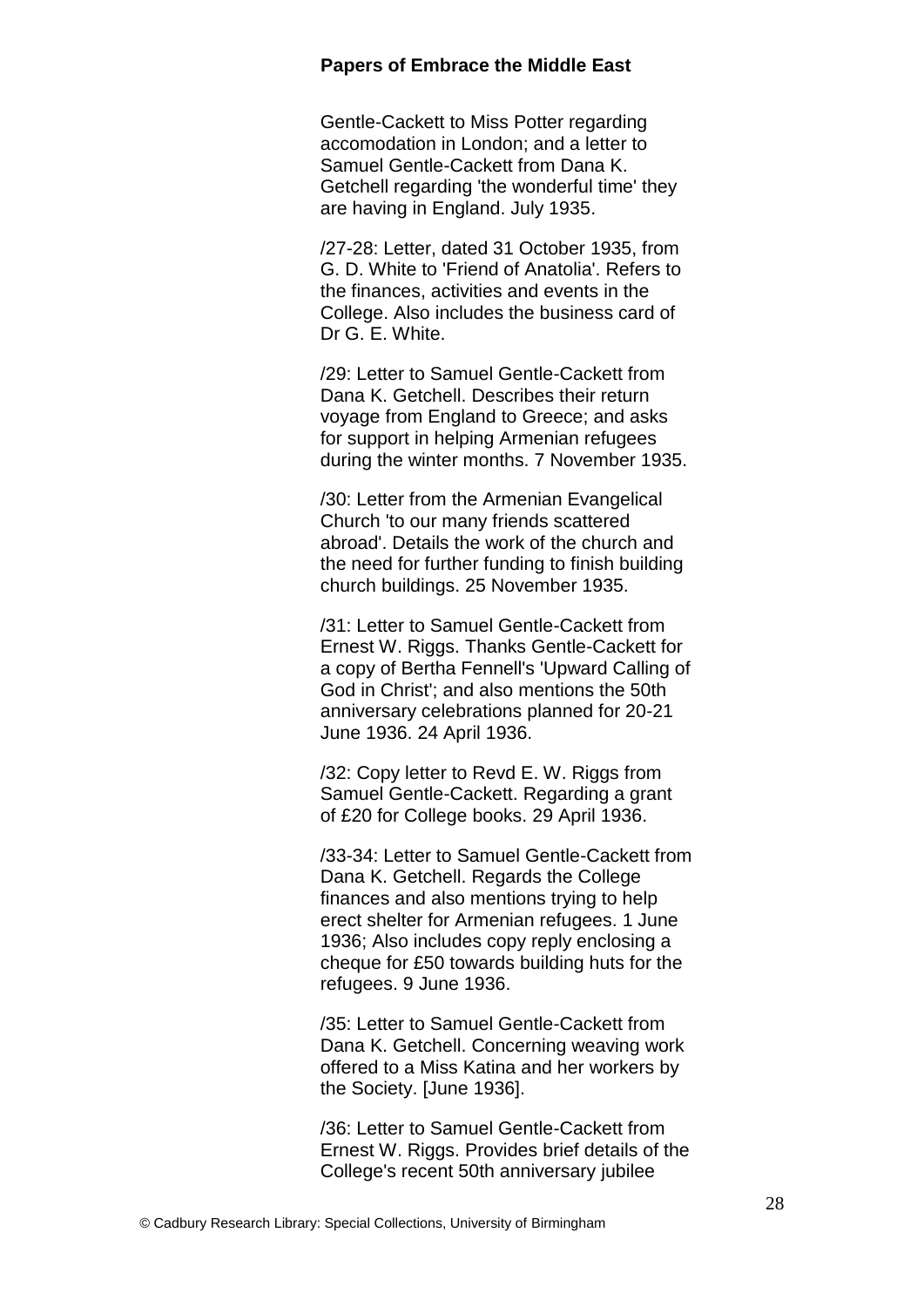celebrations. 30 June 1936.

/37-44: Material relating to financial help requested from Lazaraki Jordanides, a preacher to Greek refugees. Includes a letter to George E. White from Samuel Gentle-Cackett's Assistant Secretary, E. H. Delvin. Asks for details about a Mr Jordanides before the Society can provide the help he requires. Also includes a reply from George E. White in which he states that the man is 'capable, reliable and sympathetic'. June-December 1936.

/45-46: Letter to Samuel Gentle-Cackett from George E. White. Asks Gentle-Cackett if he would be able to supply, and ship, Sir Josiah Stamp's book 'Motive and Method in a Christian World Order'. 26 August 1936; Also includes copy reply from Gentle-Cackett's Assistant Secretary. 2 September 1936.

/47-57: Material concerning the Society's willingness to partially pay for a young crippled boy, on the recommendation of a Mr Mihitsopoulous, to be taught English at the College. Includes correspondence between Samuel Gentle-Cackett and Mrs C. Gregg of Branford, Strensall, York who has been supporting the boy by providing £9 a year. July-December 1936.

/58: Letter from Ernest W. Riggs in which he asks to use the Society's name as a patron for the College's Jubilee Campaign. 30 September 1936.

/59: Letter from the Armenian Evangelical Church to Samuel Gentle-Cackett. A request for financial support to enable the church to continue their work. 13 February 1937.

/60-61: Letter from Dakes Diyarian to Samuel Gentle-Cackett. Diyarian asks if the Society would be prepared to assist him in paying to see a n eye specialist in the hope of curing his blindness. 1 March 1937; Includes copy reply from Samuel Gentle-Cackett regretfully refusing to help. 11 March 1937.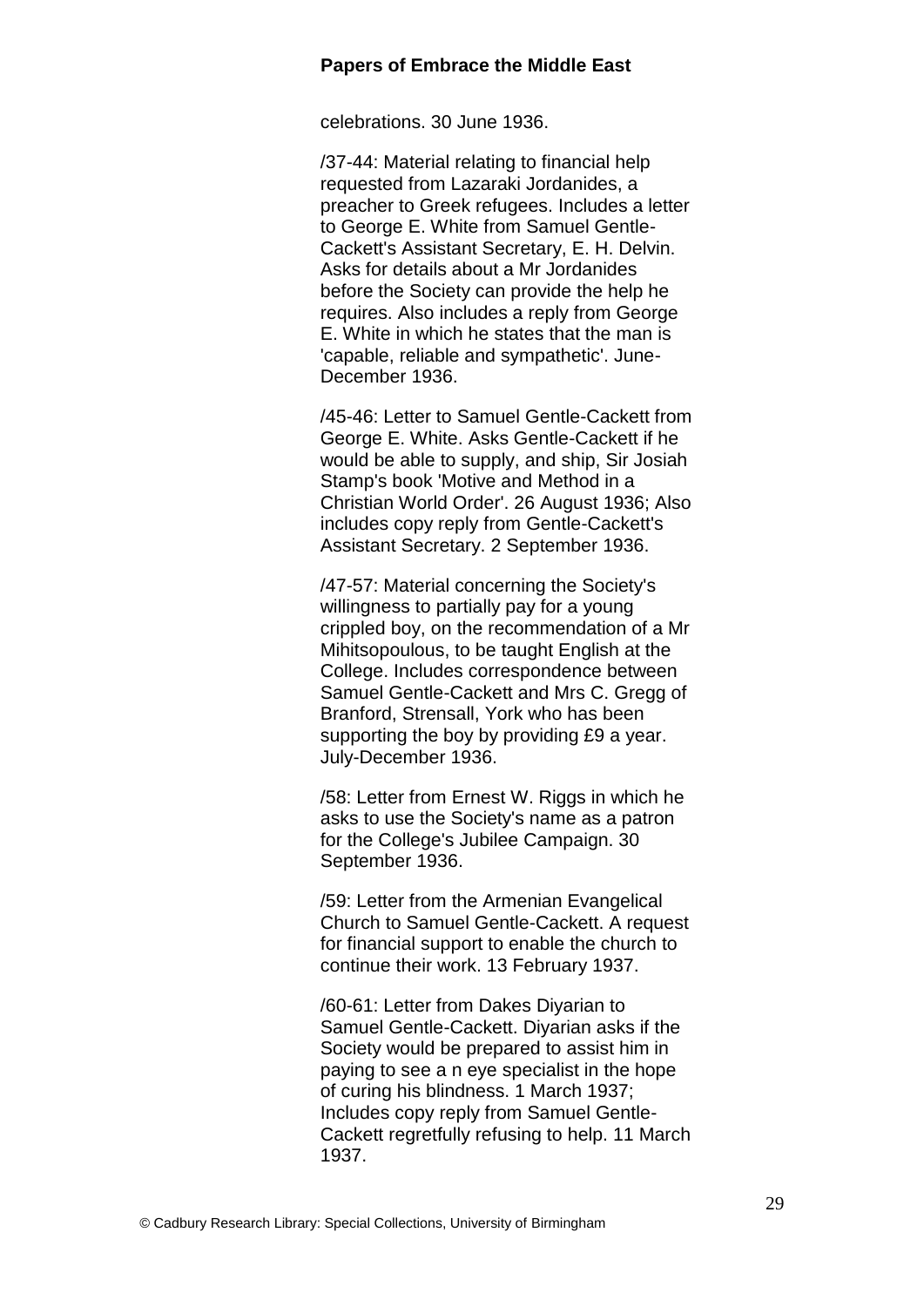/62-64: Correspondence between Samuel Gentle-Cackett and Katie Mehitsopoulos. Concerns the Society's financial support of her brother, Paul, and his planned trip to England for three year tuition at 'the Institute' [Petton Hall]. March-October 1937.

/65-67: Letters from George E. White to Samuel Gentle-Cackett. Regarding plans for a summer visit to London. Also mentions an article by George White and published in the Contemporary Review for November 1913 which he asks Gentle-Cackett to get hold of. Also includes a copy letter from Gentle-Cackett to The Contemporary Review, asking for a copy of the article. April 1937.

/68: Newsletter from the American Farm School in Thessalonica, Greece. Mentions a visit made by Samuel Gentle-Cackett in March. September 1937.

/69: Copy letter from Samuel Gentle-Cackett to Dana K. Getchell. Regarding a donation of £10. [undated].

George E. White was President Emeritus of Anatolia College in Salonica, Greece established in 1886; Ernest W. Riggs was President of the Board of Managers of the College; and Dana K. Getchell was a member of the Board of Managers of the College.

**Arrangement:** These letters have been arranged chronologically. One letter is undated and has been placed at the end of the sequence.

69 items

Access: Open

**Language:** English, French

MS203/A/1/3/2/2 Correspondence relating to the passport of Margaret Flora Goldstein 1934- 1935

> /1-10: Material relating to Margaret Flora Goldstein's training at the Guildford Hospital in Surrey and the initial reluctance of the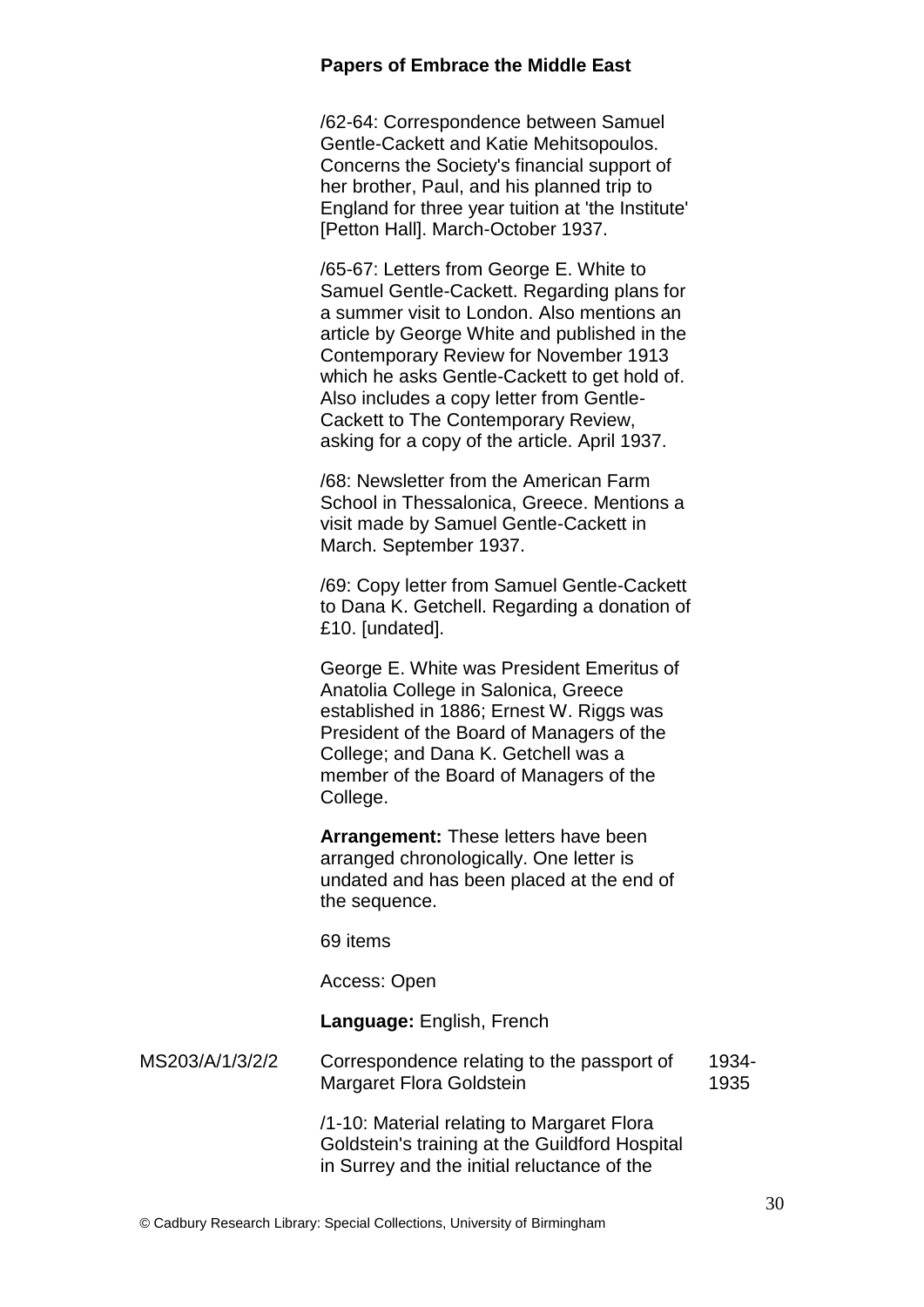Ministry of Labour to agree on the grounds of displacing an English girl. August 1934; Also includes correspondence regarding the extension of Margaret Goldstein's passport until 30 August 1935.

**Arrangement:** These letters have been arranged chronologically.

10 items

Access: Open

#### **Language:** English, French

MS203/A/1/3/2/3 Miscellaneous

1904- 1943

/1-3: Letter from Mary Tod to Rev William Essery [Society Secretary]. Concerns the distribution of Society magazines. Includes two enclosed snippets relating to fundraising. 7 January 1904.

/4-5: Letter from Harriet G. Richardson, of Sloane Gardens House, London, to Hilda Hawley, of the American Institute, Salonica. A request for news of life in Salonica. 21 May 1916; Also contains a printed leaflet entitled 'Nurses' Missionary League Bible Study Notes'. Includes envelope.

/6-14: Correspondence, and draft notes, relating to the Peace Conference in Paris in June 1919. One item is in French. With accompanying postcard depicting rows of corpses [presumably Armenians in Turkey]. Copy correspondence reply from the Society addressed to 'the President of the Peace Conference in Paris' regarding the persecution of Armenians and other Christian races by the Turkish government and the Society's hopes that this will change following the 1919 Treaty of Peace with Turkey.

/15: Letter from Mary L. Matthews, dated 29 July 1919, informing the Society that the Ministry in Belgrade has refused their request for passports for orphan girls to go to England. Instead, asks whether it would be possible to install a matron to live with the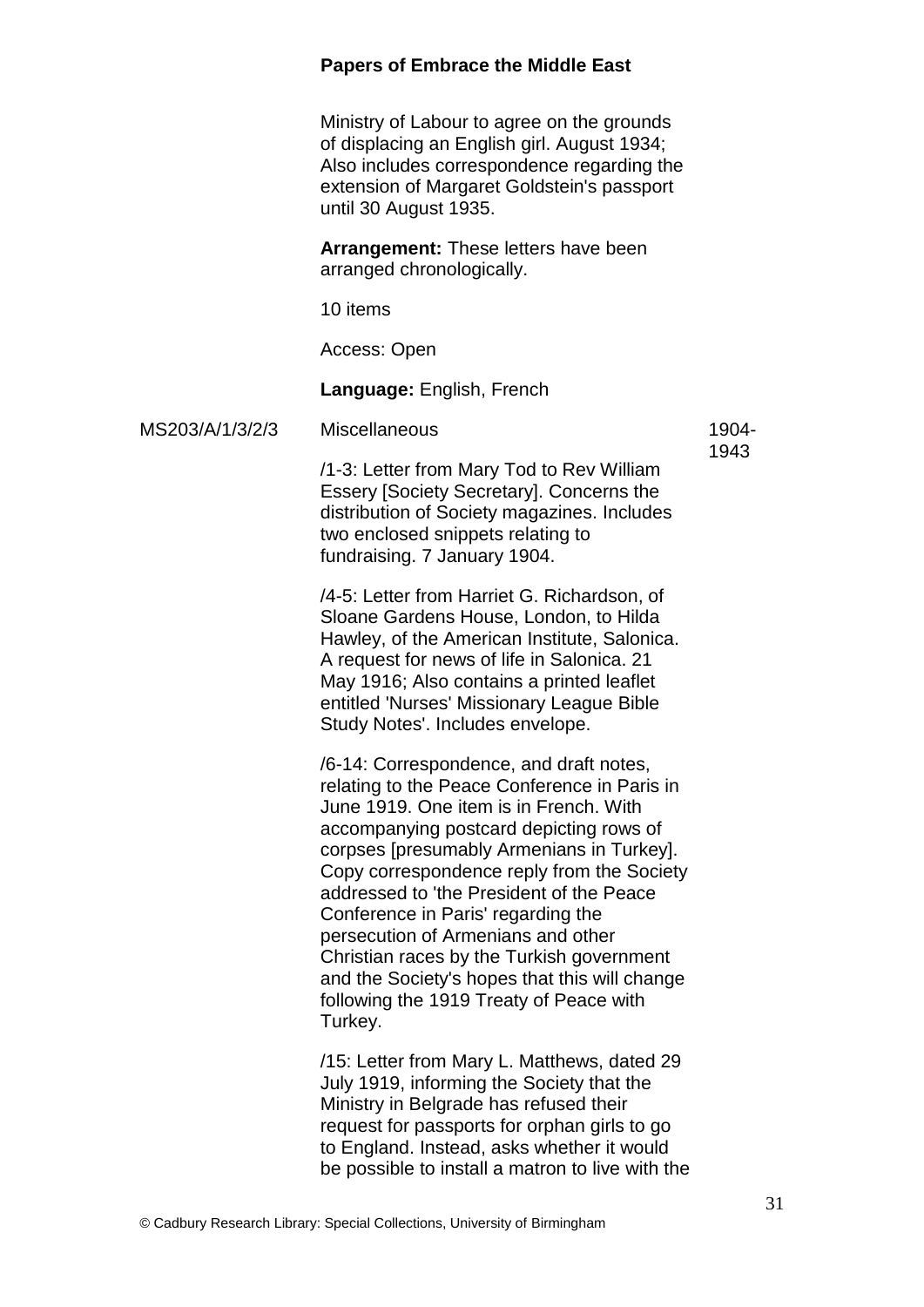girls and 'teach them industrial work'.

/16: Letter from Kaj Thorbjornsen, dated 12 January 1934. Acknowledges receipt of a cheque for £10 and provides a description of his mission work, replacing 'Mr Hanson before he left Salonica'.

/17: Article entitled 'The House of Dagon' on the slope of the Hill North in Gaza. Enclosed in an envelope addressed to Samuel Gentle-Cankett from M. L. Matthews of Monastir, Serbia. [c 1940].

/18-19: Letter from L. Levonian to Samuel Gentle-Cackett regarding the financial difficulties of churches and schools in Beirut and a consequent Emergency Fund Campaign. Includes a letter from the Treasurer of the Fund acknowledging £27 contributed by the Society. December 1942.

/20-21: Newsletters from Charles T. Riggs of Bible House, Stamboul addressed to 'Dear Friends'. Mentions the death of Elizabeth Clarke which leaves Miss Haskell the only American missionary left in Sofia. December 1942.

/22-33: Copies of various cables and airgraphs sent to Samuel Gentle-Cackett regarding requests for help from the Society; and acknowledgments of monies received. March-September 1943.

/34: Letter from Luther R. Fowle, of the American Board of Missions in the Near East, to Samuel Gentle-Cackett. Regarding a misundertanding relating to a 'substantial remittance'; discusses the death of Elizabeth Clarke; and mentions the Boards continuing work in the Middle East. 17 March 1943.

/35: Report by Revd Aram H. Hadidian concerning 'the relief money given to me by Prof. L. Levonian'. Provides details of the distribution of funds in, and around, Beirut. The report was forwarded to Samuel Gentle-Cackett from L. Levonian. June 1943.

/36: Letter from S. Melkonian, former pastor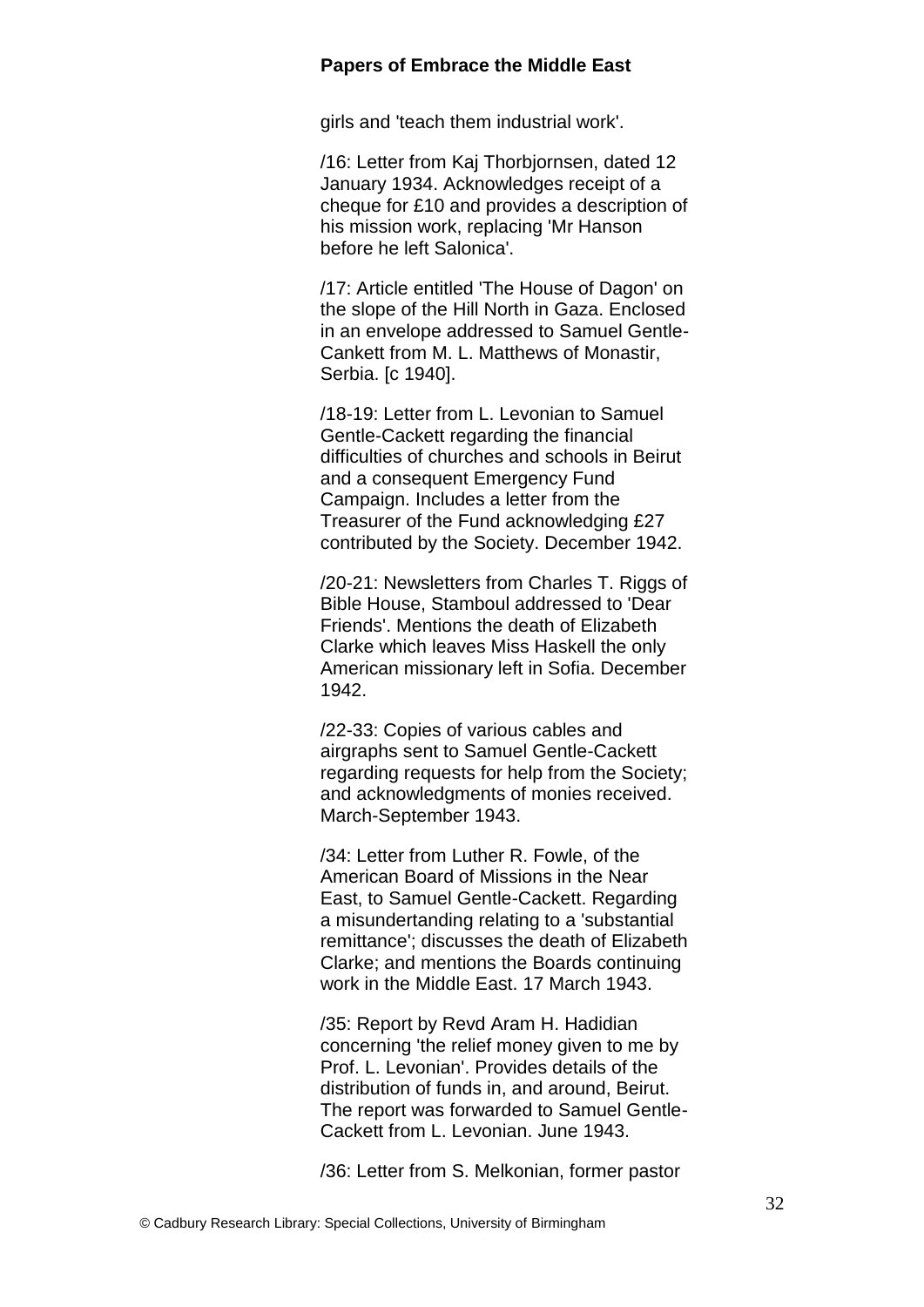of the Armenian Evangelical Church, to Samuel Gentle-Cackett. Regards the pastor's recent stroke; his subsequent replacement; and his hopes that the Society will continue to take an interest 'in our ''Little Flock'''. 16 June 1943.

/37-38: Letter from Jessie M. Bear of Mission House, Kefr Jasif, Acre. Concerns a recent donation of £19 and encloses a receipt. Also discusses her mission work. 22 June 1943.

/39: Letter from Blanche McCrea of the American Academy for Girls in Nicosia, Cyprus. Acknowledges the receipt of £20 from the Society to continue the Academy's work. 24 June 1943.

/40: Letter from R. F. [Dhiedo] of The American Mission, Khartoum, The Sudan, to Samuel Gentle-Cackett. Offers thanks for the Society's recent donation of £70. Provides a description of their work in the Sudan and notes a near-famine in the Sobat region. 25 August 1943.

/41: Memorandum from The National Bank of Egypt to the Assistant-Secretary of the Bible Lands Missions' Aid Society. Concerns an outstanding payment for cable expenses related to a sum of £210 sent to the American Mission in Alexandria. 9 September 1943.

/42: Letter from Adeline B. House of Orient, Long Island, to Ada A. Blair of the Bible Lands Missions' Aid Society. Concerns the death of Samuel Gentle-Cackett; offers of sympathy to the Society; and reminiscenes concerning his character. 3 October 1943.

/43: Letter from Revd K. T. Sarian, Pastor of the Armenian Evangelical Church', to Ada A. Blair. Expresses sympathy on behalf of the church regarding the death of Samuel Gentle-Cackett. Also expresses particular sympathy from the previous Pastor, Revd Melkonian, who 'was deeply grieved by the sad news of his friend's death'. 13 November 1943.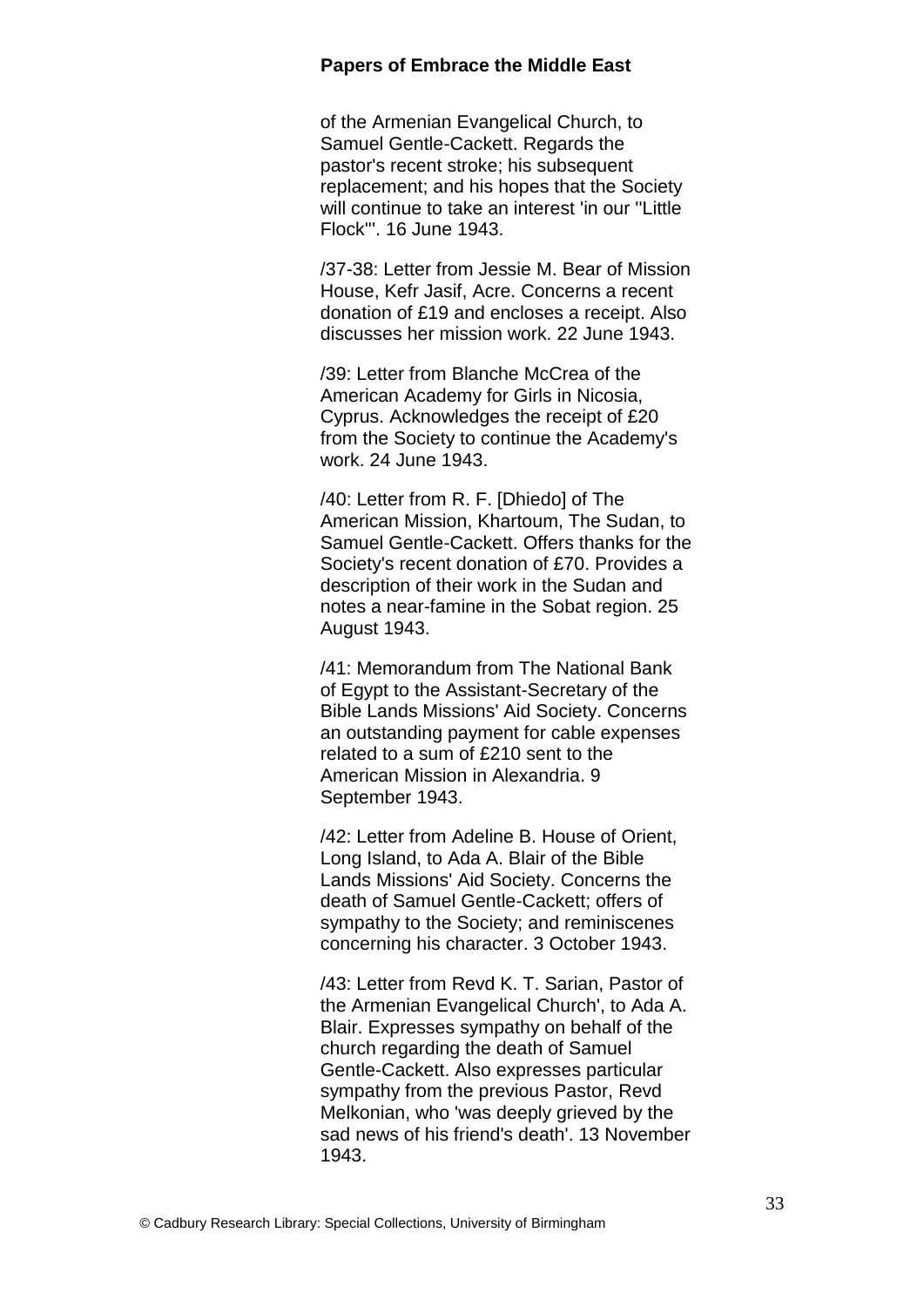**Arrangement:** These letters have been arranged chronologically.

43 items

Access: Open

**Language:** English, French

MS203/A/1/3/3 C. R. [Bob] Clothier, Secretary 1952-1985 1970- 1984

Correspondence of C. R. [Bob] Clothier, Society Secretary 1952-1985. This material mostly comprises reports of Society funded projects in the Middle East during Bob Clothier's latter years as Society Secretary. Some items of correspondence refer to making arrangements for his replacement as Secretary by Peter Emmerson, Secretary 1985-1993.

23 items

Access: Open

MS203/A/1/3/3/1 Reports of Society projects in the Middle East 1973- 1984

> These files contain reports of Society work throughout the Middle East. The files comprise handwritten notes; a printed report providing history of Society work, the actual work undertaken and the people in charge: also includes copy correspondence, addressed to the people in charge of particular projects, from Bob Clothier often regarding future administration costs of running the projects. It appears that the Secretary was assisted by Miss Joscelyn Pearson in the compilation of these reports. Some reports from the 1980s appear to have been compiled by Peter Emmerson, Bob Clothier's successor as Secretary of the Society. Some files contain reports and correspondence over a number of years.

/1: House of Hope, Bethlehem. Notes regarding the history and organisation of 'House of Hope', a group of projects involving work with the blind and the elderly.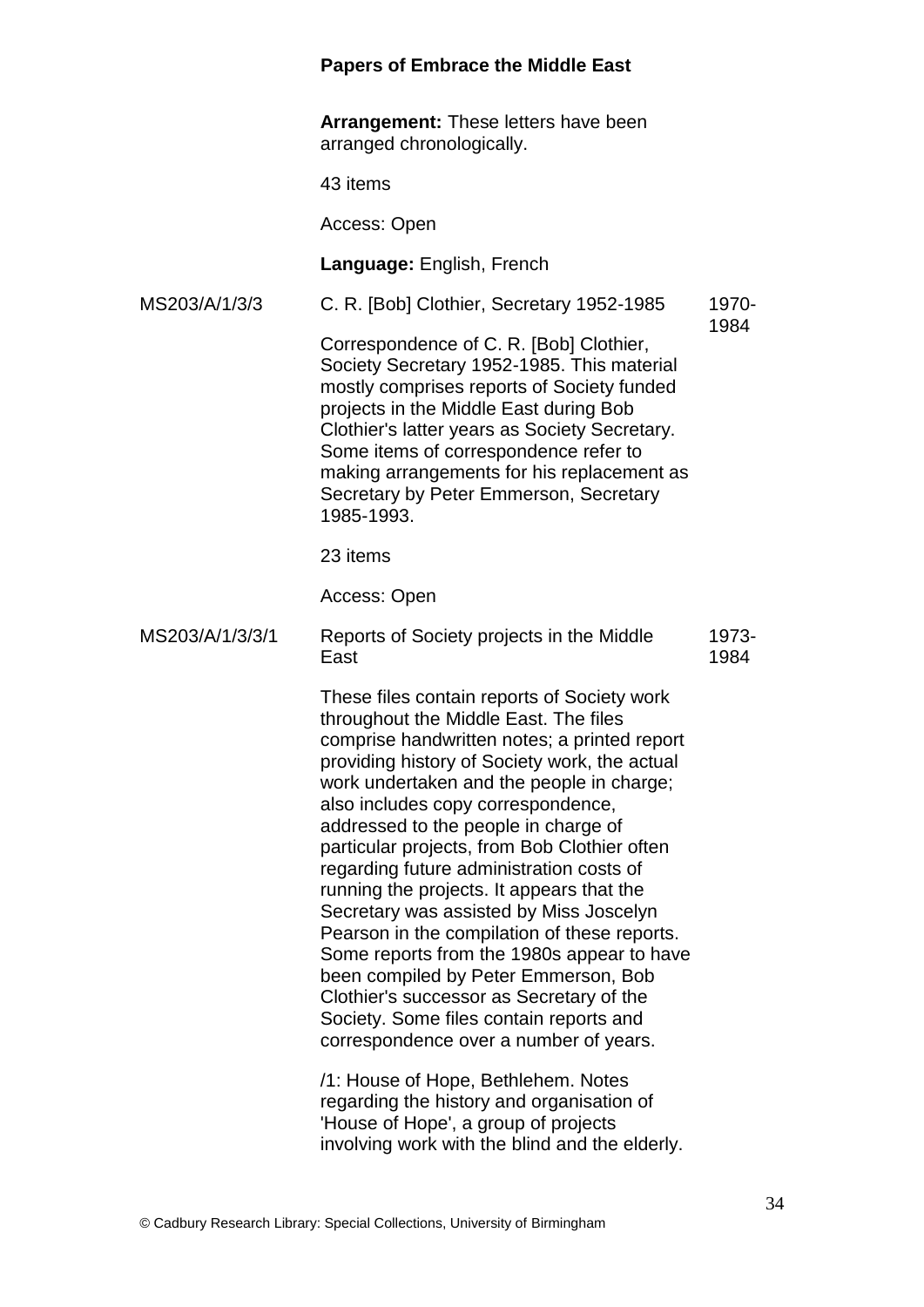[circa 1984].

/2: Hebron Evangelical School and Home for Boys. Report, and accompanying notes, regarding the history, running and daily routine of the school. Also includes promotional leaflets relating to their work. 1979-[circa 1984].

/3: Lutheran School, Bethlehem. Report, and accompanying notes, regarding the history, running and daily routine of the school. [circa 1973].

/4: Bethlehem Arab Society for the Physically Handicapped. Notes regarding the history, running and daily routine of the Bethlehem Arab Society. Also includes a promotional, fundraising leaflet published by the Society which is part English, part Arabic. *Icirca* 1975].

/5: Creche, Bethlehem. Notes regarding the history, running and daily routine of the creche which was attached to a local hospital. [circa 1984].

/6: Talitha Kuim Evangelical School. Report, and accompanying notes, regarding the history, running and daily routine of the school. Also includes a promotional leaflet published by the School in German. [circa 1973].

/7: Hope Secondary School and Orphanage, Beit Jala. Report, and accompanying notes, regarding the history, running and daily routine of the school which was established in 1961. Includes promotional leaflet.

/8: Caritas Baby Hospital, Bethlehem. Notes, and promotional leaflets, regarding the history, running and daily routine of the hospital. Also includes statistics for 1983 detailing the number of admissions; discharges; deliveries; and deaths during that year. 1983-1984.

/9: Mount of Olives Orphanage. Notes regarding the history, running and daily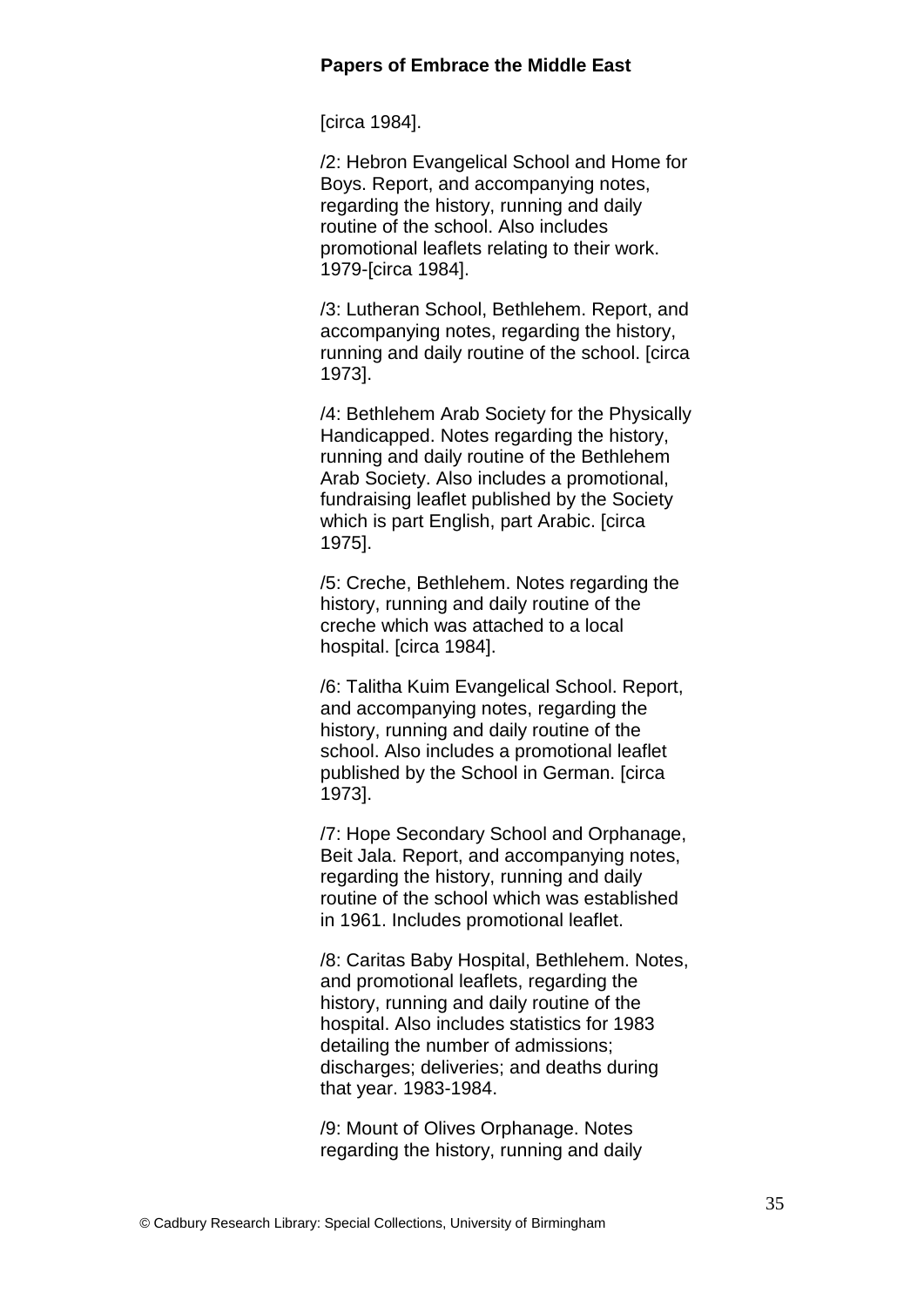routine of the orphanage. [circa 1984].

/10: Rawdat el-Zuhur (House of Flowers School). Report, and accompanying notes, regarding the history, running and daily routine of the school. [circa 1973].

/11: Jerusalem Crippled Children Centre. Report, and accompanying notes, regarding the history, running and daily routine of the centre which was established in 1964. 1984.

/12: Evangelical Lutheran School, Beit Sahour. Report, and accompanying notes, regarding the history, running and daily routine of the school. Also includes details of exam results. 1982-1983.

/13: Al-Nahda Womens Association Day Centre, Ramallah. Notes regarding the history, running and daily routine of the Day Centre which was established in 1980. Also includes a dual-language promotional leaflet of the Day Centre in Arabic and English. [circa 1984].

/14: Nazareth Hospital. Notes regarding the history, running and daily routine of the hospital. Also includes an item of copy correspondence from Bob Clothier to Dr Hans Bernath, dated 16 January 1984, concerning his handover to Peter Emerson as Secretary Designate and organising a future visit of Peter Emerson to the hospital. [circa 1984].

/15: St Margaret's Home, Nazareth. Report, and accompanying notes, regarding the history, running and daily routine of the home for mentally handicapped children. Also includes correspondence from Revd Canon Riah Abu-El-Assal regarding dwindling financial support from the Society and his thoughts on the BibleLands visit which 'reminded me of the way Christian tourists or fact-finding-missions arranged by the Ministry of Tourism are rushed through Nazareth by their respective guides'. Also includes news of St Margaret's Home by Mrs Frances Johnson, June 1974. 1972-1984.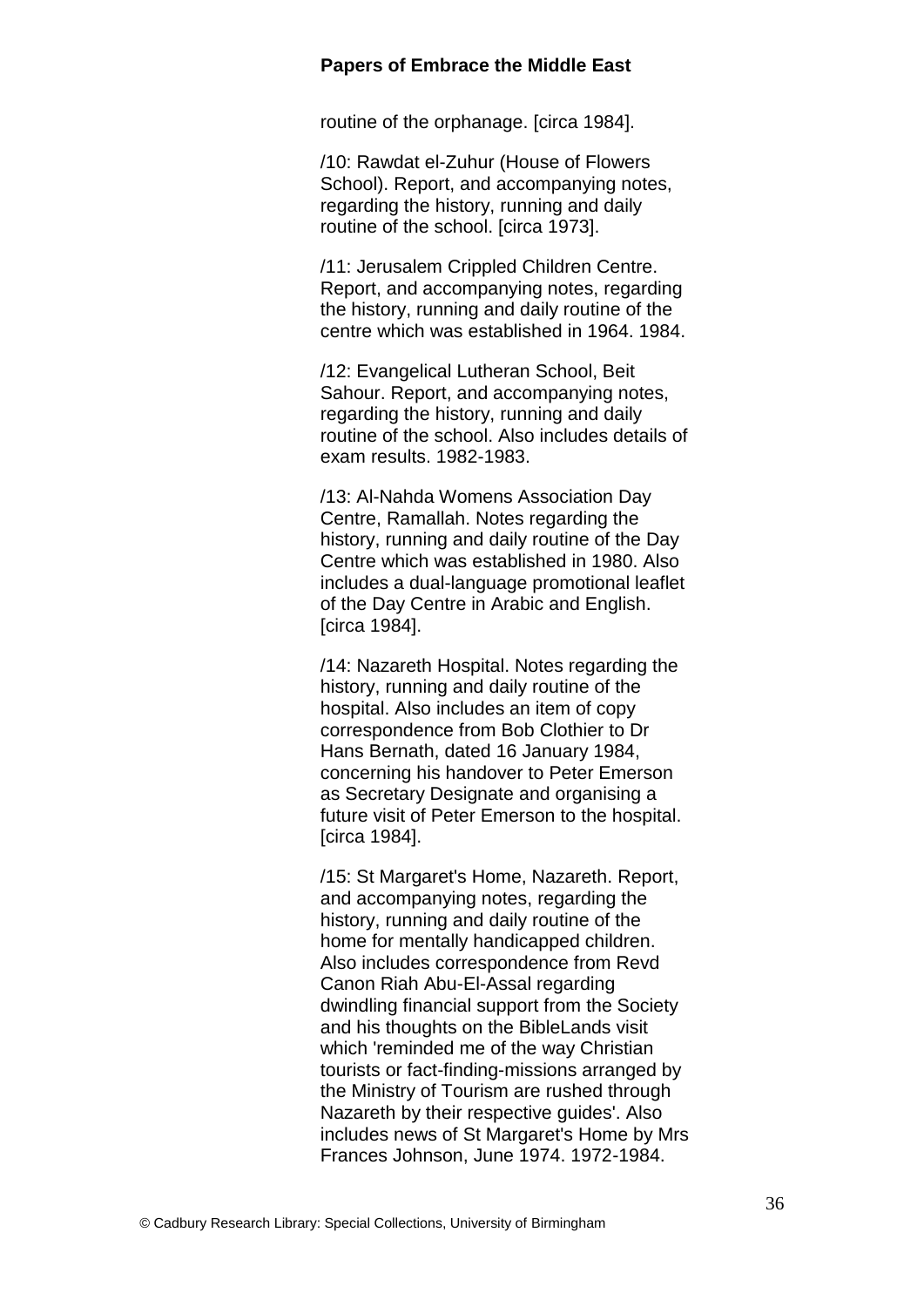/16: Four Homes of Mercy. Report, and accompanying notes, regarding the history, running and daily routine of the Four Homes of Mercy (an old people's home; a home for the physically and mentally handicapped; an orphanage; and a maternity hospital). Also includes correspondence with Henrietta Siksek Farradj, Honorary Secretary of the Four Homes of Mercy, concerning future projects they would like to complete. Also includes a promotional leaflet concerning the Four Homes of Mercy. [circa 1984].

/17: Bethany Girls School. Report, and accompanying notes, regarding the history, running and daily routine of the school. [circa 1975].

/18: Jeel el Amal School, Bethany. Report detailing the running and daily routine of the school. Although most of the boys are Muslim, 'they are taken because of their need for love and care'. Also includes a letter addressed to Mr and Mrs Sahhar, who run the school, from Bob Clothier asking for more information and whether they have any requests for Society money to help with their work. 1975.

/19: East Jerusalem YMCA Training Centre. Report, and accompanying notes, regarding the history, running and daily routine of the YMCA Training Centre in Jerusalem. Also includes one item of copy correspondence from Bob Clothier to Kameel L. Nasir concerning a future visit of Peter Emerson. [circa 1984].

/20: Star Mountain, Moravian Home. Notes, regarding the history, running and daily routine of the home which cared for mentally disabled girls between the ages of 10 and 20. [c 1984].

/21: Evangelical Home for Girls, Ramallah. Report, and accompanying notes, regarding the history, running and daily routine of the home and school. Also includes a separate history of the home produced by Jocelyn Pearson. [circa 1973]-1984.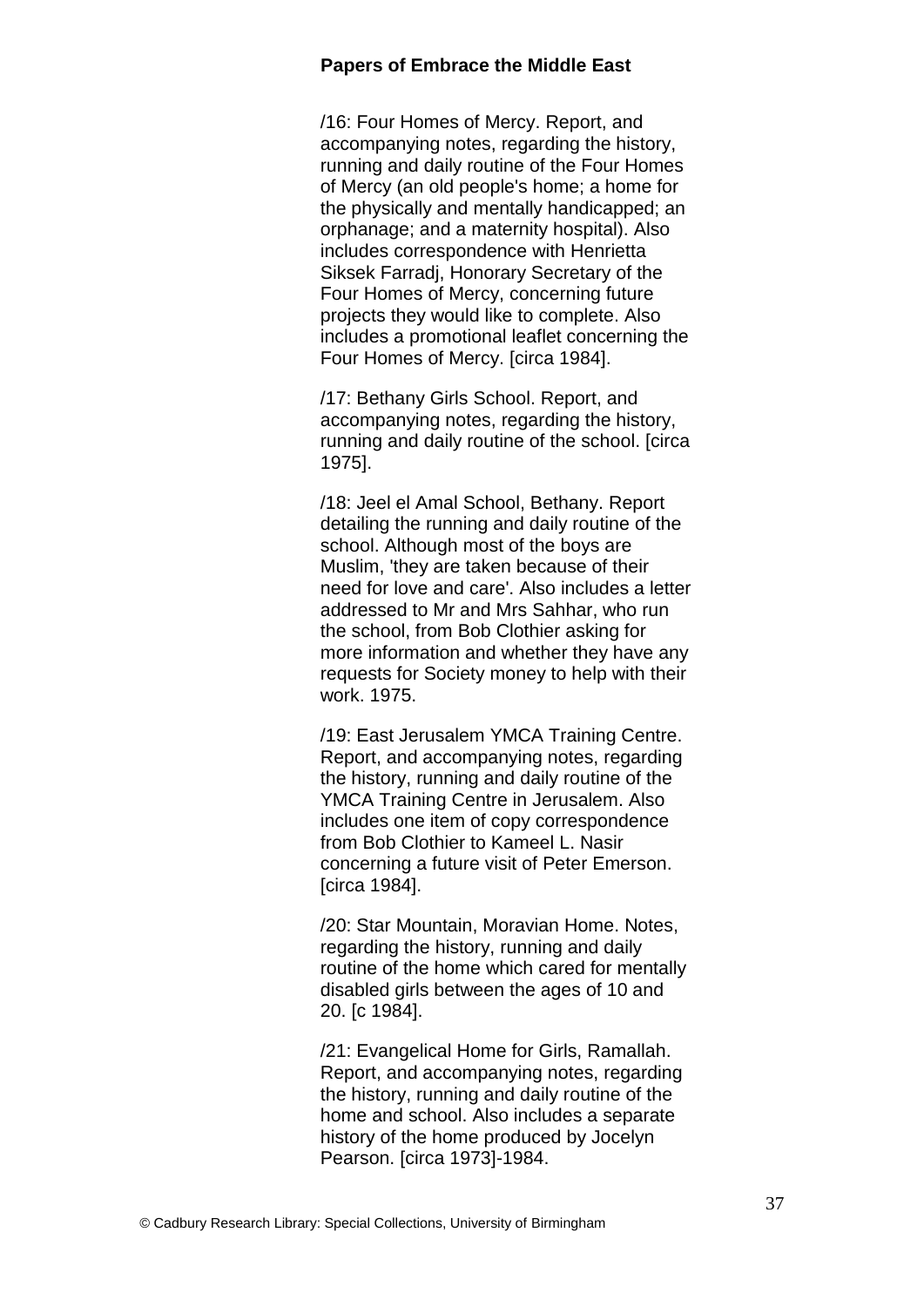| Arrangement: All notes in these files (with  |
|----------------------------------------------|
| the exception of the Evangelical Home for    |
| Girls, Ramallah) have been written on copy   |
| paper with a printed number at the top-right |
| of the page. The files have therefore not    |
| been arranged alphabetically or              |
| chronologically, but in their original       |
| numerical order.                             |

21 items

Access: Open

**Language:** English, Arabic

MS203/A/1/3/3/2 Other reports

Material comprises:

/1: report by Dr Christopher Farmer regarding the Society's work in the Holy Land, 1970. The report was circulated amongst committee members.

/2: report by Ann Foley regarding the Society's work in Lebanon, 1984.

**Arrangement:** These letters have been arranged chronologically.

2 items

Access: Open

MS203/A/1/3/4 Correspondence of Frances Johnson /1-62: Correspondence largely between Frances Johnson and Maureen Lampard [Deputy Executive Secretary of the Society]. This file contains routine business correspondence including progress reports; information about sponsorship of Society work; a timeline produced by Frances Johnson detailing her involvement in the Society; and details of various Society visits, and visits of sponsors, to the Middle East. **Administrative history:** Frances Johnson began working for the Bible Lands Mission Aid Society during the 1950s. She was sponsorship secretary of the Society for 1985- 1986

three years during the 1960s and visited the

1970- 1984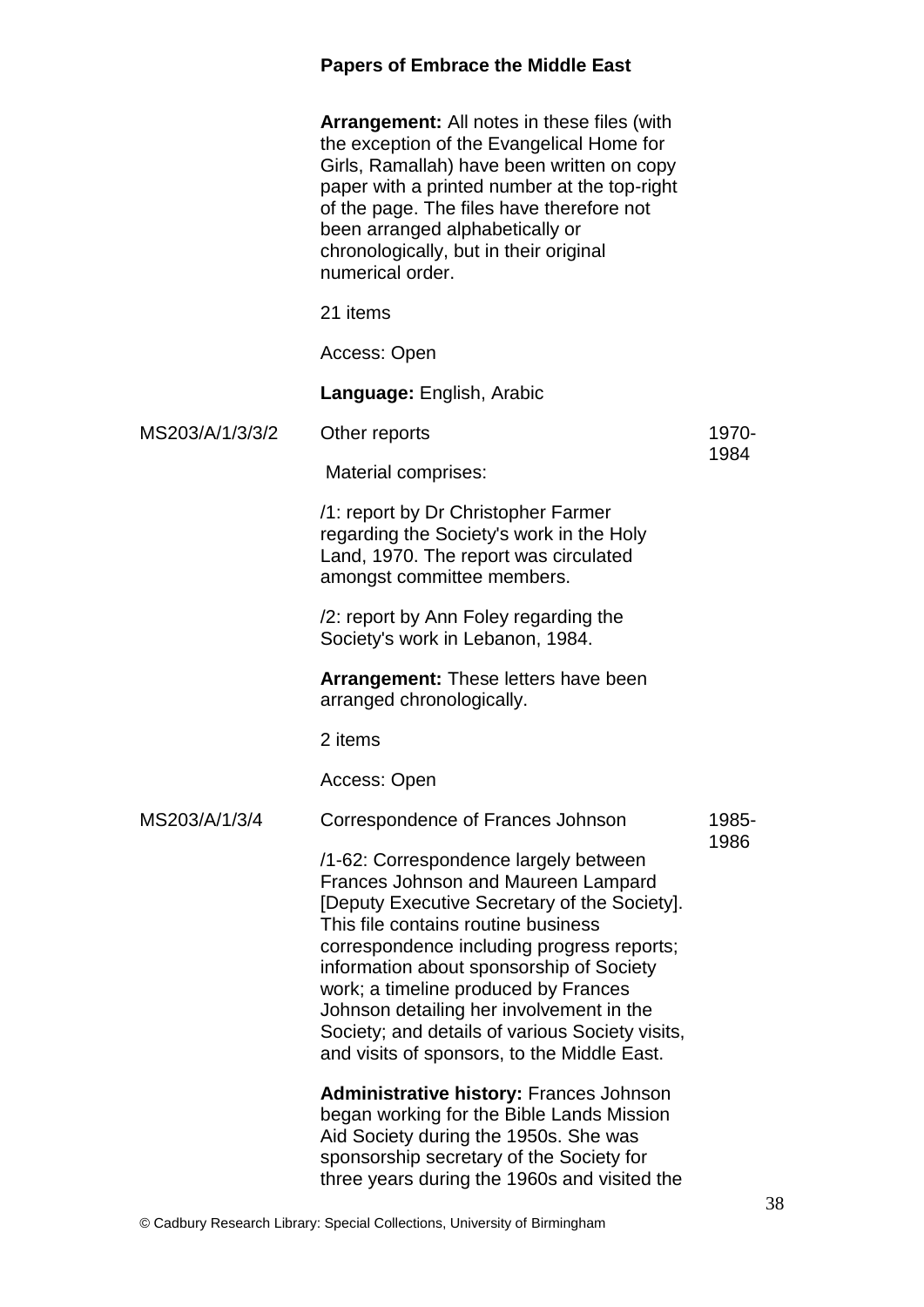Helen Keller Centre in Jerusalem on a regular basis.

**Arrangement:** Correspondence has been arranged chronologically.

62 items

Access: Open

MS203/A/1/3/5 Miscellaneous correspondence

1985- 2004

/1: Order of Service for a thanksgiving service 'on the Occasion of the Centenary of the death of the 7th Earl of Shaftesbury 1801-1885' [Founder President of the Society]. 1 October 1985.

/2-4: Correspondence between Maureen Lampard, Deputy Chief Executive of The Bible Lands Society, to Mrs Joan H. Peaston of Liss, Hampshire. Regards Mary [Mollie] Gillies Peaston and the potential use of money kept in a Society fund under her name. March-May 1994.

/5-6: Correspondence between Julian Burtt, Head of Development and Fundraising, to Elizabeth M. Whyte of Glasgow. Regards Whyte's remembrances of Miss Vartan [daughter of Dr Vartan of the Edinburgh Royal Infirmary] in Tiberias during the Second World War; and the Edinburgh Medical Missionary Society Hospital in Nazareth. June 2000.

/7-8: Letter, dated 2 September 2004, from John Short to the Society. Regards the Forces Fellowship for the Blind in Bible Lands. Includes a copy of the Christmas 1956 issue of the magazine of this fellowship, 'Following the Star'.

/9: Undated statement entitled 'The Bible Lands Society. Opinion'. Refers to the current legal position of the Society as regards it's funds and 'the persons described as 'the Council' on the inside cover of its magazine'. Suggests that the 1854 constitution of the 'unincorporated Society originally known as ''The Turkish Missions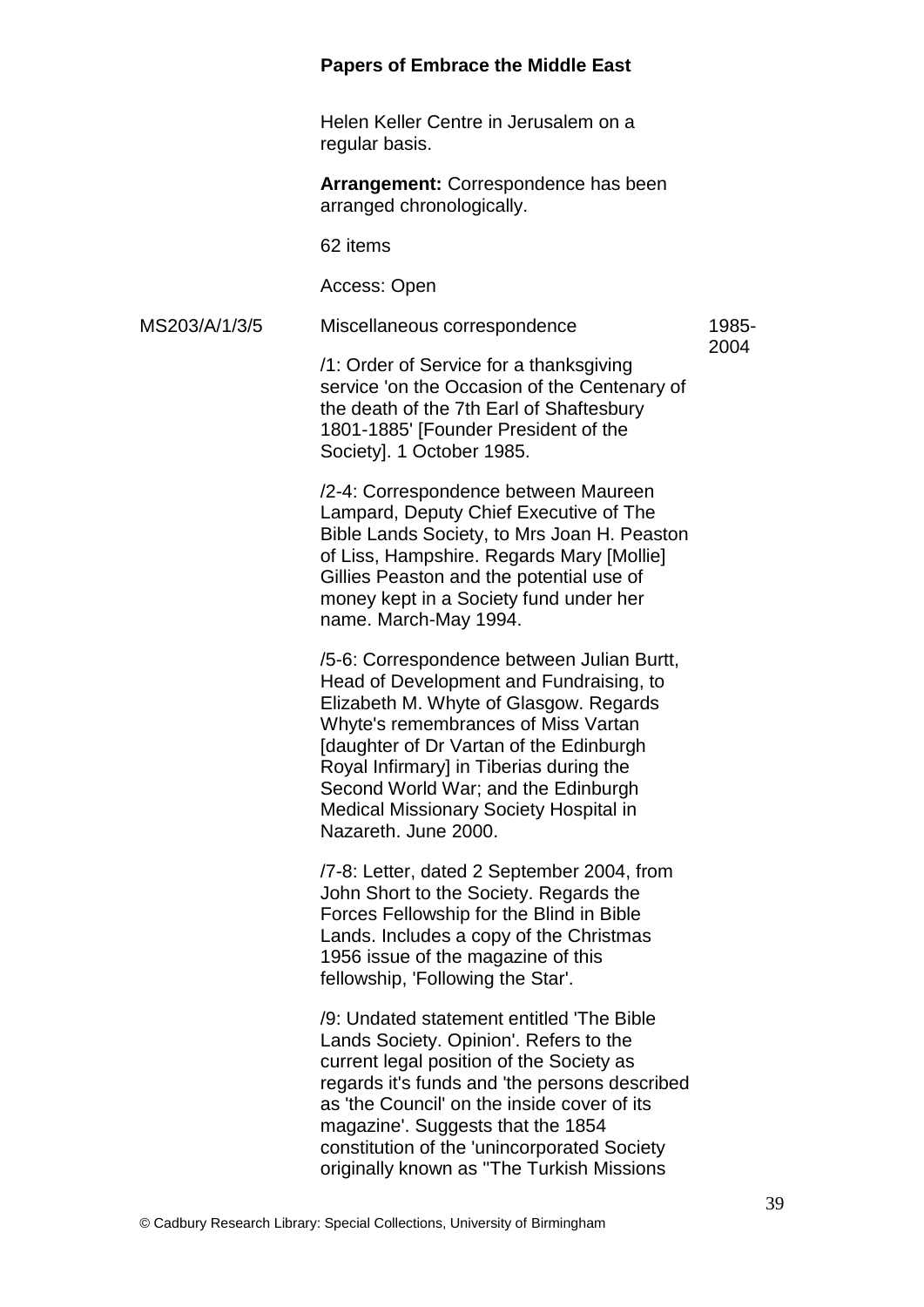|             | <b>Papers of Embrace the Middle East</b>                                                                                                                                                                                                                                                                                                                                                                                                                                                                                                            |               |
|-------------|-----------------------------------------------------------------------------------------------------------------------------------------------------------------------------------------------------------------------------------------------------------------------------------------------------------------------------------------------------------------------------------------------------------------------------------------------------------------------------------------------------------------------------------------------------|---------------|
|             | Aid Society"' is now defunct [mid 20th<br>century].                                                                                                                                                                                                                                                                                                                                                                                                                                                                                                 |               |
|             | /10-11: Undated postcard addressed to Jean<br>[Hatton] and accompanying Advent Calendar<br>depicting the countries of the Middle East<br>[late 20th century].                                                                                                                                                                                                                                                                                                                                                                                       |               |
|             | <b>Arrangement:</b> Correspondence has been<br>arranged chronologically. One item is<br>undated and has been placed at the end of<br>the sequence.                                                                                                                                                                                                                                                                                                                                                                                                  |               |
|             | 9 items                                                                                                                                                                                                                                                                                                                                                                                                                                                                                                                                             |               |
|             | Access: Open                                                                                                                                                                                                                                                                                                                                                                                                                                                                                                                                        |               |
| MS203/A/2   | <b>Financial records</b>                                                                                                                                                                                                                                                                                                                                                                                                                                                                                                                            | 1910-         |
|             | This material comprises a set of records<br>largely representing the financial statements<br>and balance sheets of the Society. The<br>records are incomplete, although there are<br>reports for most years between 1910 and<br>1930; and 1944 and 1955. There are also<br>isolated records for 1962 to 1964, and 1996.<br>Material also includes an account book<br>which was used between 1931 and 1941<br>and which lists the names of individuals who<br>donated money to the Society; and an<br>investment book used between 1963 and<br>1988. | 1996          |
|             | 2 volumes and 22 files                                                                                                                                                                                                                                                                                                                                                                                                                                                                                                                              |               |
|             | Access: Open                                                                                                                                                                                                                                                                                                                                                                                                                                                                                                                                        |               |
| MS203/A/2/1 | Annual statements and accounts                                                                                                                                                                                                                                                                                                                                                                                                                                                                                                                      | 1910-<br>1996 |
|             | These papers comprise records of the<br>income, expenditure and balance of funds of<br>the Society as a whole, represented by<br>yearly financial statements and balance<br>sheets. They consist of an audited set of<br>such records, but are largely incomplete,<br>intermittently covering 1910-1930 and 1945-<br>1964. There is also a financial report for<br>1996. Balance sheets prior to 1930 were<br>produced by J. H. Duncan and Co [later<br>Duncan, Alwork and Co], Chartered<br>Accountants, London. Balance sheets for                |               |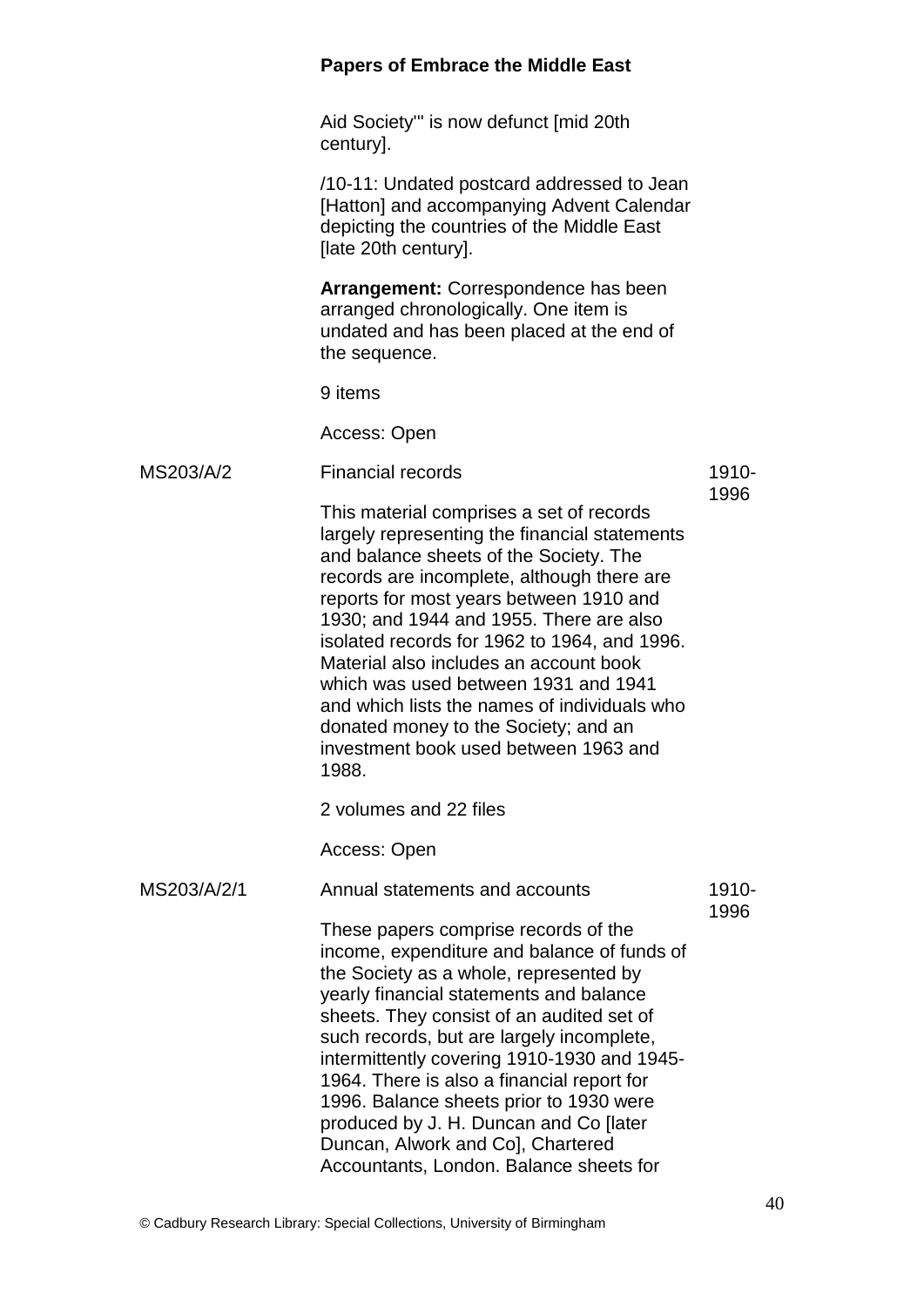1945-1964 were produced by Charles Baker, Chartered Accountant, Harpenden, Hertfordshire. The financial report for 1996 was produced by Seymour Taylor, Chartered Accountant, High Wycombe.

The accounts for each year include details of income including monies collected by subscription or donation as well as legacies received throughout the year. Expenditure includes grants and payments for both general mission work in the Middle East and specific projects. The report detail special grants to individuals as well as detailing monies spent on earthquake relief; and mission work in Jordan, Greece, Israel, Egypt, Sudan, Lebanon, Syria and Turkey. The reports also detail expenses paid to related organisations such as the Lovell Society. A small number of files also contain covering letters from the Chartered Accountant to the Secretary of the Society concerning the accounts. Also includes items of correspondence, dated November 1962, concerning the Society's Distribution Account.

**Arrangement:** Organised chronologically in files divided by year.

22 files

Access: Open

| MS203/A/2/1/1 | Financial statements and balance sheet                                                                                                                                                                                        | 1910 |
|---------------|-------------------------------------------------------------------------------------------------------------------------------------------------------------------------------------------------------------------------------|------|
|               | Signed manuscript cash statement for year<br>ending 31 March 1910. Includes a letter<br>dated 5 October 1910 from J. H. Duncan<br>and Co., Chartered Accountants; and a<br>legacy account signed and dated 5 October<br>1910. |      |
|               | 1 file                                                                                                                                                                                                                        |      |
|               | Access: Open                                                                                                                                                                                                                  |      |
| MS203/A/2/1/2 | Financial statements and balance sheet                                                                                                                                                                                        | 1911 |
|               | Signed manuscript cash statement for year<br>ending 31 March 1911. Includes a letter                                                                                                                                          |      |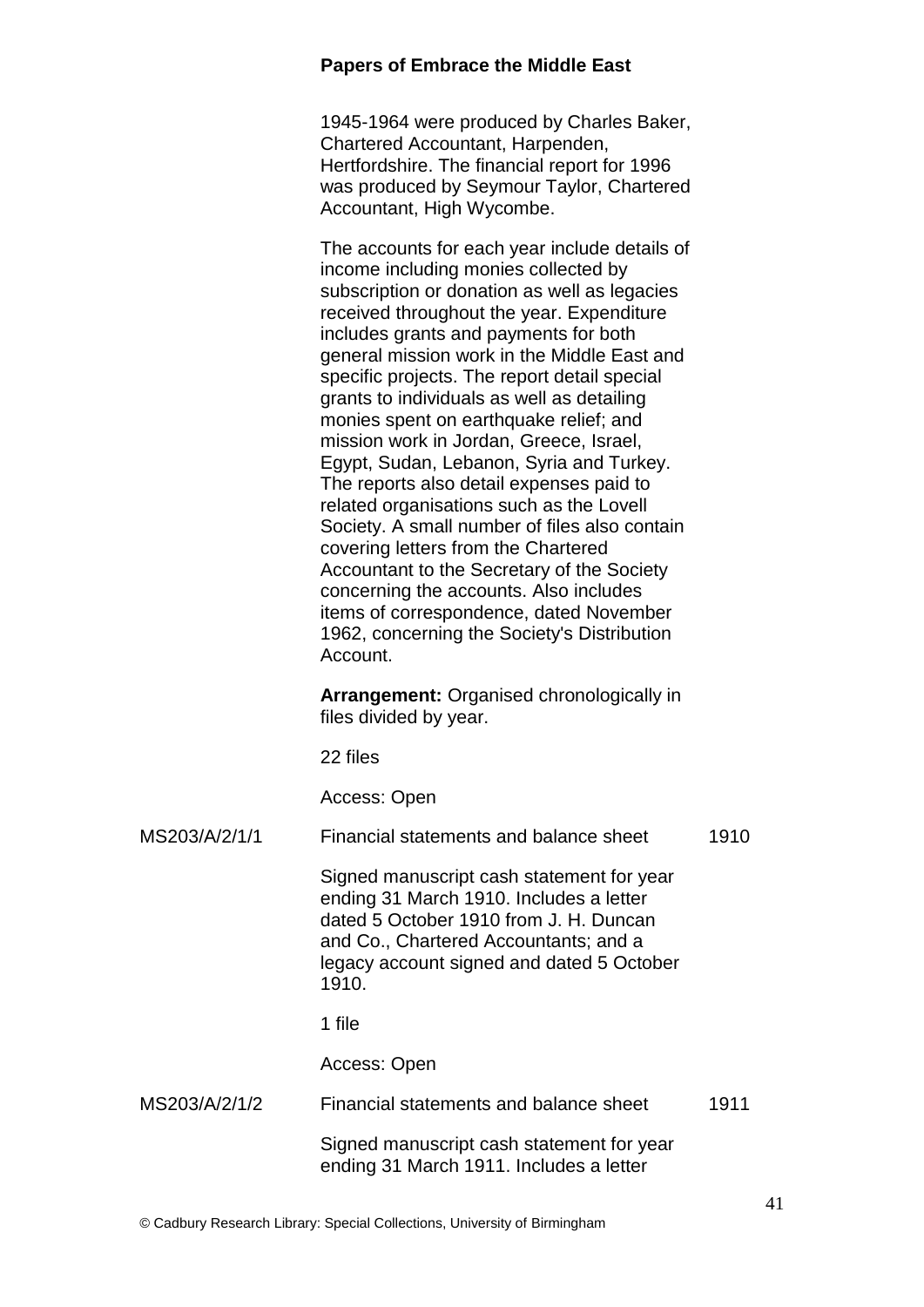|               | dated 26 October 1911 from J. H. Duncan<br>and Co., Chartered Accountants.                                                                                                                                                                                                                    |       |
|---------------|-----------------------------------------------------------------------------------------------------------------------------------------------------------------------------------------------------------------------------------------------------------------------------------------------|-------|
|               | 1 file                                                                                                                                                                                                                                                                                        |       |
|               | Access: Open                                                                                                                                                                                                                                                                                  |       |
| MS203/A/2/1/3 | Financial statements and balance sheet                                                                                                                                                                                                                                                        | 1913- |
|               | Signed manuscript cash statement for year<br>ending 31 March 1913. Includes details of<br>legacy account.                                                                                                                                                                                     | 1915  |
|               | 1 file                                                                                                                                                                                                                                                                                        |       |
|               | Access: Open                                                                                                                                                                                                                                                                                  |       |
| MS203/A/2/1/4 | Financial statements and balance sheet                                                                                                                                                                                                                                                        | 1913- |
|               | Signed manuscript cash statement for years<br>1913-1914 and 1914-1915. Includes details<br>of legacy account and a separate cash<br>statement for 1914.                                                                                                                                       | 1915  |
|               | 1 file                                                                                                                                                                                                                                                                                        |       |
|               | Access: Open                                                                                                                                                                                                                                                                                  |       |
| MS203/A/2/1/5 | Financial statements and balance sheet                                                                                                                                                                                                                                                        | 1916- |
|               | Typescript audited balance sheet for year<br>ending 31 March 1916 and 31 March 1917.                                                                                                                                                                                                          | 1917  |
|               | 1 file                                                                                                                                                                                                                                                                                        |       |
|               | Access: Open                                                                                                                                                                                                                                                                                  |       |
| MS203/A/2/1/6 | Financial statements and balance sheet                                                                                                                                                                                                                                                        | 1917- |
|               | Typescript audited balance sheets for 1917-<br>1918, 1918-1919 and 1919-1920. Includes<br>details of grants and payments;<br>subscriptions and donations; and expenses.<br>Also includes two letters dated January<br>1921, from Duncan, Allwork and Co.,<br>concerning the audited accounts. | 1920  |
|               | 1 file                                                                                                                                                                                                                                                                                        |       |
|               | Access: Open                                                                                                                                                                                                                                                                                  |       |
| MS203/A/2/1/7 | Financial statements and balance sheet                                                                                                                                                                                                                                                        | 1922- |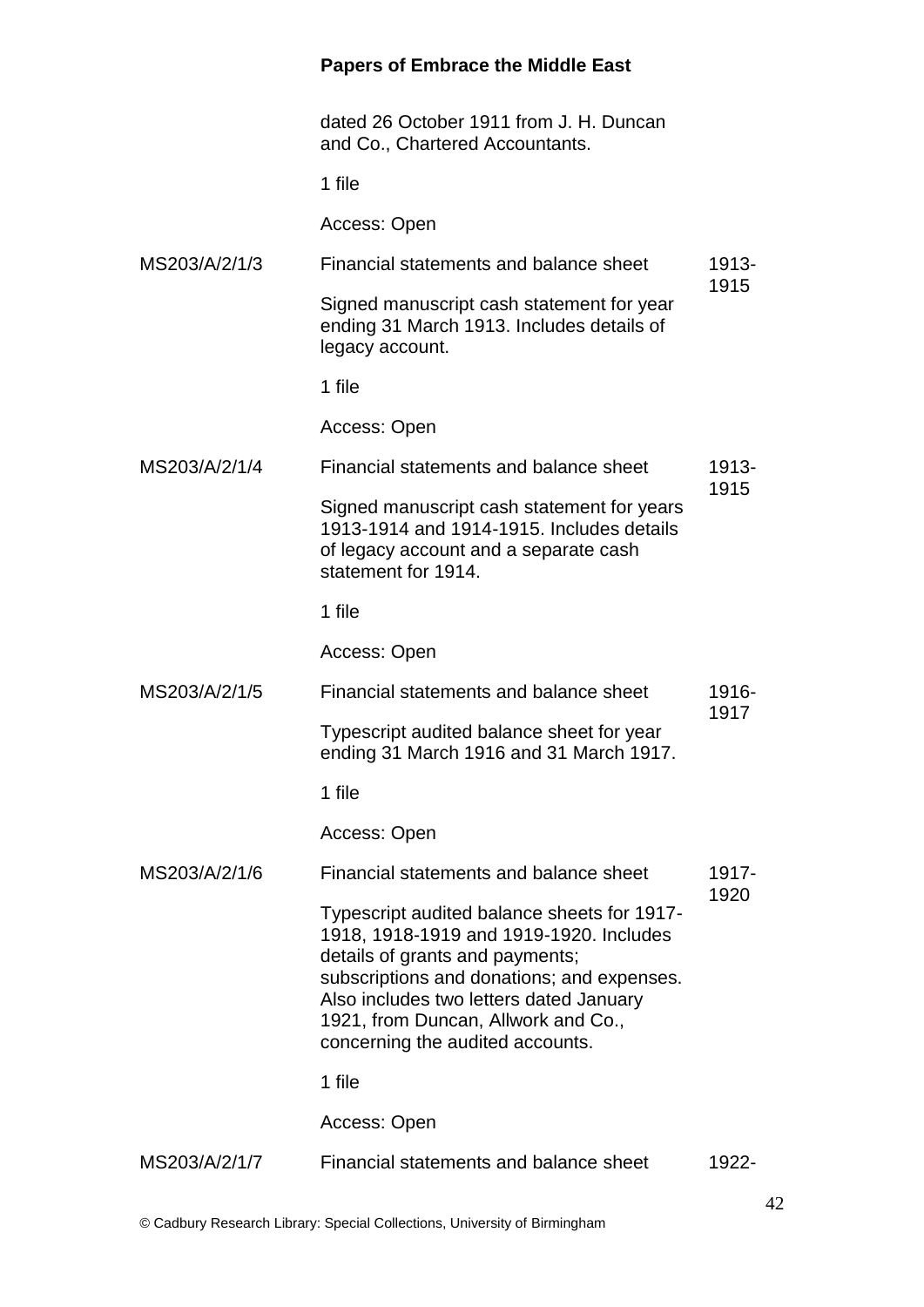|                | Typescript balance sheet for 1 April 1922 to<br>31 March 1924. Includes details of the<br>legacy account.                                                                                                                     | 1924 |
|----------------|-------------------------------------------------------------------------------------------------------------------------------------------------------------------------------------------------------------------------------|------|
|                | 1 file                                                                                                                                                                                                                        |      |
|                | Access: Open                                                                                                                                                                                                                  |      |
| MS203/A/2/1/8  | Financial statements and balance sheet                                                                                                                                                                                        | 1927 |
|                | Typescript audited balance sheet for year<br>ending 31 March 1927. Includes copy of<br>receipts and expenditure account from 1<br>April 1924 to 31 March 1926 as published in<br>the Society's journal, The Star in the East. |      |
|                | 1 file                                                                                                                                                                                                                        |      |
|                | Access: Open                                                                                                                                                                                                                  |      |
| MS203/A/2/1/9  | Financial statements and balance sheet                                                                                                                                                                                        | 1929 |
|                | Typescript balance sheet, with annotations,<br>for year ending 31 March 1929.                                                                                                                                                 |      |
|                | 1 file                                                                                                                                                                                                                        |      |
|                | Access: Open                                                                                                                                                                                                                  |      |
| MS203/A/2/1/10 | Financial statements and balance sheet                                                                                                                                                                                        | 1930 |
|                | Typescript audited balance sheet for year<br>ending 31 March 1930.                                                                                                                                                            |      |
|                | 1 file                                                                                                                                                                                                                        |      |
|                | Access: Open                                                                                                                                                                                                                  |      |
| MS203/A/2/1/11 | Financial statements and balance sheet                                                                                                                                                                                        | 1945 |
|                | Typescript audited balance sheet for year<br>ending 31 March 1945.                                                                                                                                                            |      |
|                | 1 file                                                                                                                                                                                                                        |      |
|                | Access: Open                                                                                                                                                                                                                  |      |
| MS203/A/2/1/12 | Financial statements and balance sheet                                                                                                                                                                                        | 1946 |
|                | Typescript audited balance sheet for year<br>ending 31 March 1946.                                                                                                                                                            |      |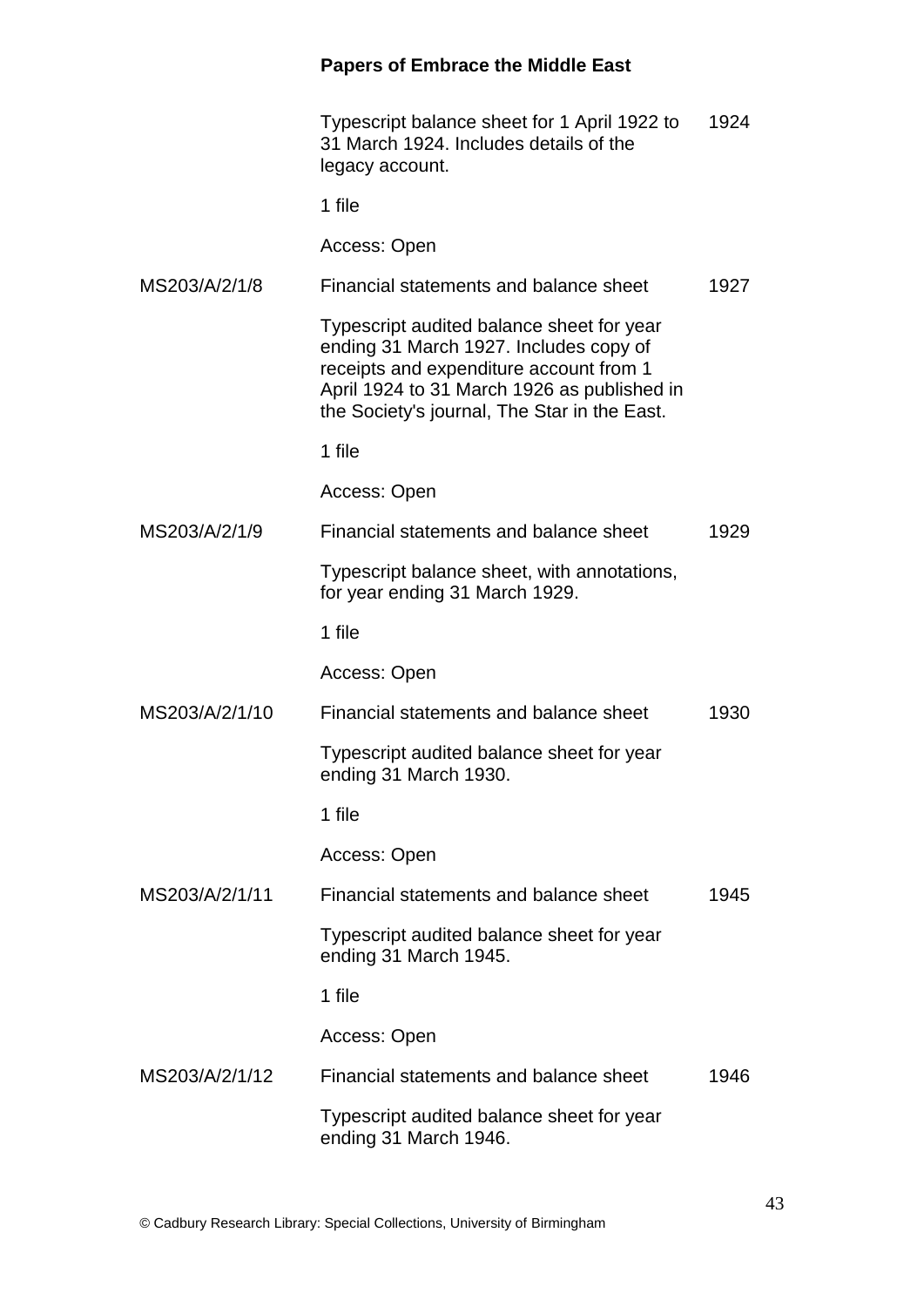|                | 1 file                                                             |      |
|----------------|--------------------------------------------------------------------|------|
|                | Access: Open                                                       |      |
| MS203/A/2/1/13 | Financial statements and balance sheet                             | 1947 |
|                | Typescript audited balance sheet for year<br>ending 31 March 1947. |      |
|                | 1 file                                                             |      |
|                | Access: Open                                                       |      |
| MS203/A/2/1/14 | Financial statements and balance sheet                             | 1948 |
|                | Typescript audited balance sheet for year<br>ending 31 March 1948. |      |
|                | 1 file                                                             |      |
|                | Access: Open                                                       |      |
| MS203/A/2/1/15 | Financial statements and balance sheet                             | 1949 |
|                | Typescript audited balance sheet for year<br>ending 31 March 1949. |      |
|                | 1 file                                                             |      |
|                | Access: Open                                                       |      |
| MS203/A/2/1/16 | Financial statements and balance sheet                             | 1950 |
|                | Typescript audited balance sheet for year<br>ending 31 March 1950. |      |
|                | 1 file                                                             |      |
|                | Access: Open                                                       |      |
| MS203/A/2/1/17 | Financial statements and balance sheet                             | 1951 |
|                | Typescript audited balance sheet for year<br>ending 31 March 1951. |      |
|                | 1 file                                                             |      |
|                | Access: Open                                                       |      |
| MS203/A/2/1/18 | Financial statements and balance sheet                             | 1952 |
|                | Typescript audited balance sheet for year                          |      |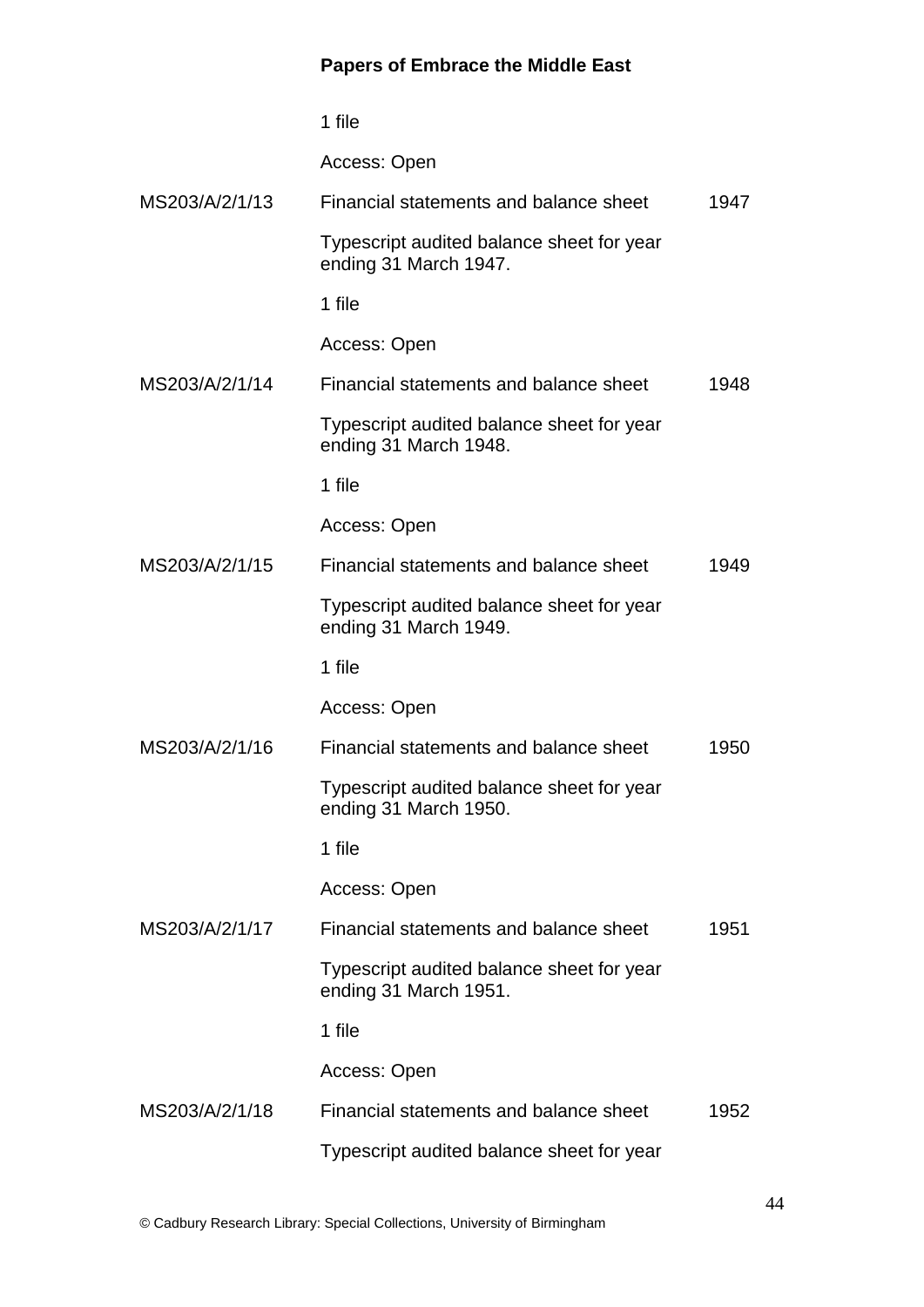|                | ending 31 March 1952.                                                                                                                                                                                                                                     |               |
|----------------|-----------------------------------------------------------------------------------------------------------------------------------------------------------------------------------------------------------------------------------------------------------|---------------|
|                | 1 file                                                                                                                                                                                                                                                    |               |
|                | Access: Open                                                                                                                                                                                                                                              |               |
| MS203/A/2/1/19 | Financial statements and balance sheet                                                                                                                                                                                                                    | 1953          |
|                | Typescript audited balance sheet for year<br>ending 31 March 1953.                                                                                                                                                                                        |               |
|                | 1 file                                                                                                                                                                                                                                                    |               |
|                | Access: Open                                                                                                                                                                                                                                              |               |
| MS203/A/2/1/20 | Financial statements and balance sheet                                                                                                                                                                                                                    | 1955          |
|                | Typescript audited balance sheet for year<br>ending 31 March 1955.                                                                                                                                                                                        |               |
|                | 1 file                                                                                                                                                                                                                                                    |               |
|                | Access: Open                                                                                                                                                                                                                                              |               |
| MS203/A/2/1/21 | Financial statements and balance sheet                                                                                                                                                                                                                    | 1962-         |
|                | Copy of manuscript balance sheet for year<br>ending 31 March 1964. Includes two items of<br>correspondence, dated November 1962,<br>between C. R. [Bob] Clothier, Secretary of<br>the Society, and the Midland Bank<br>concerning a Distribution Account. | 1964          |
|                | 1 file                                                                                                                                                                                                                                                    |               |
|                | Access: Open                                                                                                                                                                                                                                              |               |
| MS203/A/2/1/22 | <b>Annual Report and Accounts</b>                                                                                                                                                                                                                         | 1996          |
|                | Published financial statements for the year<br>ended 31 December 1996.                                                                                                                                                                                    |               |
|                | 1 file                                                                                                                                                                                                                                                    |               |
|                | Access: Open                                                                                                                                                                                                                                              |               |
| MS203/A/2/2    | <b>Account Book</b>                                                                                                                                                                                                                                       | 1931-<br>1941 |
|                | This volume contains income and<br>expenditure accounts under the title 'Lace<br>Accounts'. The volume lists income received<br>by individuals and lists their name, location<br>and the amount of money donated to the                                   |               |

© Cadbury Research Library: Special Collections, University of Birmingham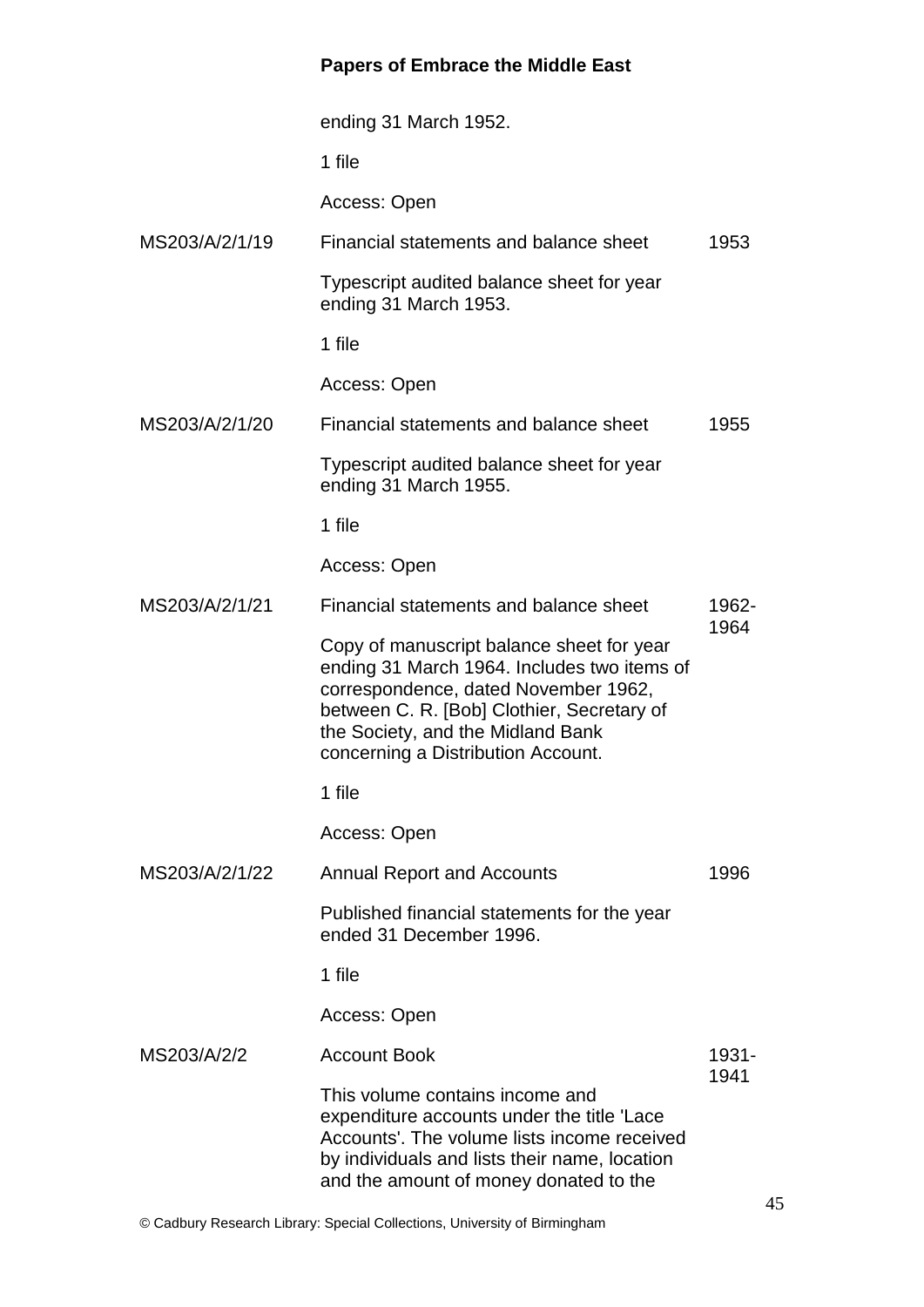|             | Society. Expenditure includes general<br>expenses, such as office items, stamps and<br>laundry. Includes some loose items, largely<br>receipts and invoices, which have been<br>inserted between the pages of the volume.<br>The rear of the volume includes a list of<br>cheques drawn by the society, detailing the<br>amount of the cheque and to whom the<br>monies were paid. The start of the volume<br>states that it is continued from a previous<br>volume although any previous volumes, if<br>survived, are not included in this deposit. |               |
|-------------|------------------------------------------------------------------------------------------------------------------------------------------------------------------------------------------------------------------------------------------------------------------------------------------------------------------------------------------------------------------------------------------------------------------------------------------------------------------------------------------------------------------------------------------------------|---------------|
|             | 1 volume                                                                                                                                                                                                                                                                                                                                                                                                                                                                                                                                             |               |
|             | Access: Open                                                                                                                                                                                                                                                                                                                                                                                                                                                                                                                                         |               |
| MS203/A/2/3 | <b>Investment Book</b>                                                                                                                                                                                                                                                                                                                                                                                                                                                                                                                               | 1963-         |
|             | This volume contains details of the<br>investments of the Society, amounts raised<br>by investments and, where applicable, the<br>date various investments were sold. The<br>volume largely covers 1963-1976, although<br>some entries refer to later dates up to 1988.<br>An alphabetical index listing Society<br>investments is included at the beginning of<br>the volume.                                                                                                                                                                       | 1988          |
|             | 1 volume                                                                                                                                                                                                                                                                                                                                                                                                                                                                                                                                             |               |
|             | Access: Open                                                                                                                                                                                                                                                                                                                                                                                                                                                                                                                                         |               |
| MS203/A/3   | Publications                                                                                                                                                                                                                                                                                                                                                                                                                                                                                                                                         | 1883-<br>2015 |
|             | Comprises material published by the<br>Society; the work of associates of the<br>Society; and external publications collected<br>by the Society during the course of its<br>transactional activities.                                                                                                                                                                                                                                                                                                                                                |               |
|             | 9 volumes, 12 files and 67 items                                                                                                                                                                                                                                                                                                                                                                                                                                                                                                                     |               |
|             | Access: Open                                                                                                                                                                                                                                                                                                                                                                                                                                                                                                                                         |               |
| MS203/A/3/1 | Publications produced by Embrace the<br><b>Middle East and associates</b>                                                                                                                                                                                                                                                                                                                                                                                                                                                                            | 1883-<br>2015 |
|             | This material comprises publications<br>produced by the Society; and material<br>produced by associates of the Society. It<br>consists of periodicals, including a largely                                                                                                                                                                                                                                                                                                                                                                           |               |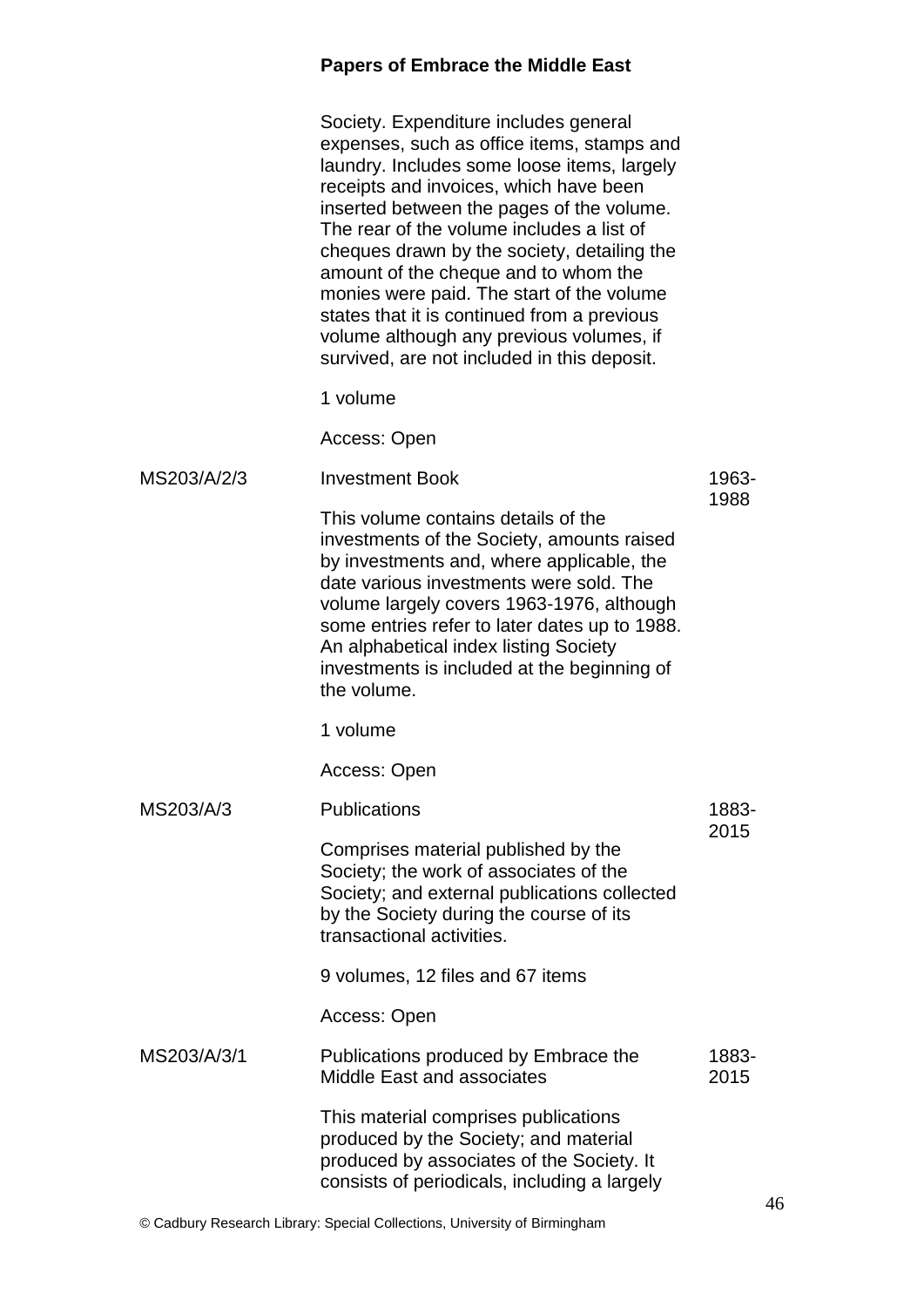complete run of 'The Star in the East'; fundraising literature; publications relating to the Society's 150th anniversary in 2004; and both published and unpublished material by individuals related to the Society.

9 volumes, 9 files and 67 items

Access: Open

MS203/A/3/1/1 Notes from Bible Lands: Occasional Papers 1930s

> /1-21: Incomplete run of Occasional Papers from No.1 [February 1936] to No.23 [issues 14 and 15 missing]. The papers provide brief details of Society work; and appeals for money and support.

1 file

Access: Open

MS203/A/3/1/2 'Embrace' ('The Star in the East' prior to autumn 2012) 1883- 2015

> This sequence comprises issues of the Society's supporter magazine under two titles. Including 'The Star in the East', issue 1, 1883, to Spring 2012 and an incomplete sequence of 'Embrace'. The issues of 'The Star in the East' appear to form a largely complete sequence, with the possibility that occasional issues from the 2000s are missing although this is by no means clear as the Society stopped recording the issue number on the magazine during this time.

> The magazine began as 'a quarterly record of the progress of Christian missions within the Turkish empire, as well as in Persia and Greece'. 'Embrace' is issued three times a year.

Issues from 1883 until 1996 are bound in volumes, issues produced after this date are loose copies. Although quarterly issues were produced for most years, there are some exceptions, especially during the Second World War when it appears the magazine was published irregularly.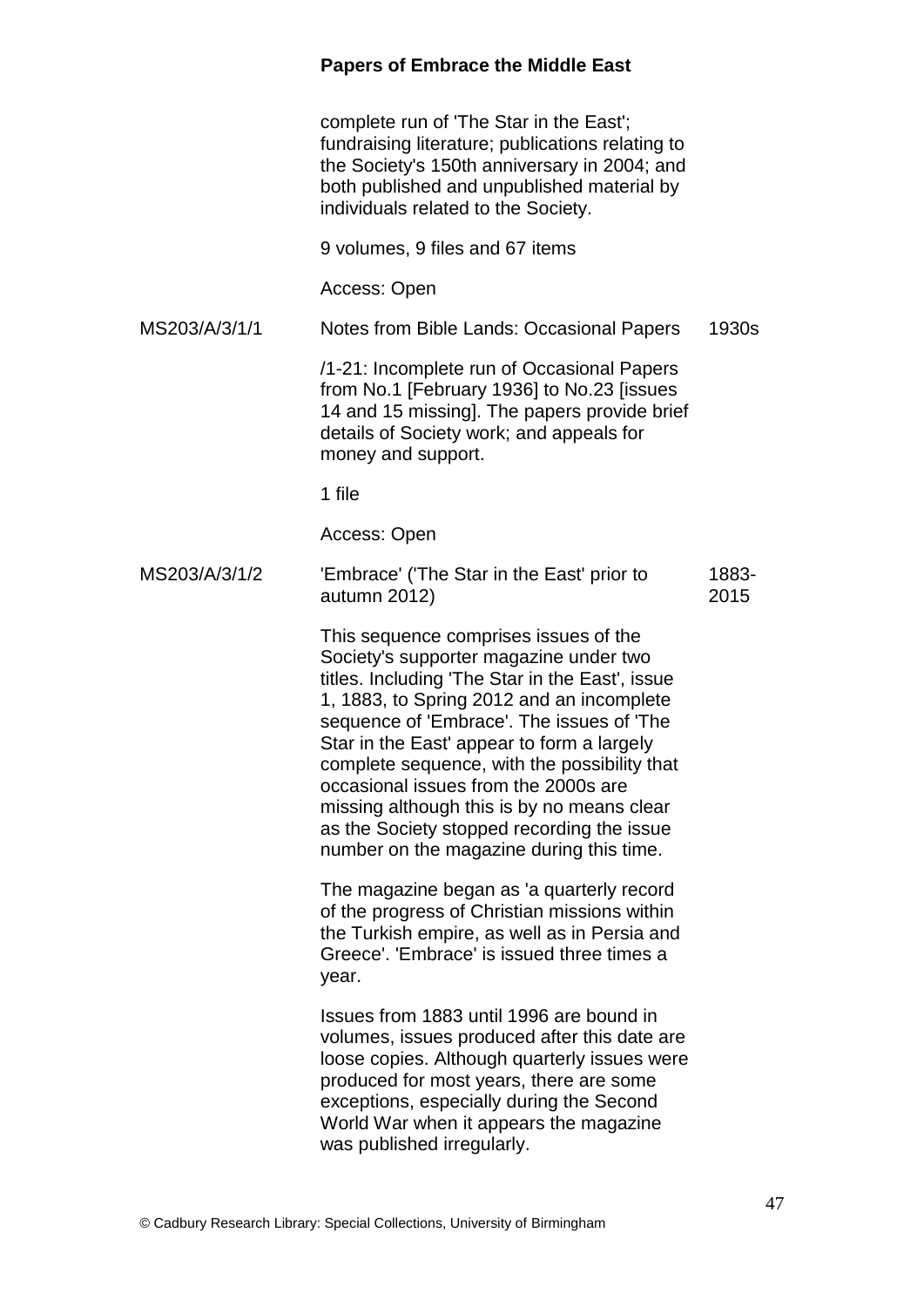|                 | The magazines include reports of mission<br>work in the Middle East; information<br>regarding Society projects; fundraising<br>articles; the work of the Society's overseas<br>partners such as the Lovell Society and the<br>Bulgarian Bible School; articles regarding<br>youth work and work with the blind; and<br>reports of the work of other missionary<br>organisations in the Middle East including<br>the Society for Promoting Female Education<br>in China, India and the Far East. |       |
|-----------------|-------------------------------------------------------------------------------------------------------------------------------------------------------------------------------------------------------------------------------------------------------------------------------------------------------------------------------------------------------------------------------------------------------------------------------------------------------------------------------------------------|-------|
|                 | Earlier bound volumes also include the<br>Society's annual reports, usually published in<br>the summer issue of The Star in the East.<br>These reports continue the incomplete<br>sequence of Annual Reports which can be<br>found under Administrative Records, see<br>MS203/A/1/2.                                                                                                                                                                                                            |       |
|                 | 9 volumes and 48 items                                                                                                                                                                                                                                                                                                                                                                                                                                                                          |       |
|                 | Access: Open                                                                                                                                                                                                                                                                                                                                                                                                                                                                                    |       |
| MS203/A/3/1/2/1 | The Star in the East                                                                                                                                                                                                                                                                                                                                                                                                                                                                            | 1883- |
|                 | Bound volume from Issue 1, January 1883,<br>to Issue 42, April 1893. Issue No.42 is also<br>duplicated in the bound volume for 1893-<br>1902 (MS203/A/3/1/1/2).                                                                                                                                                                                                                                                                                                                                 | 1893  |
|                 | 1 volume                                                                                                                                                                                                                                                                                                                                                                                                                                                                                        |       |
|                 | Access: Open                                                                                                                                                                                                                                                                                                                                                                                                                                                                                    |       |
|                 | <b>Physical description:</b> The spine is<br>incorrectly labelled 1833-1893. The contents<br>includes material from 1883-1893.                                                                                                                                                                                                                                                                                                                                                                  |       |
| MS203/A/3/1/2/2 | The Star in the East and Reports                                                                                                                                                                                                                                                                                                                                                                                                                                                                | 1893- |
|                 | Bound volume from Issue 42, April 1893, to<br>Issue 80, October 1902. Also includes the<br>Society's Annual Reports, published<br>annually in the July issue of The Star in the<br>East.                                                                                                                                                                                                                                                                                                        | 1902  |
|                 | 1 volume                                                                                                                                                                                                                                                                                                                                                                                                                                                                                        |       |

Access: Open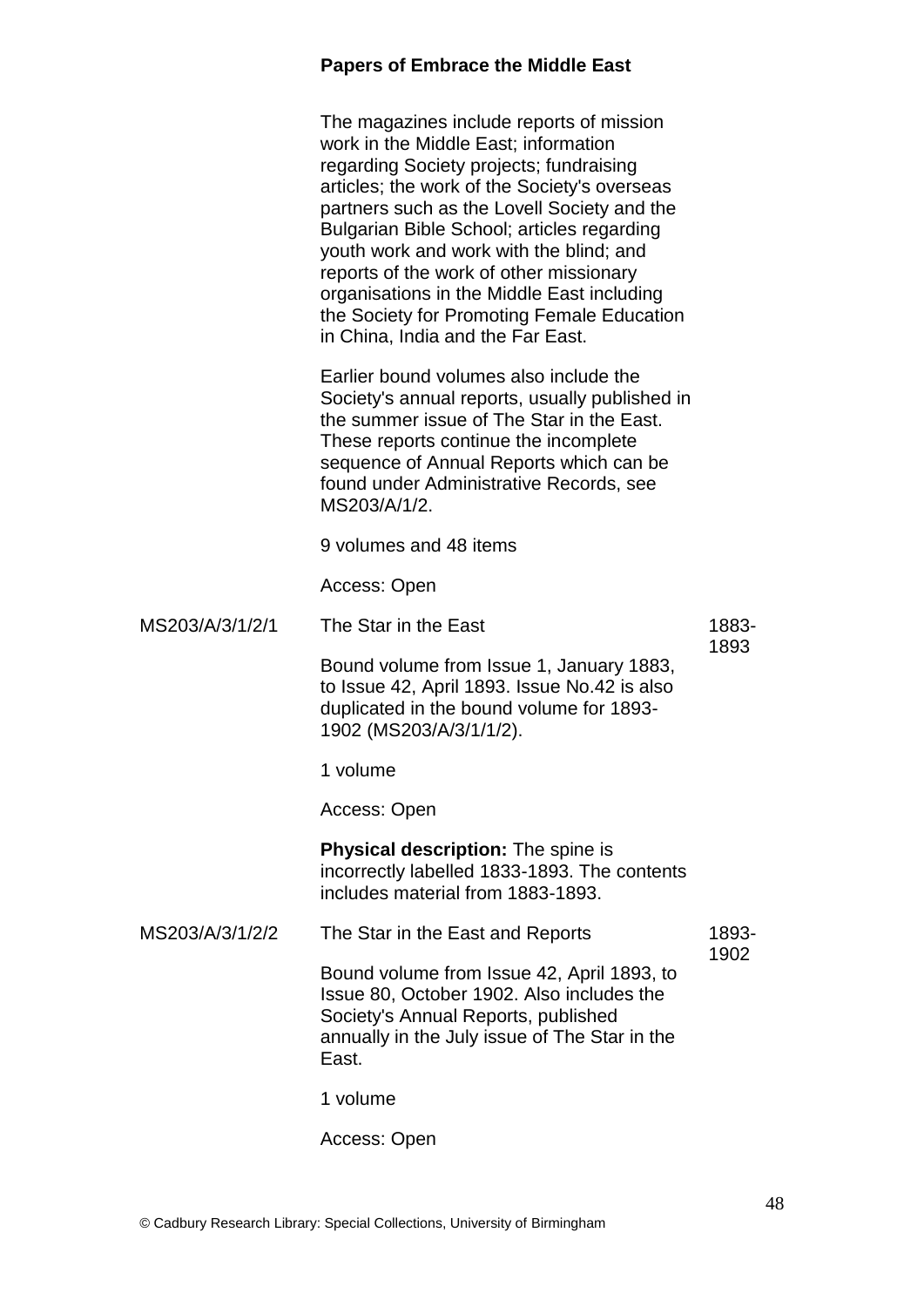| MS203/A/3/1/2/3 | The Star in the East and Reports                                                                                                                                                                                                                          | 1903-<br>1912 |
|-----------------|-----------------------------------------------------------------------------------------------------------------------------------------------------------------------------------------------------------------------------------------------------------|---------------|
|                 | Bound volume from Issue 81, January 1903,<br>to Issue 114, July and October 1912. Also<br>includes the Society's Annual Reports,<br>published annually in the July issue of The<br>Star in the East.                                                      |               |
|                 | 1 volume                                                                                                                                                                                                                                                  |               |
|                 | Access: Open                                                                                                                                                                                                                                              |               |
| MS203/A/3/1/2/4 | The Star in the East and Reports                                                                                                                                                                                                                          | 1913-         |
|                 | Bound volume from Issue 115, January<br>1913, to Issue 143, December 1930.                                                                                                                                                                                | 1930          |
|                 | 1 volume                                                                                                                                                                                                                                                  |               |
|                 | Access: Open                                                                                                                                                                                                                                              |               |
| MS203/A/3/1/2/5 | The Star in the East and Reports                                                                                                                                                                                                                          | 1914-         |
|                 | Bound volume containing issues of The Star<br>in the East from Issue 144, February 1931,<br>to Issue 172, June 1948. Includes an issue<br>of The Dawning of the Morning, a publication<br>celebrating '60 years missionary enterprise<br>in Bible Lands'. | 1948          |
|                 | 1 volume                                                                                                                                                                                                                                                  |               |
|                 | Access: Open                                                                                                                                                                                                                                              |               |
|                 | <b>Physical description:</b> The spine is labelled<br>1931-1948 but the volume also contains an<br>issue of the publication 'The Dawning of the<br>Morning', published 1914.                                                                              |               |
| MS203/A/3/1/2/6 | The Star in the East and Reports                                                                                                                                                                                                                          | 1949-         |
|                 | Bound volume from Issue 173, July 1949, to<br>Christmas 1964.                                                                                                                                                                                             | 1964          |
|                 | 1 volume                                                                                                                                                                                                                                                  |               |
|                 | Access: Open                                                                                                                                                                                                                                              |               |
| MS203/A/3/1/2/7 | The Star in the East                                                                                                                                                                                                                                      | 1965-<br>1974 |
|                 | Bound volume from Easter 1965 to                                                                                                                                                                                                                          |               |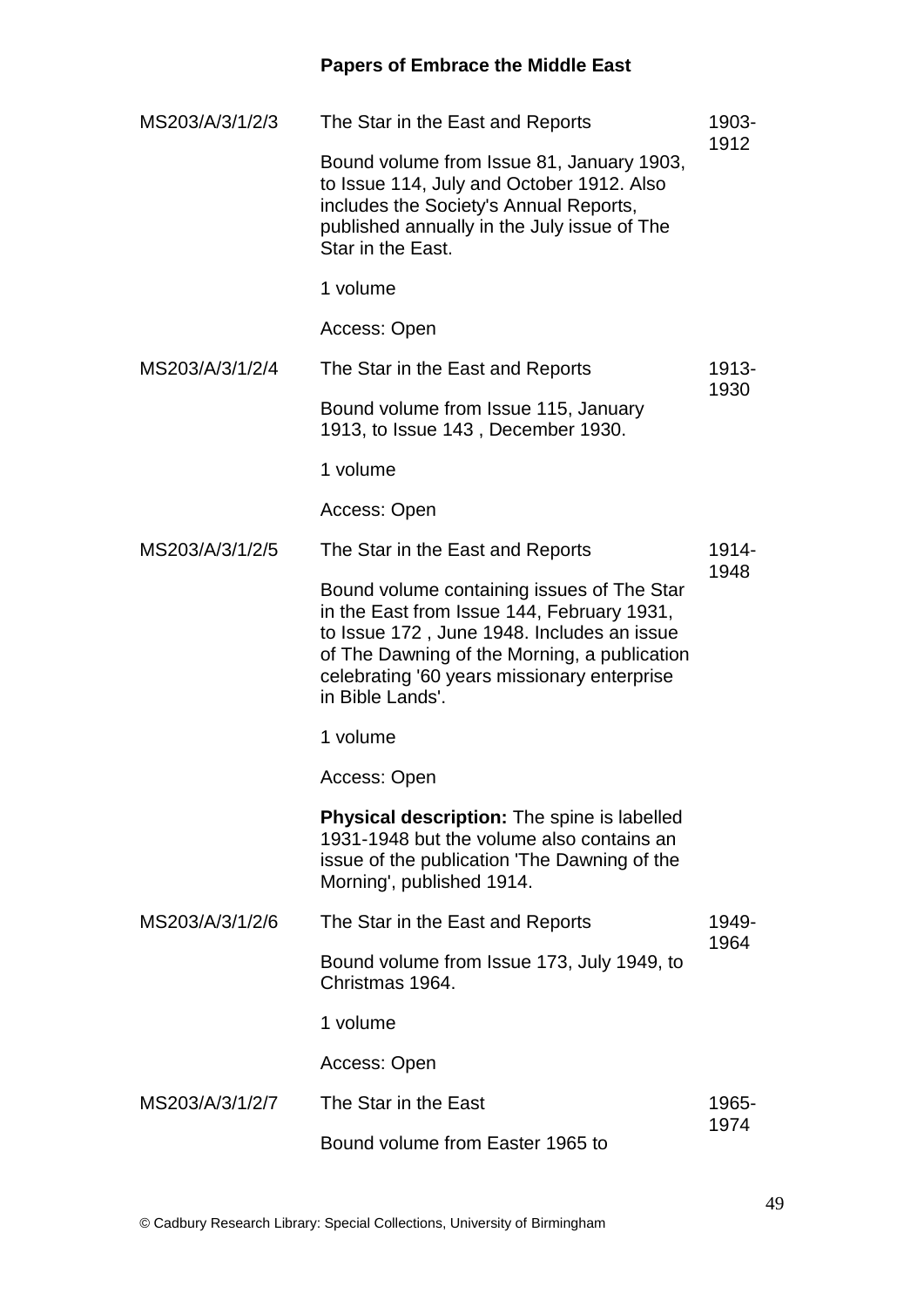|                  | Christmas 1974.                                                                                                                                                                                                                                                                                                         |          |
|------------------|-------------------------------------------------------------------------------------------------------------------------------------------------------------------------------------------------------------------------------------------------------------------------------------------------------------------------|----------|
|                  | 1 volume                                                                                                                                                                                                                                                                                                                |          |
|                  | Access: Open                                                                                                                                                                                                                                                                                                            |          |
| MS203/A/3/1/2/8  | The Star in the East                                                                                                                                                                                                                                                                                                    | 1975-    |
|                  | Bound volume from Easter 1975 to<br>Christmas 1984.                                                                                                                                                                                                                                                                     | 1984     |
|                  | 1 volume                                                                                                                                                                                                                                                                                                                |          |
|                  | Access: Open                                                                                                                                                                                                                                                                                                            |          |
| MS203/A/3/1/2/9  | The Star in the East                                                                                                                                                                                                                                                                                                    | 1985-    |
|                  | Bound volume from Easter 1985 to Easter<br>1996.                                                                                                                                                                                                                                                                        | 1996     |
|                  | 1 volume                                                                                                                                                                                                                                                                                                                |          |
|                  | Access: Open                                                                                                                                                                                                                                                                                                            |          |
| MS203/A/3/1/2/10 | The Star in the East                                                                                                                                                                                                                                                                                                    | 1996-    |
|                  | /1-43: Loose issues from Summer 1996 to<br>Spring 2012                                                                                                                                                                                                                                                                  | 2012     |
|                  | 43 items                                                                                                                                                                                                                                                                                                                |          |
|                  | Access: Open                                                                                                                                                                                                                                                                                                            |          |
| MS203/A/3/1/2/11 | Embrace                                                                                                                                                                                                                                                                                                                 | $2013 -$ |
|                  | Unbound issues: Christmas 2013; Spring<br>2014; Autumn 2014; Christmas 2014;<br>Spring 2015                                                                                                                                                                                                                             | 2015     |
|                  | 5 items                                                                                                                                                                                                                                                                                                                 |          |
|                  | Access: Open                                                                                                                                                                                                                                                                                                            |          |
| MS203/A/3/1/3    | <b>Sponsorship News</b>                                                                                                                                                                                                                                                                                                 | 1989-    |
|                  | /1-55: Quarterly publication containing news<br>reports of the Society's work. Issues from<br>New Year 1989 to Summer 2002. From<br>1998 the periodical is published three times<br>a year. Issues cease after Summer 2002 -<br>although the publication LifeLines appears to<br>run from Spring 2002 instead. Provides | 2002     |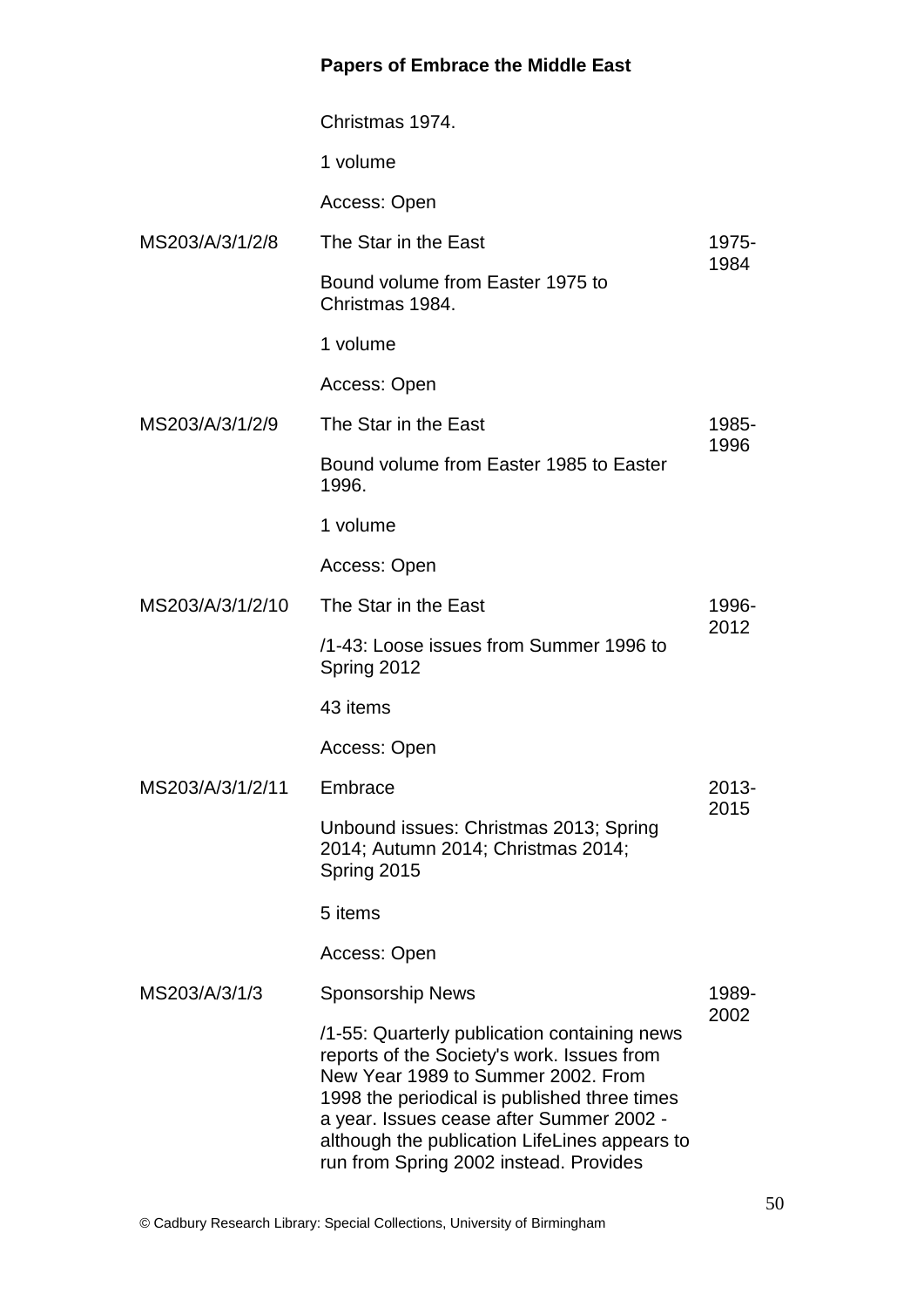|               | updates of the Society's work across the<br>Middle East divided by country: including<br>work in Lebanon, the Holy Land, Syria,<br>Cyprus and Italy. Projects include<br>developing schools and colleges, some for<br>blind or handicapped children; work with<br>hospitals; and providing welfare.                                                                                                                                                                                                                                                                                                                                                                                         |               |
|---------------|---------------------------------------------------------------------------------------------------------------------------------------------------------------------------------------------------------------------------------------------------------------------------------------------------------------------------------------------------------------------------------------------------------------------------------------------------------------------------------------------------------------------------------------------------------------------------------------------------------------------------------------------------------------------------------------------|---------------|
|               | 1 file                                                                                                                                                                                                                                                                                                                                                                                                                                                                                                                                                                                                                                                                                      |               |
|               | Access: Open                                                                                                                                                                                                                                                                                                                                                                                                                                                                                                                                                                                                                                                                                |               |
| MS203/A/3/1/4 | LifeLines                                                                                                                                                                                                                                                                                                                                                                                                                                                                                                                                                                                                                                                                                   | 2002-         |
|               | /1-21: Issues from Spring 2002 to Autumn<br>2009. Copies are dated at irregular intervals<br>(between one and three issues each year)<br>implying the series in incomplete. Provides<br>updates of the Society's work across the<br>Middle East; appeals for money and<br>continuing support; details of fundraising<br>activities, monies raised and areas money<br>has been spent. Some later issues contain<br>loose supplements entitled Fundraising<br>News.                                                                                                                                                                                                                           | 2009          |
|               | 1 file                                                                                                                                                                                                                                                                                                                                                                                                                                                                                                                                                                                                                                                                                      |               |
|               | Access: Open                                                                                                                                                                                                                                                                                                                                                                                                                                                                                                                                                                                                                                                                                |               |
| MS203/A/3/1/5 | CareSharer                                                                                                                                                                                                                                                                                                                                                                                                                                                                                                                                                                                                                                                                                  | 1998-<br>2005 |
|               | This publication was previously called Care<br>& Share in BibleLands; and then CareSharer<br><b>Project News:</b>                                                                                                                                                                                                                                                                                                                                                                                                                                                                                                                                                                           |               |
|               | /1-14: Issues dated New Year 1993 to<br>Spring 2005 providing news of sponsored<br>projects and sponsored children in the<br>Middle East. Includes one issue of Care &<br>Share in Bible Lands (New Year 1993); three<br>issues of CareSharer Project News (Autumn<br>1998 to Spring 2000); and four issues of re-<br>named CareSharer (Spring 2003 to Spring<br>2005). The publication details the scheme<br>comprises centres supported by the Society<br>in the Middle East to help 'desperately needy<br>youngsters'. Supported financially by<br>supporters of the society. Centres in the<br>scheme include the Cairo Deaf School and<br>Menouf Christian Hospital in Egypt; the Four |               |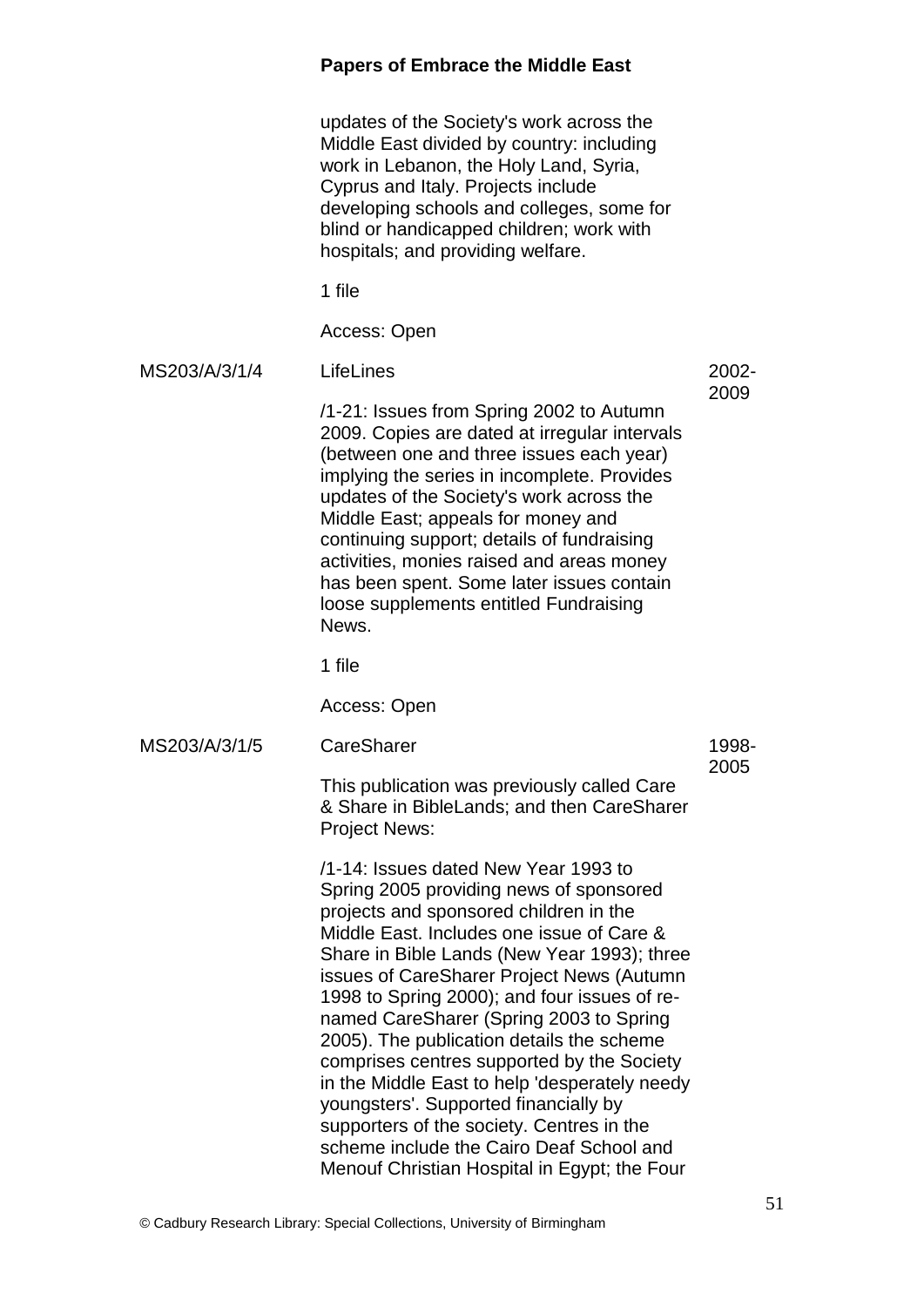Homes of Mercy in Bethany; the Jerusalem Centre for Disabled Children in Mount of Olives; the Bethlehem Rehabilitation Centre; and the Cedars Capabilities Vocational Training Centre in Beirut.

1 file

Access: Open

MS203/A/3/1/6 Child Sponsor

2004- 2005

/1-4: Issues from Spring 2004 to Spring 2005 providing news and articles relating to children in the Middle East sponsored by the Society.

1 file

Access: Open

MS203/A/3/1/7 Publications relating to the Society's 150th anniversary in 2004 2003- 2004

Material includes:

/1-7: Issues of 150th Anniversary News, dated Spring 2003 to Autumn 2004 and including two Special Souvenir Editions.

/8-9: A Day to Remember, programme for the 150th anniversary service of thanksgiving and celebration held at the Friends Meeting House, Euston Road, London on 9 October 2004. Also includes invitation leaflet promoting the event.

/10: The Concert, programme for a concert celebrating the Society's 150th anniversary.

/11: A Year to Remember, a review of Society activities during 2004.

1 file

Access: Open

| MS203/A/3/1/8 | Miscellaneous publications (largely     | 1919- |
|---------------|-----------------------------------------|-------|
|               | fundraising and promotional literature) | 2008  |

Material includes: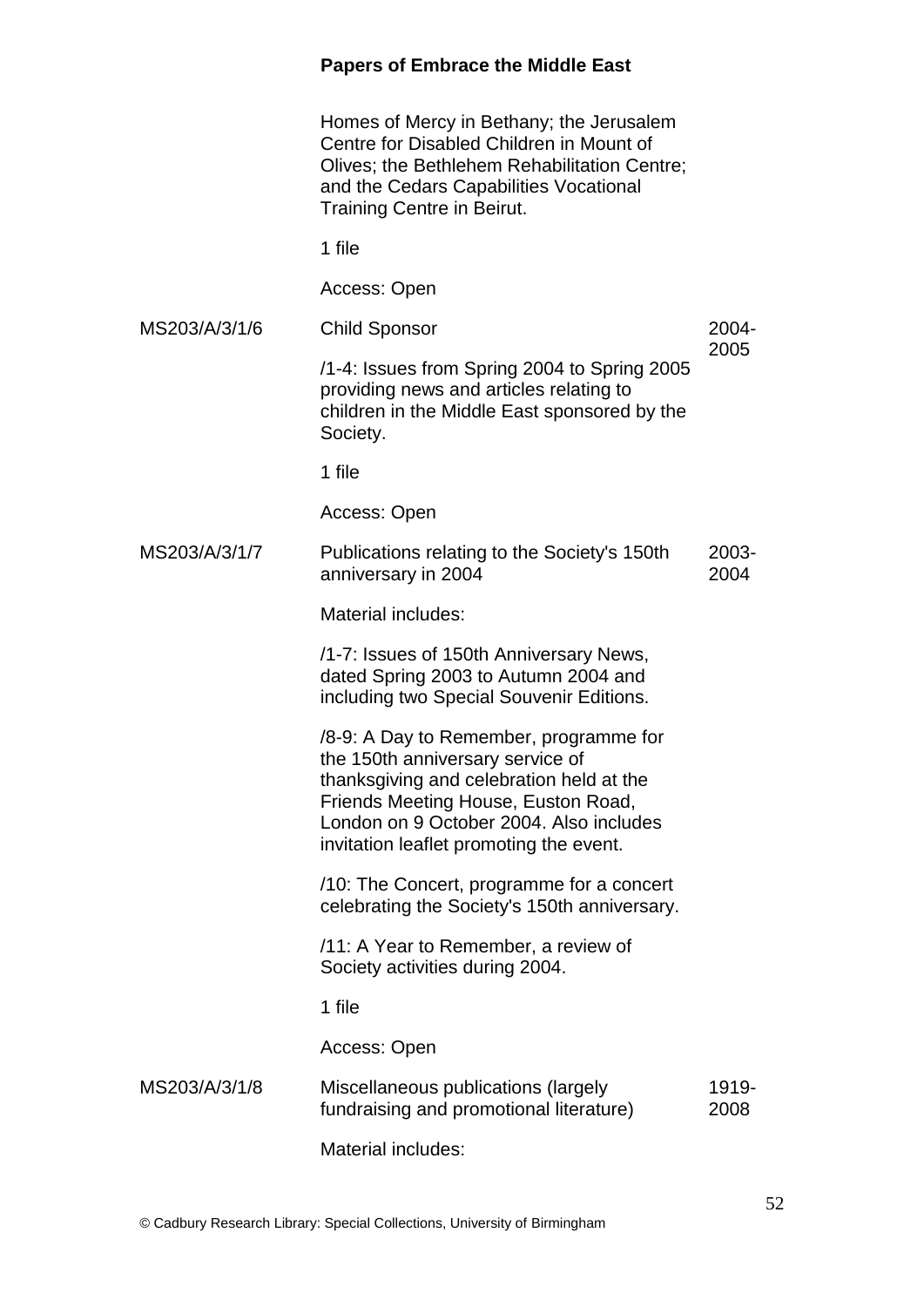/1: Leaflet regarding Samuel Gentle-Cackett's [Society Secretary] appointment to join the 'American Commission for Relief in the Near East' to investigate the need for relief and rehabilitation in the area around Constantinople, dated 10 April 1919.

/2: The Year in Focus, a review of Society activities during 2001-2002.

/3: '2003 - Our Year in Focus'.

/4-5: Annual review of Society activities fo r 2005-2006 and May 2007-December 2008.

/6-8: Prayer diaries for 2005-2007.

/9: Promotional leaflet regarding the Helen Keller Centre for the Visually Impaired.

/10-15: Information regarding the Talitha Kumi Evangelical School; Rawdat El Zuhur, Jerusalem; Jeel Al Amal Home, Bethany; Bethlehem Arab Society for Rehabilitation; The Bethany Girls School; and the centre for mentally handicapped children in Ramallah.

/16: Methodism in the Holy City.

/17: Photocopy of 'Bible Lands Missions' Aid Society' by Revd David S T Izzett, celebrating the Society's centenary year in 1954.

/18: Sponsorship form to raise funds for a new Nazareth School of Nursing.

/19-35: Various promotional leaflets of the Society's work. Includes information regarding grants provided to Albanian, Bulgaria, Greece, Turkey, Syria, Serbia, Palestine, Egypt, Sudan, Arabia, and Iraq during 1932-1933; and a printed map of the Middle East.

/36: 'Growing together in partnership', annual review 2009.

1 file

Access: Open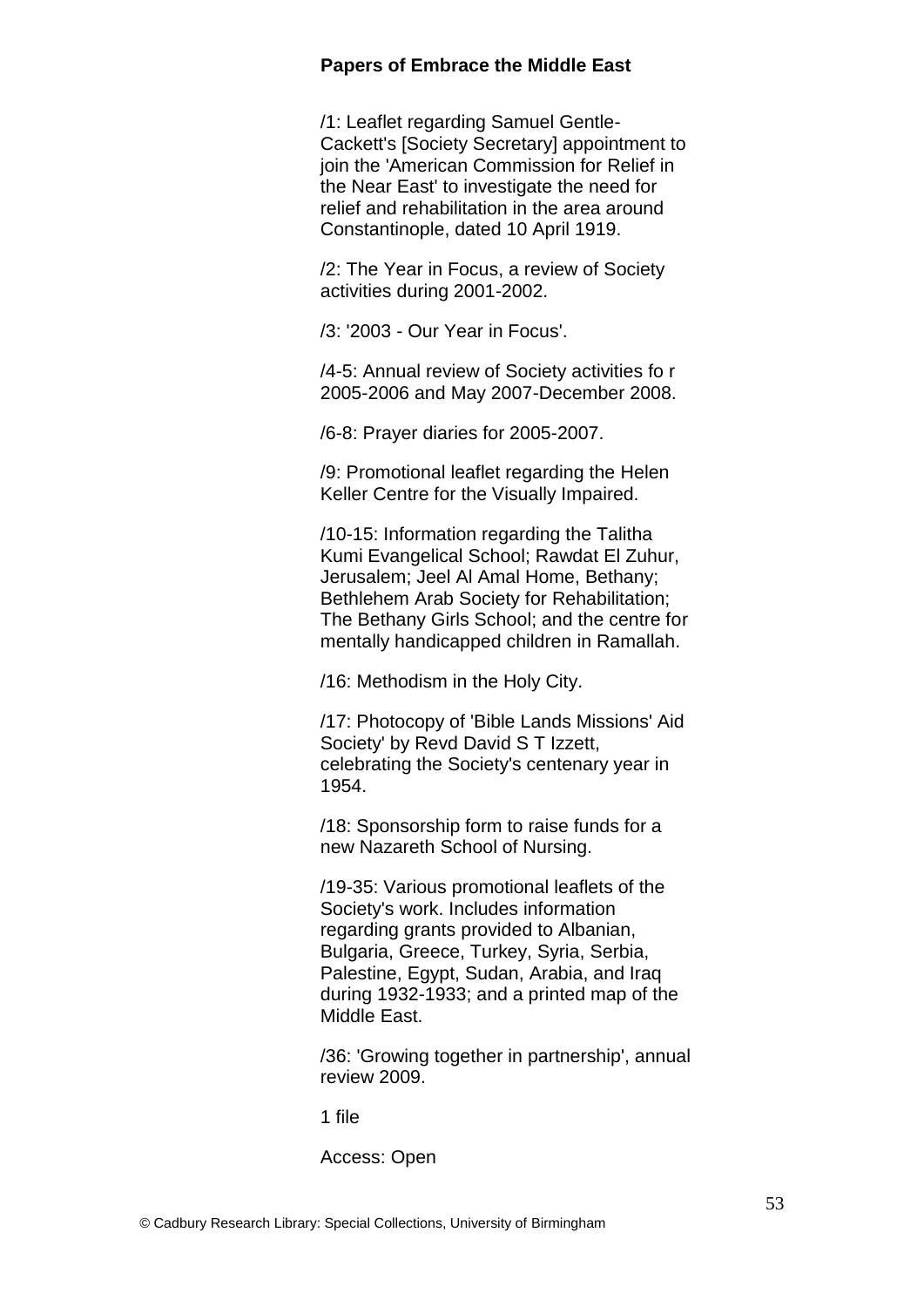| MS203/A/3/1/9   | Material produced by, or related to,<br>associates of Embrace the Middle East                                                                                                                                                                                                                                                  | 1930s-<br>1974 |
|-----------------|--------------------------------------------------------------------------------------------------------------------------------------------------------------------------------------------------------------------------------------------------------------------------------------------------------------------------------|----------------|
|                 | Books, pamphlets and plays produced by<br>associates of the Society, including works of<br>Revd Samuel Gentle-Cackett, Society<br>Secretary 1904-1943, and Revd Leslie<br>Farmer, Society Secretary 1950-1952. Some<br>material was published by the Society, but<br>there also includes some unpublished, draft<br>materials. |                |
|                 | 2 files and 20 items                                                                                                                                                                                                                                                                                                           |                |
|                 | Access: Open                                                                                                                                                                                                                                                                                                                   |                |
| MS203/A/3/1/9/1 | Material relating to Samuel Gentle-Cackett                                                                                                                                                                                                                                                                                     | 1930s-         |
|                 | Material includes published and unpublished<br>works by Samuel Gentle-Cackett; and<br>newscuttings and histories relating to his life<br>and work. Material includes:                                                                                                                                                          | 1940s          |
|                 | /1: 'Palestine Portrayed: camera pictures<br>reproduced with descriptions and<br>explanations'.                                                                                                                                                                                                                                |                |
|                 | /2: 'Without the Gate: Calvary and the Tomb',<br>extract from 'Palestine Portrayed'.                                                                                                                                                                                                                                           |                |
|                 | /3-6: Two annotated unpublished<br>manuscripts entitled 'Samuel the Scribe:<br>Saphar Samwil. The Early Years of Anno<br>Domini'. Also includes a bundle of<br>correspondence from publishers declining to<br>publish the manuscript.                                                                                          |                |
|                 | /7-10: Newcuttings and correspondence<br>relating to the life and work of Samuel<br>Gentle-Cackett.                                                                                                                                                                                                                            |                |
|                 | /11: A bundle of photocopied newscuttings<br>and correspondence between Jean Hatton<br>of BibleLands and John Dixon. Regards the<br>life of Samuel Gentle-Cackett.                                                                                                                                                             |                |
|                 | /12: A copy of John Dixon's book 'Look back<br>in Wonder', marking the centenary of<br>Woodside Baptist Church in Surrey.                                                                                                                                                                                                      |                |
|                 | /13: A bundle of notes [possibly written by<br>Jean Hatton] relating to the life of Samuel                                                                                                                                                                                                                                     |                |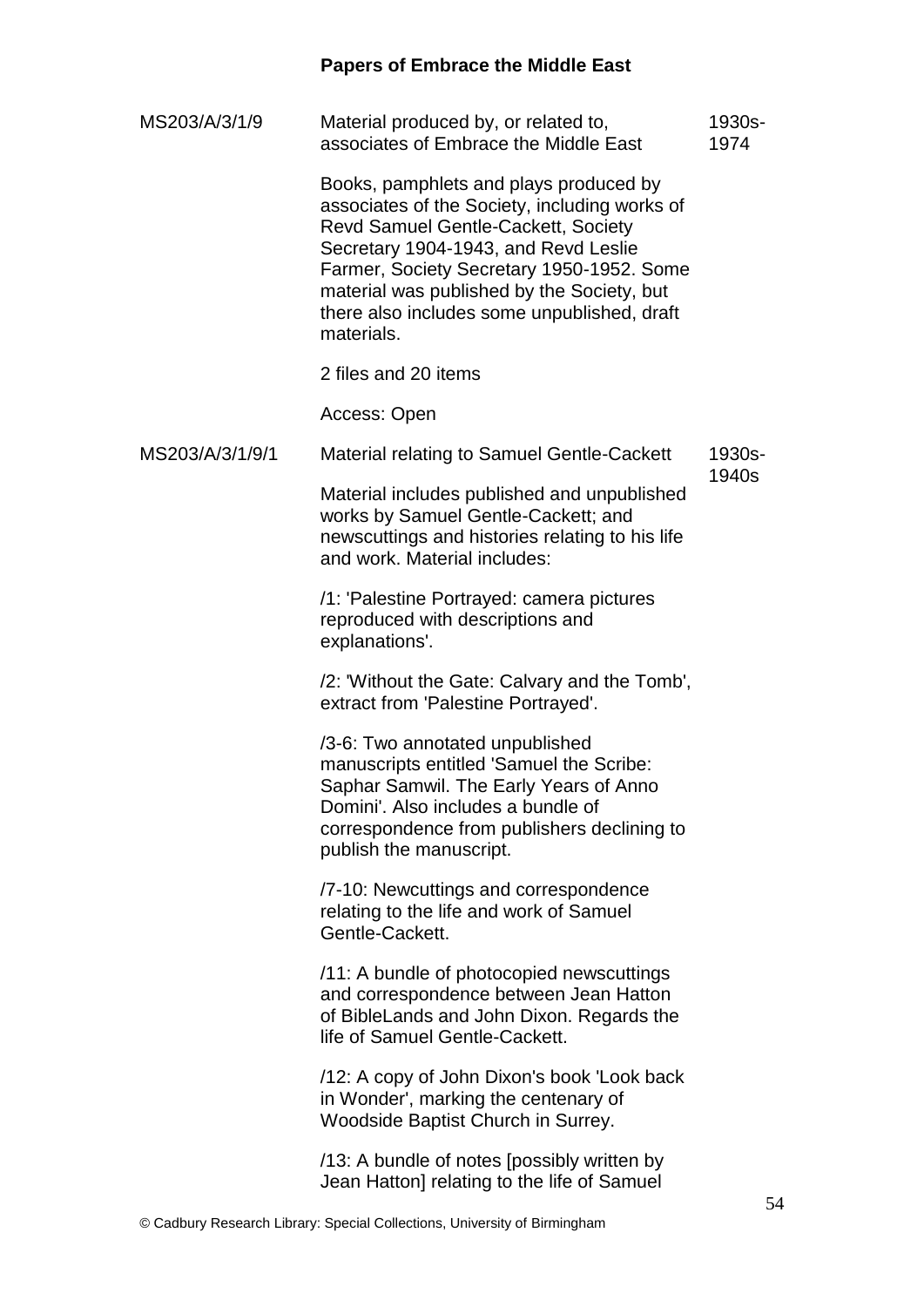Gentle-Cackett. The bundle includes a copy of his marriage certificate.

13 items

Access: Open

| MS203/A/3/1/9/2 | <b>Published works of Leslie Farmer</b>                                                                                                                                                                                                                                                                                       | 1963-        |
|-----------------|-------------------------------------------------------------------------------------------------------------------------------------------------------------------------------------------------------------------------------------------------------------------------------------------------------------------------------|--------------|
|                 | Works by Leslie Farmer and published by<br>the Society. Material includes:                                                                                                                                                                                                                                                    | 1974         |
|                 | /1: 'The Authenticity of the Holy Places',<br>reprinted from The Preacher's Quarterly,<br>June 1963.                                                                                                                                                                                                                          |              |
|                 | /2: 'I Lack Nothing', a story of a group of<br>pilgrims travels in the Holy Land, 1967.                                                                                                                                                                                                                                       |              |
|                 | /3: 'Christ on Olivet', 1974.                                                                                                                                                                                                                                                                                                 |              |
|                 | 3 items                                                                                                                                                                                                                                                                                                                       |              |
|                 | Access: Open                                                                                                                                                                                                                                                                                                                  |              |
| MS203/A/3/1/9/3 | Material relating to translations of the<br><b>Refutation of Islam</b>                                                                                                                                                                                                                                                        | 20th<br>cent |
|                 | The Society translated and distribution<br>several translations of the Refutation of<br>Islam. The Refutation was believed to have<br>originally dated from shortly after the<br>foundation of Islam. This file contains<br>material relating to the translations of the<br>Refutation which were produced by the<br>Society. |              |
|                 | 1 file                                                                                                                                                                                                                                                                                                                        |              |
|                 | Access: Open                                                                                                                                                                                                                                                                                                                  |              |
|                 | <b>Language: English, Arabic</b>                                                                                                                                                                                                                                                                                              |              |
| MS203/A/3/1/9/4 | <b>Draft histories</b>                                                                                                                                                                                                                                                                                                        | late 20th    |
|                 | A file of various draft histories of Embrace<br>the Middle East and individuals associated<br>with the Society. Includes reports of the AI<br>Shurooq School for Blind Children,<br>Jerusalem; and an account of Mary Lovell's<br>work with the blind. These accounts have<br>been bundled together under the title           | cent         |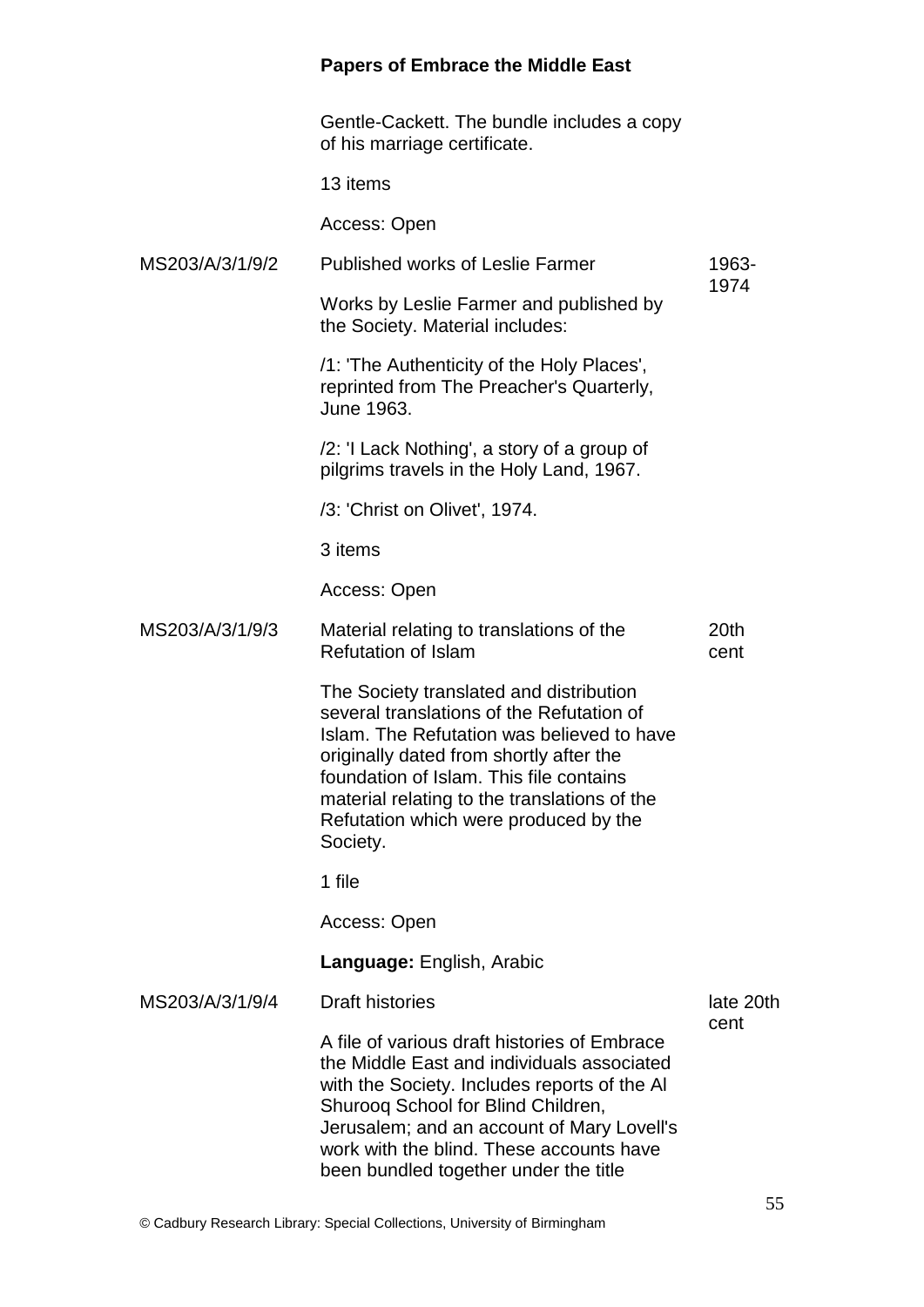'Miscellaneous Documents, authorship unknown'.

1 file

Access: Open

Material includes:

**Language:** English, Arabic

MS203/A/3/1/9/5 Other material

20th cent

/1: Undated manuscript notebook entitled 'Marriage Customs of Palestine'.

/2: Undated typescript paper entitled 'Does God'.

/3: Undated typescript play entitled 'Erasmus Road: being some actual and other happenings associated with the capture of Jerusalem'.

/4: Order of Service for the funeral of C. R. [Bob] Clothier. 1990.

4 items

Access: Open

MS203/A/3/2 Publications collected by Embrace the Middle East c 1887- 2000

> This material comprises publications collected by the Society. It consists of published books, reviews, reports, commissions and periodicals relating to the Middle East. It also contains miscellaneous items relating to places of worship in the Middle East; maps of the Palestinian area; and newsletters and promotional literature relating to religious works in the Middle East.

> A copy of 'Following the Star: the Quarterly Magazine of the Forces Fellowship for the Blind in Bible Lands: The Services Branch of the Lovell Society for the Blind in Bible Lands' for Christmas 1956, and correspondence relating to it, can be found at MS203/A/1/3/4.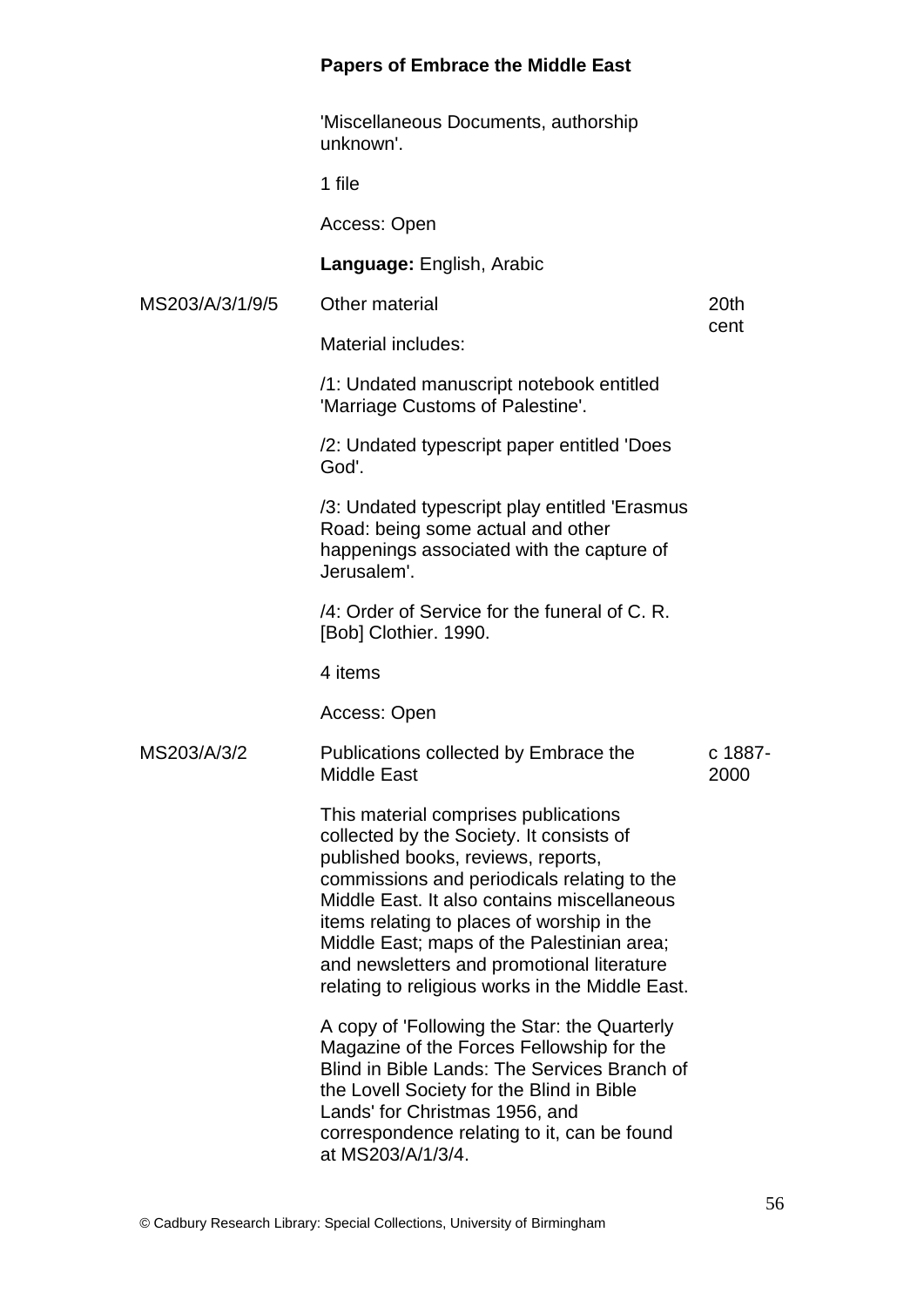|               | 3 files                                                                                                                                                                                                                                                   |               |
|---------------|-----------------------------------------------------------------------------------------------------------------------------------------------------------------------------------------------------------------------------------------------------------|---------------|
|               | Access: Open                                                                                                                                                                                                                                              |               |
| MS203/A/3/2/1 | The Holy Land and The Bible                                                                                                                                                                                                                               | c 1887        |
|               | /1-13: Issues of The Holy Land and The<br>Bible by Cunningham Geikie. Issued in 15<br>parts but incomplete as evidenced by part 3<br>and part 11 missing. With original<br>illustrations by H. A. Harper and published<br>by Cassell and Company Limited. |               |
|               | 1 file                                                                                                                                                                                                                                                    |               |
|               | Access: Open                                                                                                                                                                                                                                              |               |
| MS203/A/3/2/2 | Various reviews, reports, commissions and<br>journal issues relating to the Middle East                                                                                                                                                                   | 1981-<br>2000 |
|               | <b>Material includes:</b>                                                                                                                                                                                                                                 |               |
|               | /1-2: Annual reports of the Palestinian<br>Academic Society for the Study of<br>International Affairs (PASSIA), dated 2000-<br>2001.                                                                                                                      |               |
|               | /3: 'Armenia: The Continuing Tragedy',<br>published by the Commission of the<br>Churches on International Affairs.                                                                                                                                        |               |
|               | /4-11: Reports published by the Minority<br>Rights Group International, dated 1981-<br>1996.                                                                                                                                                              |               |
|               | /12: 'The Muslims' information leaflet.                                                                                                                                                                                                                   |               |
|               | /13: 'Suffering Under David's Star', a report<br>published by the New Internationalist, dated<br>September 1989.                                                                                                                                          |               |
|               | /14: Articles and reports under the title<br>'Jerusalem, the Kingdom and 3000 years',<br>[circa 1995].                                                                                                                                                    |               |
|               | /15: 'Medical Aid for Palestinians', annual<br>review dated 2000-2001.                                                                                                                                                                                    |               |
|               | 1 file                                                                                                                                                                                                                                                    |               |
|               | Access: Open                                                                                                                                                                                                                                              |               |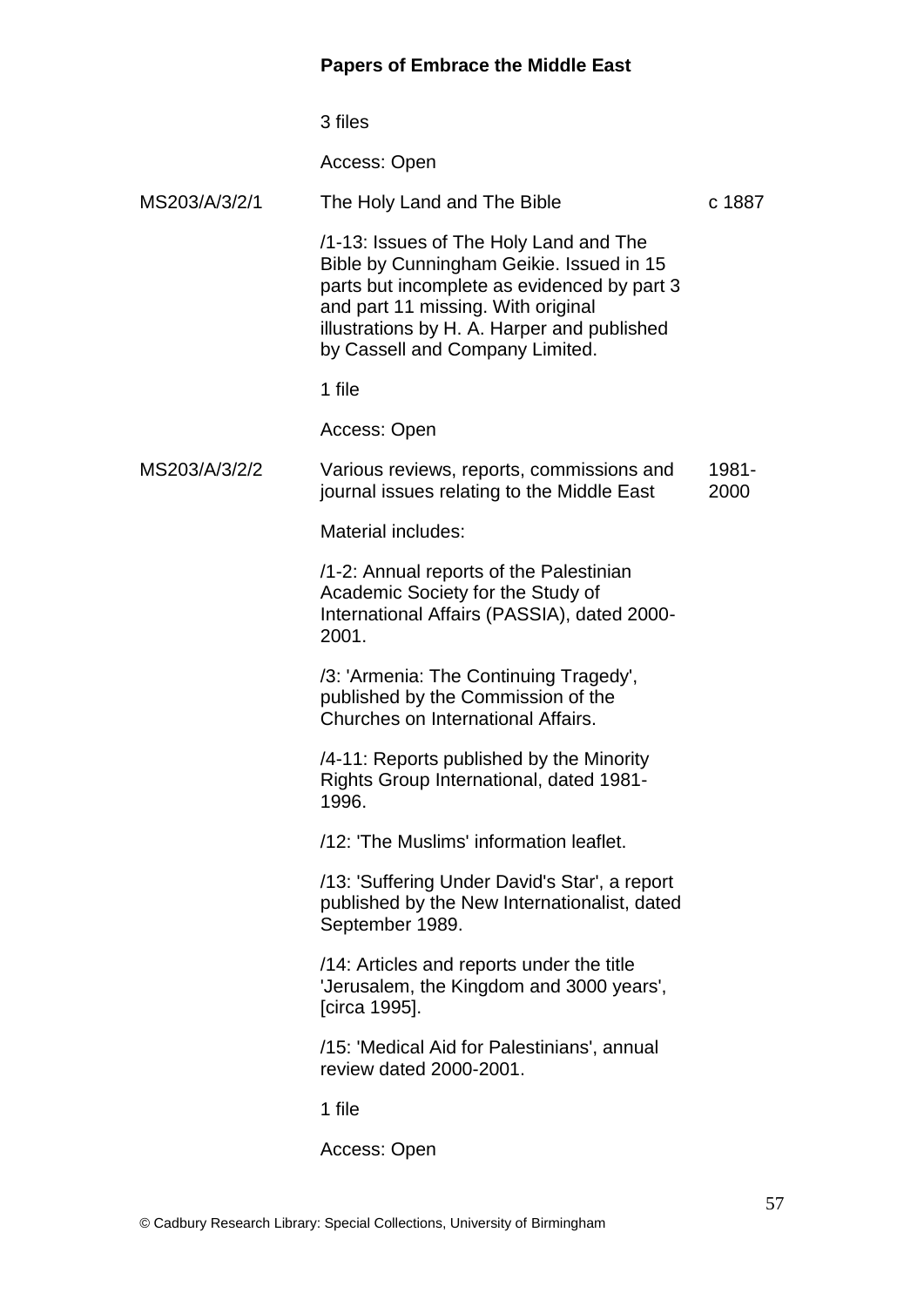| MS203/A/3/2/3 | Miscellaneous publications                                                                                                                                                                                                                                                                                                                                                                                                                                                                                                                                               | early                 |
|---------------|--------------------------------------------------------------------------------------------------------------------------------------------------------------------------------------------------------------------------------------------------------------------------------------------------------------------------------------------------------------------------------------------------------------------------------------------------------------------------------------------------------------------------------------------------------------------------|-----------------------|
|               | Material includes various histories and<br>publications relating to Christian work in the<br>Middle East. Includes information about the<br>Stephen Ministry, working amongst the<br>Christians in Egypt; the Harpur Memorial<br>Hospital in Menouf; Casa Materna, a<br>children's home in Naples; a history of the<br>Princess Basma Centre for disabled children<br>in Mount of Olives, Jerusalem; a historical<br>survey of The Catholicosate of Cilicia, 1995;<br>and a booklet regarding The Collegiate<br>Church of St George-the-Martyr, Jerusalem,<br>1951-1954. | 20th<br>cent-<br>2001 |
|               | Also includes /9-10: Maps of the Palestinian<br>area; /11: Missions and Charities Handbook<br>for 1949; /18: Newsletter from the Episcopal<br>Diocese of Egypt for December 2001; /28:<br>'My Life and Times' by Cyrus Hamlin.                                                                                                                                                                                                                                                                                                                                           |                       |
|               | 1 file                                                                                                                                                                                                                                                                                                                                                                                                                                                                                                                                                                   |                       |
|               | Access: Open                                                                                                                                                                                                                                                                                                                                                                                                                                                                                                                                                             |                       |
|               | Language: English, German                                                                                                                                                                                                                                                                                                                                                                                                                                                                                                                                                |                       |
|               |                                                                                                                                                                                                                                                                                                                                                                                                                                                                                                                                                                          |                       |
| MS203/A/4     | Photographs, postcards and related material                                                                                                                                                                                                                                                                                                                                                                                                                                                                                                                              | early-                |
|               | Photographs, postcards and pictures<br>deposited by the Society including three<br>photograph albums. The material includes<br>images of the countryside and cities<br>throughout the Middle East. Material depicts<br>native peoples at work and play; and the<br>Society's involvement working with the<br>youth, the destitute and the blind. Some<br>images have been annotated on the reverse,<br>although many are not labelled with a date<br>or description. The majority of the<br>photographs appear to be from the 1920s to<br>1970s.                         | mid 20th<br>cent      |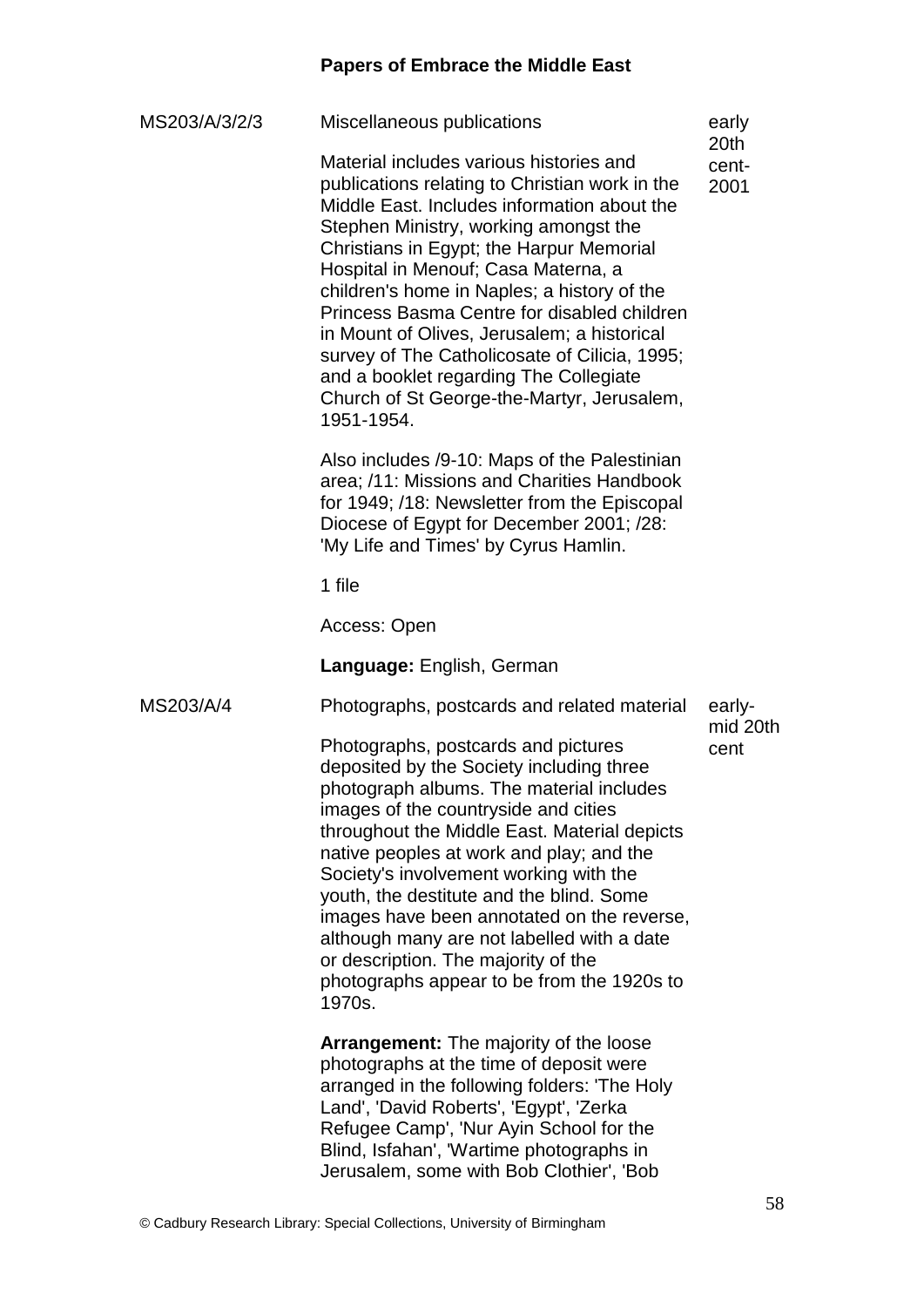Clothier and various others in Middle East locations', 'Bob Clothier', and 'Dr Keller in Gethsemene'. Where possible, these folders have been catalogued as files organised by country or individual. However, 'The Holy Land' and 'David Roberts' have been catalogued as files under the artificial subsub-series 'The Holy Land and surrounding areas'; and 'Wartime photographs in Jerusalem, some with Bob Clothier', 'Bob Clothier and various others in Middle East locations' and 'Bob Clothier' have been catalogued as files under the artificial subsub-series 'Photographs of Bob Clothier'. The folder 'Dr Keller in Gethsemene' has been renamed 'Photographs of Dr Helen Keller'. A bundle of loose photographs and postcards depicting images from a number of different places (mostly The Holy Land) have been kept together under the file 'Miscellaneous' and have not been divided up geographically.

A separate sub-series has been created for photographs of individuals related to the Society (including Bob Clothier and Dr Helen Keller); and a further sub-series has been created for photographs entitled 'Near East Relief' and contains images of Society work in various Middle East countries.

3 volumes, 1 file and 830 items

Access: Open

MS203/A/4/1 Photograph Albums Three photograph albums depicting scenes of Egypt, Palestine and Lebanon. The album labelled Lebanon also contains images of Haifa, in Palestine; and Damascus, in Syria. With accompanying booklet detailing individual photographs within each album. The photograph albums are visually striking and leather bound. The Egypt and Lebanon albums carry painted images of the Egyptian pyramids on the front cover; the Palestine 1944- 1946

album carries an engraved image of David's

Tower in Jerusalem.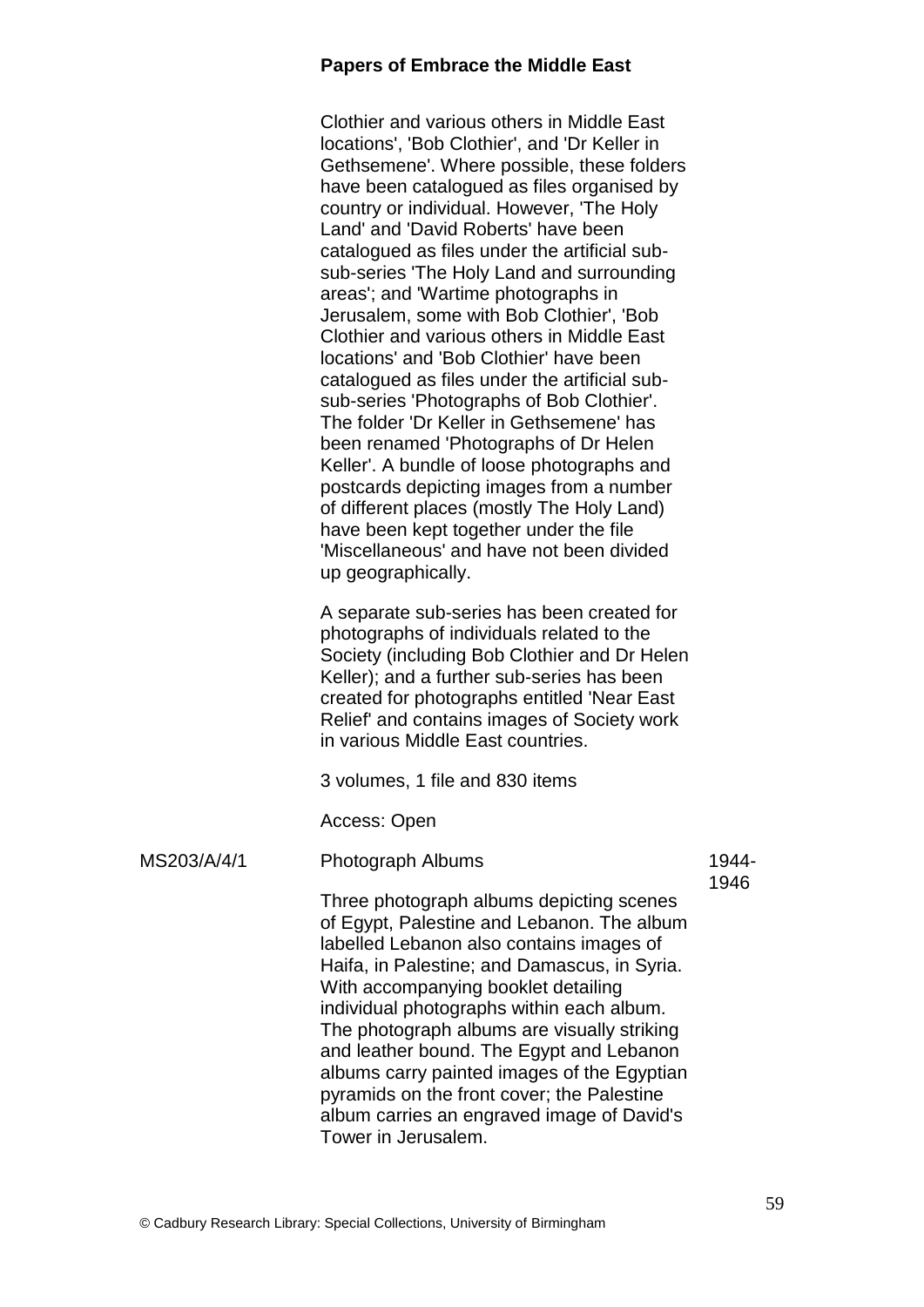|               | 3 volumes; 1 file                                                                                                                                                                                                                                                                                                                                                                                                                                                                                                                                                                                                                                                                                                                             |       |
|---------------|-----------------------------------------------------------------------------------------------------------------------------------------------------------------------------------------------------------------------------------------------------------------------------------------------------------------------------------------------------------------------------------------------------------------------------------------------------------------------------------------------------------------------------------------------------------------------------------------------------------------------------------------------------------------------------------------------------------------------------------------------|-------|
|               | Access: Open                                                                                                                                                                                                                                                                                                                                                                                                                                                                                                                                                                                                                                                                                                                                  |       |
| MS203/A/4/1/1 | Photograph Album 1: Egypt                                                                                                                                                                                                                                                                                                                                                                                                                                                                                                                                                                                                                                                                                                                     | 1944- |
|               | Comprises 36 pages, including 137<br>photographs depicting scenes of life and<br>places of interest in Egypt. An<br>accompanying book (MS203/A/4/1/4) with<br>brief details of each photograph dates the<br>photographs in the album between 20<br>November 1944 to 31 August 1946.                                                                                                                                                                                                                                                                                                                                                                                                                                                           | 1946  |
|               | Includes images of native peoples and street<br>vendors; people at work and play; shops and<br>dwellings; cemeteries; the Sphinx and Great<br>Pyramid of Giza; Cairo railway station and<br>Ataba Square; a Cairo tram; the gold<br>ceremonial mask of King Tutankhamun;<br>scenes of Heliopolis including the<br>grandstand racecourse and the Roxy<br>cinema; the English Cathedral in Cairo; the<br>Alexandria zoo; a Moslem funeral<br>procession; mosques; statue of Rameses II;<br>a military group and a mixed group of men at<br>Abbassia.                                                                                                                                                                                            |       |
|               | 1 volume                                                                                                                                                                                                                                                                                                                                                                                                                                                                                                                                                                                                                                                                                                                                      |       |
|               | Access: Open                                                                                                                                                                                                                                                                                                                                                                                                                                                                                                                                                                                                                                                                                                                                  |       |
| MS203/A/4/1/2 | Photograph Album 2: Palestine                                                                                                                                                                                                                                                                                                                                                                                                                                                                                                                                                                                                                                                                                                                 | 1945  |
|               | Comprises 29 pages, including 107<br>photographs depicting scenes of life of<br>places of interest in Palestine. An<br>accompanying book (MS203/A/4/1/4) with<br>brief details of each photograph dates the<br>photographs in the album between 17<br>September 1945 and 29 September 1945.<br>Items photographed include Central Station<br>at Mount Zion; YMCA buildings; the<br>Palestine museum; numerous chapels<br>including the chapel of St Veronica; the<br>wailing wall of the Jews; the Mosque of<br>Omar; the Mount of Olives; the Church of All<br>Nations and the Garden of Gethsemane; the<br>British First World War Cemetery; Kaiser<br>Wilhelm's Palace, latterly the British<br>Hospital; the Tomb of the Kings; scenes of |       |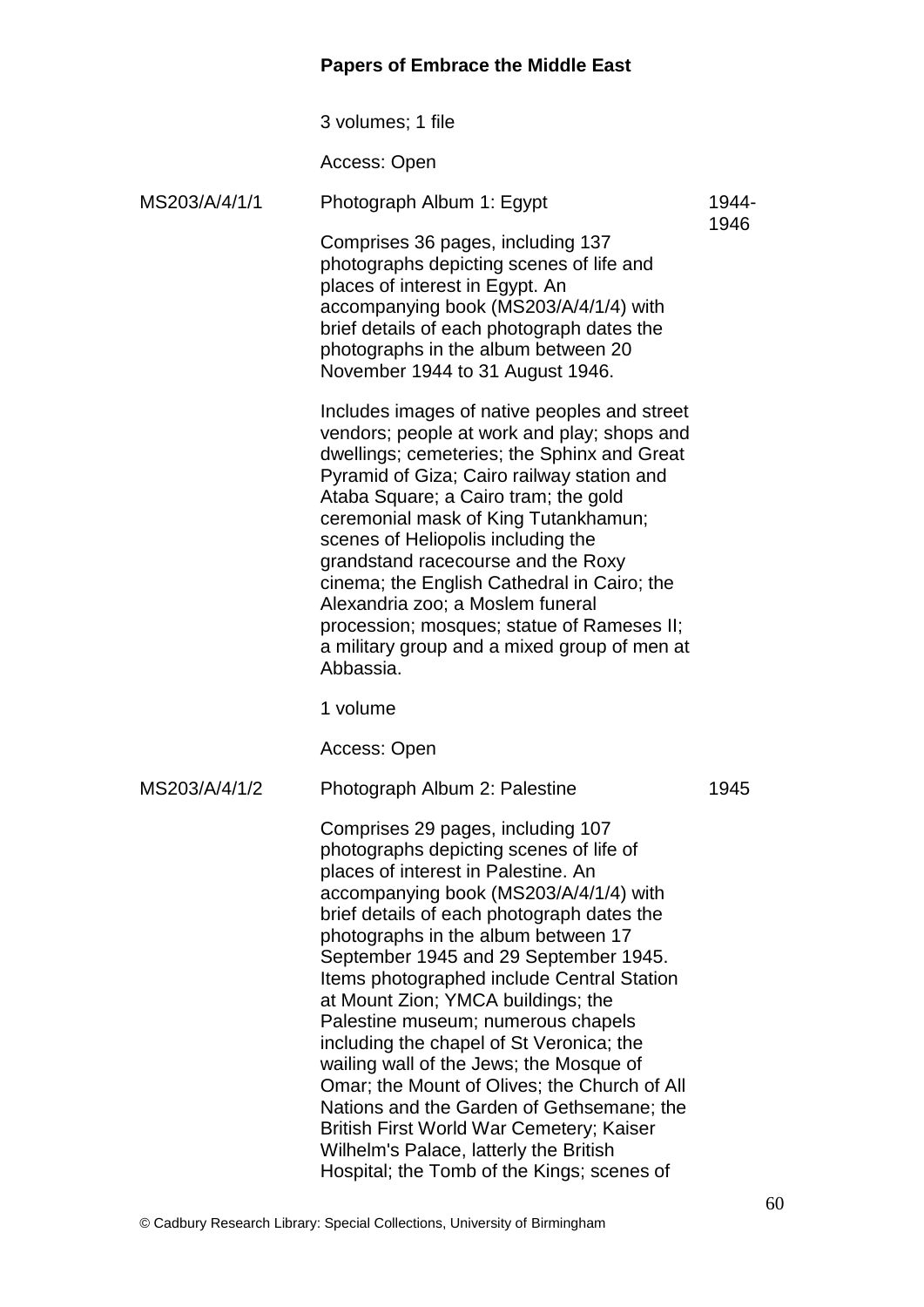| Jerusalem, Bethany, Jericho, Bethlehem,    |
|--------------------------------------------|
| Nazareth and Galilea; and images of native |
| peoples. Also includes a photograph of a   |
| YMCA party in Old Jerusalem (dated 22      |
| September 1945) and a YMCA party in        |
| Bethlehem (dated 20 September 1945).       |
|                                            |

1 volume

Access: Open

| MS203/A/4/1/3 | Photograph Album 3: Lebanon     | 1946 |
|---------------|---------------------------------|------|
|               | Comprisos 12 nagos including 11 |      |

Comprises 12 pages, including 41 photographs depicting scenes of life and places of interest in Lebanon. An accompanying book (MS203/A/4/1/4) with brief details of each photograph dates the photographs in the album between 12 April 1946 and 30 April 1946. Although labelled Lebanon, this album also includes photographs of Haifa, in Palestine; and Damascus, in Syria. Items photographed include the First World War memorial in Beirut; the Pilkington hostel, a YMCA hostel; scenes of Baalbeck including the Temple of Jupiter and the Temple of Bacchus; the palace of the Emir in Beit Eddina (the ancient capital of Lebanon); native scenes including a Lebanese market. Also includes a photograph of a WVS party at the Temple of Bacchus in Baalbeck, dated 18 April 1946.

1 volume

Access: Open

| MS203/A/4/1/4 | List of photographs in albums                                                                           | 1944-<br>1946      |
|---------------|---------------------------------------------------------------------------------------------------------|--------------------|
|               | Book which accompanies the three<br>photograph albums and provides brief<br>details of each photograph. |                    |
|               | 1 file                                                                                                  |                    |
|               | Access: Open                                                                                            |                    |
| MS203/A/4/2   | Loose photographs, postcards and pictures<br>arranged by geographical area                              | early-<br>mid 20th |
|               | Photographs and postcards organised by<br>various countries throughout the Middle                       | cent               |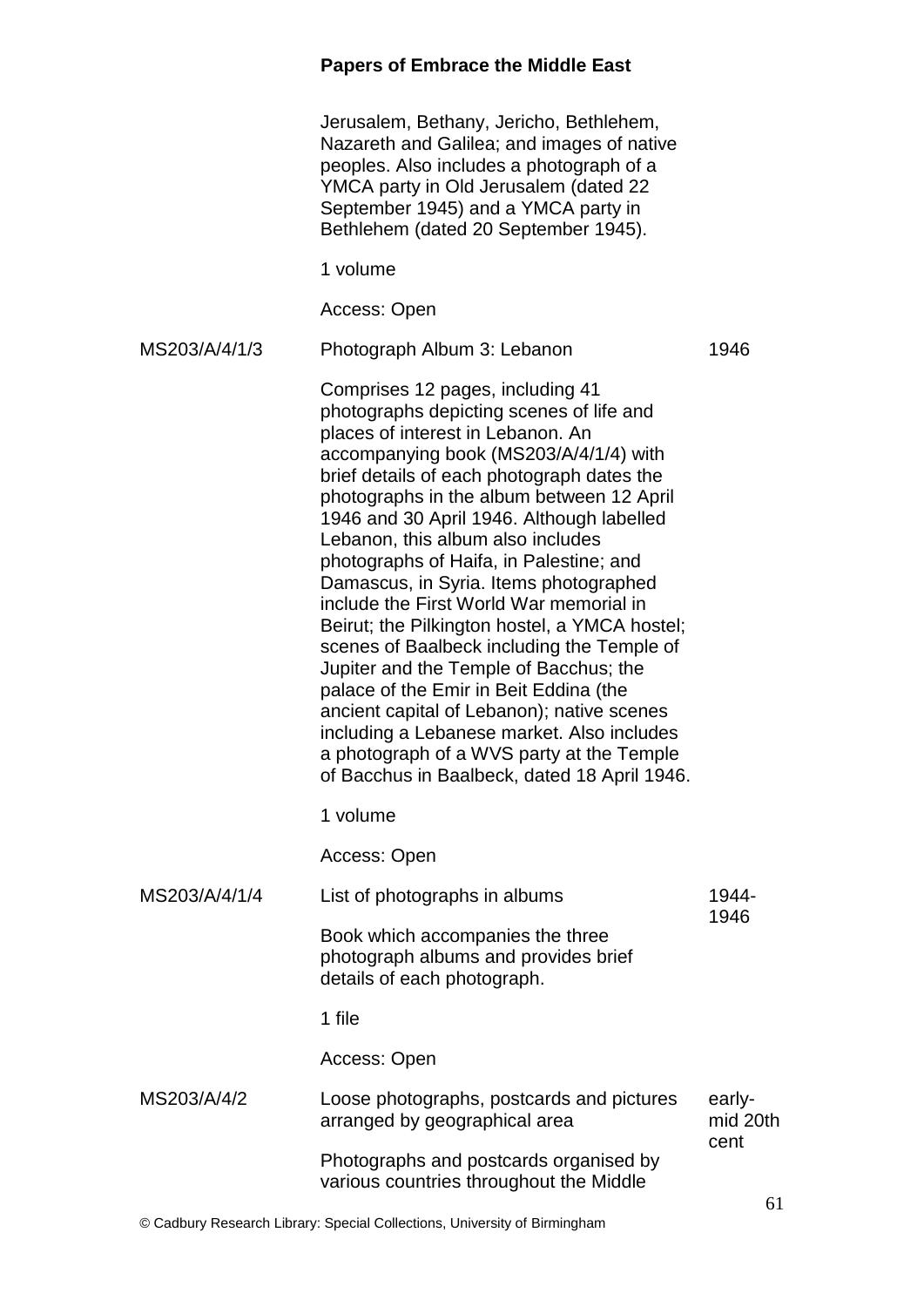|               | East. The majority of images depict local<br>scenery and places of interest, although<br>there are a number of photographs which<br>depict native peoples at work and play.<br>Material also includes photographs of the<br>Society's work at the Zerka Refugee Camp<br>in Jordan; and at the Nur Ayin School for the<br>Blind in Isfahan. Note that some<br>photographs relating to these countries can<br>be found in the bundle of Miscellaneous<br>images (MS203/A/4/2/16) and photographs<br>relating to Near East Relief (MS203/A/4/4). |          |
|---------------|-----------------------------------------------------------------------------------------------------------------------------------------------------------------------------------------------------------------------------------------------------------------------------------------------------------------------------------------------------------------------------------------------------------------------------------------------------------------------------------------------------------------------------------------------|----------|
|               | <b>Arrangement:</b> Where files existed, these<br>have been retained. Some images from the<br>same country were kept in separate files,<br>these have now been brought together into<br>one file. The files are based on geographical<br>areas and have been ordered alphabetically.<br>A bundle of miscellaneous photographs and<br>postcards had been kept together and these<br>have been retained under the title<br>'Miscellaneous'.                                                                                                     |          |
|               | 667 items                                                                                                                                                                                                                                                                                                                                                                                                                                                                                                                                     |          |
|               | Access: Open                                                                                                                                                                                                                                                                                                                                                                                                                                                                                                                                  |          |
| MS203/A/4/2/1 | Aden                                                                                                                                                                                                                                                                                                                                                                                                                                                                                                                                          | mid 20th |
|               | Postcards depicting scenes from Aden.<br>Images include native peoples and animals<br>at work.                                                                                                                                                                                                                                                                                                                                                                                                                                                | cent     |
|               | 4 items                                                                                                                                                                                                                                                                                                                                                                                                                                                                                                                                       |          |
|               | Access: Open                                                                                                                                                                                                                                                                                                                                                                                                                                                                                                                                  |          |
| MS203/A/4/2/2 | Bosnia and Herzegovina                                                                                                                                                                                                                                                                                                                                                                                                                                                                                                                        | mid 20th |
|               | Postcards of paintings of people wearing<br>their native dress.                                                                                                                                                                                                                                                                                                                                                                                                                                                                               | cent     |
|               | 15 items                                                                                                                                                                                                                                                                                                                                                                                                                                                                                                                                      |          |
|               | Access: Open                                                                                                                                                                                                                                                                                                                                                                                                                                                                                                                                  |          |
| MS203/A/4/2/3 | <b>Bulgaria</b>                                                                                                                                                                                                                                                                                                                                                                                                                                                                                                                               | mid 20th |
|               | Annotated photograph of elderly Bulgarian<br>protestants 'from the Methodist and                                                                                                                                                                                                                                                                                                                                                                                                                                                              | cent     |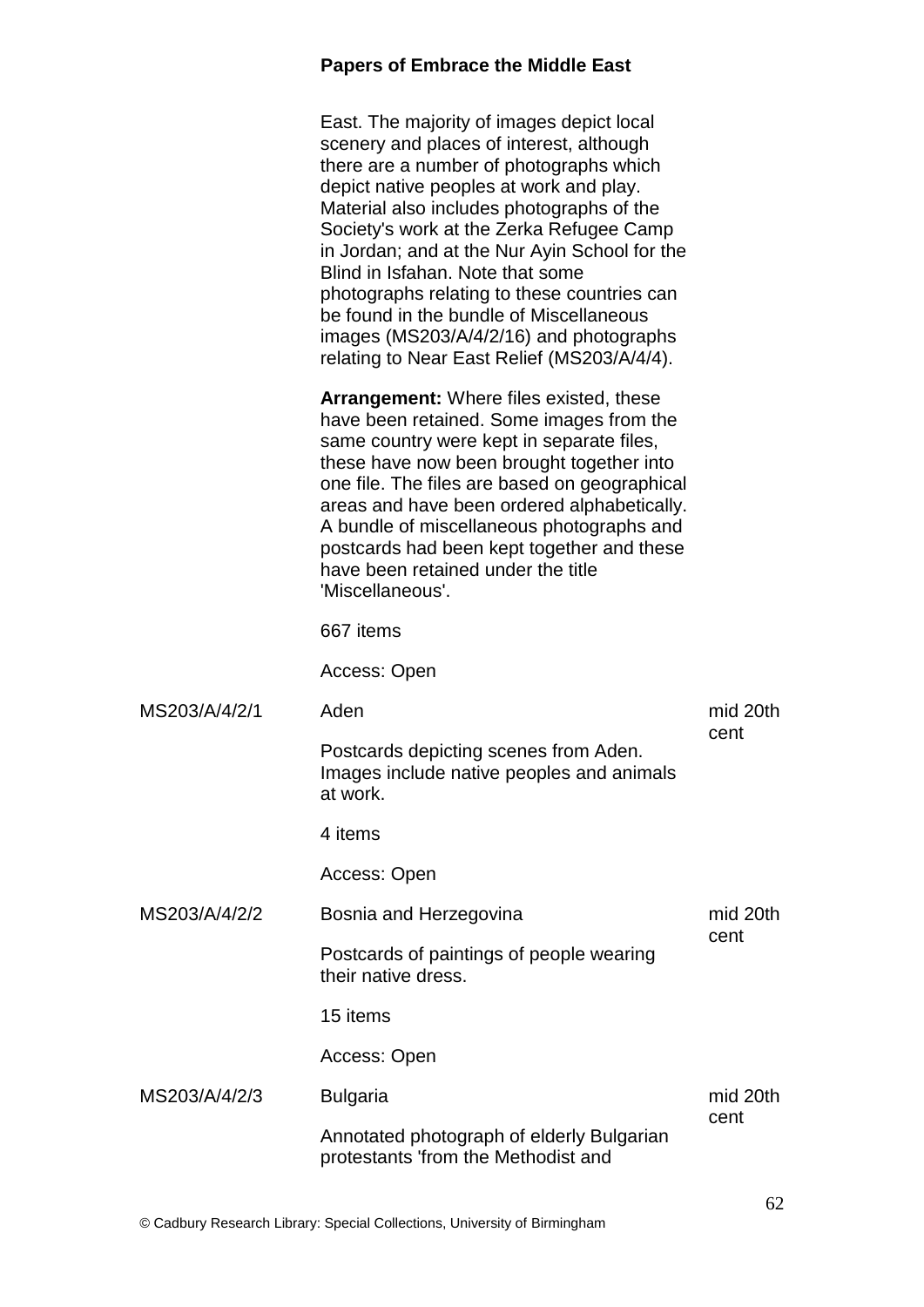Congregational churches'.

1 item

Access: Open

MS203/A/4/2/4 Egypt

Photographs and postcards depicting scenes of life in Egypt. Includes images of the Sphinx; the Pyramids; statues and monuments; Egyptian hieroglyphs; Karnak; Thebes; the Temple of Mena; Luxor; Cairo; postcards depicting items in the Cairo Museum; the interior of the Tanta Hospital; the Bolaq Welfare Centre in Cairo; and staff at the Asyiout Mission Hospital in 1926. Also contains some images of native peoples.

72 items

Access: Open

MS203/A/4/2/5 Greece

Photographs of people and scenery in Greece. Includes images of Thessaloniki farm school in Salonica (see The Light Bearers for it's history); images of Greek Bible corporteurs; local children at the Kokinia refugee camp; children at the Mount Olympus orphanage; the Zante orphanage; preparing meals at the Quaker school in Thessalonika; the School of Religion in Athens; the nursery in the American Womens Hospital in Salonica; children at work and play in the Corinth Orphanage in the 1920s; scenes from the Singrou refugee camp; and images of Sunday School teachers and students at Ekaterini. A number of these photographs are annotated on the reverse.

65 items

Access: Open

| MS203/A/4/2/6 | The Holy Land and surrounding areas         | mid 20th |
|---------------|---------------------------------------------|----------|
|               |                                             | cent     |
|               | Various photographs, postcards and pictures |          |
|               | depicting scenes and places in The Holy     |          |
|               | Land and surrounding area. Also includes    |          |

mid 20th cent

earlymid 20th cent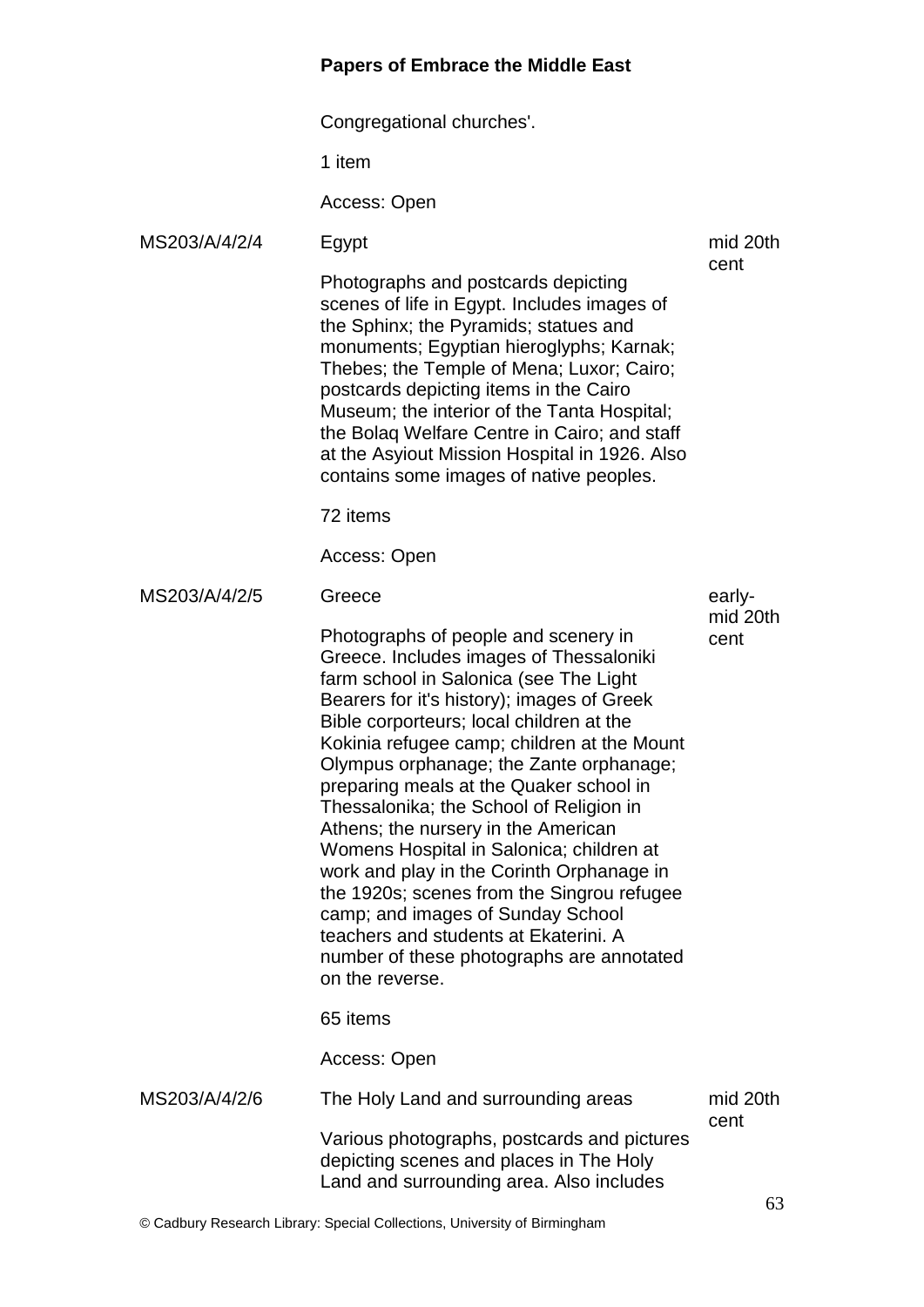#### **Papers of Embrace the Middle East** some images of local peoples and lepers. The majority of this material comprise photographs or postcards although there are some lithograph images. Other photographs of The Holy Land can be found in the photographs of individuals (see MS203/A/4/3). **Arrangement:** The files were divided 'The Holy Land' and 'David Roberts'. Miscellaneous is an artificial file used to group remaining loose photographs of The Holy Land together. 194 items Access: Open MS203/A/4/2/6/1 The Holy Land Photographs, postcards and pictures depicting scenes of life in The Holy Land [Palestine]. Includes images of churches and mosques; hotels; native peoples at work and play; blind children; missionaries including Sister Joanna; and scenes of Jersualem; Bethlehem; Jericho; The Dead Sea; Mount Sion; and the Tower of David. Also includes two printed booklets depicting Palestinian scenes and a printed catalogue of photographs dated 1914 but which does not appear to bear a relationship to the photographs in this file. Also includes a series of postcards named 'Cards of Yesteryear' depicting scenes of Jerusalem; Nazareth; Tel-Aviv including the Great Synagogue; and a postcard signed by Bob Clothier [Society Secretary] describing the 'terrible earthquake' at Volos, Greece in 1955 and a consequent request for funds. Some photographs have been annotated. 180 items Access: Open mid 20th cent MS203/A/4/2/6/2 Lithograph images of the Holy Land by David Roberts Ten picture cards by David Roberts, depicting scenes from Jerusalem and Mount mid 20th cent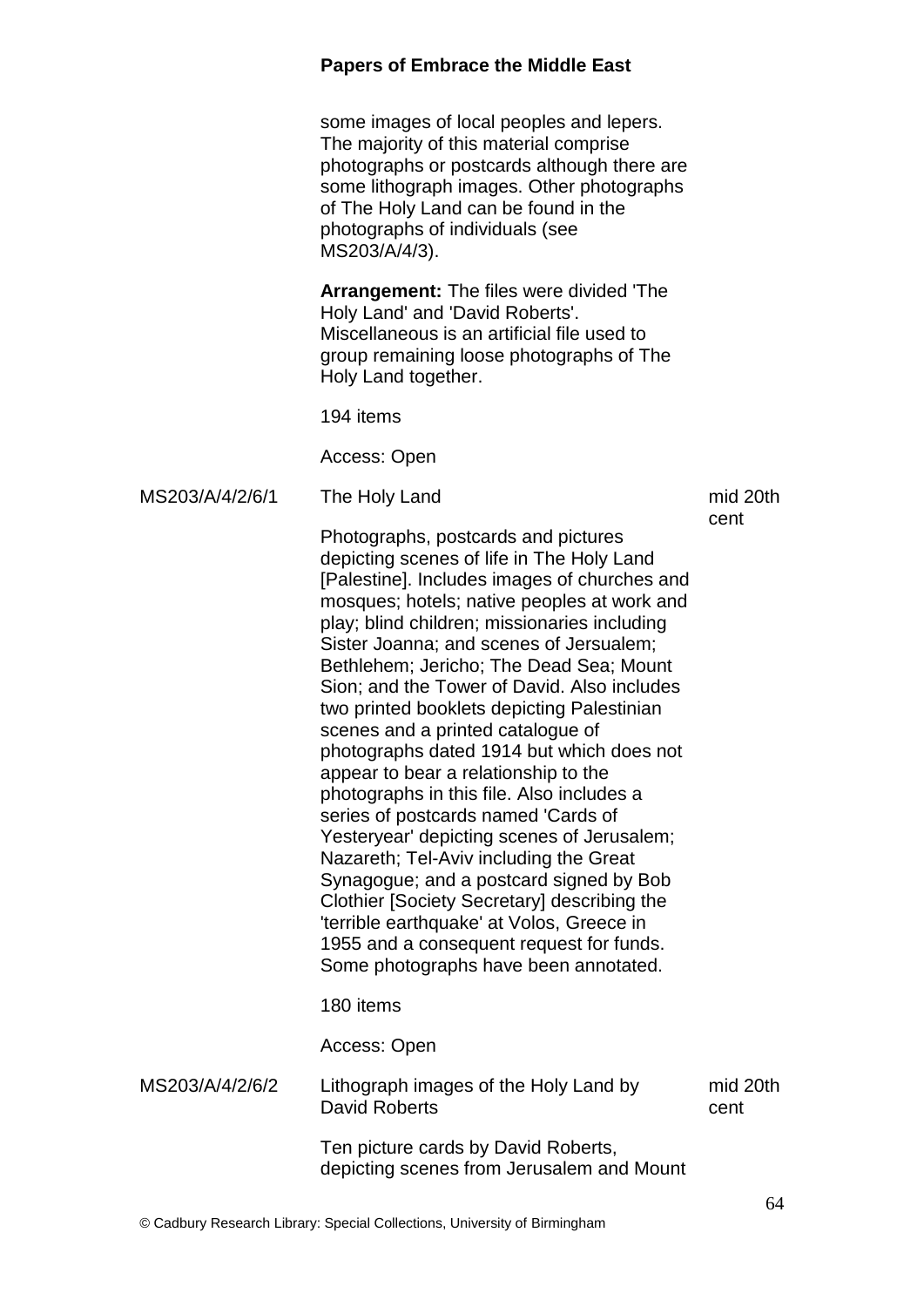|                | <b>Papers of Embrace the Middle East</b>                                                                                                                                                                                                                                                                                         |                  |
|----------------|----------------------------------------------------------------------------------------------------------------------------------------------------------------------------------------------------------------------------------------------------------------------------------------------------------------------------------|------------------|
|                | Tabor. Original lithographs dated 1839 but<br>these are reproductions. File also contains<br>three polaroid photographs of his pictures<br>and one booklet of postcards depicting<br>David Roberts' lithograph images.                                                                                                           |                  |
|                | 14 items                                                                                                                                                                                                                                                                                                                         |                  |
|                | Access: Open                                                                                                                                                                                                                                                                                                                     |                  |
| MS203/A/4/2/7  | Iran                                                                                                                                                                                                                                                                                                                             | mid 20th<br>cent |
|                | Photographs depicting scenes from the Nur<br>Ayin School for the Blind in Isfahan. Includes<br>images of students and workers of the<br>school.                                                                                                                                                                                  |                  |
|                | 10 items                                                                                                                                                                                                                                                                                                                         |                  |
|                | Access: Open                                                                                                                                                                                                                                                                                                                     |                  |
| MS203/A/4/2/8  | Iraq                                                                                                                                                                                                                                                                                                                             | mid 20th<br>cent |
|                | Largely comprise postcards depicting<br>scenes of Iraq. Includes images of the ruins<br>of Babylon; Samarra; Ziggurat; and the<br>Tomb of Sitt Zubaida in Baghdad. Also<br>includes one photograph of students at the<br>Assyrian School in Mosul, Mesopotamia<br>[modern day Iraq]. Annotated on the reverse<br>and dated 1926. |                  |
|                | 5 items                                                                                                                                                                                                                                                                                                                          |                  |
|                | Access: Open                                                                                                                                                                                                                                                                                                                     |                  |
| MS203/A/4/2/9  | Jordan                                                                                                                                                                                                                                                                                                                           | mid 20th         |
|                | Annotated photographs of the Vocational<br>Training Centre for the Blind in Jordan;<br>images of King Hussein at a banquet; and<br>scenes from the Zerka refugee welfare<br>centre in Jordan including images of feeding<br>and weighing babies.                                                                                 | cent             |
|                | 14 items                                                                                                                                                                                                                                                                                                                         |                  |
|                | Access: Open                                                                                                                                                                                                                                                                                                                     |                  |
| MS203/A/4/2/10 | Lebanon                                                                                                                                                                                                                                                                                                                          | mid 20th<br>cent |
|                | Images include the Andrew Andeweg                                                                                                                                                                                                                                                                                                |                  |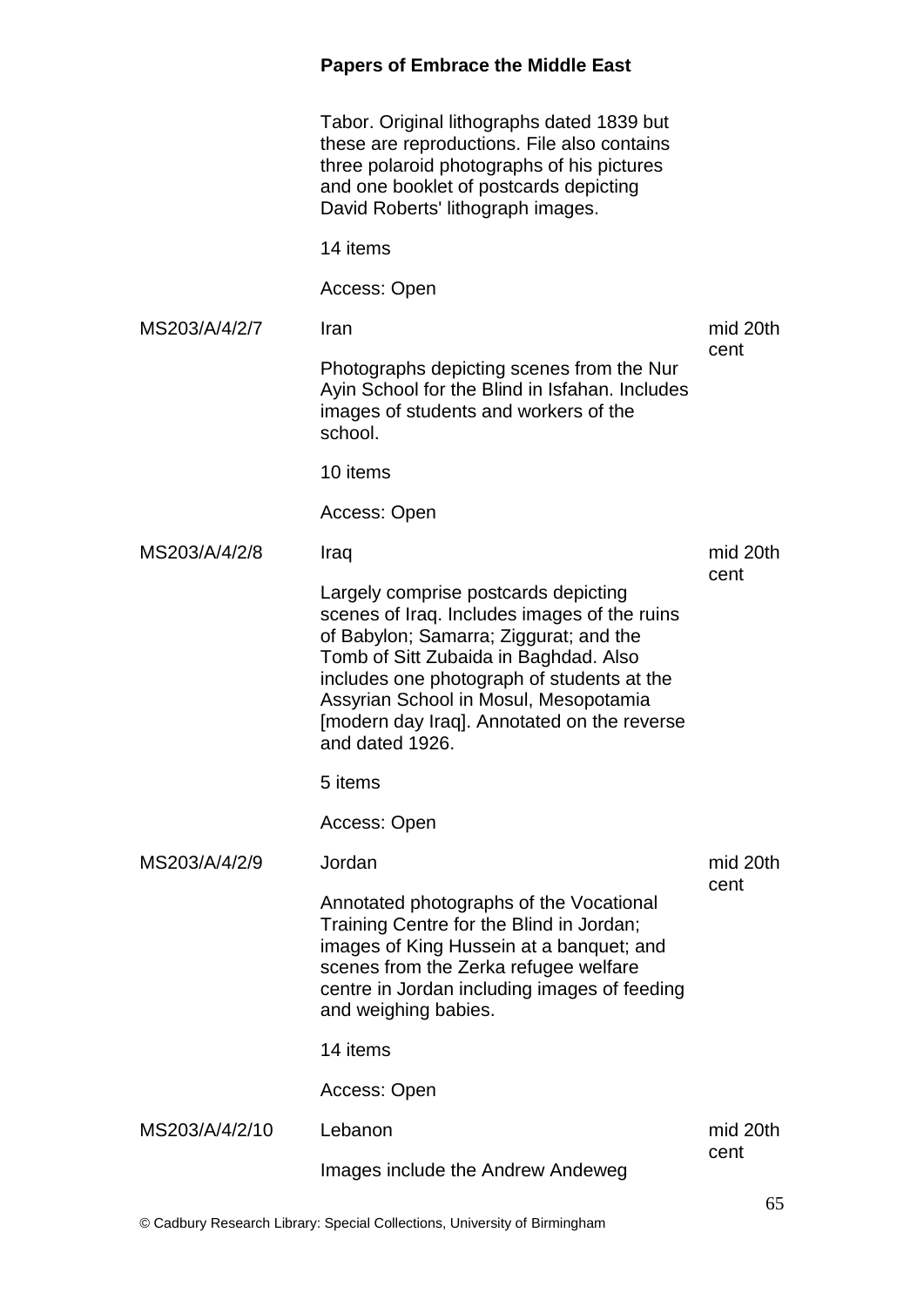|                | Institute for the Deaf; the Antilyas<br>Orphanage in Lebanon; a photograph of<br>Maria Jacobsen of the Birds' Nest<br>Orphanage; Mr Samuel, Sponsorship<br>Secretary in Lebanon until the 1980s; and<br>the American University in Beirut. Some<br>photographs are annotated on the reverse. |                  |
|----------------|----------------------------------------------------------------------------------------------------------------------------------------------------------------------------------------------------------------------------------------------------------------------------------------------|------------------|
|                | 21 items                                                                                                                                                                                                                                                                                     |                  |
|                | Access: Open                                                                                                                                                                                                                                                                                 |                  |
| MS203/A/4/2/11 | Macedonia and Croatia                                                                                                                                                                                                                                                                        | mid 20th         |
|                | Images include postcards depicting scenes<br>including 'the gathering of roses'; people in<br>native dress; souvenir postcards of Salonica;<br>and four annotated photographs of the<br>American School at Bitola [formerly<br>Monastir] in Macedonia in 1922-1923.                          | cent             |
|                | <b>Arrangement:</b> The postcards in this file<br>were stored in an envelope labelled<br>'Macedonia Herzogovina [sic]' yet the<br>contents depicts images from Macedonia<br>and Croatia and the sub-sub-series has<br>been named accordingly.                                                |                  |
|                | 17 items                                                                                                                                                                                                                                                                                     |                  |
|                | Access: Open                                                                                                                                                                                                                                                                                 |                  |
| MS203/A/4/2/12 | Serbia                                                                                                                                                                                                                                                                                       | mid 20th<br>cent |
|                | Two postcards and one photograph<br>depicting scenes of Serbia.                                                                                                                                                                                                                              |                  |
|                | 3 items                                                                                                                                                                                                                                                                                      |                  |
|                | Access: Open                                                                                                                                                                                                                                                                                 |                  |
| MS203/A/4/2/13 | Sudan                                                                                                                                                                                                                                                                                        | mid 20th         |
|                | Postcards depicting scenes and native<br>peoples of Sudan.                                                                                                                                                                                                                                   | cent             |
|                | 8 items                                                                                                                                                                                                                                                                                      |                  |
|                | Access: Open                                                                                                                                                                                                                                                                                 |                  |
| MS203/A/4/2/14 | Syria                                                                                                                                                                                                                                                                                        | mid 20th<br>cent |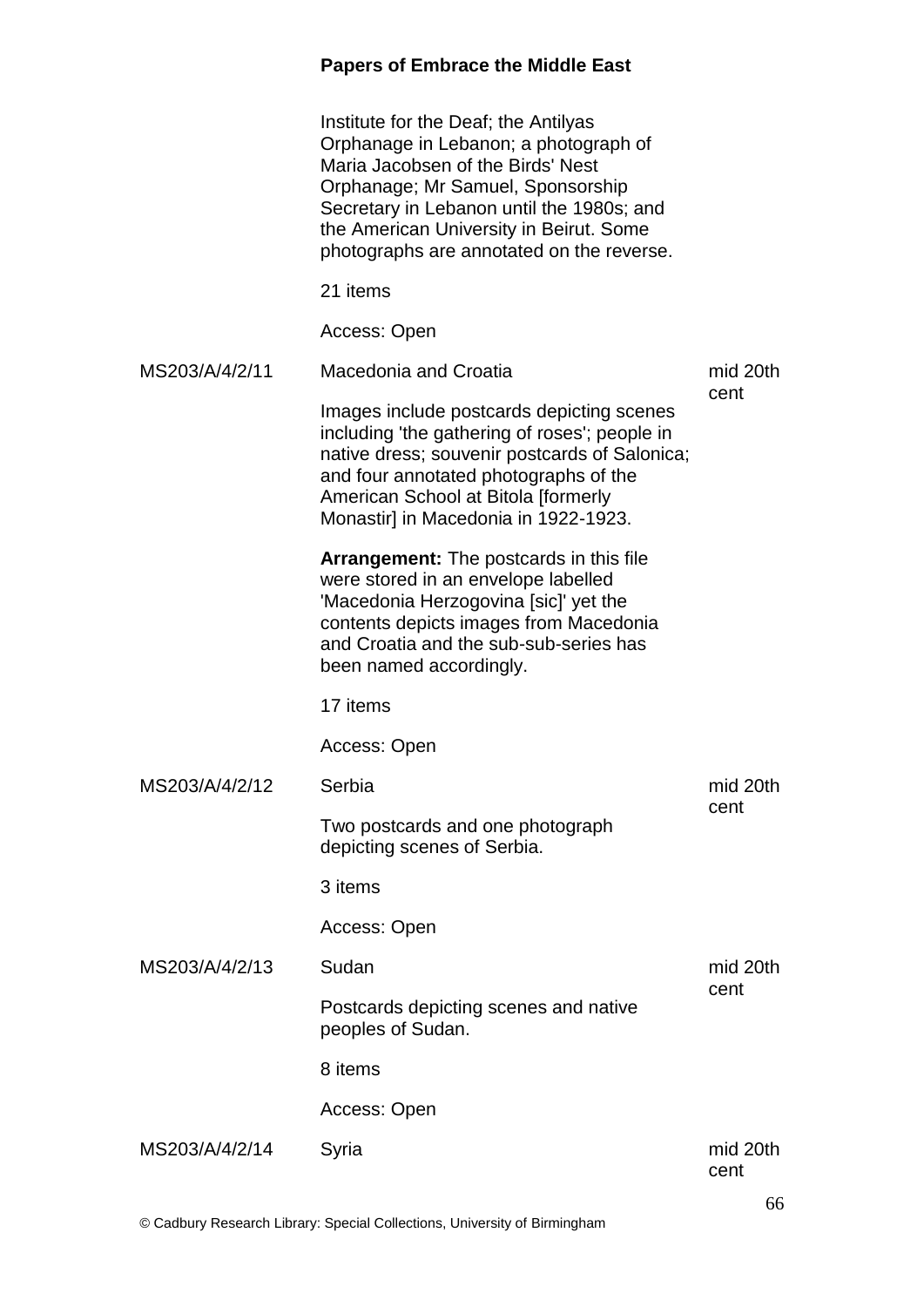|                | <b>Papers of Embrace the Middle East</b>                                                                                                                                                                                                                                                                                                                                                                                                                                                                                                                                                                                                                                                                     |                            |
|----------------|--------------------------------------------------------------------------------------------------------------------------------------------------------------------------------------------------------------------------------------------------------------------------------------------------------------------------------------------------------------------------------------------------------------------------------------------------------------------------------------------------------------------------------------------------------------------------------------------------------------------------------------------------------------------------------------------------------------|----------------------------|
|                | Images, largely postcards, depicting scenes<br>of Syria. Includes images of Kafar Tkerime<br>village; Damas; Killis; Alep; and native<br>peoples. Also includes one booklet of<br>postcards depicting Damas; one booklet of<br>postcards depicting Alep; and four annotated<br>photographs of the work of the Near East<br>Relief at the Antilya Orphanage in 1926.                                                                                                                                                                                                                                                                                                                                          |                            |
|                | <b>Arrangement:</b> These postcards were stored<br>in separate envelopes, both labelled 'Syria'.<br>They have been brought together to form<br>one file.                                                                                                                                                                                                                                                                                                                                                                                                                                                                                                                                                     |                            |
|                | 25 items                                                                                                                                                                                                                                                                                                                                                                                                                                                                                                                                                                                                                                                                                                     |                            |
|                | Access: Open                                                                                                                                                                                                                                                                                                                                                                                                                                                                                                                                                                                                                                                                                                 |                            |
| MS203/A/4/2/15 | Turkey                                                                                                                                                                                                                                                                                                                                                                                                                                                                                                                                                                                                                                                                                                       | mid 20th                   |
|                | Photographs and postcards of scenes in<br>Turkey. Includes images of St Paul's<br>College, Tarsus; Orfa; and a blind class in<br>Adana. Includes annotations on the reverse<br>of the photographs.                                                                                                                                                                                                                                                                                                                                                                                                                                                                                                           | cent                       |
|                | 9 items                                                                                                                                                                                                                                                                                                                                                                                                                                                                                                                                                                                                                                                                                                      |                            |
|                | Access: Open                                                                                                                                                                                                                                                                                                                                                                                                                                                                                                                                                                                                                                                                                                 |                            |
| MS203/A/4/2/16 | <b>Miscellaneous</b>                                                                                                                                                                                                                                                                                                                                                                                                                                                                                                                                                                                                                                                                                         | early-<br>mid 20th<br>cent |
|                | Miscellaneous postcards and photographs<br>(mostly postcards) depicting scenery and<br>works of art in Syria, Egypt; The Holy Land;<br>and Lebanon. Images of native peoples;<br>refugees; orphanages; and bible students.<br>Also includes booklets of postcards of<br>paintings entitled 'Jerusalem in Colour' by P.<br>A. F. Stephenson; a booklet containing<br>pictures of the church of the Holy Sepulchre<br>and Gethsemane in Jerusalem; and a cutting<br>from 'The Round World' for 1 December<br>1908 entitled 'A City Called Nazereth'.<br>Majority are postcards although there are<br>some photographs. Some postcards have<br>been annotated on the reverse although the<br>majority have not. |                            |
|                | <b>Arrangement:</b> Unlike the other files in this<br>sub-series, this material was bundled                                                                                                                                                                                                                                                                                                                                                                                                                                                                                                                                                                                                                  |                            |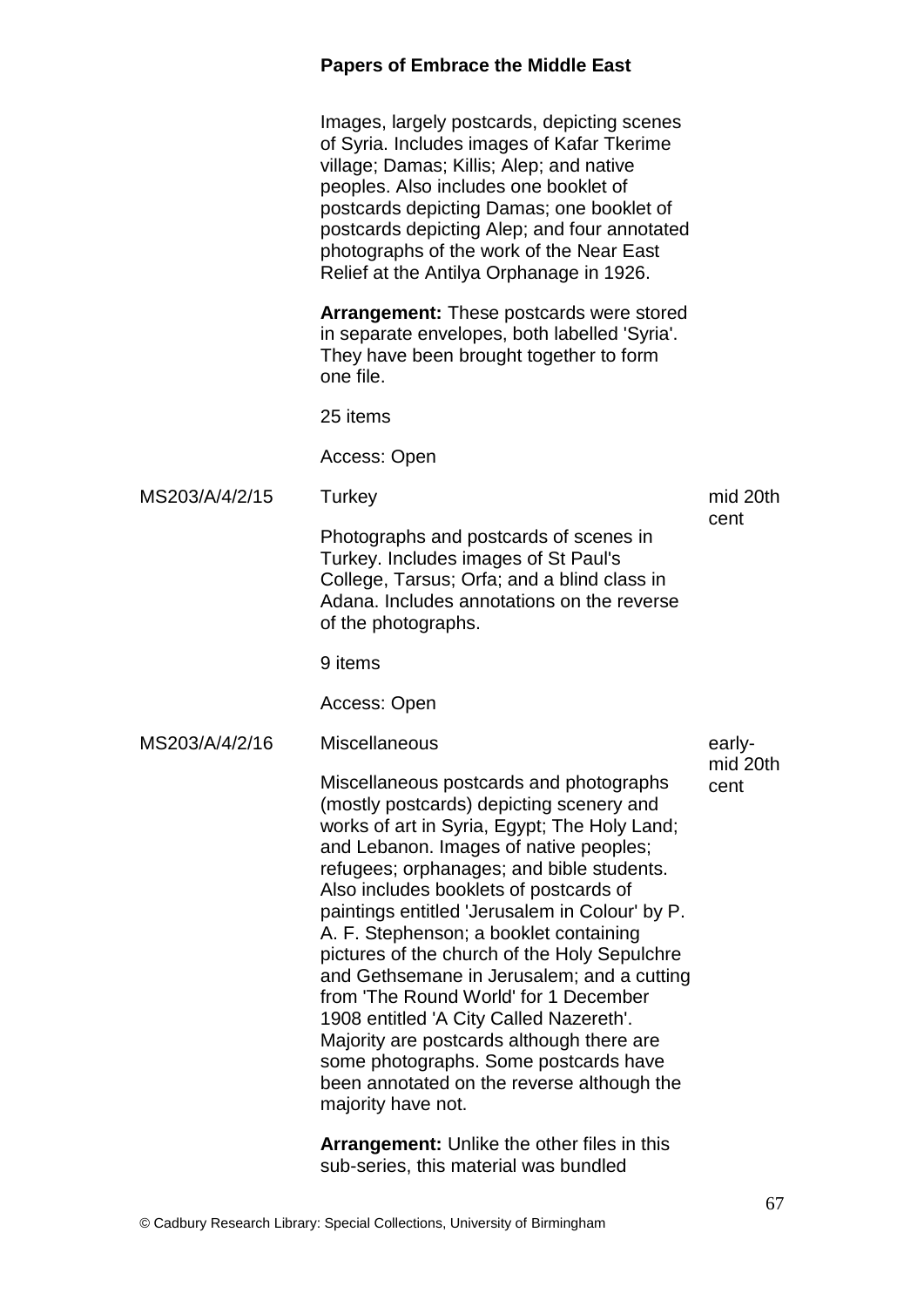together by the depositor. This bundle has consequently been retained although the material, unlike the other files in this subseries, does not appear to relate to a specific theme or geographical area.

204 items

Access: Open

MS203/A/4/3 Loose images arranged by individual

mid 20th cent

Photographs and related material connected to individuals related to the Society in the Middle East. Includes images of Bob Clothier, Society Secretary 1952-1985, and Dr Helen Keller amongst others. Also includes one item of correspondence concerning the character of Bob Clothier and written after his death in 1990.

**Arrangement:** Where files existed, these have been retained. Some images of the same individual were kept in separate files, these have now been brought together into one file. The exception to this are the three files relating to Bob Clothier which have been retained as they relate to specific themes.

127 items

Access: Open

| MS203/A/4/3/1   | <b>Bob Clothier and associates</b>                                                                                                                                                                                                                                                                                                                                              | mid 20th<br>cent |    |
|-----------------|---------------------------------------------------------------------------------------------------------------------------------------------------------------------------------------------------------------------------------------------------------------------------------------------------------------------------------------------------------------------------------|------------------|----|
|                 | Photographs of Bob Clothier [Society]<br>Secretary 1952-1985] in the Middle East and<br>at the erection of the Helen Keller Centre in<br>1964. Also includes an item of<br>correspondence kept by the Society relating<br>to the character of Bob Clothier; and a<br>postcard written by Bob Clothier concerning<br>repercussions following an earthquake in<br>Greece in 1955. |                  |    |
|                 | 85 items                                                                                                                                                                                                                                                                                                                                                                        |                  |    |
|                 | Access: Open                                                                                                                                                                                                                                                                                                                                                                    |                  |    |
| MS203/A/4/3/1/1 | Wartime photographs in Jerusalem                                                                                                                                                                                                                                                                                                                                                | mid 20th<br>cent | 68 |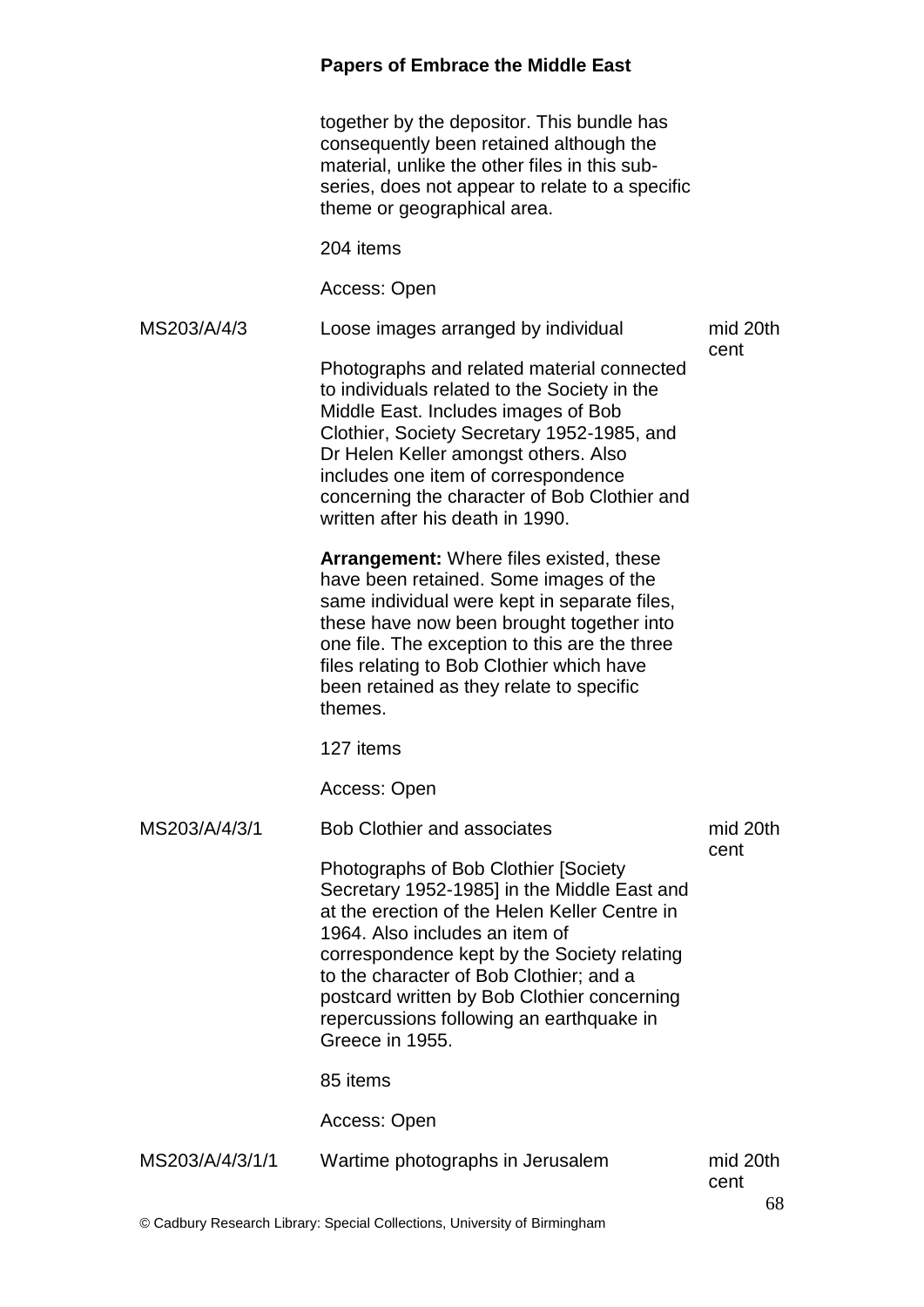|                 | <b>Photographs depicting Bob Clothier [Society</b><br>Secretary] and other mission workers in<br>Jerusalem. Images include scenes of life<br>depicting native peoples in Jerusalem;<br>Bethlehem; Galilee; Mount of Olives;<br>Gethsemane; and entertainment. One<br>photograph depicts Revd Leslie Farmer in<br>Jerusalem in 1943. Some photographs have<br>been annotated on the reverse.                                                             |                  |
|-----------------|---------------------------------------------------------------------------------------------------------------------------------------------------------------------------------------------------------------------------------------------------------------------------------------------------------------------------------------------------------------------------------------------------------------------------------------------------------|------------------|
|                 | 37 items                                                                                                                                                                                                                                                                                                                                                                                                                                                |                  |
|                 | Access: Open                                                                                                                                                                                                                                                                                                                                                                                                                                            |                  |
| MS203/A/4/3/1/2 | Bob Clothier and various others in Middle<br>East locations                                                                                                                                                                                                                                                                                                                                                                                             | mid 20th<br>cent |
|                 | <b>Photographs depicting Bob Clothier [Society</b><br>Secretary] and other mission workers in<br>various locations in the Middle East. Images<br>include Society work with blind children; the<br>erection of the Helen Keller Centre; scenes<br>of the River Jordan; images of native<br>peoples; images from a child's baptism; and<br>a photograph of the gravestone of Mary<br>Jane Lovell. Some photographs have been<br>annotated on the reverse. |                  |
|                 | 41 items                                                                                                                                                                                                                                                                                                                                                                                                                                                |                  |
|                 | Access: Open                                                                                                                                                                                                                                                                                                                                                                                                                                            |                  |
| MS203/A/4/3/1/3 | <b>Bob Clothier</b>                                                                                                                                                                                                                                                                                                                                                                                                                                     | mid 20th         |
|                 | Six photographs depicting Bob Clothier<br>[Society Secretary]; five photographs at the<br>erection of the Helen Keller Centre in 1964<br>and one photograph with an unidentified<br>woman. Also includes a letter addressed to<br>Jean [Hatton] from Kathleen Young<br>regarding the character of Bob Clothier.<br>Other correspondence address to Bob<br>Clothier during his period as Society<br>Secretary can be found at MS203/A/1/3/1/3.           | cent             |
|                 | 7 items                                                                                                                                                                                                                                                                                                                                                                                                                                                 |                  |
|                 | Access: Open                                                                                                                                                                                                                                                                                                                                                                                                                                            |                  |
| MS203/A/4/3/2   | <b>Samuel Gentle-Cackett</b>                                                                                                                                                                                                                                                                                                                                                                                                                            | early<br>20th    |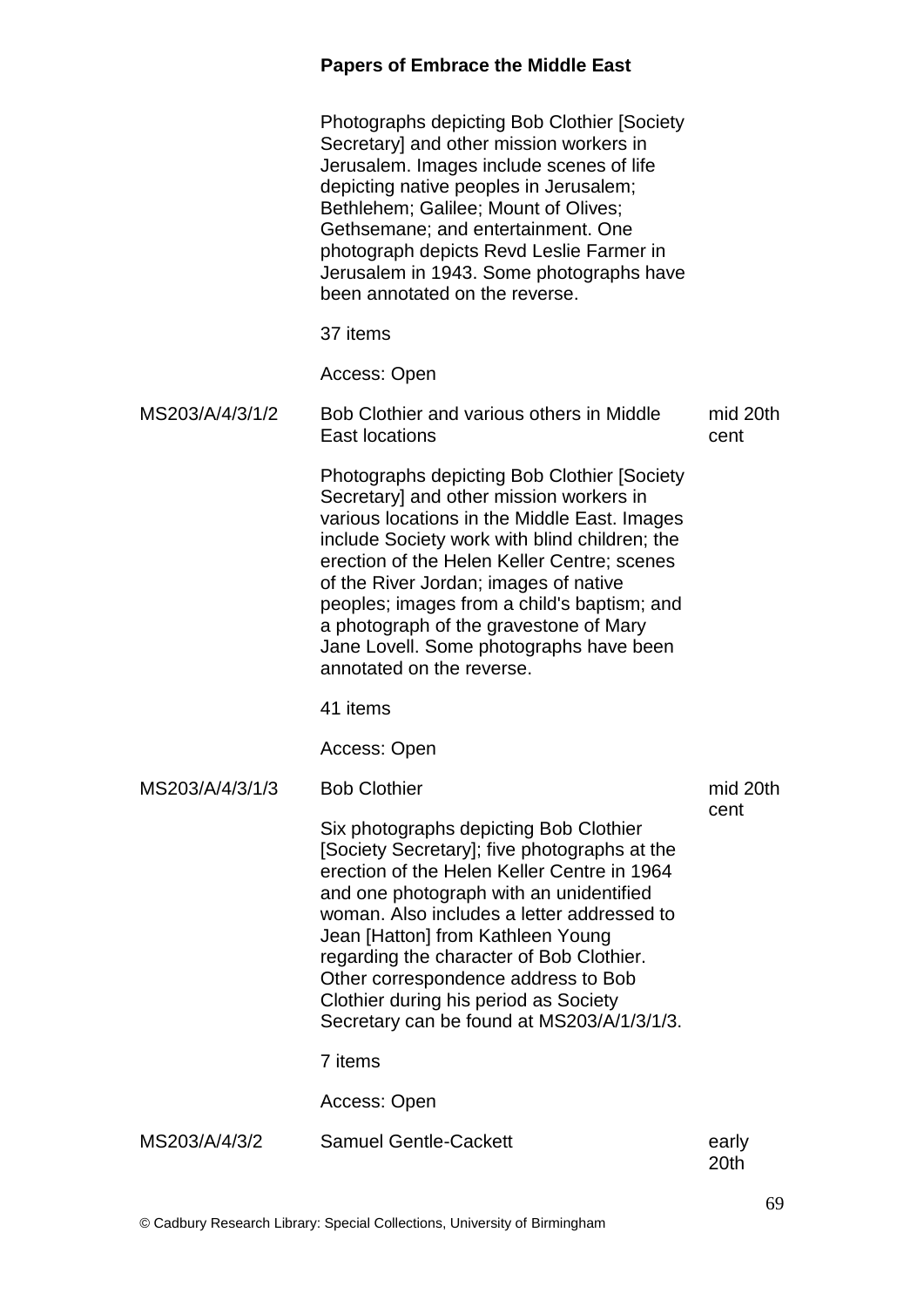|               | <b>Papers of Embrace the Middle East</b>                                                                                                                                                                                                                                                                                                                                                                                                                                                                                                                                                                                                                                                                                                                                                             |          |
|---------------|------------------------------------------------------------------------------------------------------------------------------------------------------------------------------------------------------------------------------------------------------------------------------------------------------------------------------------------------------------------------------------------------------------------------------------------------------------------------------------------------------------------------------------------------------------------------------------------------------------------------------------------------------------------------------------------------------------------------------------------------------------------------------------------------------|----------|
|               | Images of Samuel Gentle Cackett. Including:                                                                                                                                                                                                                                                                                                                                                                                                                                                                                                                                                                                                                                                                                                                                                          | cent     |
|               | /1: A group picture at an unidentified<br>location. Samuel Gentle-Cackett is seated<br>on the second row from the front, fourth from<br>left.                                                                                                                                                                                                                                                                                                                                                                                                                                                                                                                                                                                                                                                        |          |
|               | /4: A photograph of an Armenian orphanage<br>founded by Samuel Gentle-Cackett.                                                                                                                                                                                                                                                                                                                                                                                                                                                                                                                                                                                                                                                                                                                       |          |
|               | 4 items                                                                                                                                                                                                                                                                                                                                                                                                                                                                                                                                                                                                                                                                                                                                                                                              |          |
|               | Access: Open                                                                                                                                                                                                                                                                                                                                                                                                                                                                                                                                                                                                                                                                                                                                                                                         |          |
| MS203/A/4/3/3 | Frances Johnson                                                                                                                                                                                                                                                                                                                                                                                                                                                                                                                                                                                                                                                                                                                                                                                      | mid 20th |
|               | Images of Frances Johnson, including some<br>annotations.                                                                                                                                                                                                                                                                                                                                                                                                                                                                                                                                                                                                                                                                                                                                            | cent     |
|               | 3 items                                                                                                                                                                                                                                                                                                                                                                                                                                                                                                                                                                                                                                                                                                                                                                                              |          |
|               | Access: Open                                                                                                                                                                                                                                                                                                                                                                                                                                                                                                                                                                                                                                                                                                                                                                                         |          |
| MS203/A/4/3/4 | Dr Helen Keller                                                                                                                                                                                                                                                                                                                                                                                                                                                                                                                                                                                                                                                                                                                                                                                      | mid 20th |
|               | Photographs of Dr Helen Keller at<br>Gethsemene; during a visit to the Holy Land<br>in the 1950s; and a set of seals depicting<br>Helen Keller, produced by the Society and<br>distributed 'in aid of Helen Keller House,<br>Jerusalem'. Some photographs carry<br>annotations on the reverse.                                                                                                                                                                                                                                                                                                                                                                                                                                                                                                       | cent     |
|               | <b>Administrative history: Helen Adams</b><br>Keller (27 June 1880 - 1 June 1968) was an<br>American author, political activist and<br>lecturer. She was the first deafblind person<br>to earn a Bachelor of Arts degree. The story<br>of Keller blossoming as she learned to<br>communicate has become known worldwide<br>through the play and film 'The Miracle<br>Worker'. A prolific author, Keller was well<br>travelled and outspoken in her opposition to<br>war. She campaigned for women's suffrage,<br>workers' rights, and socialism, as well as<br>many other progressive causes. Keller<br>devoted much of her later life to raising<br>funds for the American Foundation for the<br>Blind. She suffered a series of strokes from<br>1961 and died in 1968 in Westport,<br>Connecticut. |          |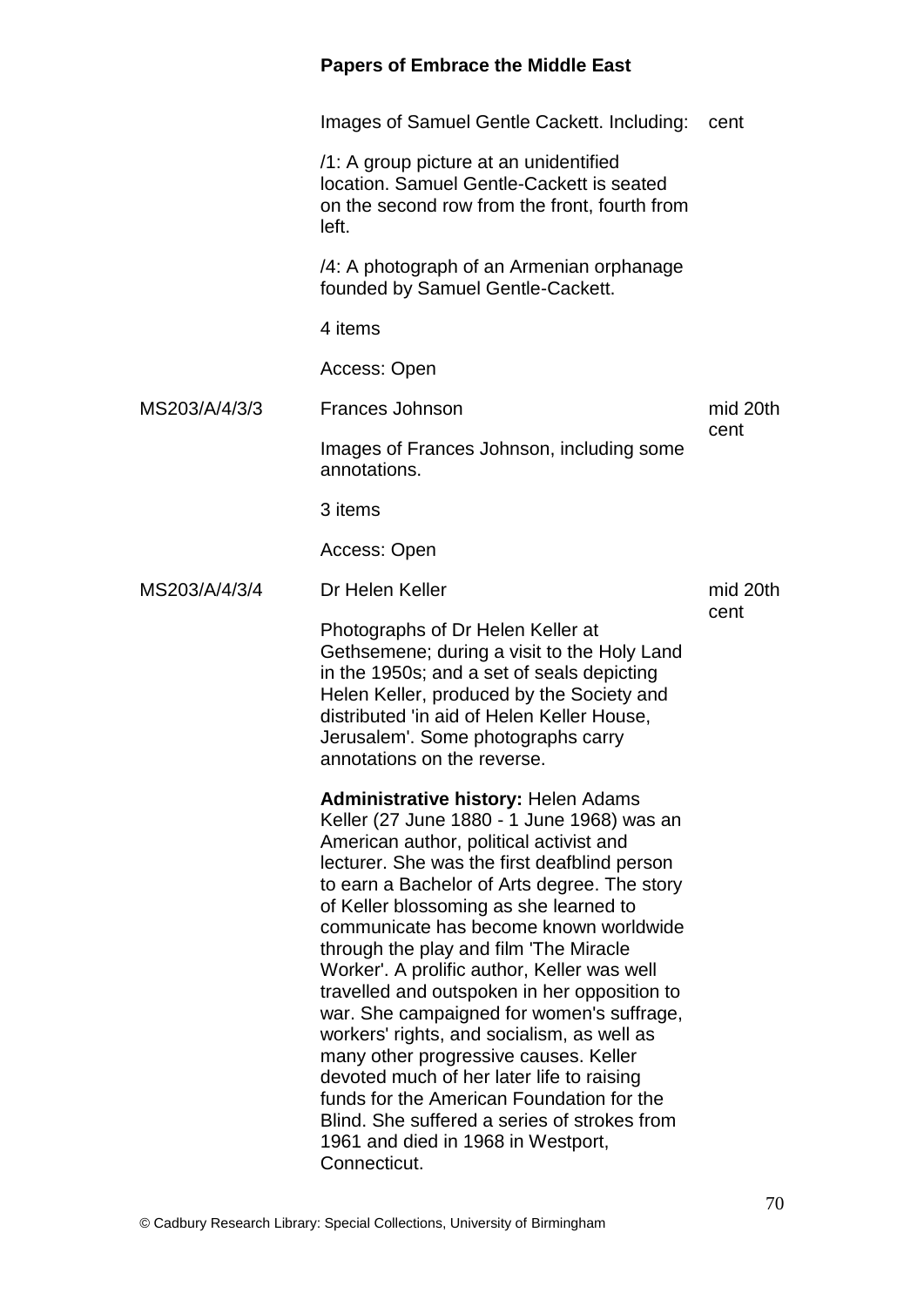|                | 17 items                                                                                                                                                                                                                                                                                                                                                                                                                                                                                                                           |               |
|----------------|------------------------------------------------------------------------------------------------------------------------------------------------------------------------------------------------------------------------------------------------------------------------------------------------------------------------------------------------------------------------------------------------------------------------------------------------------------------------------------------------------------------------------------|---------------|
|                | Access: Open                                                                                                                                                                                                                                                                                                                                                                                                                                                                                                                       |               |
| MS203/A/4/3/5  | Other individuals                                                                                                                                                                                                                                                                                                                                                                                                                                                                                                                  | mid 20th      |
|                | Various photographs including Riccardo<br>Santi of Casa Meterna, Naples; a singer at<br>an unidentified 50th jubilee service; a Miss<br>Stolz seated with Francis Johnson; and an<br>American missionary [possibly with Samuel<br>Gentle-Cackett]. Some photographs carry<br>annotations on the reverse.                                                                                                                                                                                                                           | cent          |
|                | 18 items                                                                                                                                                                                                                                                                                                                                                                                                                                                                                                                           |               |
|                | Access: Open                                                                                                                                                                                                                                                                                                                                                                                                                                                                                                                       |               |
| MS203/A/4/4    | <b>Near East Relief</b>                                                                                                                                                                                                                                                                                                                                                                                                                                                                                                            | mid 20th      |
|                | Photographs of Society work under the title<br>Near East Relief. Includes images of work in<br>Constantinople and Alexandropol. Some<br>photographs are annotated on the reverse.                                                                                                                                                                                                                                                                                                                                                  | cent          |
|                | 36 items                                                                                                                                                                                                                                                                                                                                                                                                                                                                                                                           |               |
|                | Access: Open                                                                                                                                                                                                                                                                                                                                                                                                                                                                                                                       |               |
| <b>MS203/B</b> | Papers of the Lovell Society and preceding<br>bodies                                                                                                                                                                                                                                                                                                                                                                                                                                                                               | 1904-<br>2003 |
|                | This material comprises papers of Lovell<br>Society [which became the English branch of<br>what was known in Palestine as The Mission<br>to the Blind in Bible Lands, founded upon the<br>death of Mary Lovell in 1932] since its<br>inception in 1946 until its winding-up in 1999.<br>Some material pre-dates the Society's<br>inception including an annual report for the<br>Blind School in Jerusalem for 1904-1905;<br>correspondence of Mary Lovell from the<br>1920s; and some photographs from the early<br>20th century. |               |
|                | The papers of the Lovell Society consist of<br>minutes of the Society, 1946-1999; some<br>annual reports, 1904-1958; correspondence,<br>1920-2003, including personal<br>correspondence of Mary Lovell from the<br>1920s; financial records, 1963-1998,<br>including balance sheets; printed                                                                                                                                                                                                                                       |               |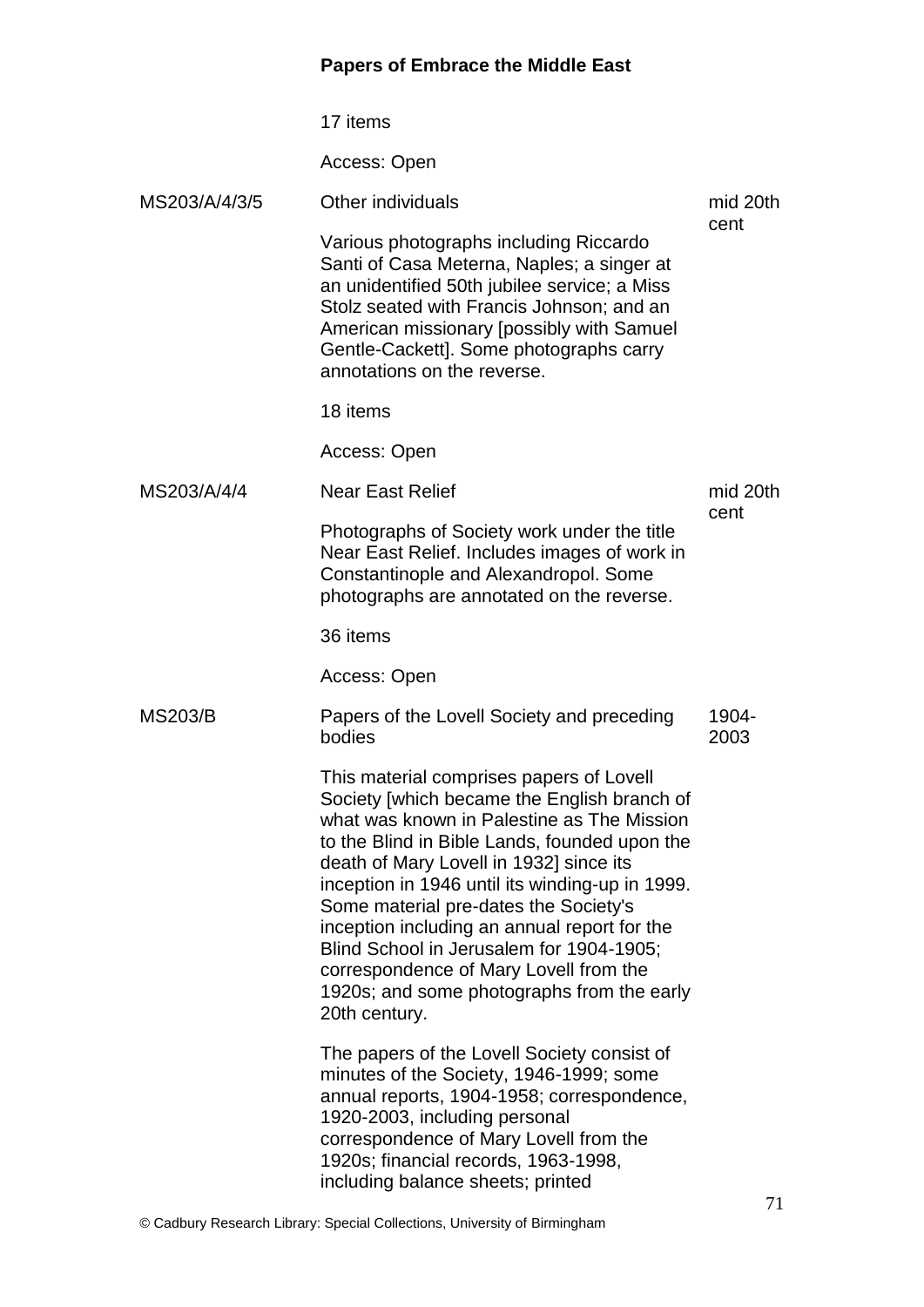publications and related material, including Mary Lovell's notebooks, and Lovell Society newsletters; a collection of photographs and postcards depicting scenes of life and work in the Middle East, and including some photographs of individuals related to the Society including Adele Dafesh, Christine Holmes, Swanoush Ketchejian, May Ladah and Mary Lovell; and miscellaneous material including newscuttings and a 78 RPM gramophone record.

**Administrative history:** An English missionary, Mary Jane Lovell (1849-1932), opened Palestine's first home for blind girls in the late 1890s. She later devised the Arabic Braille system that is now in use across the Middle East, and transcribed the Bible into Arabic Braille. When Mary Lovell died in 1932 Trustees and a Treasurer were appointed, and a Committee in Palestine was formed called The Mission to the Blind in Bible Lands. This is the title under which the Lovell Society was known in Palestine. The Lovell Society is viewed as their British channel of support.

After Mary Lovell's death some of her pupils continued her work: Swanoush Ketchejian opening the Lovell Home for the Blind in Jerusalem; and Adele Dafesh opening the Lovell Home for the Blind in Bethlehem. During the Second World War, a British soldier, Bob Clothier, was stationed in Jerusalem and became involved in supporting these Homes. On his return in England he founded the Lovell Society in December 1946, raising funds and awareness of Mary Lovell's work. He contacted the then Bible Lands Missions Aid Society (BLMAS, as Embrace the Middle East was then known) who, through the Lovell Society, began supporting the Homes. By the late 1940s, the BLMAS had incorporated the Lovell Society into its work. Dr Helen Keller visited the school during a trip to Israel in 1952 and was impressed with the work and agreed to her name being used. The Helen Keller centre in Jerusalem was opened by the BLMAS in 1960, and has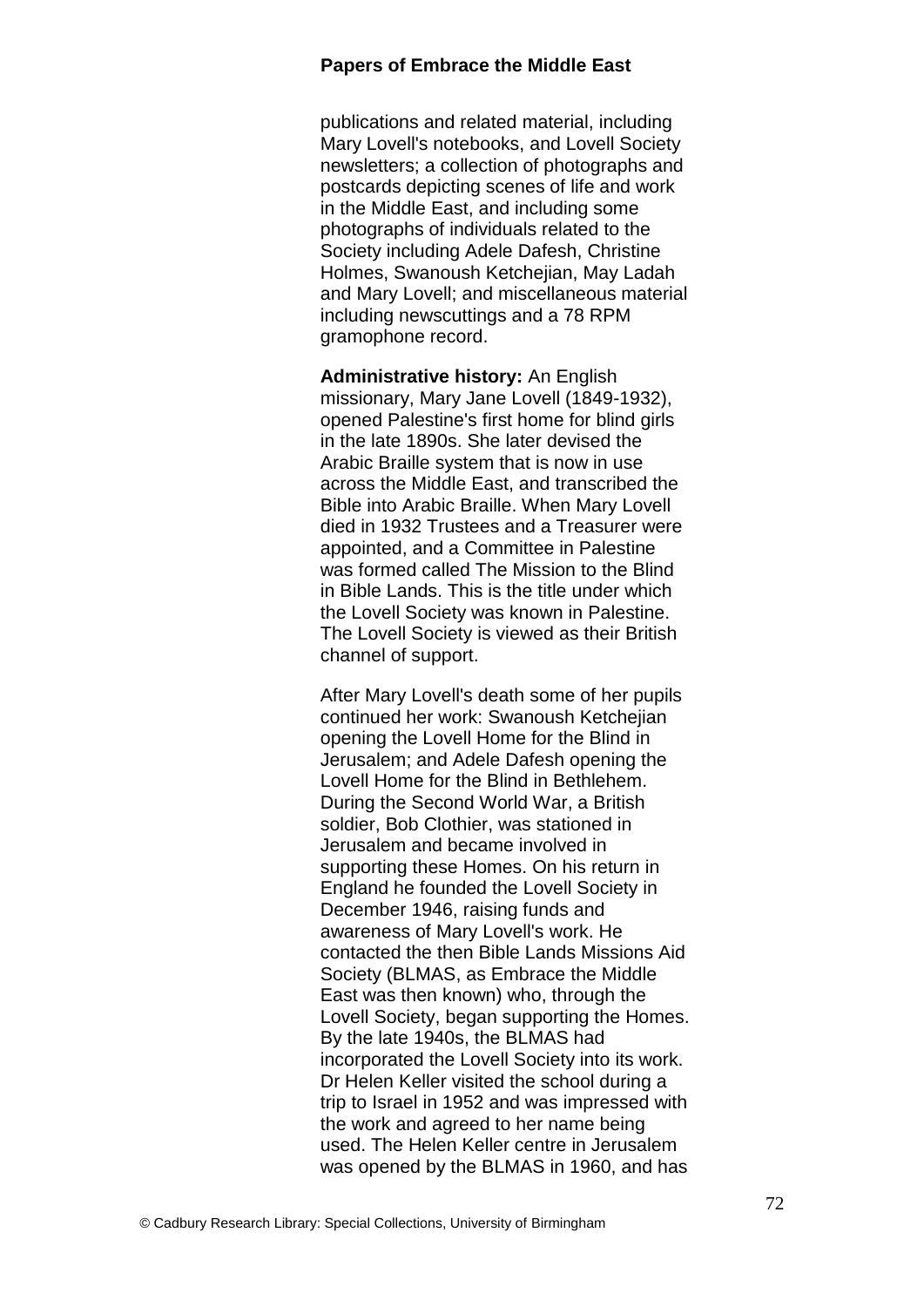been almost wholly funded by Embrace the Middle East ever since.

|             | The Lovell Society viewed itself as a<br>'Fellowship of Christians of all denominations<br>who are striving to bring Light into the<br>physically darkened lives of the Blind<br>children in Palestine'. It was established as a<br>voluntary organisation with all incidental<br>expenses met by members. Related<br>organisations also working amongst the<br>blind children in the Middle East include the<br>two homes at Bethlehem and Ramallah.<br>Until the Society was wound-up in the late<br>1990s, it was viewed as a separate<br>registered charity to Embrace the Middle<br>East and its funds were kept separately. |               |
|-------------|-----------------------------------------------------------------------------------------------------------------------------------------------------------------------------------------------------------------------------------------------------------------------------------------------------------------------------------------------------------------------------------------------------------------------------------------------------------------------------------------------------------------------------------------------------------------------------------------------------------------------------------|---------------|
|             | Sources: records of Embrace the Middle<br>East (ecumenical charity) and related<br>organisations; Jean Hatton, 'The Light<br>Bearers', London: Monarch Books, 2003;<br><b>BibleLands website</b><br>(http://www.biblelands.org.uk) viewed 20<br>April 2010.                                                                                                                                                                                                                                                                                                                                                                       |               |
|             | 3 volumes, 16 files and 417 items                                                                                                                                                                                                                                                                                                                                                                                                                                                                                                                                                                                                 |               |
|             | Access: Open                                                                                                                                                                                                                                                                                                                                                                                                                                                                                                                                                                                                                      |               |
| MS203/B/1   | Administrative records                                                                                                                                                                                                                                                                                                                                                                                                                                                                                                                                                                                                            | 1904-<br>2003 |
|             | Administrative material relating to the Lovell<br>Society. They comprise minute books,<br>largely complete from the Society's inception<br>in 1946 until it's winding-up, and complete<br>incorporation into the BibleLands Society, in<br>the 1990s; an incomplete run of annual<br>reports from 1936 to 1958; and<br>correspondence from the 1920s onwards.                                                                                                                                                                                                                                                                     |               |
|             | 1 volume, 4 files and 151 items                                                                                                                                                                                                                                                                                                                                                                                                                                                                                                                                                                                                   |               |
|             | Access: Open                                                                                                                                                                                                                                                                                                                                                                                                                                                                                                                                                                                                                      |               |
| MS203/B/1/1 | <b>Minutes</b>                                                                                                                                                                                                                                                                                                                                                                                                                                                                                                                                                                                                                    | 1946-<br>1999 |
|             | This material comprises the records of<br>meetings of the Society. The signed minutes<br>are comprehensive and record meetings<br>held from the inauguration of the Society, in                                                                                                                                                                                                                                                                                                                                                                                                                                                   |               |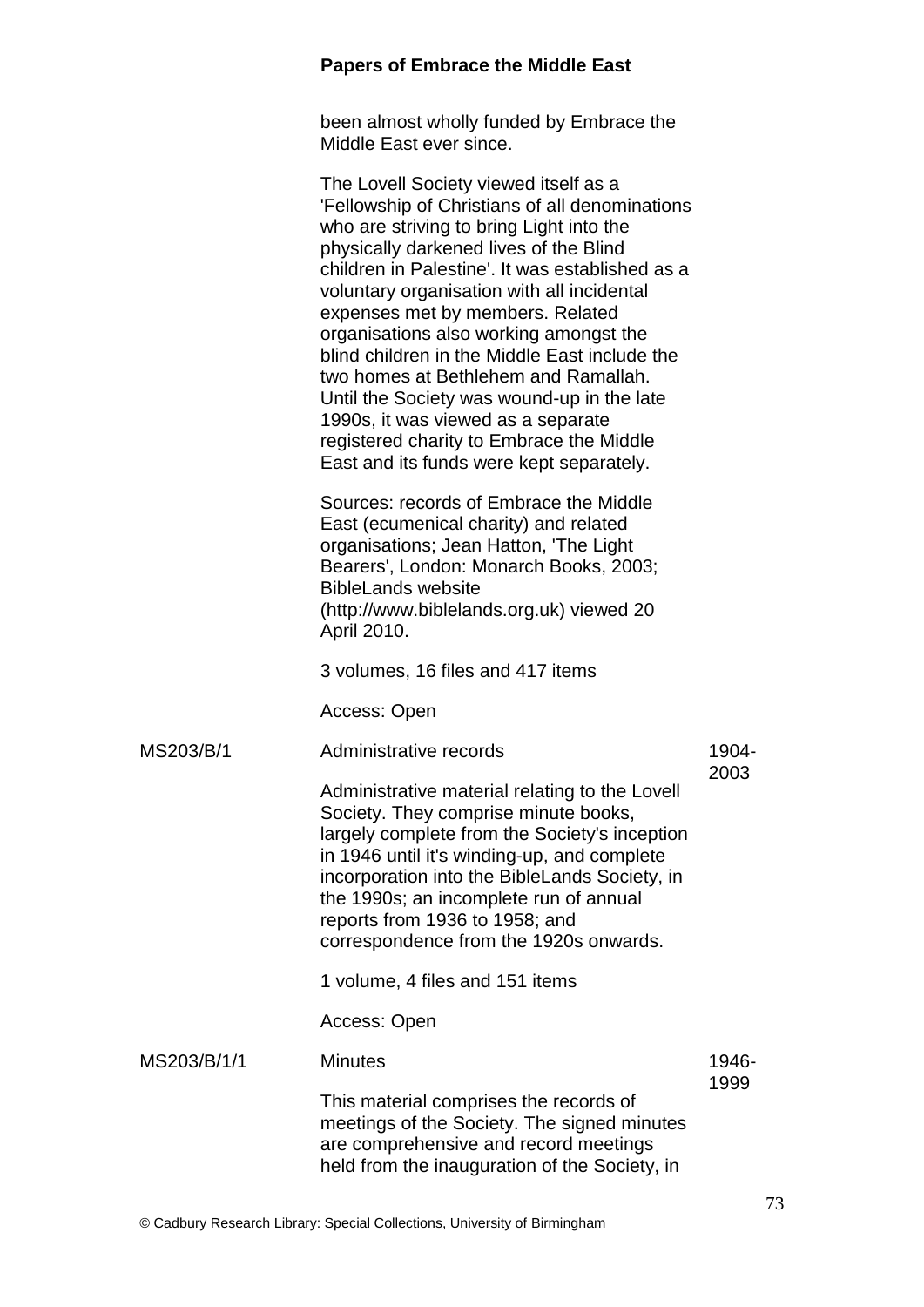|               | 1946, until the winding up of the Society, and<br>consequent absorption into Embrace the<br>Middle East (then BibleLands), in 1999. It<br>appears that meetings were held irregularly,<br>normally between two and four times most<br>years. The majority of minutes are typescript,<br>although some minutes from 1957-1959,<br>1961-1962, and 1970 have been written by<br>hand. Minutes typically consist of a list of<br>members present, an opening prayer,<br>minutes of previous meetings, matters<br>arising, reports from both the Secretary and<br>Treasurer, and any other business. |               |
|---------------|-------------------------------------------------------------------------------------------------------------------------------------------------------------------------------------------------------------------------------------------------------------------------------------------------------------------------------------------------------------------------------------------------------------------------------------------------------------------------------------------------------------------------------------------------------------------------------------------------|---------------|
|               | 1 volume and 3 files                                                                                                                                                                                                                                                                                                                                                                                                                                                                                                                                                                            |               |
|               | Access: Open                                                                                                                                                                                                                                                                                                                                                                                                                                                                                                                                                                                    |               |
| MS203/B/1/1/1 | Minute book                                                                                                                                                                                                                                                                                                                                                                                                                                                                                                                                                                                     | 1946-<br>1984 |
|               | Minutes run from 7 December 1946 to 22<br>September 1984. A photograph of blind<br>children has been attached to the rear of the<br>volume and labelled with their first names.                                                                                                                                                                                                                                                                                                                                                                                                                 |               |
|               | 1 volume                                                                                                                                                                                                                                                                                                                                                                                                                                                                                                                                                                                        |               |
|               | Access: Open                                                                                                                                                                                                                                                                                                                                                                                                                                                                                                                                                                                    |               |
|               | <b>Physical description:</b> The front cover is<br>detached and this volume needs careful<br>handling.                                                                                                                                                                                                                                                                                                                                                                                                                                                                                          |               |
| MS203/B/1/1/2 | <b>Minutes</b>                                                                                                                                                                                                                                                                                                                                                                                                                                                                                                                                                                                  | 1985-         |
|               | Minutes run from 20 April 1985 to 30 April<br>1988.                                                                                                                                                                                                                                                                                                                                                                                                                                                                                                                                             | 1988          |
|               | 1 file                                                                                                                                                                                                                                                                                                                                                                                                                                                                                                                                                                                          |               |
|               | Access: Open                                                                                                                                                                                                                                                                                                                                                                                                                                                                                                                                                                                    |               |
| MS203/B/1/1/3 | <b>Minutes</b>                                                                                                                                                                                                                                                                                                                                                                                                                                                                                                                                                                                  | 1988-<br>1990 |
|               | Minutes run from 1 October 1988 to 6<br>October 1990. They record three meetings<br>held in October 1988, October 1989 and<br>October 1990. Also includes a covering letter<br>from Margaret [Carr].                                                                                                                                                                                                                                                                                                                                                                                            |               |
|               |                                                                                                                                                                                                                                                                                                                                                                                                                                                                                                                                                                                                 |               |

1 file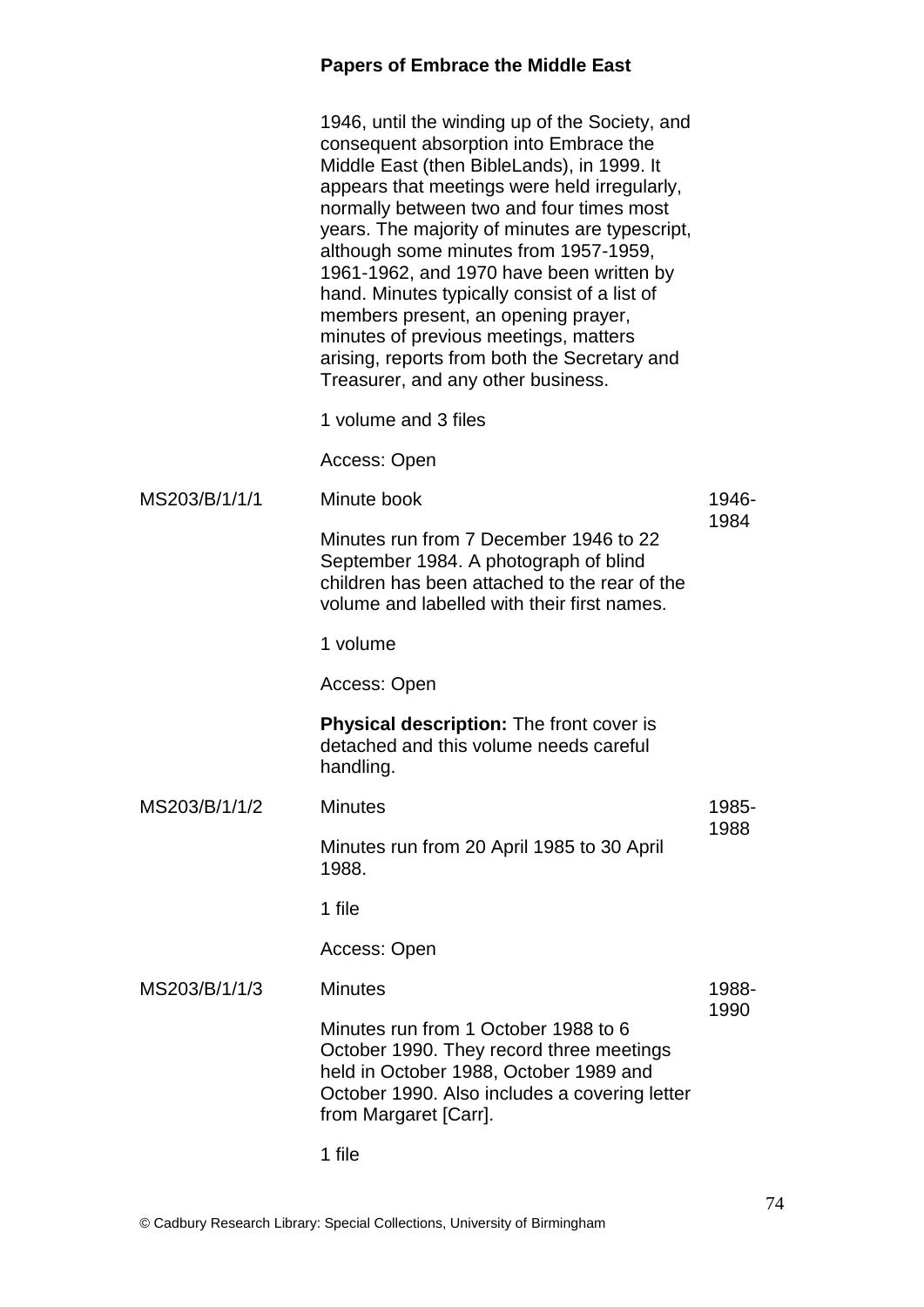Access: Open

| MS203/B/1/1/4 | Minutes and meeting papers                                                                                                                                                                                                                                                                                                                                                                                                                                                                                                                                                                                                                                                                                                                                                                                                                                                                   | 1991-         |
|---------------|----------------------------------------------------------------------------------------------------------------------------------------------------------------------------------------------------------------------------------------------------------------------------------------------------------------------------------------------------------------------------------------------------------------------------------------------------------------------------------------------------------------------------------------------------------------------------------------------------------------------------------------------------------------------------------------------------------------------------------------------------------------------------------------------------------------------------------------------------------------------------------------------|---------------|
|               | This file contains minutes and meeting<br>papers and forms an incomplete run.<br>Includes incomplete minutes from 16 July<br>1991; notes on a meeting with Margaret Carr<br>and Kathleen Young dated 14 August 1991;<br>and four copies of minutes from 5 March<br>1999 detailing the winding up of the Lovell<br>Society and its incorporation into<br>BibleLands. These copies have been signed<br>by Felicity M. Young, Kathleen M. Young,<br>Revd David S. T. Izzett, and Revd Anthony<br>Crowe. The minutes of this meeting indicate<br>that all existing funds of The Lovell Society<br>were to be transferred to BibleLands for<br>specific use at the Helen Keller School in<br>Jerusalem; and The House of Hope in<br>Jerusalem and in Egypt. This file includes<br>four covering letters sent to Society Trustees<br>from A. P. Jong relating to the winding up of<br>the Society. | 1999          |
|               | 1 file                                                                                                                                                                                                                                                                                                                                                                                                                                                                                                                                                                                                                                                                                                                                                                                                                                                                                       |               |
|               | Access: Open                                                                                                                                                                                                                                                                                                                                                                                                                                                                                                                                                                                                                                                                                                                                                                                                                                                                                 |               |
| MS203/B/1/2   | Annual reports                                                                                                                                                                                                                                                                                                                                                                                                                                                                                                                                                                                                                                                                                                                                                                                                                                                                               | 1904-<br>1958 |
|               | Comprises an early annual report of the<br>Jerusalem Blind Home for 1904-1905; and<br>annual reports of The Mission to the Blind in<br>Bible Lands [established after Mary Lovell's<br>death in 1932 and a precursor to the Lovell<br>Society].                                                                                                                                                                                                                                                                                                                                                                                                                                                                                                                                                                                                                                              |               |
|               | 1 file and 5 items                                                                                                                                                                                                                                                                                                                                                                                                                                                                                                                                                                                                                                                                                                                                                                                                                                                                           |               |
|               | Access: Open                                                                                                                                                                                                                                                                                                                                                                                                                                                                                                                                                                                                                                                                                                                                                                                                                                                                                 |               |
| MS203/B/1/2/1 | Printed annual reports                                                                                                                                                                                                                                                                                                                                                                                                                                                                                                                                                                                                                                                                                                                                                                                                                                                                       | 1937-         |
|               | This file contains four printed Annual<br>Reports titled 'Mission to the Blind in Bible<br>Lands' for the years 1937; 1944-1945; 1949;<br>and 1953-1958. Reports include details of<br>officers and list that the mission was founded<br>by Mary J. Lovell. Includes articles about the<br>Society's work; and balance sheets detailing                                                                                                                                                                                                                                                                                                                                                                                                                                                                                                                                                      | 1958          |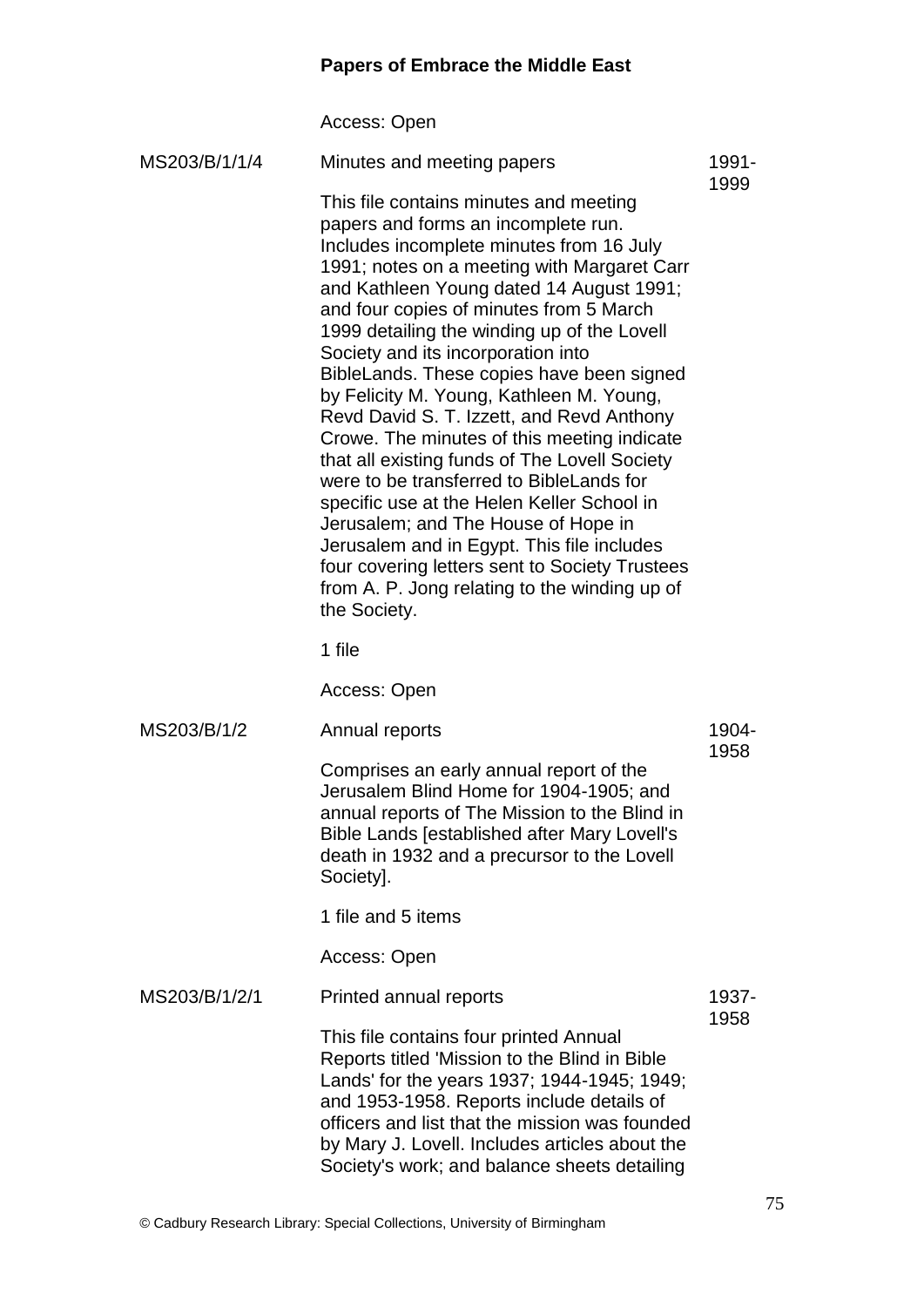|               | receipts and payments. The report for 1949<br>is described as the Centenary Report,<br>marking the 100th anniversary of the birth of<br>Mary Lovell. The report for 1953-1958<br>includes a foreword explaining that a printed<br>report of Society work had not been<br>produced for the previous five years.                                    |               |
|---------------|---------------------------------------------------------------------------------------------------------------------------------------------------------------------------------------------------------------------------------------------------------------------------------------------------------------------------------------------------|---------------|
|               | 4 items                                                                                                                                                                                                                                                                                                                                           |               |
|               | Access: Open                                                                                                                                                                                                                                                                                                                                      |               |
| MS203/B/1/2/2 | Annual report for the Home and School for<br><b>Blind Girls, Jerusalem</b>                                                                                                                                                                                                                                                                        | 1904-<br>1905 |
|               | An issue of the annual report for the<br>Jerusalem Blind Home, founded in January<br>1897. The report contains a record of the<br>year 1904-1905; a list of subscribers;<br>receipts and expenditure for the year ending<br>31 March 1905; and four photographs of<br>children studying in the home.                                              |               |
|               | 1 item                                                                                                                                                                                                                                                                                                                                            |               |
|               | Access: Open                                                                                                                                                                                                                                                                                                                                      |               |
| MS203/B/1/2/3 | Loose pages of annual reports                                                                                                                                                                                                                                                                                                                     | 1935-<br>1945 |
|               | Contains loose pages of reports. These<br>pages have been annotated with dates<br>between 1935 and 1945. The reports are<br>largely incomplete: for most years, only two<br>loose pages of the annual report survive.                                                                                                                             |               |
|               | 1 file                                                                                                                                                                                                                                                                                                                                            |               |
|               | Access: Open                                                                                                                                                                                                                                                                                                                                      |               |
| MS203/B/1/3   | Correspondence                                                                                                                                                                                                                                                                                                                                    | 1920-         |
|               | This material comprises the correspondence<br>of the Lovell Society including: the personal<br>correspondence of Mary Lovell, 1920-1929;<br>correspondence of C. R. [Bob] Clothier<br>which largely relates to the ongoing running<br>of the Society, 1951-1989; and<br>correspondence relating to the winding-up of<br>the Society in the 1990s. | 2003          |
|               | <b>Arrangement:</b> This is an artificial series.                                                                                                                                                                                                                                                                                                 |               |

Within each file, papers have been arranged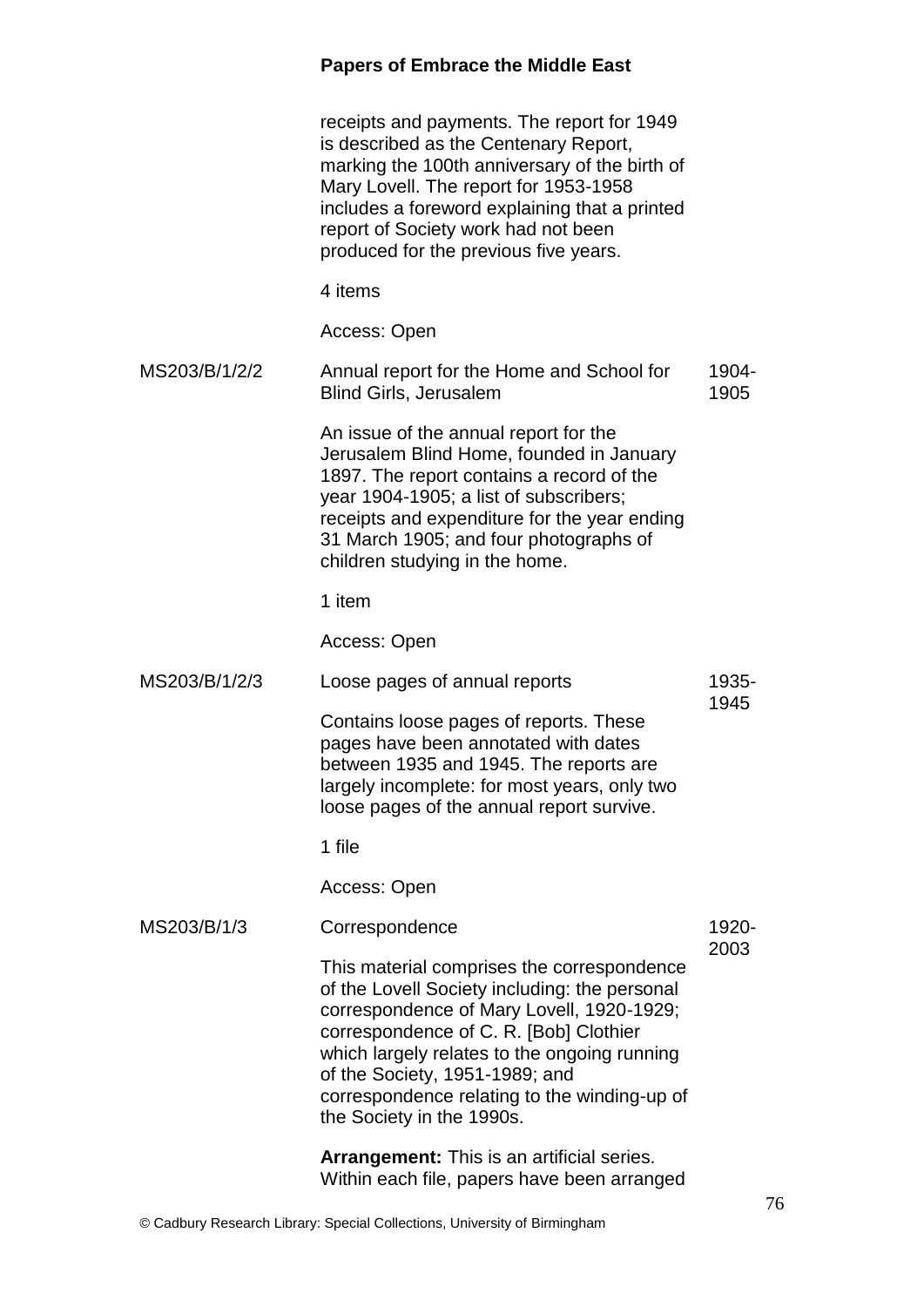chronologically.

146 items

Access: Open

MS203/B/1/3/1 Correspondence of Mary Lovell 1920- 1929

> This material comprises the correspondence of Mary Lovell between 1920 to 1929. The correspondence is largely personal.

15 items

Access: Open

#### MS203/B/1/3/1/1 Letters from Mary Lovell to Harry [Holdcroft] 1920-

1923

Letters from Mary Lovell, writing from Barachah, to Harry [Holdcroft, a soldier from the First World War who was adopted as a son of her missionary home, Barachah, in Jerusalem]:

/1: Describes the Christian men who have visited her, including two 'Bible Society agents'. States that 'there is nothing in this country for Blind girls to do'. 5 May 1920.

/2: Refers to the gift of a book she has sent to him. Signed Mary Lovell 'and girls in Jerusalem'. 18 May 1920.

/3: Describes 'our boys' and 'our girls' scattering before Christmas so that 'we are becoming a separated family'. Sends best wishes for Christmas. 11 December 1920.

/4: Describes visiting Harry's friend's grave; mentions the 'sad news' of Ireland [political unrest]. 23 November 1921.

/5: Discusses Harry's father death; describes Mr Bugby who works for the Bible Society and goes to the Christian Alliance Church. 12 May 1922.

/6: Thanks him for his gift of paper which she will use 'for the poor Armenian refugees of whom there are several thousand in Jerusalem'; describes distributing bibles and testaments primarily to the Armenians as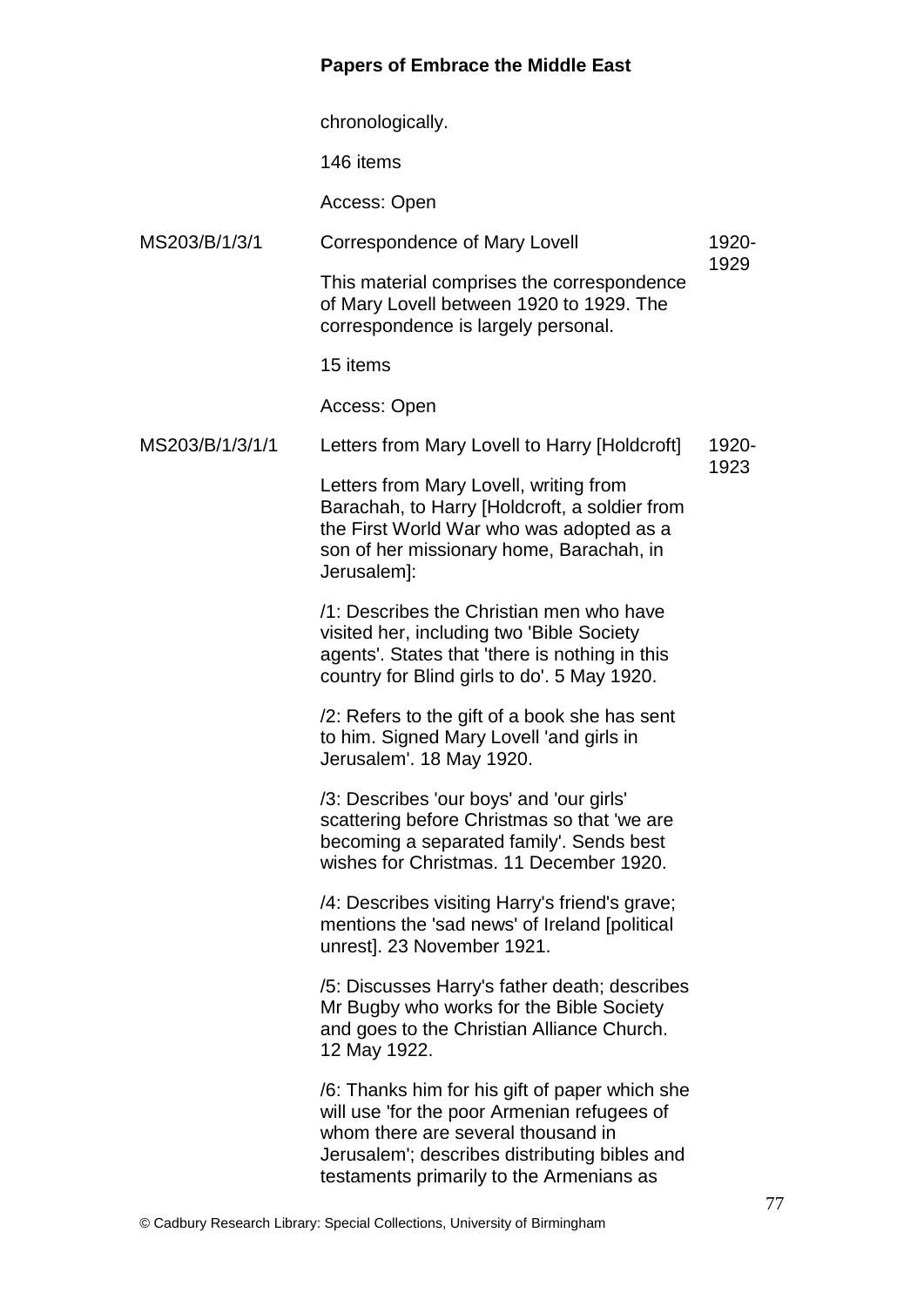|                 | <b>Papers of Embrace the Middle East</b>                                                                                                                                                                                                                         |        |
|-----------------|------------------------------------------------------------------------------------------------------------------------------------------------------------------------------------------------------------------------------------------------------------------|--------|
|                 | 'there are more than 800 Armenian orphans.<br>Others are coming'. 4 November 1922.                                                                                                                                                                               |        |
|                 | /7: Discusses her interpretation of verses<br>contained in Romans in the Bible. 5<br>February 1923.                                                                                                                                                              |        |
|                 | /8: A religious greeting card [from Mary<br>Lovell] to Harry Holdcroft. Dated 1927.                                                                                                                                                                              |        |
|                 | /9-10: Undated letters from Mary Lovell [to<br>Harry] but incomplete as evidenced by<br>pages missing. [circa 1920].                                                                                                                                             |        |
|                 | <b>Arrangement:</b> Arranged chronologically.                                                                                                                                                                                                                    |        |
|                 | 9 items                                                                                                                                                                                                                                                          |        |
|                 | Access: Open                                                                                                                                                                                                                                                     |        |
| MS203/B/1/3/1/2 | Letters from Mary Lovell to Mr Bugby                                                                                                                                                                                                                             | 1922   |
|                 | Letters from Mary Lovell, writing from the<br>missionary home, Barachah, in Jerusalem to<br>Mr Bugby. Including:                                                                                                                                                 |        |
|                 | /2: States that she misses him dreadfully;<br>describes the political situation in Jerusalem<br>as 'very dark [] The Arabs are worse since<br>the Turkish victories in Smyrna, and want the<br>Turk back'; thanks him for his offers of help.<br>6 October 1922. |        |
|                 | /3: Complains of Mr Bugby's lack of contact;<br>debates whether she could sell her house at<br>the moment but suspects she is not strong<br>enough to move at the beginning of winter.<br>25 October 1922.                                                       |        |
|                 | /4: Describes receiving 500 dollars for the<br>distribution of Scriptures but is no longer in<br>contact with the Bible Depot: 'if the Braille<br>Bible was forthcoming, I could, of course,<br>spend some upon that'. [circa 1922].                             |        |
|                 | 4 items                                                                                                                                                                                                                                                          |        |
|                 | Access: Open                                                                                                                                                                                                                                                     |        |
| MS203/B/1/3/1/3 | Miscellaneous correspondence and writings                                                                                                                                                                                                                        | c 1929 |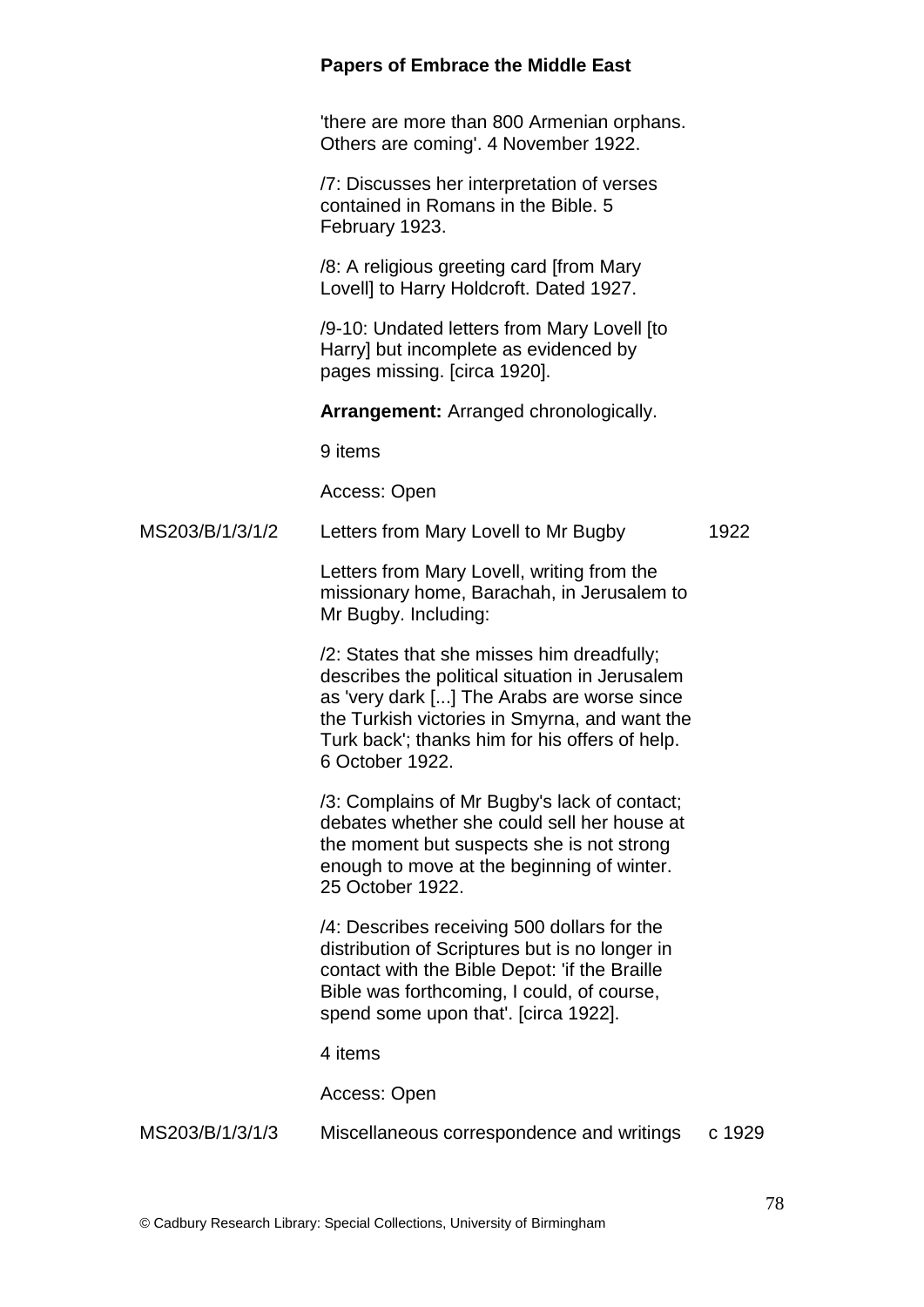Material includes:

|               | /1: From Bible House, Jerusalem. Mary<br>Lovell to 'Our Dear Friend'. Describes work<br>amongst the blind in Bethlehem; discusses<br>the work of Adale and the fact Adale cannot<br>carry on the work alone; mentions her health<br>and the fact that 'no successor has been<br>raised up to take my place'. 12 June 1929. |               |
|---------------|----------------------------------------------------------------------------------------------------------------------------------------------------------------------------------------------------------------------------------------------------------------------------------------------------------------------------|---------------|
|               | /2: Undated poem [written by Mary Lovell].                                                                                                                                                                                                                                                                                 |               |
|               | 2 items                                                                                                                                                                                                                                                                                                                    |               |
|               | Access: Open                                                                                                                                                                                                                                                                                                               |               |
| MS203/B/1/3/2 | Letters from Dolly Goulstone to Harry<br>Holdcroft                                                                                                                                                                                                                                                                         | 1923-<br>1924 |
|               | Correspondence includes:                                                                                                                                                                                                                                                                                                   |               |
|               | /1: From 22 Regent Street, Weston-Super-<br>Mare. Dolly Goulstone to Mr [Harry]<br>Holdcroft. Thanks him for his recent visit. 7<br>February 1923.                                                                                                                                                                         |               |
|               | /2: From Goulstone's Restaurant, 22 Regent<br>Street, Weston-Super-Mare. Dolly Goulstone<br>to Mr [Harry] Holdcroft. Thanks him for his<br>recent letter; reminiscences if Berachah and<br>the 'hymns we used to sing'; mentions the<br>work of 'Miss Adale' [Adele Dafesh] in the<br>villages. 2 February 1924.           |               |
|               | <b>Administrative history: Dolly Goulstone</b><br>was a blind girl who went to Mary Lovell's<br>home but had lived in England since the<br>First World War. She was a regular attendee<br>of Lovell Society meetings.                                                                                                      |               |
|               | 2 items                                                                                                                                                                                                                                                                                                                    |               |
|               | Access: Open                                                                                                                                                                                                                                                                                                               |               |
| MS203/B/1/3/3 | Correspondence and related material<br>concerning Christine Holmes                                                                                                                                                                                                                                                         | 1959-<br>1966 |
|               | Material includes:                                                                                                                                                                                                                                                                                                         |               |
|               | /1-14: Bundle of letters relating to Christine<br>Holmes' appointment to run the Helen Keller<br>Home for blind girls in Jerusalem. Includes a                                                                                                                                                                             |               |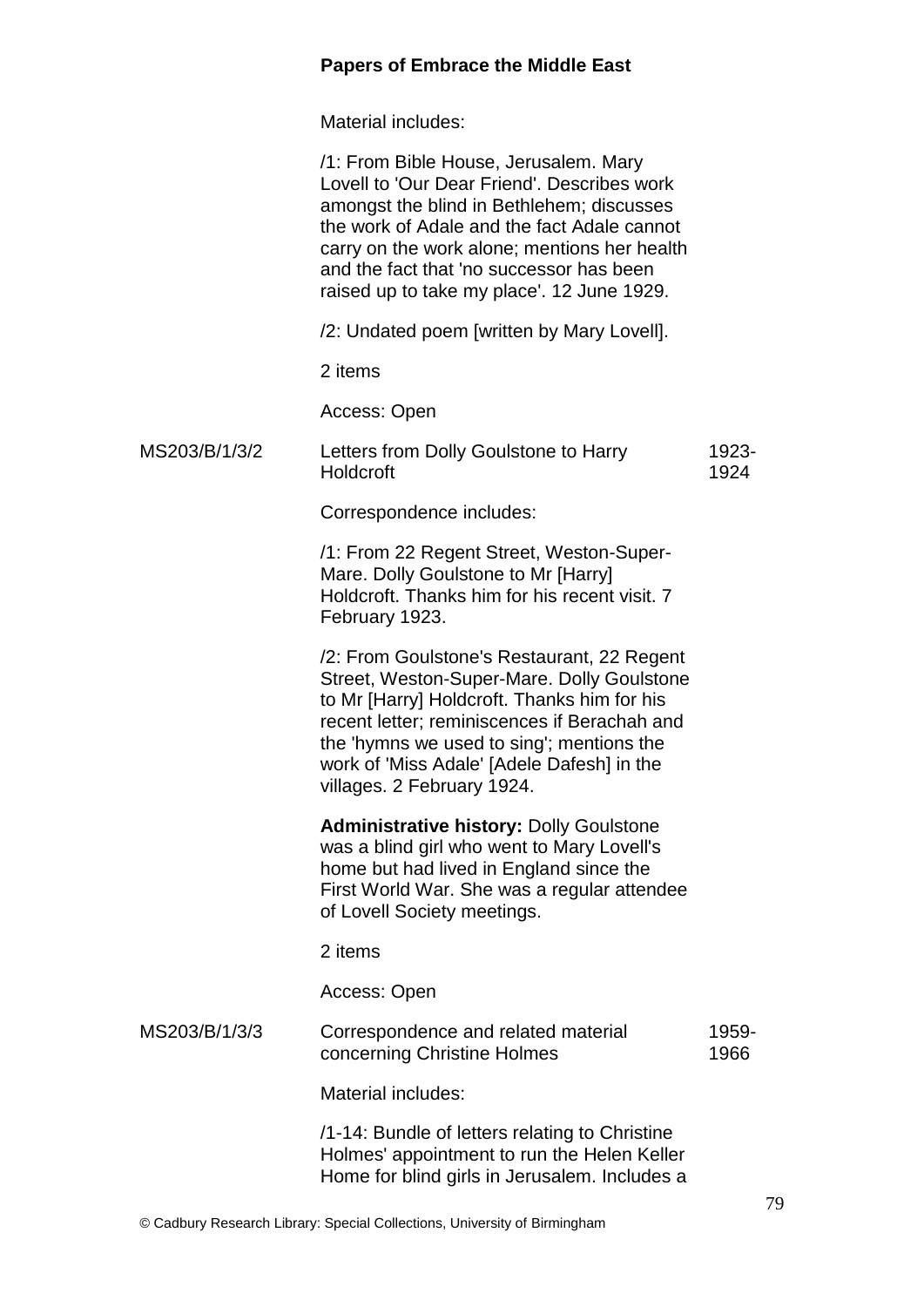printed acknowledgment of her resignation from the County of Nottingham's Welfare Department; problems with Sitt Adele, ensuring that she appreciates she 'cannot do the work'; and details of her salary.

/15: Letter to Christine Holmes [from C. R. [Bob] Clothier]. Includes a receipt for £2; and concerns details of Christine's forthcoming visit to London. 27 January 1966.

/16: Jordanian passport, partly in Arabic, issued in 1963. Includes a photograph of Christine.

/17: Jordanian driving license, in Arabic. Includes a photograph of Christine.

/18-24: Various invitation cards to functions, addressed to Christine Holmes. 1960-1961.

24 items

Access: Open

**Language:** English, Arabic

MS203/B/1/3/4 Correspondence of C. R. [Bob] Clothier, Founder of the Society 1951- 1989

Material includes:

/1: Letter address to 'Dear Tom' from Bob [Clothier]. Concerns the formers resignation from The Lovell Society. 24 January 1951.

/2: Letter address to Bob Clothier from the Clerk of the Buckinghamshire County Council. Concerns the registration of the Society under the Charity for Disabled Persons under the National Assistance Act, 1948. 12 August 1963.

/3: Letter to Mary Peacock from Bob Clothier. A brief note concerning the registration of the Lovell Society at Mary's address. 18 April 1973.

/4-5: Correspondence between 'Alf' and Bob Clothier. The latter seeks reassurance that the Lovell Society will not be wound-up without first consulting him, the Founder. 20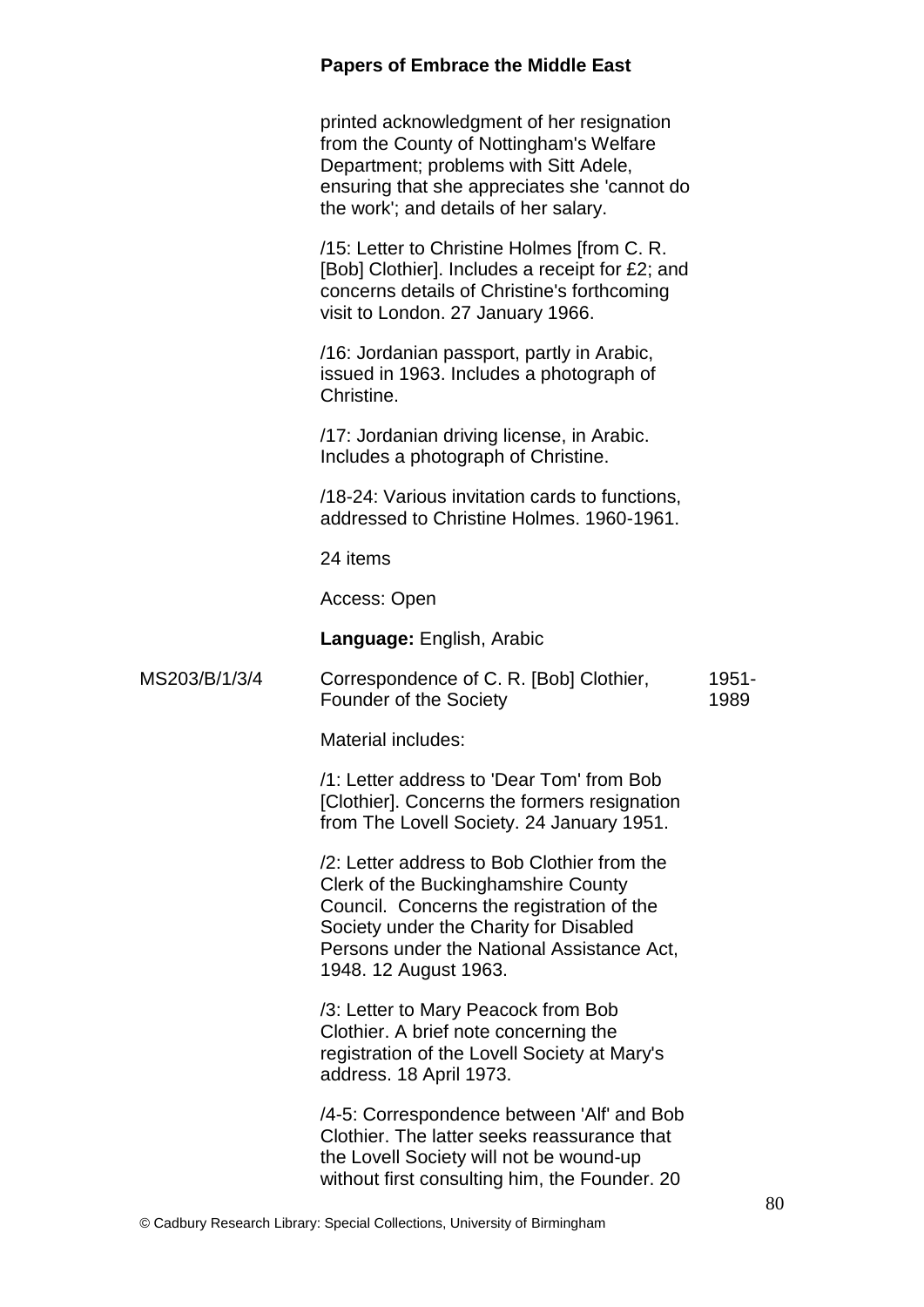December 1973 - 2 January 1974.

/6-7: Correspondence between Mary and Eric Peacock and Bob Clothier. Concerns the death of Bill Horton's wife and possible memorial to her in the proposed Bethlehem Chapel. 31 December 1973 - 4 January 1974.

/8: Letter to Bob Clothier from Mary and Eric Peacock. Personal letter regarding his wife's [Kath Clothier] health; their change of address; and the proposed date of the Society's AGM and ask if he would chair the meeting. 8 January 1974.

/9-12: Various correspondence between Mary Peacock from Bob Clothier. Concerns the illness of Sybil Rippin; the acquisition of a typewriter; and expenses bills. 13 March 1974 - 4 November 1974.

/13: Copy correspondence to the H. M. Inspector of Taxes from Bob Clothier. Concerns Mary Peacock's employment and regulations relating to National Insurance contributions. 13 November 1974.

/14: Letter to Bob Clothier from Mary and Eric Peacock. Concerns the distribution and printing of children's letters. 9 January 1975.

/15-16: Correspondence between Margaret Jeffreys, Mary Peacock and Bob Clothier. Concerns the Society's Stamp Fund. 15 June 1975 - 1 July 1975.

/17: Copy correspondence to Eric and Mary Peacock from Bob Clothier. Concerns organisational changes regarding sponsorship work following on from the discovering of inconsistencies. 13 February 1976.

/18: Copy correspondence to Miss S. A. Ketchejian at the Mary Lovell Home for Blind Girls in Bethlehem from Bob Clothier. Thanks for her hospitality during his recent visit to Bethlehem; encourages her to apply for the 'ample funds available for the proper provision of care and education of the girls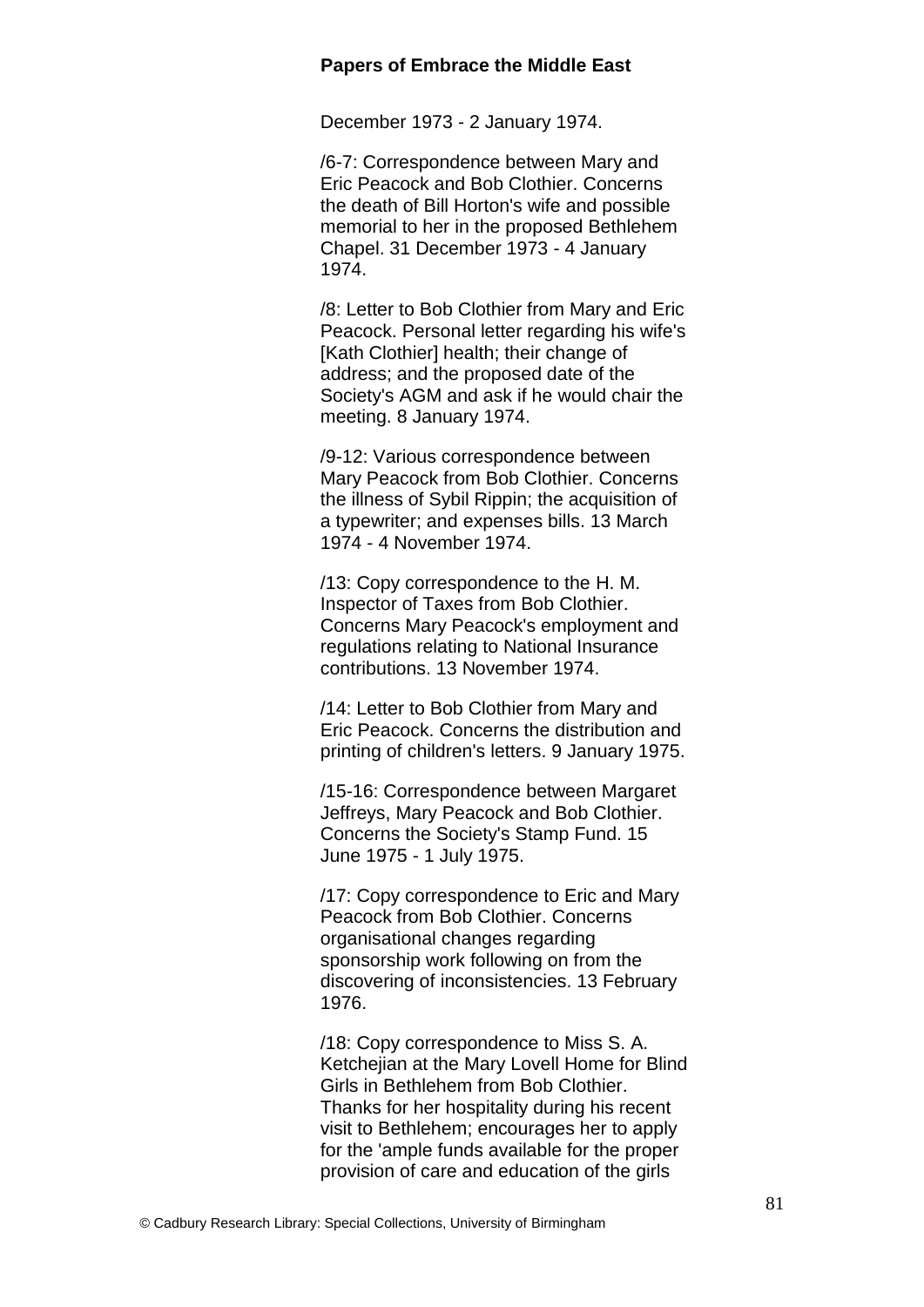entrusted to your care'; provides suggestions as to the work of the blind teachers for the next school term. 28 January 1976.

/19-22: Correspondence between Revd W. [Bill] Horton and Bob Clothier. Includes a copy of the draft minutes for a meeting of the Society to be held on 3 April 1976. 30 January 1976 - 25 February 1976.

/23: Letter to Bob Clothier from Mary and Eric Peacock. Their sorrow on learning of the closure of the 'Mission for the Blind Overseas Australia'; preparations of stationery envelopes for the sponsorship scheme. 27 March 1976.

/24-25: Correspondence between Mary and Eric Peacock and Bob Clothier. Concerns a gift of £1380 sent to BibleLands for the Mary Lovell Home. 27 September 1976 - 1 October 1976.

/26-28: Correspondence between Mary and Eric Peacock and Bob Clothier. Concerns alternative uses for the grant from the Lovell Society to BibleLands. 29 January 1977 - 7 March 1977.

/29-31: Letter to Bob Clothier from Eric and Mary Peacock. Concerns 'the final donation from the Overseas Mission Australia' intended to be used for heating. 7 April 1977 - 31 May 1977

/32-35: Correspondence between Bob Clothier and Mary and Eric Peacock. Concerns the functions of the Society and the feasibility in its continuance; acknowledges that the Stamp Fund continues to be active. 6 June 1977 - 6 July 1977.

/36: Letter from Bob Clothier to Eric Peacock. Concerns the price of stamps. 8 September 1977.

/37-44: Concerns grants from the Lovell Society; the Society finances; the Stamp Fund; and membership. 12 September 1977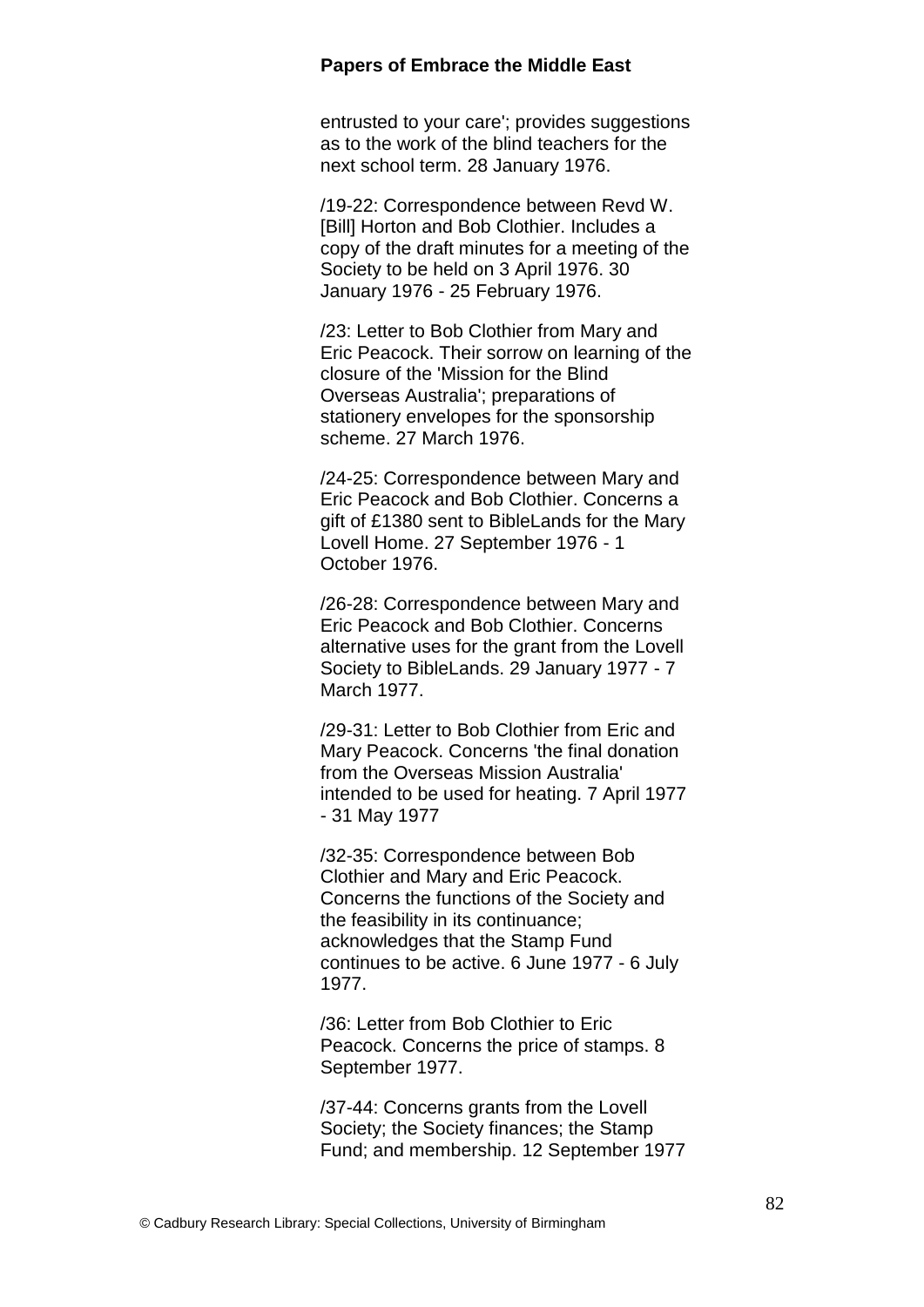- 18 April 1979.

/45: Letter to Bob Clothier from Bill Horton. Concerns the production of the Society Newsletter. 1 September 1979.

/46: Copy letter to Miss K. [Kathleen] M. Young [Treasurer of the Society] from Bob Clothier. Concerns the future of the Society and concerns over the circulation of the Society newsletter. 21 March 1980.

/47-48: Correspondence between Margaret Carr of 42 Chestnut Close, Oakwood, London and Bob Clothier. Concerns the omission of her article, The Challenge of Islam, from a recent issue of the Society newsletter. 26 September 1980.

/49: Letter to Bob Clothier from Kathleen M. Young. Concerns a change in address for publication in the Christmas issue of the Society newsletter. 30 October 1980.

/50-51: Correspondence between Bob Clothier and George Middleton. Concerns the distribution of the Society newsletter. 5 December 1980 - 9 January 1981.

/52-53: Correspondence between Bob Clothier and Kathleen Young. Concerns banking arrangements. 9 August 1981 - 7 September 1981.

/54: Correspondence between Bob Clothier and Mary and Eric Peacock. Concerns the Society's recent AGM; and two new names for the mailing list for The Star in the East. 4 October 1981.

/55: Letter to Mrs [Mary] Peacock from J. V. Nielson. Offers suggestions to improve the Stamp Fund. 6 January 1984.

/56: Letter to Samar Sahhar, Jeel-Al-Amal Orphanage from Bob Clothier. Regrets that in future her salary will be paid into the Home's bank account. Also concerns some errors with her salary. 6 March 1986.

/57-58: Correspondence between Bob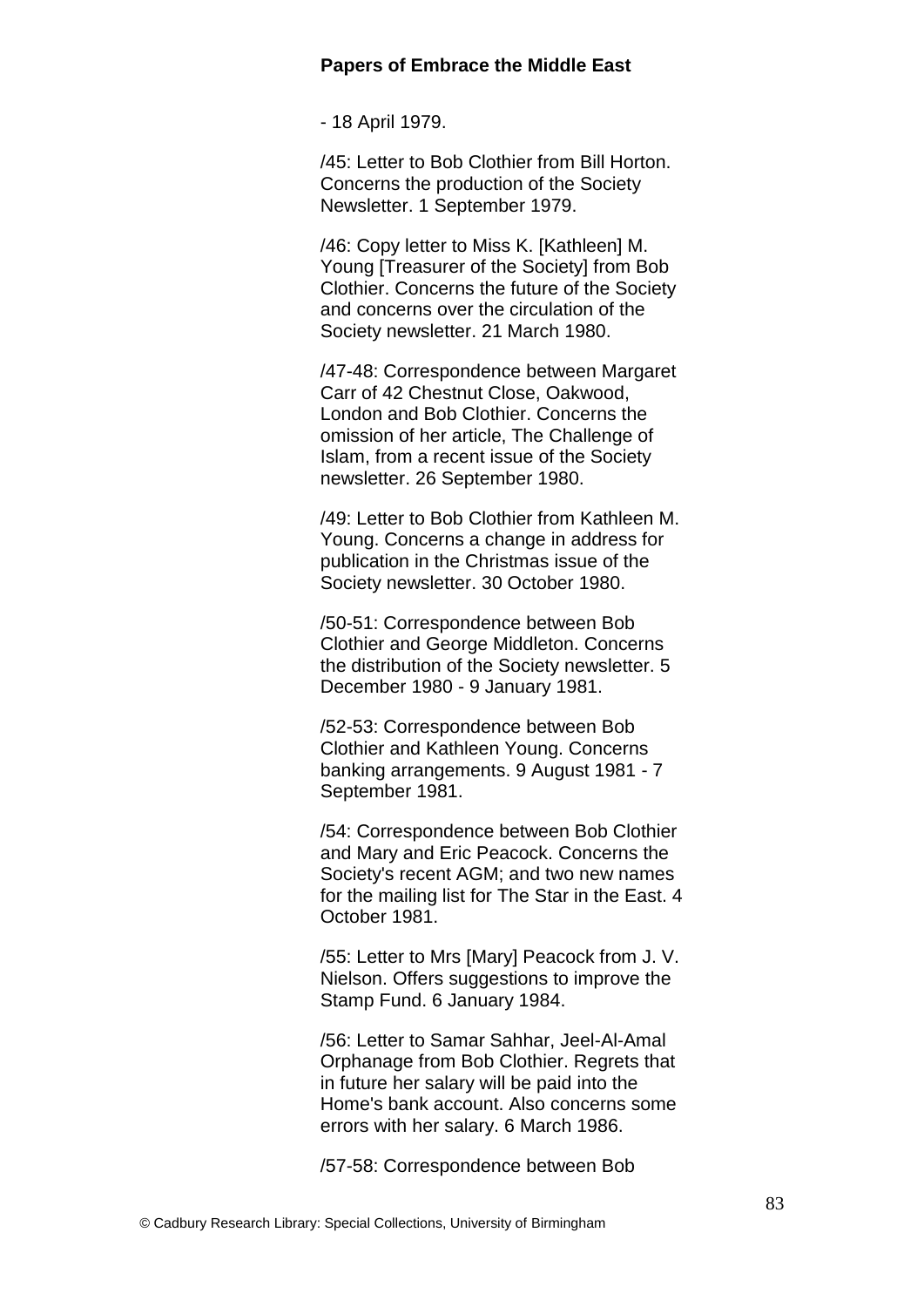Clothier and Kathleen Young. Refers to the donation from The Lovell Society to BibleLands for £1000 to cover the cost of purchasing drying machines. 10 December 1986 - 8 January 1987.

/59-60: Letters to Bob Clothier from Mary [Peacock]. Informs him of the AGM to be held on 3 October 1987 at Tonbridge. 7 April 1987 - 22 September 1987.

/61-64: Correspondence between Bob Clothier, Maureen Lampard [Deputy Executive Secretary of BibleLands] and Revd Hugh C. Alexander of Oakington, Cambridge. Concerns his reminiscences of Miss Lovell, Sitt Adele Dafish and the Blind School in Jerusalem during the 1920s. 5 August 1987 - 24 September 1987.

/65-66: Letters to Bob Clothier from Kathleen Young. Asks if she could receive his covenanted subscription before the end of the financial year. 7 March 1988 - 13 March 1989.

/67: Letter to Bob Clothier from Margaret and Kathleen Young. Concerns the Christmas newsletter. 15 November 1989.

**Arrangement:** Arranged chronologically.

67 items

Access: Open

#### MS203/B/1/3/5 Correspondence relating to the estate of Harold Allpress Thomas 1979- 1982

Material includes:

/1-17: Correspondence concerning Harold Allpress Thomas, deceased, and his financial bequests to The Lovell Society. Material dated between 29 June 1979 and 29 March 1982.

**Arrangement:** Arranged chronologically.

17 items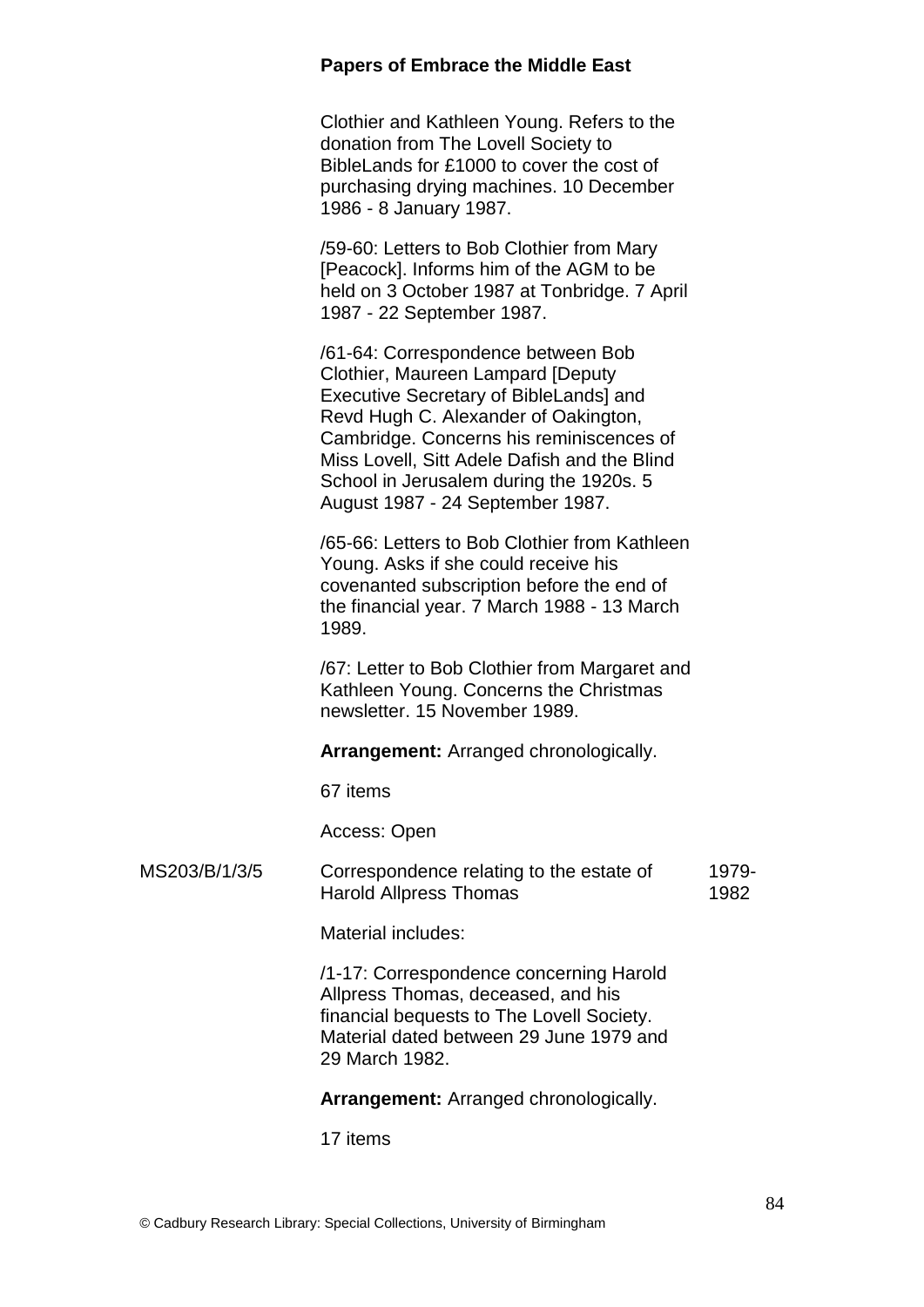Access: Open

| MS203/B/1/3/6 | Miscellaneous correspondence                                                                                                                                                                                                                                                                                                                               | 1935-         |
|---------------|------------------------------------------------------------------------------------------------------------------------------------------------------------------------------------------------------------------------------------------------------------------------------------------------------------------------------------------------------------|---------------|
|               | Material includes:                                                                                                                                                                                                                                                                                                                                         | 2003          |
|               | /1: Letter to 'Mr Bugbee' [Mr Bugby] from<br>Adele Dafesh [Headteacher of the<br>Jerusalem Bible School]. Concerns her<br>health and the building works in Jerusalem.<br>13 May 1935.                                                                                                                                                                      |               |
|               | /2: Undated letter addressed 'Dear Friends'<br>from Frances Johnson, Concerns a visit to<br>the Holy Land to see 'old friends [] now<br>getting on in years who were girls with Miss<br>Mary Lovell'. [c 1980s].                                                                                                                                           |               |
|               | /3: Copy of an inventory of furniture in the<br>Mary Lovell Home as at 31 August 1981.                                                                                                                                                                                                                                                                     |               |
|               | /4: Letter to Mr E. W. Shill of Meadow Lodge,<br>Tittleshall, Kings Lynn from Maureen<br>Lampard [Deputy Chief Executive of<br>BibleLands]. Acknowledges thanks for his<br>gift; informs him that the Lovell Society is a<br>separate registered charity but may be<br>wound-up as there are less than 300 names<br>on the mailing list. 13 December 1996. |               |
|               | /5: Letter to Jean [Hatton] from Joan<br>Johnson of Keyingham, Hull. Concerns 'the<br>Basingstoke friends' organisation; encloses<br>a book. 8 May 2003.                                                                                                                                                                                                   |               |
|               | <b>Arrangement:</b> Arranged chronologically.                                                                                                                                                                                                                                                                                                              |               |
|               | 5 items                                                                                                                                                                                                                                                                                                                                                    |               |
|               | Access: Open                                                                                                                                                                                                                                                                                                                                               |               |
| MS203/B/1/3/7 | Correspondence relating to the winding-up<br>of the Society                                                                                                                                                                                                                                                                                                | 1963-<br>1995 |
|               | Material includes:                                                                                                                                                                                                                                                                                                                                         |               |
|               | /1-16: Correspondence relating to the<br>winding-up of the Lovell Society and it being<br>wholly administered by BibleLands in 1991.<br>Includes material and certificates relating to<br>the recognition of the Society under the War                                                                                                                     |               |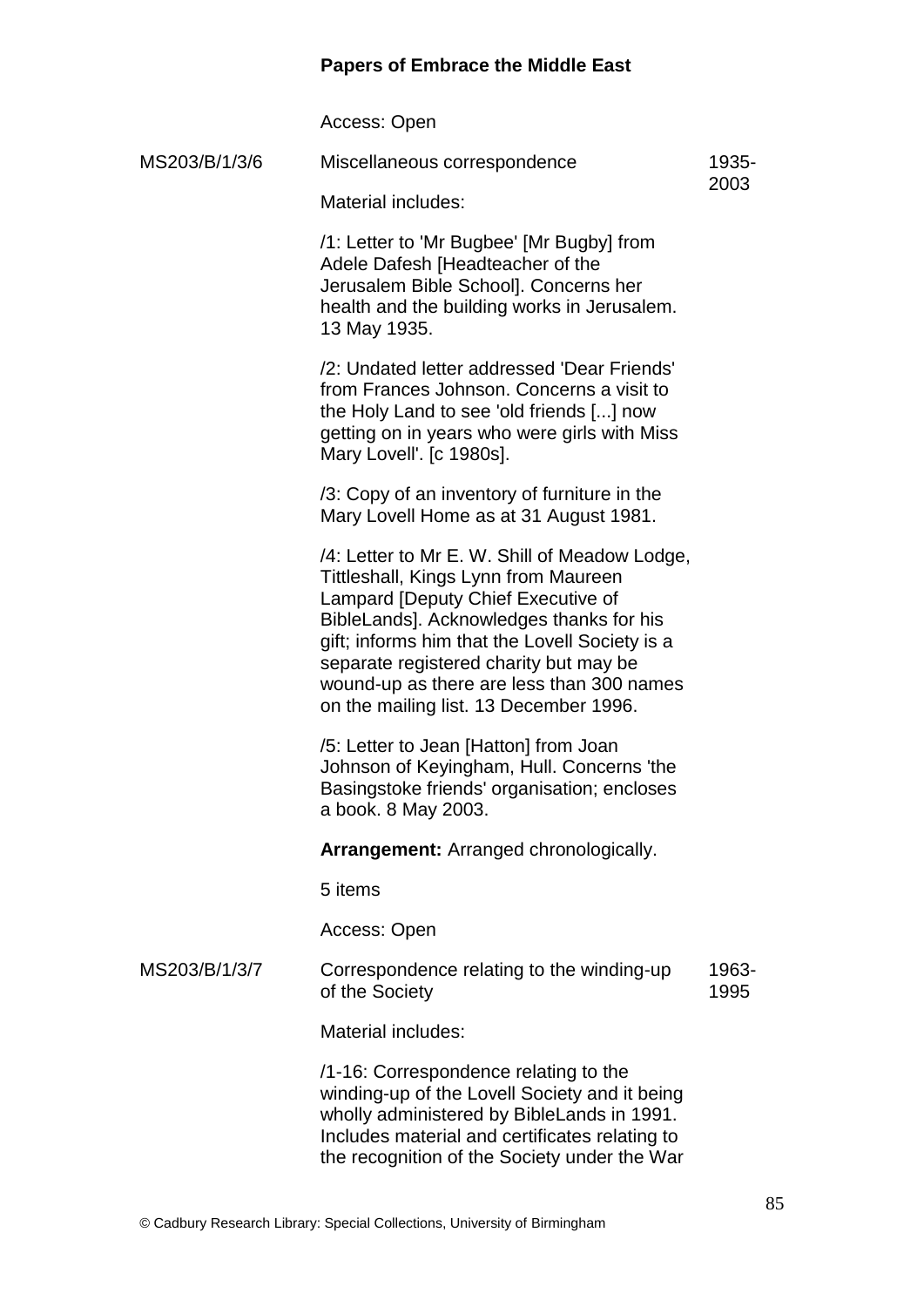### **Papers of Embrace the Middle East** Charities Act in 1963. **Arrangement:** Arranged chronologically. 16 items Access: Open MS203/B/2 Financial records This material comprises an incomplete set of records representing the financial statements, balance sheets and other financial papers of The Lovell Society. Financial statements and balance sheets cover 1963-1964; 1987-1988; 1993; and 1996. The Society's printed annual reports, which cover 1937-1958, also contain various balance sheets and financial statements (finding number: MS203/B/1/2). The meeting papers for the September 1985 meeting also contain some financial records (finding number: MS203/B/1/1/2). 11 files Access: Open 1963- 1998 MS203/B/2/1 Annual statements and accounts These papers comprise records of the income, expenditure and balance of funds of the Society, represented by yearly financial statements and balance sheets. The sequence is incomplete and contains financial statements and balance sheets for 1963 to 1964. There are also individual balance sheets for 1987-1988; 1993; and 1996. The financial statement and balance sheets for were produced by Khadder, Ramadan and Company, Accountants and Auditors, Jerusalem. The accounts for each year include details of income including monies collected by subscription or donation. Expenditure includes wages, bills and the cost of specific items of furniture. 8 files 1963- 1996

Access: Open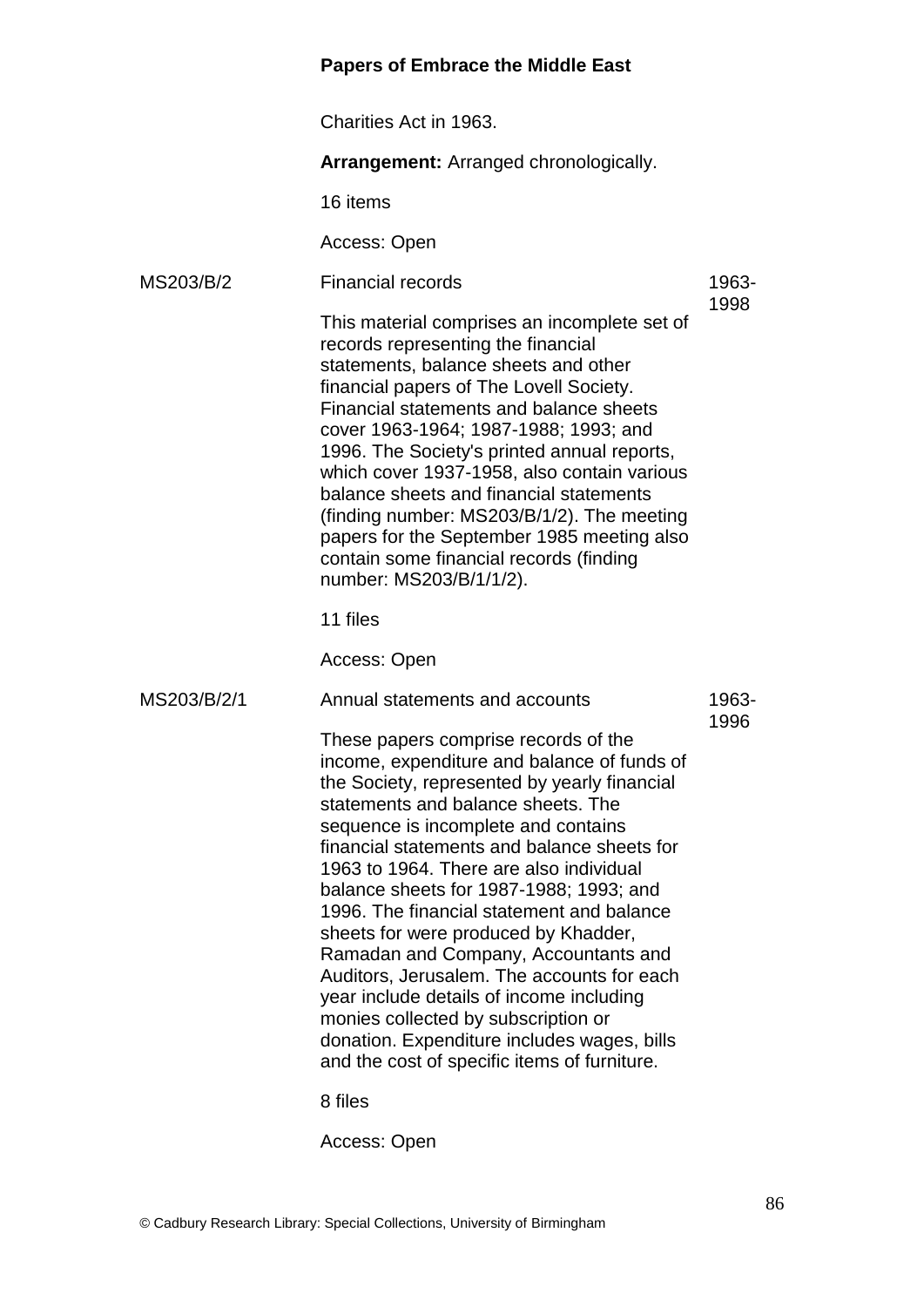| MS203/B/2/1/1 | Accounts                                                                                                                                                                                                                       | 1963 |
|---------------|--------------------------------------------------------------------------------------------------------------------------------------------------------------------------------------------------------------------------------|------|
|               | Typescript audited balance sheet for The<br>Lovell Society for the year ending 31 March<br>1963.                                                                                                                               |      |
|               | 1 file                                                                                                                                                                                                                         |      |
|               | Access: Open                                                                                                                                                                                                                   |      |
| MS203/B/2/1/2 | Financial statements and balance sheet                                                                                                                                                                                         | 1963 |
|               | Typescript audited balance sheet for The<br>Home for the Elderly Blind, Bethany, for the<br>year ending 31 March 1963. Includes a letter<br>from Khadder, Ramadan and Company<br>concerning the audited accounts.              |      |
|               | 1 file                                                                                                                                                                                                                         |      |
|               | Access: Open                                                                                                                                                                                                                   |      |
| MS203/B/2/1/3 | Financial statements and balance sheet                                                                                                                                                                                         | 1963 |
|               | Typescript audited balance sheet for the<br>Helen Keller House, Jerusalem, for the year<br>ending 31 March 1963. Includes a letter from<br>Khadder, Ramadan and Company<br>concerning the audited accounts.                    |      |
|               | 1 file                                                                                                                                                                                                                         |      |
|               | Access: Open                                                                                                                                                                                                                   |      |
| MS203/B/2/1/4 | Financial statements and balance sheet                                                                                                                                                                                         | 1964 |
|               | Typescript audited balance sheet for the<br>Helen Keller House (Girls Section),<br>Jerusalem, for the year ending 31 March<br>1964. Includes a letter from Khadder,<br>Ramadan and Company concerning the<br>audited accounts. |      |
|               | 1 file                                                                                                                                                                                                                         |      |
|               | Access: Open                                                                                                                                                                                                                   |      |
| MS203/B/2/1/5 | Financial statements and balance sheet                                                                                                                                                                                         | 1964 |
|               | Typescript audited balance sheet for the<br>Helen Keller House (Boys Section),<br>Jerusalem, for the year ending 31 March                                                                                                      |      |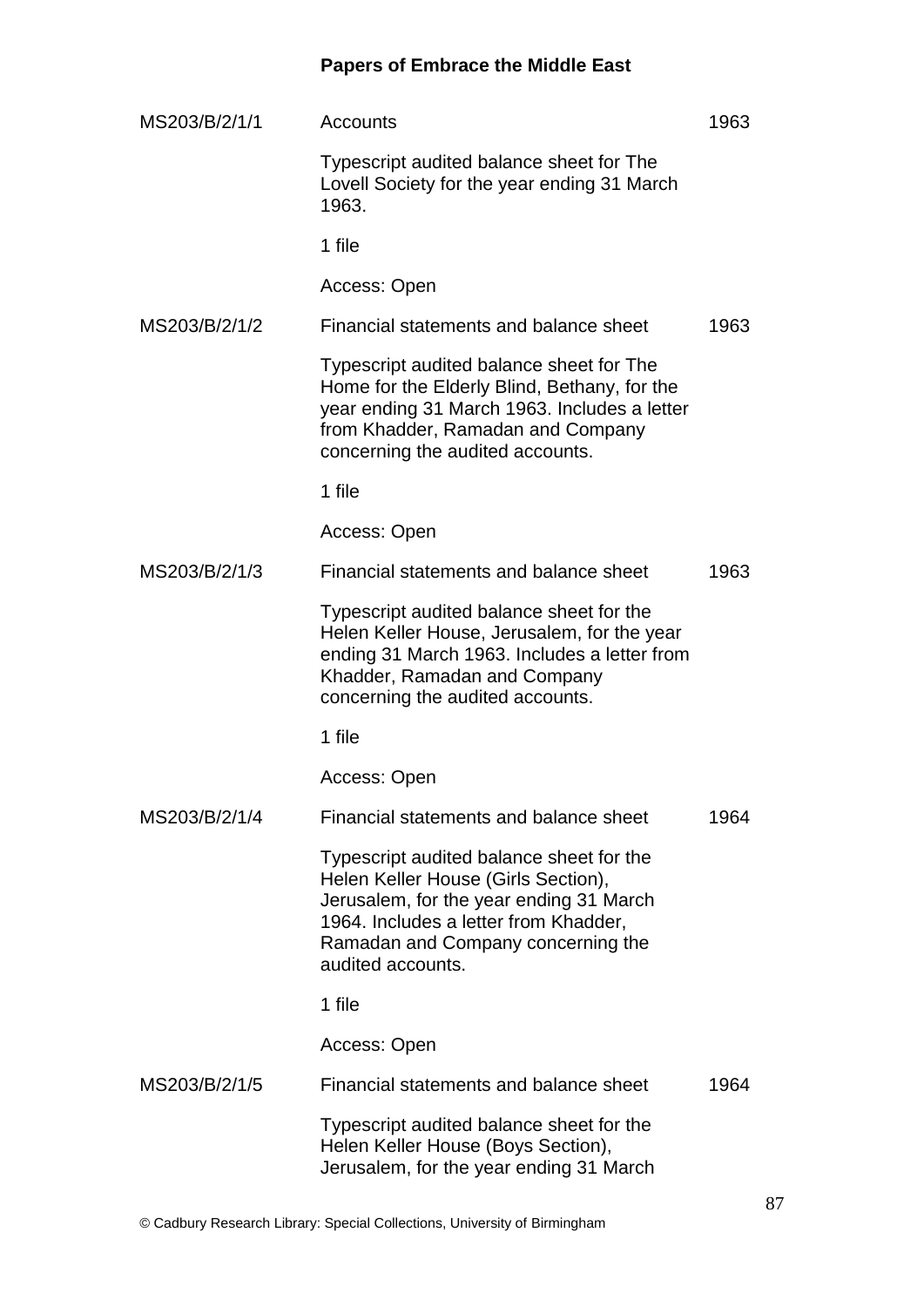|               | <b>Papers of Embrace the Middle East</b>                                                                                                                                                                                                                                        |       |
|---------------|---------------------------------------------------------------------------------------------------------------------------------------------------------------------------------------------------------------------------------------------------------------------------------|-------|
|               | 1964. Includes a letter from Khadder,<br>Ramadan and Company concerning the<br>audited accounts.                                                                                                                                                                                |       |
|               | 1 file                                                                                                                                                                                                                                                                          |       |
|               | Access: Open                                                                                                                                                                                                                                                                    |       |
| MS203/B/2/1/6 | <b>Balance sheet</b>                                                                                                                                                                                                                                                            | 1987- |
|               | Balance sheet for The Lovell Society for<br>1987-1988, signed Kathleen Young [trustee<br>of the Society].                                                                                                                                                                       | 1988  |
|               | 1 file                                                                                                                                                                                                                                                                          |       |
|               | Access: Open                                                                                                                                                                                                                                                                    |       |
| MS203/B/2/1/7 | <b>Balance sheet</b>                                                                                                                                                                                                                                                            | 1993  |
|               | Balance sheet for The Lovell Society for year<br>ending 31 December 1993. Details<br>donations received and grants provided.<br>Includes some annotations.                                                                                                                      |       |
|               | 1 file                                                                                                                                                                                                                                                                          |       |
|               | Access: Open                                                                                                                                                                                                                                                                    |       |
| MS203/B/2/1/8 | <b>Balance sheet</b>                                                                                                                                                                                                                                                            | 1996  |
|               | Signed balance sheet for The Lovell Society<br>for year ending 31 December 1996. Details<br>donations received and grants provided.                                                                                                                                             |       |
|               | 1 file                                                                                                                                                                                                                                                                          |       |
|               | Access: Open                                                                                                                                                                                                                                                                    |       |
| MS203/B/2/2   | Other financial papers                                                                                                                                                                                                                                                          | 1965- |
|               | Comprise miscellaneous financial papers<br>including a financial review of the Helen<br>Keller House, dated 1965; a list of salaries<br>for employees associated to the Helen Keller<br>House, dated 1966; and a list of donors to<br>The Lovell Society between 1996 and 1998. | 1998  |
|               | 3 files                                                                                                                                                                                                                                                                         |       |
|               | Access: Open                                                                                                                                                                                                                                                                    |       |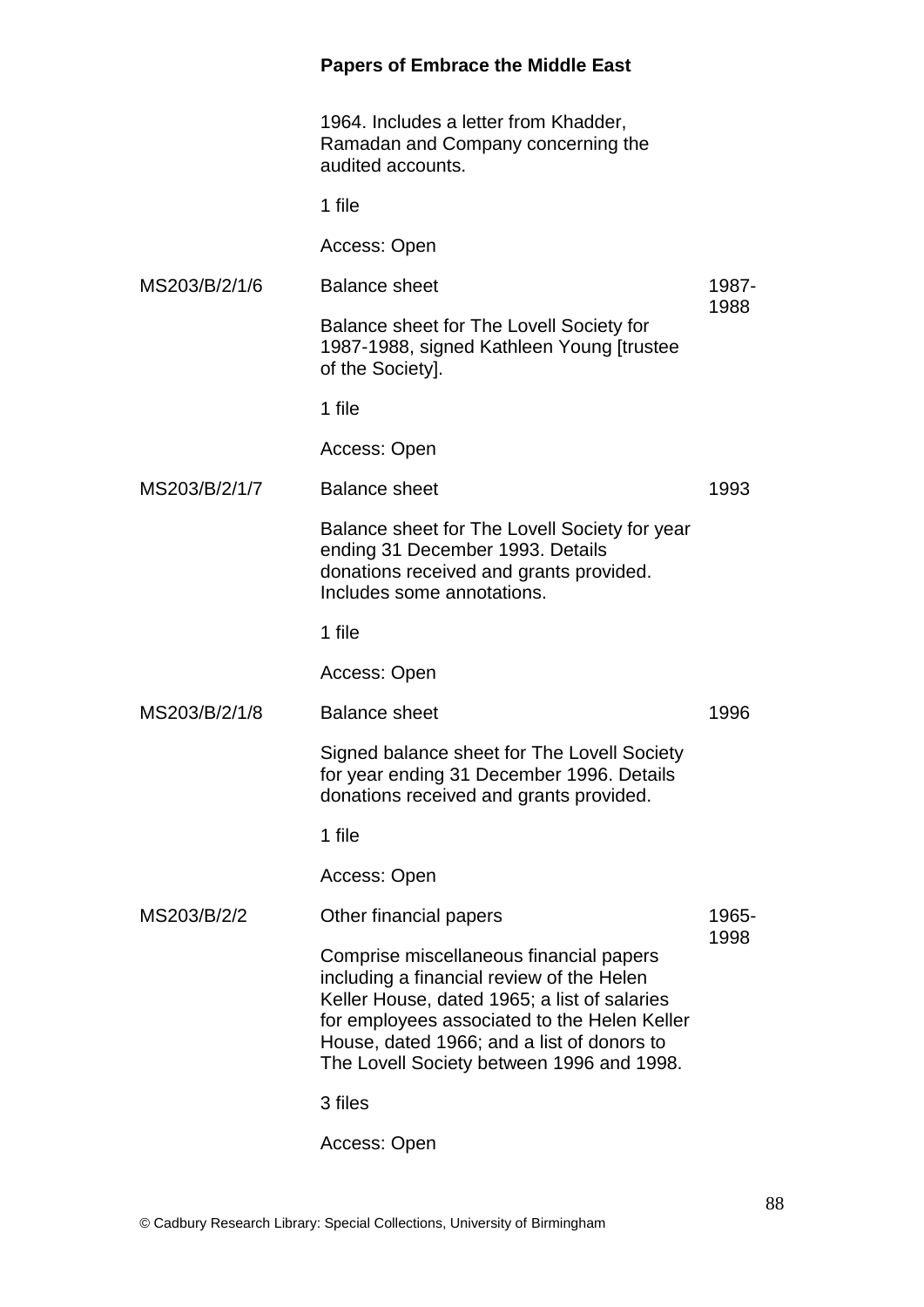| MS203/B/2/2/1 | Financial review of the Helen Keller House                                                                                                                                                                                                                                                                     | 1965                  |
|---------------|----------------------------------------------------------------------------------------------------------------------------------------------------------------------------------------------------------------------------------------------------------------------------------------------------------------|-----------------------|
|               | Details expenditure for 1965 and provides<br>details of estimated expenditure for year<br>ending 31 March 1966.                                                                                                                                                                                                |                       |
|               | 1 file                                                                                                                                                                                                                                                                                                         |                       |
|               | Access: Open                                                                                                                                                                                                                                                                                                   |                       |
| MS203/B/2/2/2 | <b>Helen Keller House salaries</b>                                                                                                                                                                                                                                                                             | 1966                  |
|               | Details total cost of salaries per month.<br>Includes information regarding the salaries<br>of people in the workshop; training; the<br>Braille Transcription Unit; and domestic staff.                                                                                                                        |                       |
|               | 1 file                                                                                                                                                                                                                                                                                                         |                       |
|               | Access: Open                                                                                                                                                                                                                                                                                                   |                       |
| MS203/B/2/2/3 | List of donors                                                                                                                                                                                                                                                                                                 | 1998                  |
|               | List of donors to the Society between 1<br>January 1996 and 26 November 1998.<br>Details amounts donated by whom.                                                                                                                                                                                              |                       |
|               | 1 file                                                                                                                                                                                                                                                                                                         |                       |
|               | Access: Open                                                                                                                                                                                                                                                                                                   |                       |
| MS203/B/3     | <b>Publications</b>                                                                                                                                                                                                                                                                                            | early                 |
|               | Comprises material published by the<br>Society; the work of associates of the<br>Society; and external publications collected<br>by the Society during the course of its<br>transactional activities.                                                                                                          | 20th<br>cent-<br>2000 |
|               | 2 volumes, 1 file and 54 items                                                                                                                                                                                                                                                                                 |                       |
|               | Access: Open                                                                                                                                                                                                                                                                                                   |                       |
| MS203/B/3/1   | Publications produced by the Lovell Society                                                                                                                                                                                                                                                                    | early                 |
|               | This material comprises publications<br>produced by the Society; and material<br>produced by associates of the Society. It<br>consists of an incomplete run of Society<br>newsletters; historical literature relating to<br>the foundation of the Society's work in the<br>Middle East; and both published and | 20th<br>cent-<br>1997 |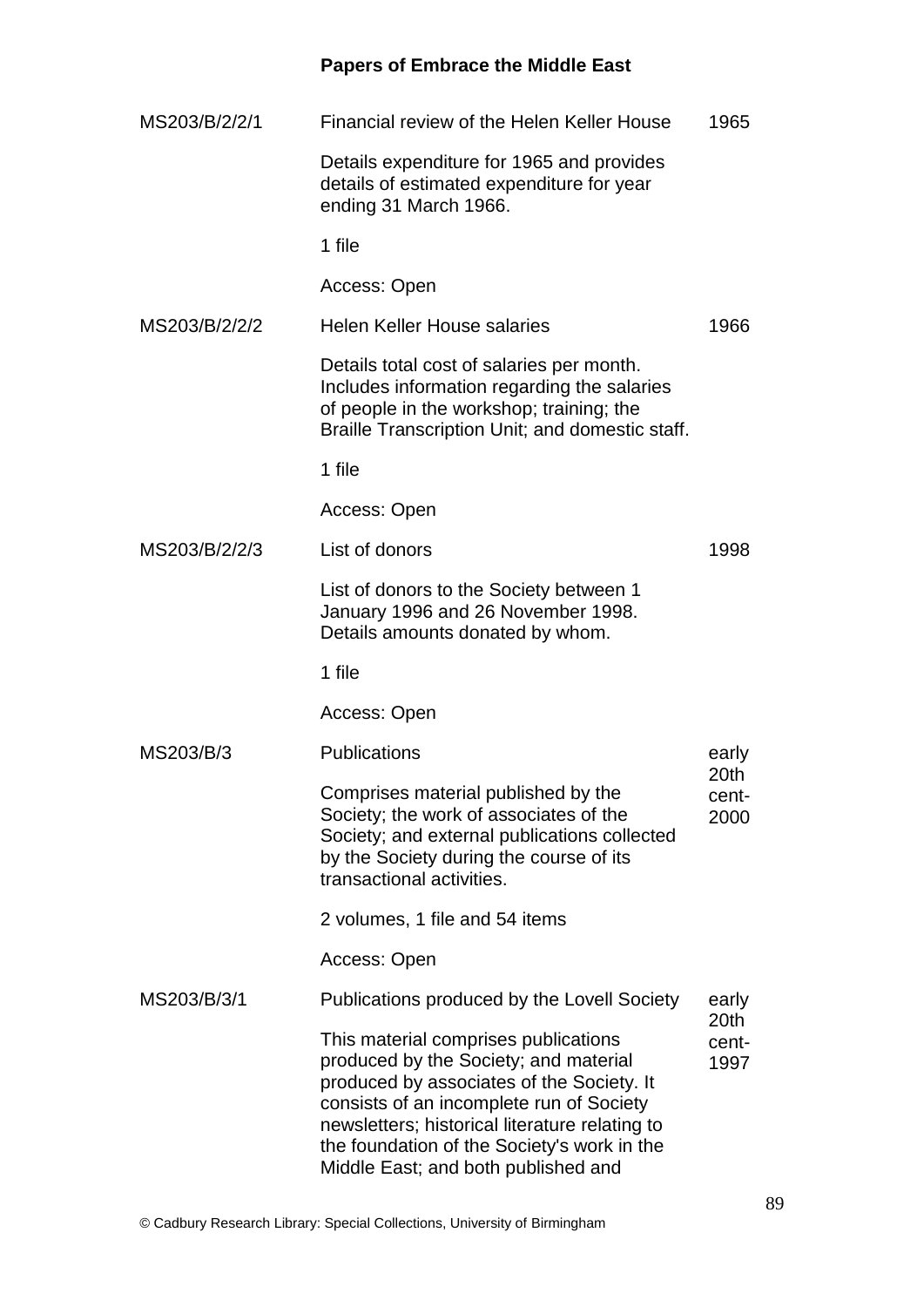unpublished material by individuals related to the Society, including two volumes of Mary Lovell's notebooks.

2 volumes, 1 file and 50 items

Access: Open

MS203/B/3/1/1 Lovell Society newsletters

1980- 1997

This file comprises an incomplete run of 32 loose issues of the Society's printed newsletter from [1970] until Summer 1997, although there are no issues between 1971 and 1979. It appears that other issues may be missing, especially in the early 1980s, although this is by no means clear as the Society did not record the issue number on each newsletter. The newsletters include letters and addresses presented by various officers of the Society; reports and updates from the Mary Lovell Home for Blind Girls in Jerusalem; the Helen Keller School in Jerusalem; and information regarding fundraising and such as the Society's Stamp Fellowship. Later newsletters include reports from various projects in the Middle East including the House of Hope in Bethlehem; the Shams El Birr Centre in Cairo; the Lebanese Evangelical School for the Blind in Beirut; and the Peace Centre in Jerusalem.

32 items

Access: Open

#### MS203/B/3/1/2 Printed leaflets

Material includes:

/1: Helen Keller House newsletter for September 1963.

/2: Undated leaflet addressed to 'Dear Friend' from the Home for the Blind in Bethlehem from Adele Dafesh [committee member of the Society]. Describes the history and foundation of the Society.

/3: Undated leaflet which contains tributes to the memory of Society supporters, Harry

mid 20th cent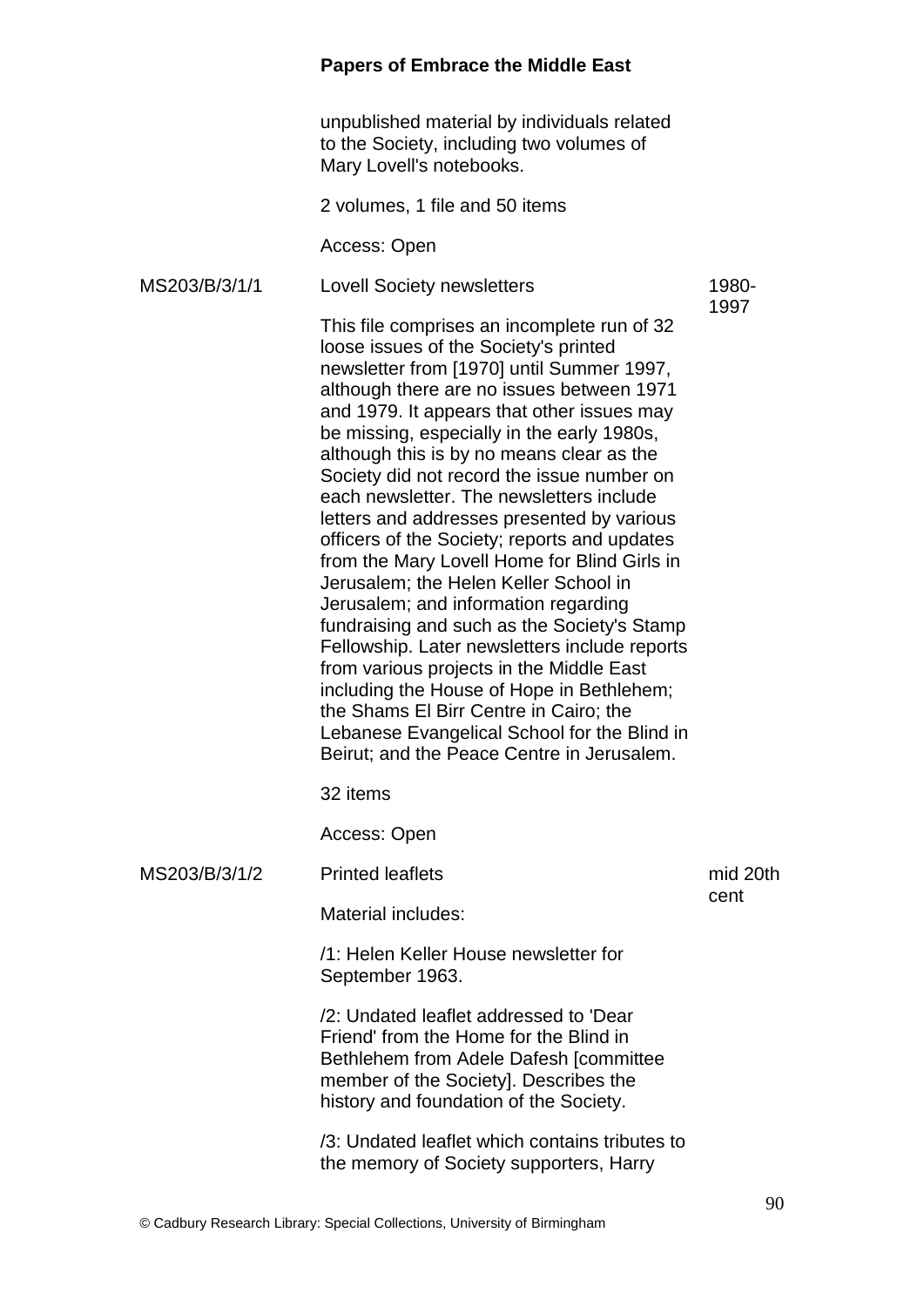Holdcroft and A. J. Flaherty.

/4: Undated leaflet entitled 'Progress and Prospects of the Schools for Blind Girls in Jerusalem and Bethlehem' which also contains information relating to the history and foundation of the Society.

/5: Undated leaflet entitled 'Fruits of Faith: A Story of the Holy Land and Two Sovereigns'. Promotional leaflet describing the work of Mary Lovell and Helen Keller.

/6: Undated leaflet entitled 'Peace: The Story of the Life and Work of Mary Jane Lovell ''Mother of the Blind'''.

/7: Undated leaflet entitled 'A Brief Account of the work of Mary Jane Lovell 'Mother of the Blind''.

/8: Leaflet entitled 'Dear Friends'. Includes a report written by M[ary] M. Peacock, Honorary Secretary of the Society concerning fighting in Lebanon. August 1982.

/9: Leaflet entitled 'Dear Friends'. Includes an address from M[ary] M. Peacock; a report from Efricl Peacock concerning the Society's Stamp Fellowship; and a poem written by Dolly Goulstone. April 1984.

9 items

Access: Open

| MS203/B/3/1/3   | Material produced by associates of the<br><b>Lovell Society</b>                                                                                                                                                                   | 20th<br>cent  |
|-----------------|-----------------------------------------------------------------------------------------------------------------------------------------------------------------------------------------------------------------------------------|---------------|
|                 | Manuscripts, books and articles produced by<br>associates of the Society, including the<br>notebooks of Mary Lovell. Some material<br>was published by the Society, but there also<br>includes some unpublished, draft materials. |               |
|                 | 2 volumes, 1 file and 9 items                                                                                                                                                                                                     |               |
|                 | Access: Open                                                                                                                                                                                                                      |               |
| MS203/B/3/1/3/1 | Mary Lovell's notebooks                                                                                                                                                                                                           | early<br>20th |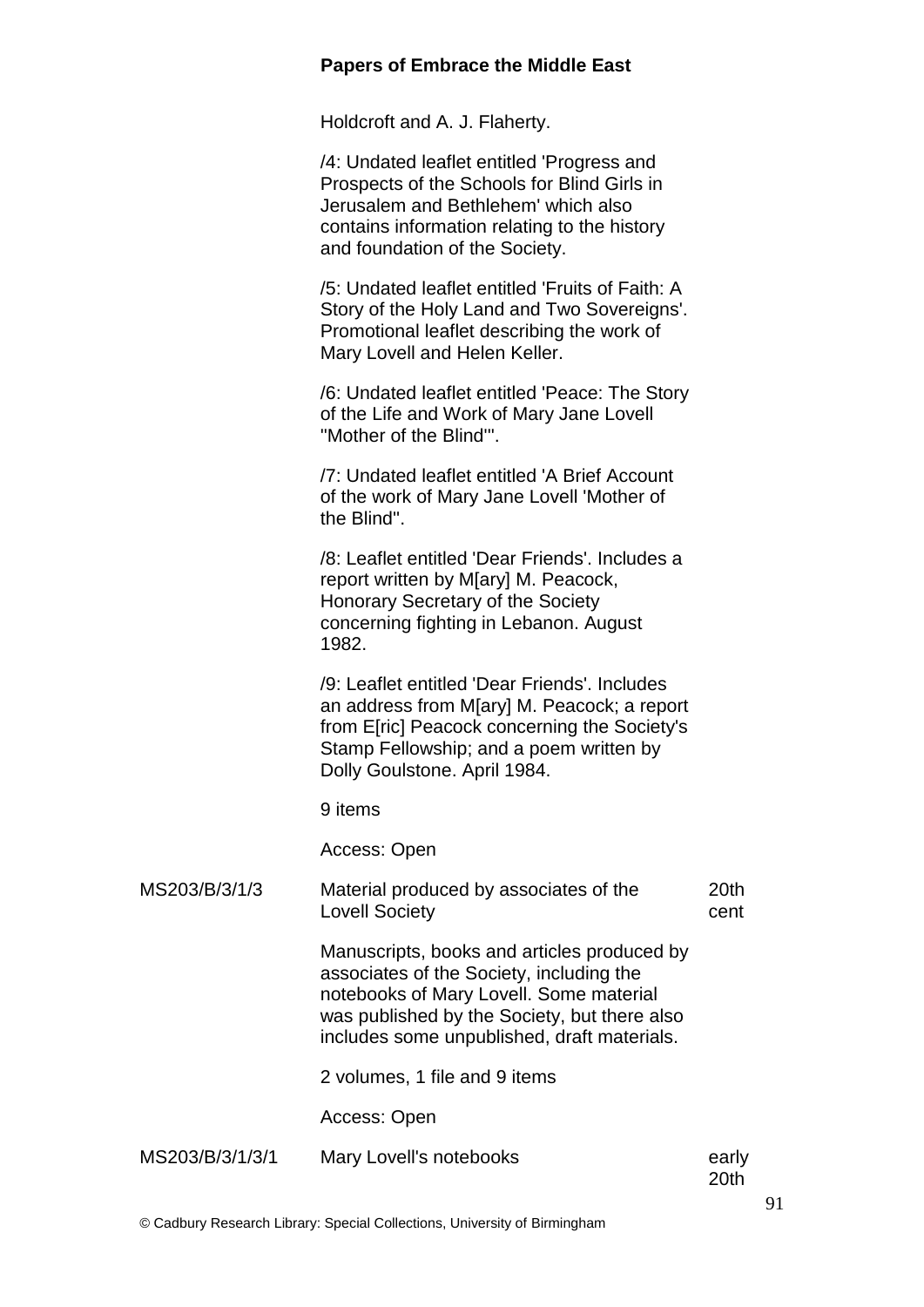|                 | Two notebooks in which Mary Lovell has<br>recorded addresses; passages and<br>interpretations of the Bible; lessons; and<br>prayers. One volume includes a list of 603<br>different varieties of flowers in the rear of the<br>volume. Also contains some loose inserts<br>including a letter addressed to Jean Hatton<br>from Bill Collett regarding the donation of<br>these volumes to BibleLands.                                                                                                                                                                                                                            | cent              |
|-----------------|----------------------------------------------------------------------------------------------------------------------------------------------------------------------------------------------------------------------------------------------------------------------------------------------------------------------------------------------------------------------------------------------------------------------------------------------------------------------------------------------------------------------------------------------------------------------------------------------------------------------------------|-------------------|
|                 | 2 volumes                                                                                                                                                                                                                                                                                                                                                                                                                                                                                                                                                                                                                        |                   |
|                 | Access: Open                                                                                                                                                                                                                                                                                                                                                                                                                                                                                                                                                                                                                     |                   |
| MS203/B/3/1/3/2 | Draft manuscripts                                                                                                                                                                                                                                                                                                                                                                                                                                                                                                                                                                                                                | mid-late          |
|                 | A file of draft manuscripts including articles<br>entitled 'The Fire Burns On'; 'Adele Dafesh:<br>Miss Lovell's lifelong partner and successor<br>in The Mission to the Blind in Bible Lands':<br>'Miss S. A. Ketchijian and Miss D.<br>Goulstone'; 'May Ladah'; 'The Story of a<br>blind refugee whom the soldiers called Little<br>Elsie'; 'The Home Fed by Ravens';<br>'Seranoush's Story taken from "God's<br>Response to Faith", compiled by M. B.<br>Siraganian, 1952; 'Madallay el Aoud (1908-<br>1921); 'Sophie Muree of Nazareth'; 'Sitt<br>Elsie Nasrallah of Tiberias'; 'Village<br>Missionaries'; and 'Huda Khouri'. | 20th<br>cent      |
|                 | 1 file                                                                                                                                                                                                                                                                                                                                                                                                                                                                                                                                                                                                                           |                   |
|                 | Access: Open                                                                                                                                                                                                                                                                                                                                                                                                                                                                                                                                                                                                                     |                   |
| MS203/B/3/1/3/3 | Other material produced associates of the<br><b>Lovell Society</b>                                                                                                                                                                                                                                                                                                                                                                                                                                                                                                                                                               | 1933-<br>mid 20th |
|                 | Books and articles produced by associates<br>of the Society. Material includes:                                                                                                                                                                                                                                                                                                                                                                                                                                                                                                                                                  | cent              |
|                 | /1: Booklet prepared by M. B. Siraganian<br>entitled 'God's Response to Faith'. Describes<br>the work of Mary Lovell and the Mission to<br>the Blind in Bible Lands. Also includes a<br>loose insert commenting on various pages in<br>the booklet.                                                                                                                                                                                                                                                                                                                                                                              |                   |
|                 | /2-3: Undated typescript papers describing<br>the life and work of Mary Jane Lovell.                                                                                                                                                                                                                                                                                                                                                                                                                                                                                                                                             |                   |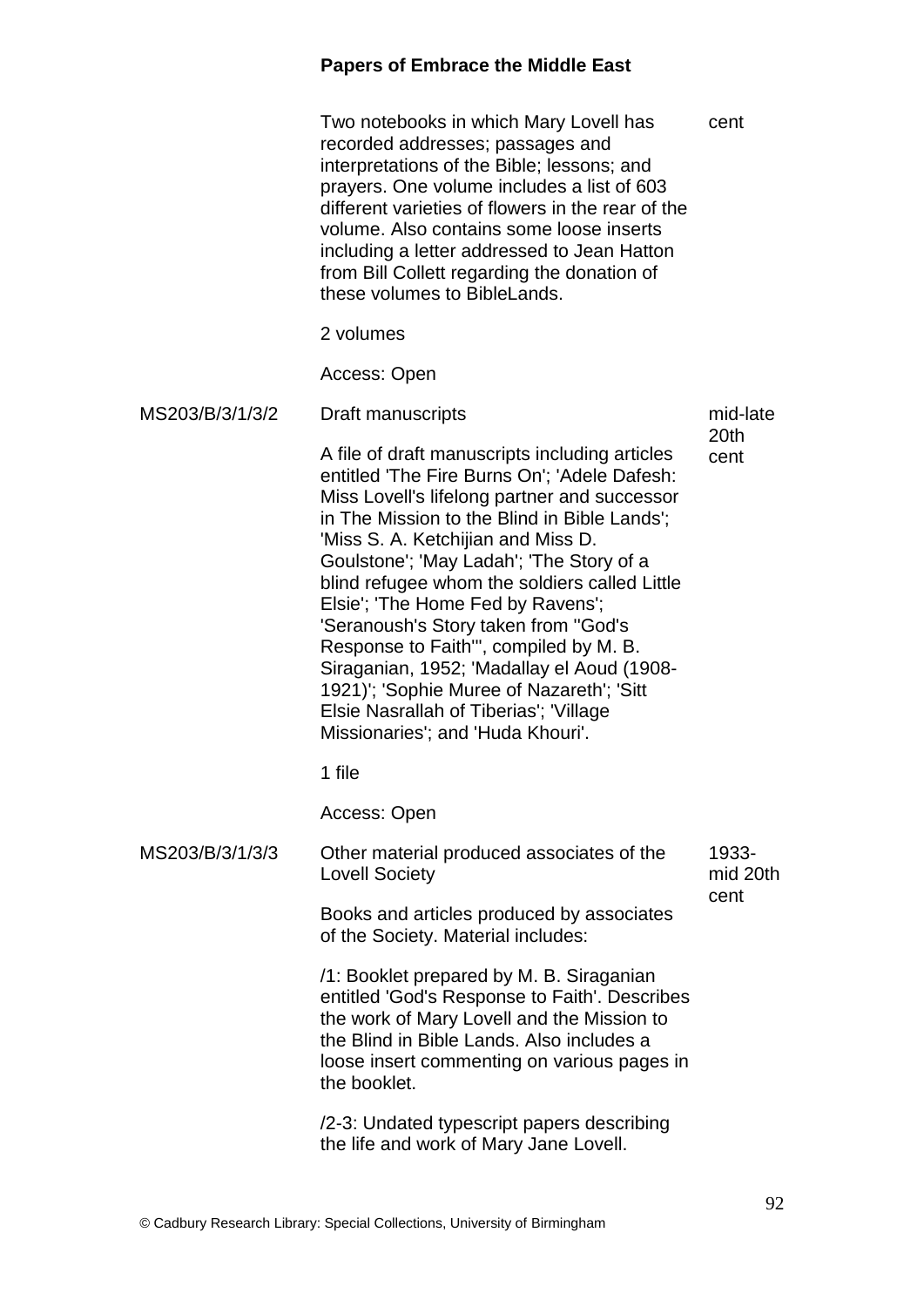|               | <b>Papers of Embrace the Middle East</b>                                                                                                                                                                                                                                                    |               |
|---------------|---------------------------------------------------------------------------------------------------------------------------------------------------------------------------------------------------------------------------------------------------------------------------------------------|---------------|
|               | /4: Typescript article entitled 'Adele's Story'<br>reprinted from 'The Moslem World', 1933.<br>Describes the work of Mary Lovell.                                                                                                                                                           |               |
|               | /5: Undated typescript work entitled 'While<br>Daylight Lasts: an account of work in the<br>land of the Bible' by Barbara Stone.                                                                                                                                                            |               |
|               | /6-8: Undated articles relating to 'Miss<br>Mathilde Davis of Jerusalem', an Evangelist<br>who worked alongside Mary Lovell.                                                                                                                                                                |               |
|               | /9: Undated typescript article and notes<br>entitled 'Memories of Miss Lovell and her<br>School for Blind Girls'.                                                                                                                                                                           |               |
|               | 9 items                                                                                                                                                                                                                                                                                     |               |
|               | Access: Open                                                                                                                                                                                                                                                                                |               |
| MS203/B/3/2   | Publications collected by the Lovell Society                                                                                                                                                                                                                                                | mid 20th      |
|               | This material comprises publications<br>collected by the Society.                                                                                                                                                                                                                           | cent-<br>2000 |
|               | 4 items                                                                                                                                                                                                                                                                                     |               |
|               | Access: Open                                                                                                                                                                                                                                                                                |               |
| MS203/B/3/2/1 | The Holy Land Newsletter                                                                                                                                                                                                                                                                    | 1962-         |
|               | Two issues of the printed newsletter, dated<br>Christmas 1962-1963 and Easter 1963. The<br>newsletter was published by the Jordan<br>Tourism Authority monthly and provides<br>articles relating to everyday life in Jerusalem<br>and the surrounding area.                                 | 1963          |
|               | 2 items                                                                                                                                                                                                                                                                                     |               |
|               | Access: Open                                                                                                                                                                                                                                                                                |               |
| MS203/B/3/2/2 | Home for the Blind, Beit Jala, Palestine                                                                                                                                                                                                                                                    | mid 20th      |
|               | Undated publication entitled 'Homes for the<br>Blind, Beit Jala' by Adele Dafesh<br>[Headteacher]. This file includes a letter,<br>dated 6 November 2000, addressed to<br>Kenneth Woods, Deal, Kent from Jean<br>Hatton thanking him for his donation of this<br>publication to BibleLands. | cent-<br>2000 |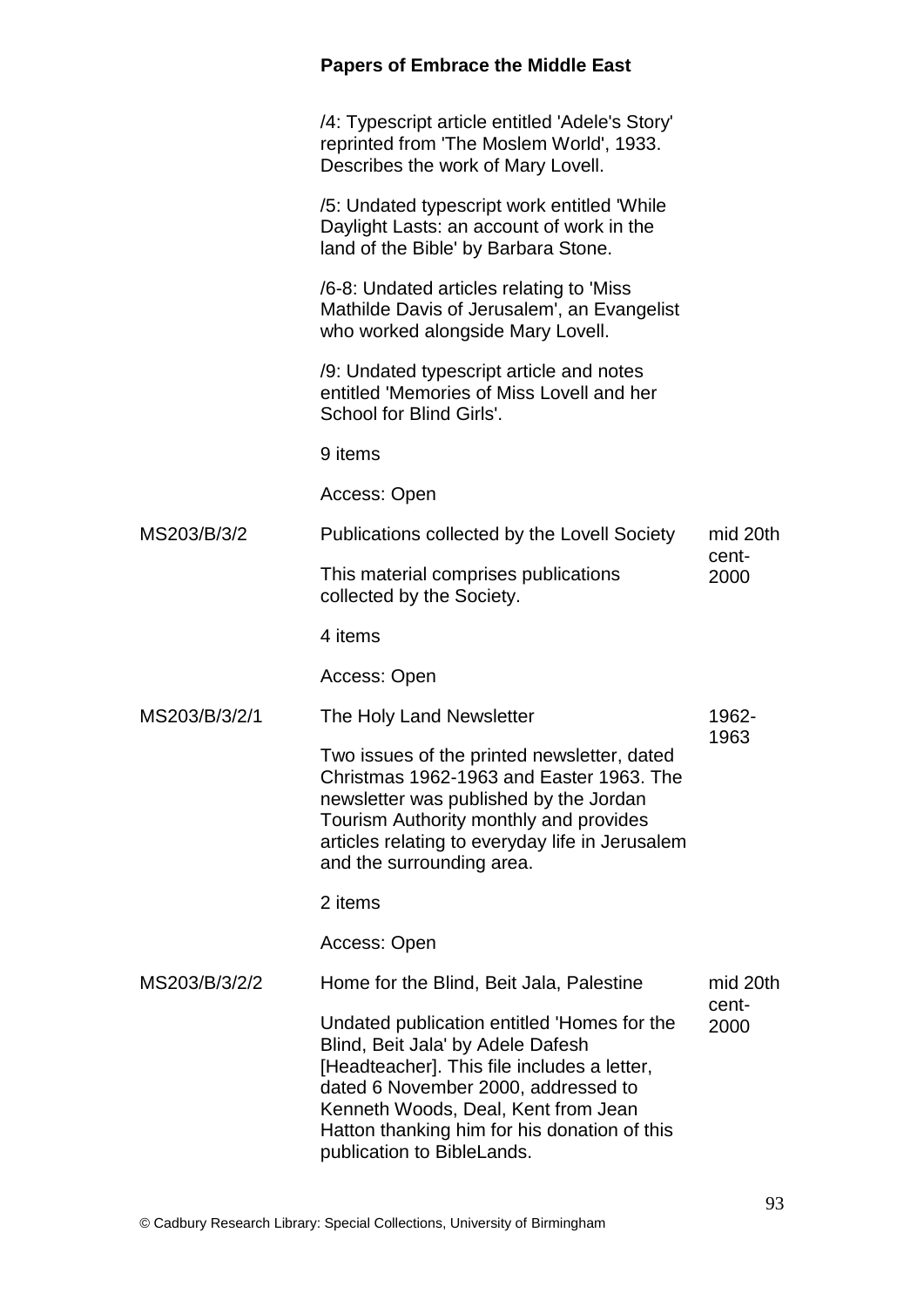2 items

Access: Open

MS203/B/4 Photographs, postcards and related material Photographs and postcards relating to the work of the Lovell Society and individuals associated with the Society. The majority of the images depict native peoples at work and play; and the Society's involvement working with blind children. Some material includes images of the countryside and cities, such as Constantinople, in the Middle East. Some images have been annotated on the reverse, although many are not labelled with a date or description. The majority of the photographs appear to be from the 1920s to 1970s. **Arrangement:** The majority of the loose photographs at the time of deposit were arranged in the following folders: 'Armenia and Armenian Turkey', 'Constantinople', 'HKH [Helen Keller House] and Jerusalem photos', 'Turkey', 'Adele Dafesh', 'Christine Holmes', 'May Ladah', 'Mary Lovell', 'Swanoush', and 'Swanoush 80th birthday lunch'. These folders have been catalogued as files organised by country or individual. A bundle of loose photographs and postcards depicting images of a number of people have been kept together under the file 'Miscellaneous'. 207 items Access: Open early 20th cent-1990s MS203/B/4/1 Loose photographs, postcards and pictures arranged by geographical area Photographs and postcards organised by geographical area. The majority of images depict local scenery and places of interest, although there are a number of photographs which depict native peoples at work and play. **Arrangement:** Where files existed, these have been retained. Some images from the earlymid 20th cent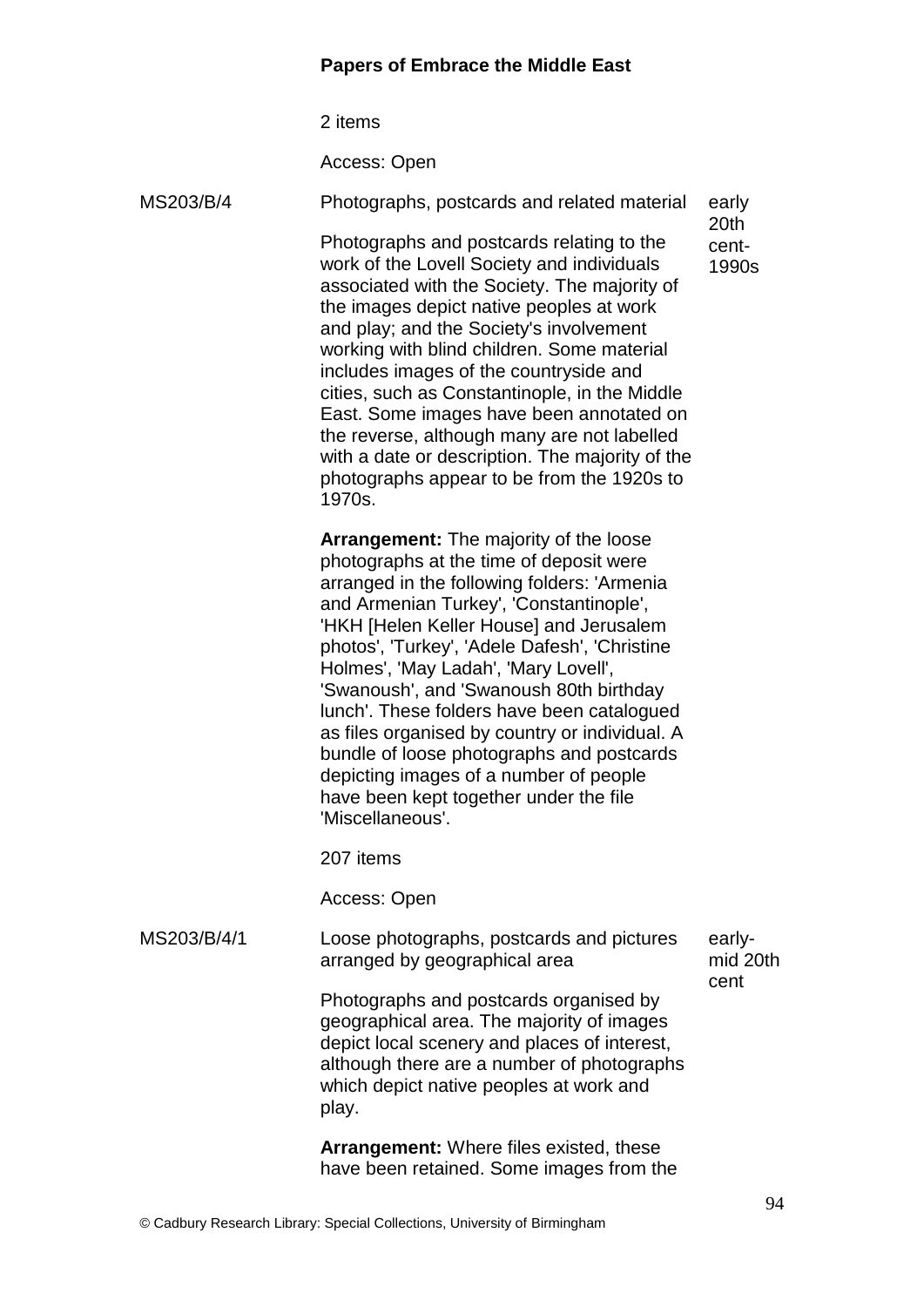|               | same country were kept in separate files,<br>these have now been brought together into<br>one file. The files are based on geographical<br>areas and have been ordered alphabetically.                                                                                                                                                                              |                  |
|---------------|---------------------------------------------------------------------------------------------------------------------------------------------------------------------------------------------------------------------------------------------------------------------------------------------------------------------------------------------------------------------|------------------|
|               | 76 items                                                                                                                                                                                                                                                                                                                                                            |                  |
|               | Access: Open                                                                                                                                                                                                                                                                                                                                                        |                  |
| MS203/B/4/1/1 | Armenia and Armenian Turkey                                                                                                                                                                                                                                                                                                                                         | mid 20th         |
|               | Postcards and photographs depicting<br>scenes from Alexandropol; Erivan; and<br>Adana.                                                                                                                                                                                                                                                                              | cent             |
|               | 4 items                                                                                                                                                                                                                                                                                                                                                             |                  |
|               | Access: Open                                                                                                                                                                                                                                                                                                                                                        |                  |
| MS203/B/4/1/2 | Constantinople                                                                                                                                                                                                                                                                                                                                                      | early-           |
|               | Postcards and photographs depicting<br>scenes from Constantinople. Images include<br>three postcards of the Mosque of St Sophie;<br>and nine faded photographs with<br>annotations on the reverse including the<br>Crimean memorial, images from a Turkish<br>funeral, Florence Nightingale's hospital,<br>Constantinople harbour and the Scotch<br>Mission church. | mid 20th<br>cent |
|               | 14 items                                                                                                                                                                                                                                                                                                                                                            |                  |
|               | Access: Open                                                                                                                                                                                                                                                                                                                                                        |                  |
| MS203/B/4/1/3 | Jerusalem, including Helen Keller House                                                                                                                                                                                                                                                                                                                             | mid 20th         |
|               | Postcards and photographs depicting the<br>Helen Keller House and other scenes in<br>Jerusalem. Some photographs have been<br>annotated and include images of Helen<br>Keller, Christine Holmes, Sybil Holmes, and<br>native peoples.                                                                                                                               | cent             |
|               | 49 items                                                                                                                                                                                                                                                                                                                                                            |                  |
|               | Access: Open                                                                                                                                                                                                                                                                                                                                                        |                  |
| MS203/B/4/1/4 | Turkey                                                                                                                                                                                                                                                                                                                                                              | early-           |
|               | Postcards and photographs depicting<br>scenes from Turkey. Some photographs                                                                                                                                                                                                                                                                                         | mid 20th<br>cent |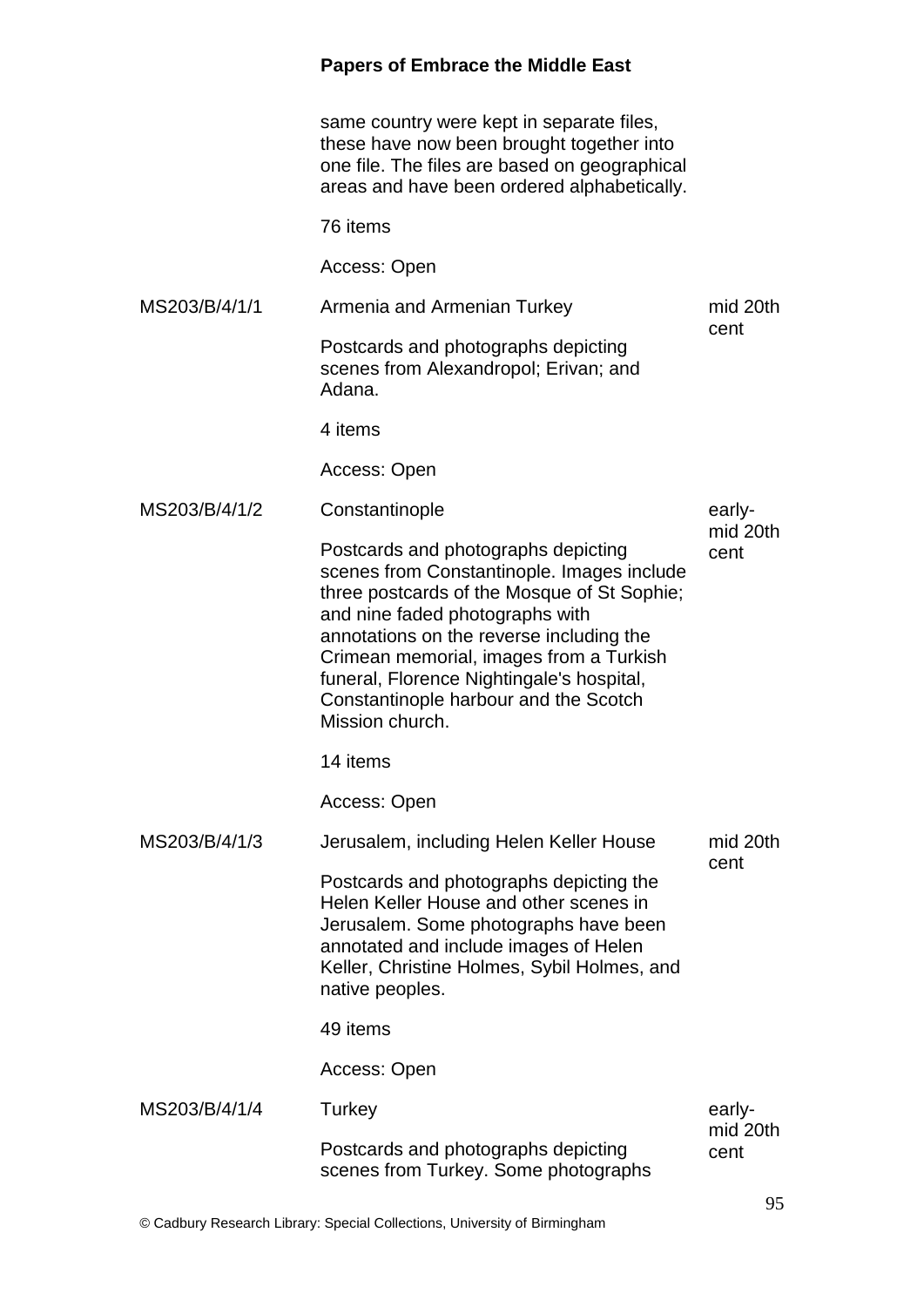have been annotated and one postcard has been used to send Christmas wishes to Revd Samuel Gentle-Cackett [Secretary of the Bible Lands Society 1904-1943].

9 items

Access: Open

MS203/B/4/2 Loose images arranged by individual Photographs and related material connected to individuals related to the Lovell Society. Includes images of Adele Dafesh [Headteacher of the Bethlehem Home for Blind Girls], Christine Holmes, Swanoush Ketchejian [Headteacher of the Jerusalem Blind Home], May Ladah and Mary Lovell. A number of photographs depict scenes of blind children at work and play. early 20th cent-1986

> **Arrangement:** Where files existed, these have been retained. Some images of the same individual were kept in separate files, these have now been brought together into one file. The exception to this are the two files relating to Swanoush Ketchejian which have been retained as they relate to specific themes. A bundle of miscellaneous photographs had been kept together and these have been retained under the title 'Miscellaneous'.

131 items

Access: Open

MS203/B/4/2/1 Adele Dafesh

mid 20th cent

Photographs of Adele Dafesh [Sitt Adele], a worker for the Lovell Society who worked alongside Mary Lovell to translate the Bible into Arabic Braille. Includes photographs of her at the erection of the Helen Keller Centre in 1964; and at the Bethlehem Home for Blind Girls. Some photographs carry annotations on the reverse.

13 items

Access: Open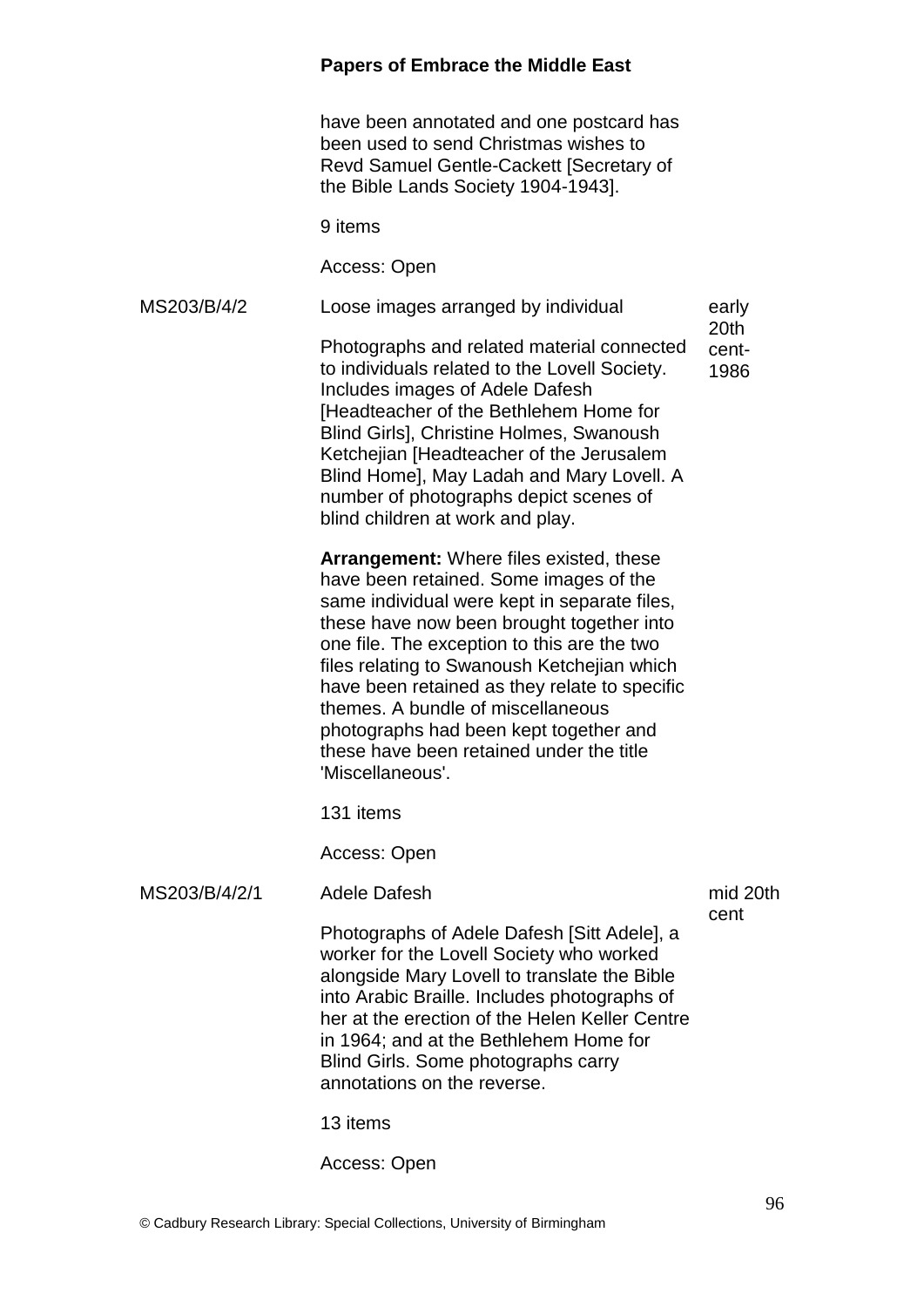| MS203/B/4/2/2   | <b>Christine Holmes</b>                                                                                                                                                                                                                                                                                                                                                                                                                                                                                                                                            | 1960s         |
|-----------------|--------------------------------------------------------------------------------------------------------------------------------------------------------------------------------------------------------------------------------------------------------------------------------------------------------------------------------------------------------------------------------------------------------------------------------------------------------------------------------------------------------------------------------------------------------------------|---------------|
|                 | Photographs of Christine Holmes, who ran<br>the Helen Keller House in Jerusalem from<br>1959. Includes photographs of her with<br>students; and with the Governor of<br>Jerusalem in December 1964. Also includes<br>two items of ephemera: an invitation from the<br>Bible Lands Society to attend a service of<br>thanksgiving for the completion of part of the<br>Helen Keller House; and an invitation to an<br>exhibition of work and demonstration of<br>equipment used at the Helen Keller House.<br>Some photographs carry annotations on the<br>reverse. |               |
|                 | 22 items                                                                                                                                                                                                                                                                                                                                                                                                                                                                                                                                                           |               |
|                 | Access: Open                                                                                                                                                                                                                                                                                                                                                                                                                                                                                                                                                       |               |
| MS203/B/4/2/3   | Swanoush Ketchejian                                                                                                                                                                                                                                                                                                                                                                                                                                                                                                                                                | mid 20th      |
|                 | Photographs of Swanouch Ketchejian [also]<br>known as 'Mamma'], the Headteacher of the<br>Jerusalem Home for Blind Girls.                                                                                                                                                                                                                                                                                                                                                                                                                                          | cent-<br>1986 |
|                 | 32 items                                                                                                                                                                                                                                                                                                                                                                                                                                                                                                                                                           |               |
|                 | Access: Open                                                                                                                                                                                                                                                                                                                                                                                                                                                                                                                                                       |               |
| MS203/B/4/2/3/1 | Swanoush Ketchejian                                                                                                                                                                                                                                                                                                                                                                                                                                                                                                                                                | mid 20th      |
|                 | Photographs of Swanouch Ketchejian.<br>Includes images of her with students. Some<br>photographs carry annotations.                                                                                                                                                                                                                                                                                                                                                                                                                                                | cent          |
|                 | 19 items                                                                                                                                                                                                                                                                                                                                                                                                                                                                                                                                                           |               |
|                 | Access: Open                                                                                                                                                                                                                                                                                                                                                                                                                                                                                                                                                       |               |
| MS203/B/4/2/3/2 | Swanoush Ketchejian's 80th birthday<br>celebrations                                                                                                                                                                                                                                                                                                                                                                                                                                                                                                                | 1986          |
|                 | Photographs of Swanouch Ketchejian's 80th<br>birthday celebration lunch, held on 14<br>January 1986. The photographs are<br>accompanied by an independent sheet of<br>captions.                                                                                                                                                                                                                                                                                                                                                                                    |               |
|                 | <b>Arrangement:</b> Photographs are numbered 1<br>to 14, although photographs 4 and 11 are                                                                                                                                                                                                                                                                                                                                                                                                                                                                         |               |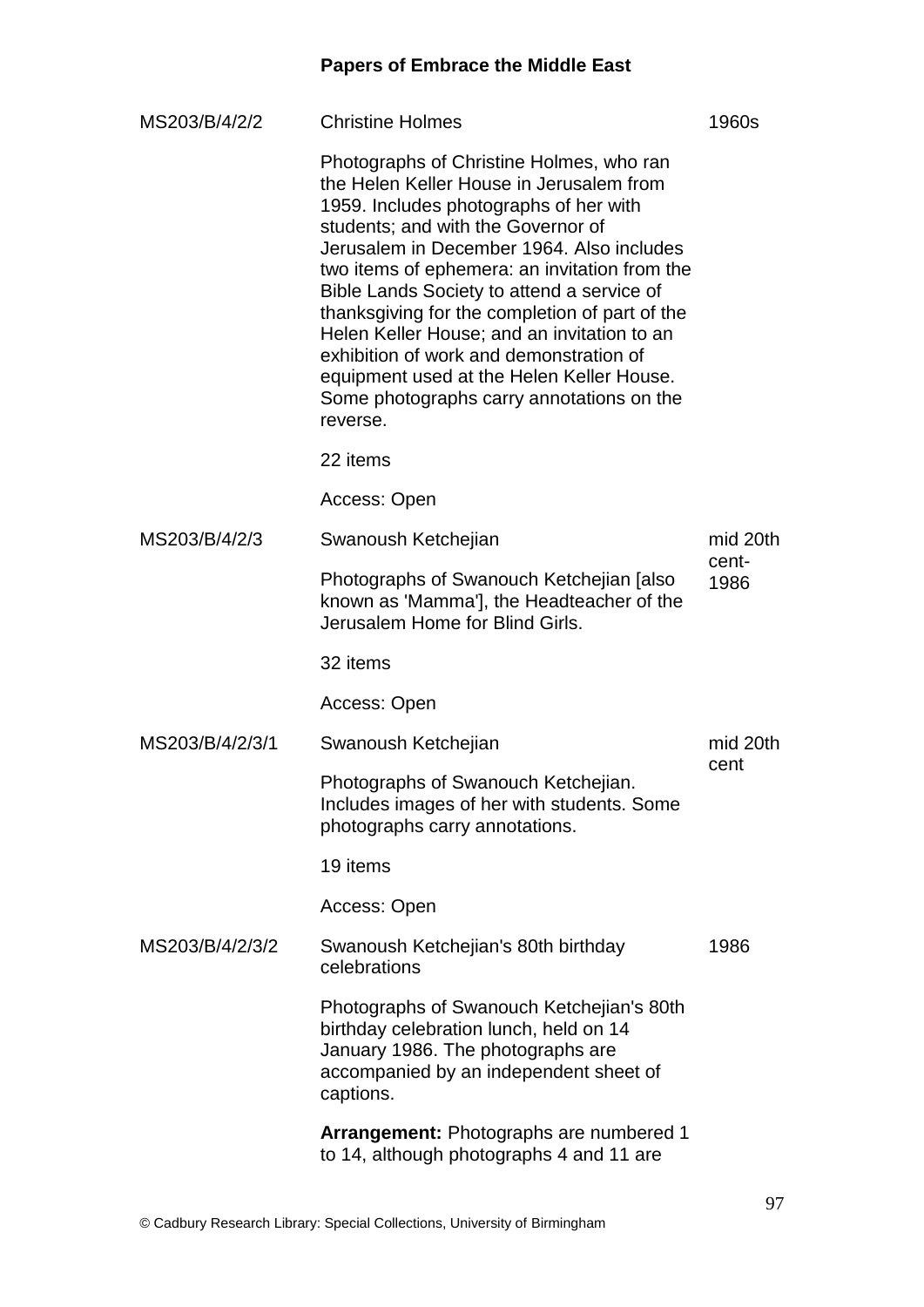|               | missing from the file.                                                                                                                                                                                                                                                                                                    |                  |
|---------------|---------------------------------------------------------------------------------------------------------------------------------------------------------------------------------------------------------------------------------------------------------------------------------------------------------------------------|------------------|
|               | 13 items                                                                                                                                                                                                                                                                                                                  |                  |
|               | Access: Open                                                                                                                                                                                                                                                                                                              |                  |
| MS203/B/4/2/4 | May Ladah                                                                                                                                                                                                                                                                                                                 | mid 20th<br>cent |
|               | Two photographs of May Ladah [principal of<br>a blind school] with blind boys in Bethlehem.                                                                                                                                                                                                                               |                  |
|               | 2 items                                                                                                                                                                                                                                                                                                                   |                  |
|               | Access: Open                                                                                                                                                                                                                                                                                                              |                  |
| MS203/B/4/2/5 | Mary Lovell                                                                                                                                                                                                                                                                                                               | early            |
|               | Photographs of Mary Lovell. Images include<br>Mary Lovell with blind children; the funeral of<br>Mary Lovell; Mary Lovell at the graves of<br>British Soldiers in Jerusalem; and images of<br>her home town of Stickney, Lincolnshire.<br>Some photographs carry annotations.                                             | 20th<br>cent     |
|               | 27 items                                                                                                                                                                                                                                                                                                                  |                  |
|               | Access: Open                                                                                                                                                                                                                                                                                                              |                  |
| MS203/B/4/2/6 | <b>Miscellaneous</b>                                                                                                                                                                                                                                                                                                      | mid 20th         |
|               | Miscellaneous photographs, largely<br>depicting people working amongst blind<br>children. Images include blind children<br>playing musical instruments; working with<br>hand loom; the gardens at the Helen Keller<br>House; and Mary Lovell and her students.<br>Some photographs have been annotated on<br>the reverse. | cent             |
|               | <b>Arrangement:</b> Unlike the other files in this<br>sub-series, this material was bundled<br>together by the depositor. This bundle has<br>consequently been retained although some<br>material inevitably overlaps with other files in<br>this sub-series.                                                             |                  |
|               | 35 items                                                                                                                                                                                                                                                                                                                  |                  |
|               | Access: Open                                                                                                                                                                                                                                                                                                              |                  |
| MS203/B/5     | Miscellaneous material                                                                                                                                                                                                                                                                                                    | mid 20th<br>cent |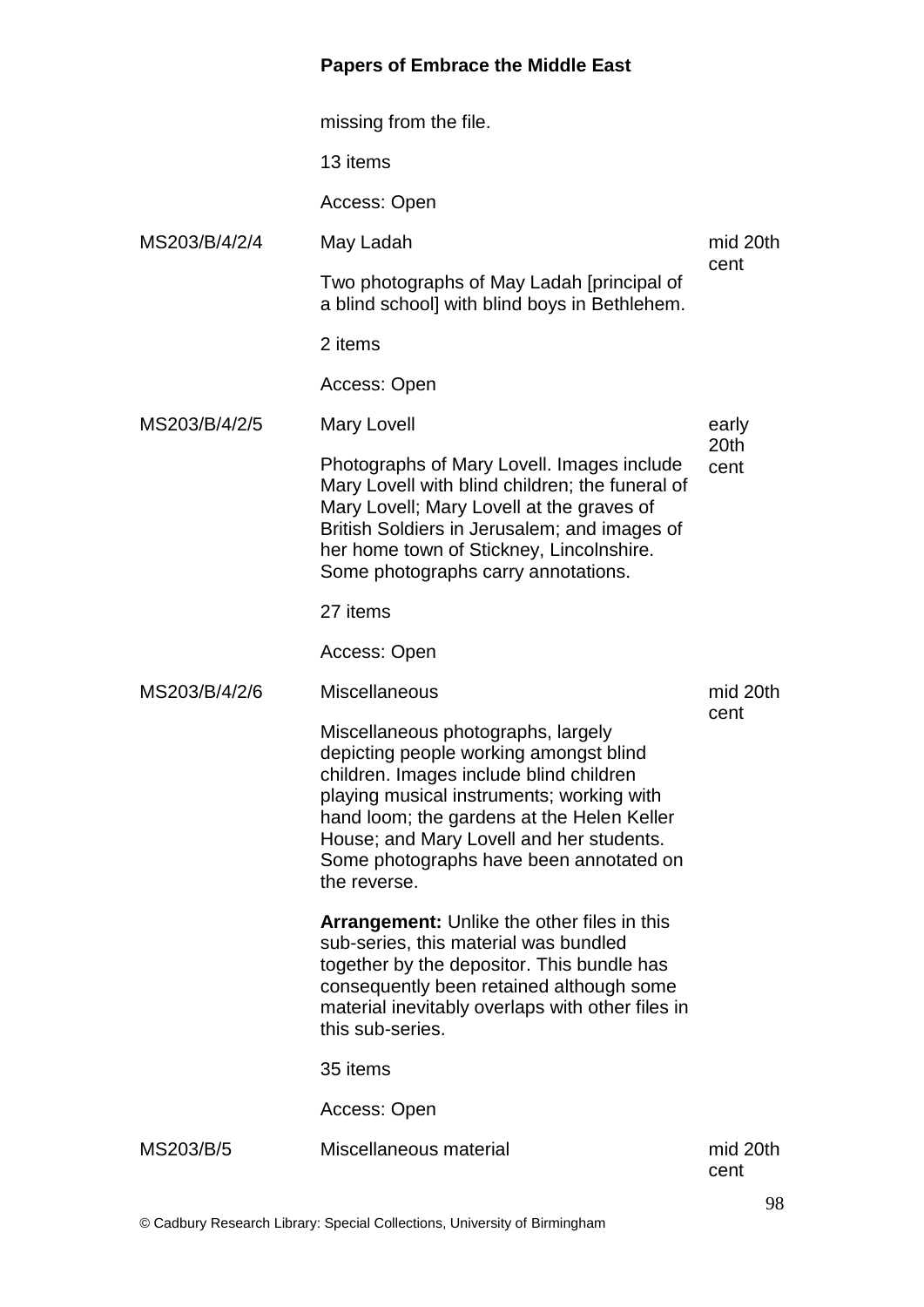|                | 5 items                                                                                                                                                                                                                                                                                                                                                      |                |
|----------------|--------------------------------------------------------------------------------------------------------------------------------------------------------------------------------------------------------------------------------------------------------------------------------------------------------------------------------------------------------------|----------------|
|                | Access: Open                                                                                                                                                                                                                                                                                                                                                 |                |
| MS203/B/5/1    | <b>Newscuttings</b>                                                                                                                                                                                                                                                                                                                                          | mid 20th       |
|                | <b>Material includes:</b>                                                                                                                                                                                                                                                                                                                                    | cent-<br>1990s |
|                |                                                                                                                                                                                                                                                                                                                                                              |                |
|                | /1: Newscutting, brief history and photograph<br>of Mary Lovell, Adele Dafesh and Miss<br>[Swanoush] Ketchejian.                                                                                                                                                                                                                                             |                |
|                | /2: Newscutting depicting Adele Dafesh<br>singing hymns with her students.                                                                                                                                                                                                                                                                                   |                |
|                | /3: Newscutting entitled 'The Lovell girls<br>unite'. Describes a visit to William Lovell<br>School at Stickney [Mary Lovell's home<br>town] by six blind Israeli girls. [c 1990s].                                                                                                                                                                          |                |
|                | /4: Newscutting, from the Southern Journal,<br>entitled 'Gives Her Life to Helping the Blind<br>in Jordan'. Regarding the work of Christine<br>Holmes. 13 January 1961.                                                                                                                                                                                      |                |
|                | 4 items                                                                                                                                                                                                                                                                                                                                                      |                |
|                | Access: Open                                                                                                                                                                                                                                                                                                                                                 |                |
| MS203/B/5/2    | Sound recording                                                                                                                                                                                                                                                                                                                                              | mid 20th       |
|                | A 78 RPM gramophone record entitled 'Lord<br>of Glory', sung by blind Arab children and<br>produced by the Lovell Society.                                                                                                                                                                                                                                   | cent           |
|                | 1 item                                                                                                                                                                                                                                                                                                                                                       |                |
|                | Access: Open                                                                                                                                                                                                                                                                                                                                                 |                |
| <b>MS203/C</b> | Papers of the Bulgarian Bible School                                                                                                                                                                                                                                                                                                                         | 1870s-         |
|                | This material comprises papers of, or related<br>to, the Bulgarian Bible School since its<br>inception in 1931. The papers consist a<br>minute book, 1931-1939; a list of donors to<br>the school; a number of legal documents<br>including land deeds; plans of the site of the<br>school; and photographs and postcards<br>depicting scenes from Bulgaria. | 2004           |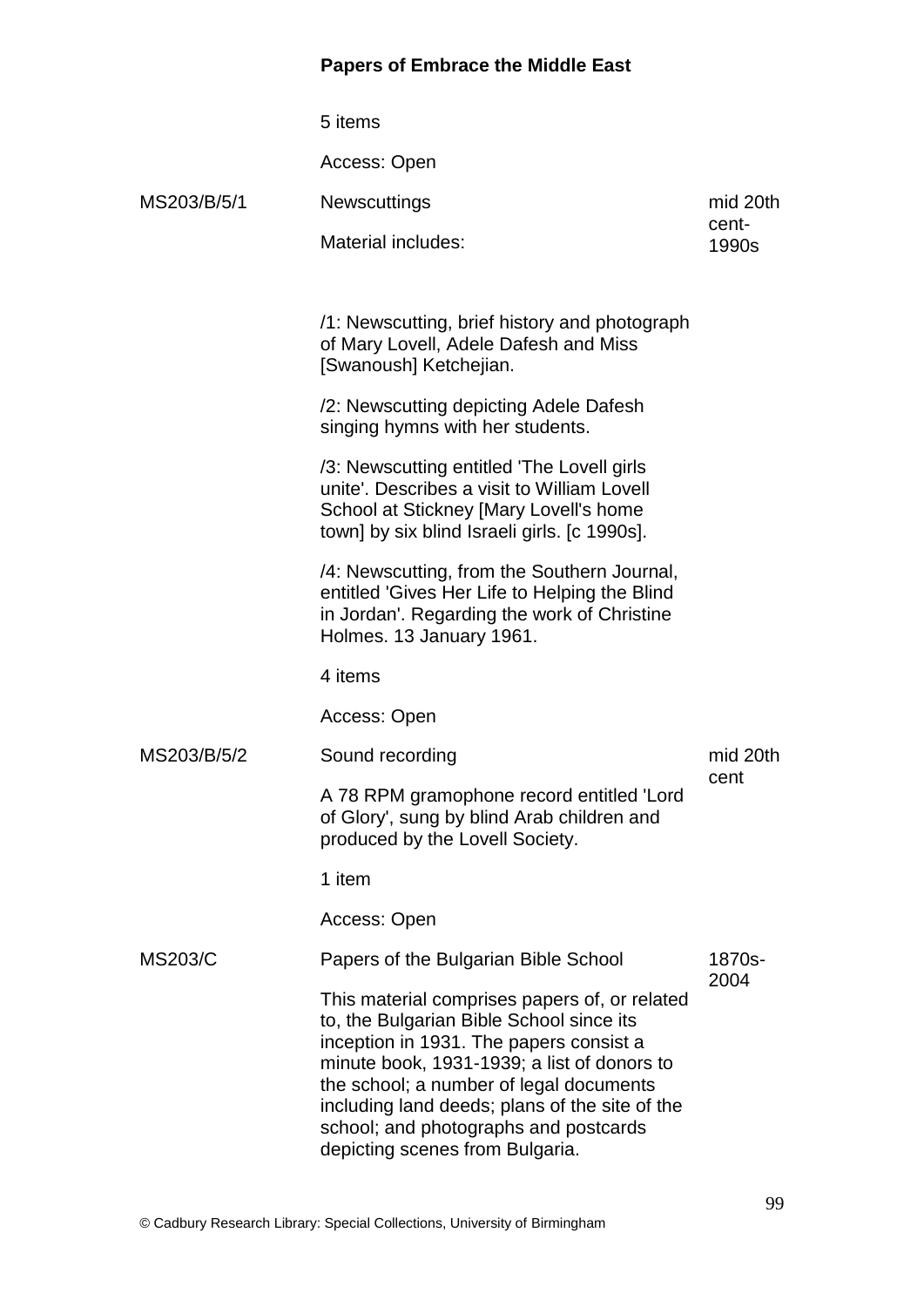|             | <b>Papers of Embrace the Middle East</b>                                                                                                                                                                                                                                                                                                                                                                                                                                                                                                                                                                                                  |               |
|-------------|-------------------------------------------------------------------------------------------------------------------------------------------------------------------------------------------------------------------------------------------------------------------------------------------------------------------------------------------------------------------------------------------------------------------------------------------------------------------------------------------------------------------------------------------------------------------------------------------------------------------------------------------|---------------|
|             | <b>Administrative history: The Bulgarian Bible</b><br>School was established in 1931 by members<br>of the Bible Lands Mission Aid Society. A<br>committee was set up with the intention of<br>establishing a Bible Seminary at Samokov,<br>Bulgaria.                                                                                                                                                                                                                                                                                                                                                                                      |               |
|             | Sources: records of Embrace the Middle<br>East (ecumenical charity) and related<br>organisations.                                                                                                                                                                                                                                                                                                                                                                                                                                                                                                                                         |               |
|             | 2 volumes and 66 items                                                                                                                                                                                                                                                                                                                                                                                                                                                                                                                                                                                                                    |               |
|             | Access: Open                                                                                                                                                                                                                                                                                                                                                                                                                                                                                                                                                                                                                              |               |
| MS203/C/1   | Administrative records                                                                                                                                                                                                                                                                                                                                                                                                                                                                                                                                                                                                                    | 1931-         |
|             | These papers comprise administrative<br>material relating to the Bulgarian Bible<br>School. They comprise one minute book,<br>covering the period of the schools inception<br>in 1931 to 1939; and a volume detailing<br>donors of the school.                                                                                                                                                                                                                                                                                                                                                                                            | 1939          |
|             | 2 volumes                                                                                                                                                                                                                                                                                                                                                                                                                                                                                                                                                                                                                                 |               |
|             | Access: Open                                                                                                                                                                                                                                                                                                                                                                                                                                                                                                                                                                                                                              |               |
| MS203/C/1/1 | Minute book                                                                                                                                                                                                                                                                                                                                                                                                                                                                                                                                                                                                                               | 1931-<br>1939 |
|             | Signed minutes which run from 12 February<br>1931 to 28 December 1939. The volume<br>includes an index and minutes cover the<br>establishment of the school; the constitution;<br>a number of references to property and title<br>deeds; details of the principalship and tutors<br>appointed to run the school; students<br>applications and support; bible courses; and<br>the proposal of temporarily closing the<br>school in 1939 'as the prospects of getting<br>students for the new session were very bad'<br>although the school re-opened for the new<br>session with nine students. The volume<br>contains some loose inserts. |               |
|             | 1 volume                                                                                                                                                                                                                                                                                                                                                                                                                                                                                                                                                                                                                                  |               |
|             | Access: Open                                                                                                                                                                                                                                                                                                                                                                                                                                                                                                                                                                                                                              |               |
| MS203/C/1/2 | Donors' book                                                                                                                                                                                                                                                                                                                                                                                                                                                                                                                                                                                                                              | 1930s         |
|             | A register of donors of the Bulgarian Bible                                                                                                                                                                                                                                                                                                                                                                                                                                                                                                                                                                                               |               |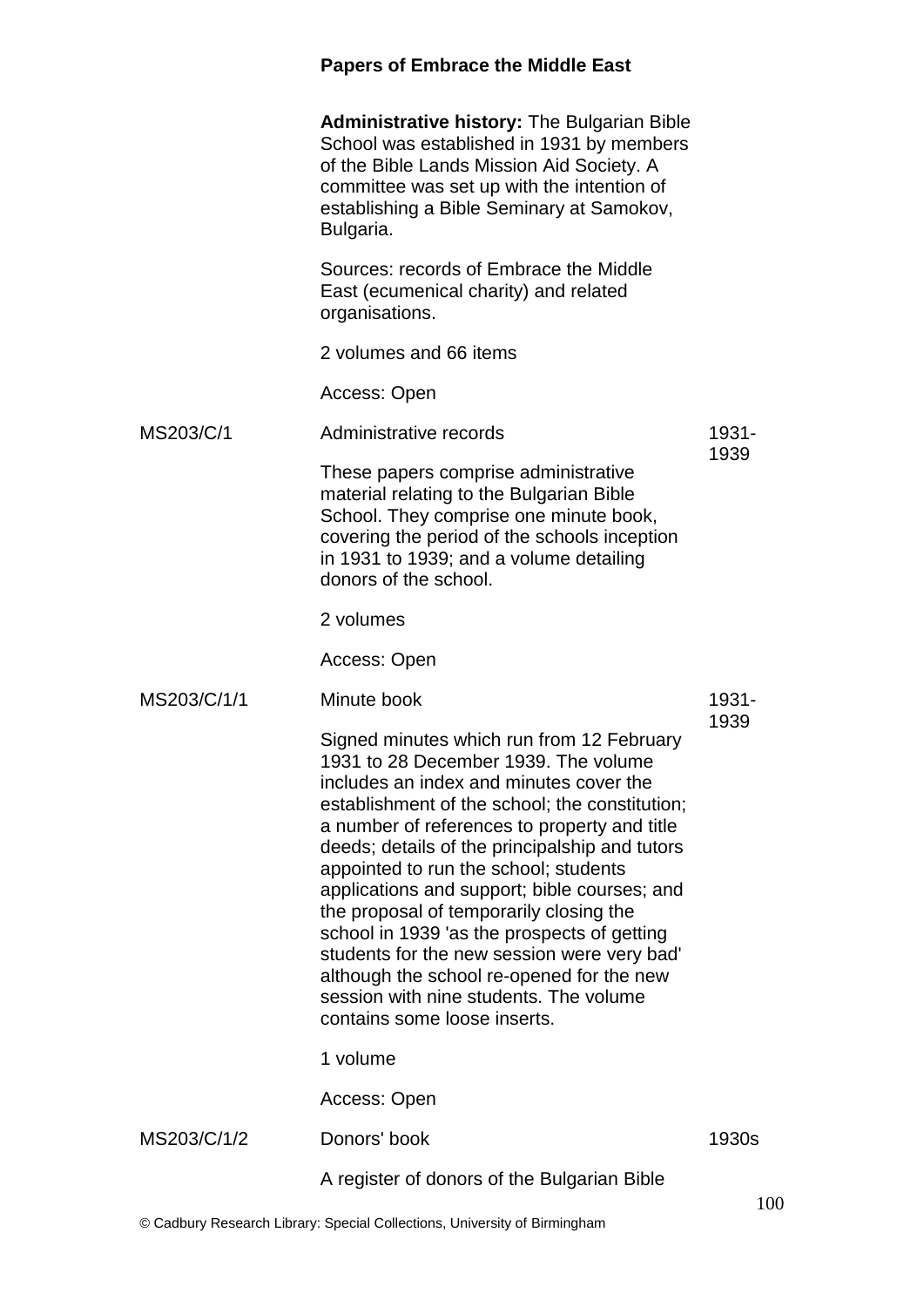School. The volume contains alphabetical lists of donors and contains their addresses.

1 volume

Access: Open

**Physical description:** The binding of the volume has been water damaged.

MS203/C/2 Papers relating to the building of the Bulgarian Bible School 1870s-1946

27 items

Access: Open

#### MS203/C/2/1 Material relating to land purchased to build the Bulgarian Bible School 1870s-1946

Material relating to the purchase of land in Samokov, Bulgaria, used to build the Bulgarian Bible School. Items are written in a mixture of Bulgarian (cyrillic), English, Turkish and Greek. A number of items are labelled 'Hoget' or 'Hodjet' which is derived from the Ottoman Turkish for 'title deed of house or land'. Material includes:

/2: Undated title deed of Abdurrahman.

/3: Deed of half 'cheshme' [from the Persian for 'fountain'] purchased for house occupied by H. P. Page, Samakov. Dated December 1871.

/4: Conveyance of property of Ali Molla Husain and Arif Hassan, dated 23 November 1879. [In Bulgarian].

/5-8: Various undated title deeds.

/10: Title deed of a property owned by the American Board of Commissioners for Foreign Missions formerly held in the name of Nicola T. Boyadjieu and transferred to J. F. Clarke. Dated 1875.

/11: Receipt of Kaimil Akhmetour to J. F. Clarke. Dated 16 December 1879.

/13: Deed of Epifan George Metkolu.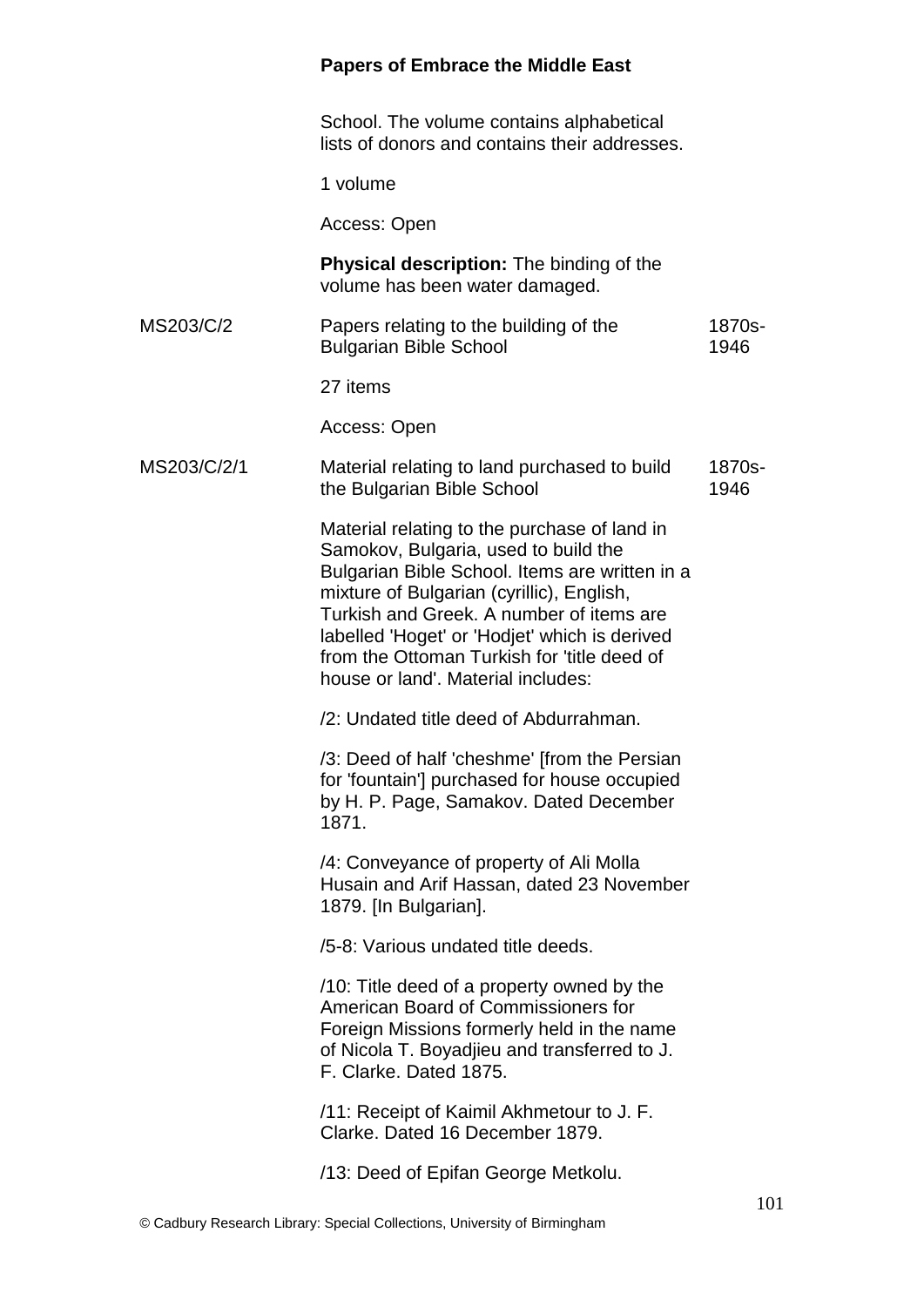|             | <b>Papers of Embrace the Middle East</b>                                                                                                                                                                                                                             |               |
|-------------|----------------------------------------------------------------------------------------------------------------------------------------------------------------------------------------------------------------------------------------------------------------------|---------------|
|             | Annotated in Greek and signed E. G. K.<br>Metkolchou. Dated 30 May 1874.                                                                                                                                                                                             |               |
|             | /14: Deed of Mission premises at Samokov<br>House.                                                                                                                                                                                                                   |               |
|             | /15: Title deed of a property owned by the<br>American Board of Commissioners for<br>Foreign Missions formerly in the name of<br>Nicola K. Martinchev and transferred to J. F.<br>Clarke. Dated 1875.                                                                |               |
|             | /19: Deed of half 'cheshme' for Girls' School.<br>Dated 1874.                                                                                                                                                                                                        |               |
|             | 23 items                                                                                                                                                                                                                                                             |               |
|             | Access: Open                                                                                                                                                                                                                                                         |               |
|             | Language: English, Turkish, Greek,<br><b>Bulgarian</b>                                                                                                                                                                                                               |               |
| MS203/C/2/2 | Plans of the Bulgarian Bible School                                                                                                                                                                                                                                  | 1930s         |
|             | /1-4: Maps and plans depicting the layout of<br>the Bulgarian Bible School in Samokov.                                                                                                                                                                               |               |
|             | 4 items                                                                                                                                                                                                                                                              |               |
|             | Access: Open                                                                                                                                                                                                                                                         |               |
| MS203/C/3   | Publications and related material                                                                                                                                                                                                                                    | 1919-<br>2004 |
|             | This material comprises a published report of<br>the work of American missionaries in<br>Bulgaria; and an article detailing the work of<br>missionary schools in Samokov.                                                                                            |               |
|             | 2 items                                                                                                                                                                                                                                                              |               |
|             | Access: Open                                                                                                                                                                                                                                                         |               |
| MS203/C/3/1 | Reports and Letters of American<br><b>Missionaries</b>                                                                                                                                                                                                               | 1919          |
|             | Report entitled 'Reports and Letters of<br>American Missionaries: referring to the<br>distribution of nationalities in the former<br>provinces of European Turkey 1858-1918' by<br>Vladimir A. Tsanoff and published in Sofia in<br>1919. Contains letters from, and |               |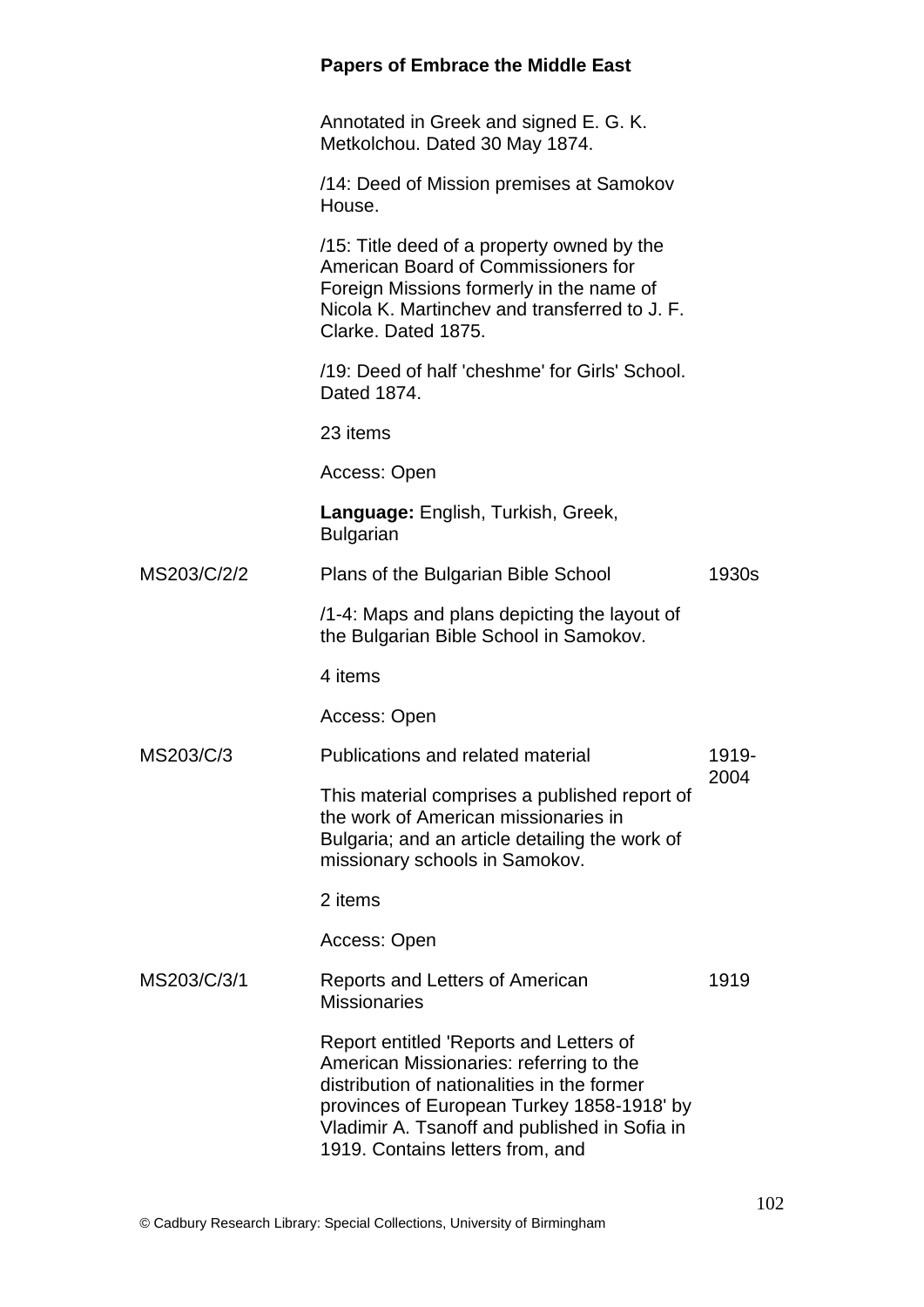|             | photographs of, missionaries.                                                                                                                                                                                                                                                                                                                                      |                |
|-------------|--------------------------------------------------------------------------------------------------------------------------------------------------------------------------------------------------------------------------------------------------------------------------------------------------------------------------------------------------------------------|----------------|
|             | 1 item                                                                                                                                                                                                                                                                                                                                                             |                |
|             | Access: Open                                                                                                                                                                                                                                                                                                                                                       |                |
| MS203/C/3/2 | Article entitled 'The Samokov Schools'                                                                                                                                                                                                                                                                                                                             | 2004           |
|             | A printed article sent to Jean Hatton from<br>Dony Donev regarding 'The Samokov<br>Schools'. The article describes the work of<br>American missionaries in Bulgaria during the<br>19th and early 20th centuries.                                                                                                                                                   |                |
|             | 1 item                                                                                                                                                                                                                                                                                                                                                             |                |
|             | Access: Open                                                                                                                                                                                                                                                                                                                                                       |                |
| MS203/C/4   | Photographs, postcards and maps                                                                                                                                                                                                                                                                                                                                    | mid 20th       |
|             | Photographs and postcards depicting<br>scenes from Bulgaria and native peoples at<br>work and play. Some material includes<br>images of the countryside and cities,<br>including Sofia. Some images have<br>annotations, although many are not labelled<br>with a date or description. Also includes a<br>coloured map depicting missions in Turkey<br>and Persia. | cent           |
|             | <b>Arrangement:</b> The loose photographs at the<br>time of deposit were arranged into three<br>folders each entitled 'Bulgaria'. These folders<br>have been brought together to form one<br>series.                                                                                                                                                               |                |
|             | 37 items                                                                                                                                                                                                                                                                                                                                                           |                |
|             | Access: Open                                                                                                                                                                                                                                                                                                                                                       |                |
| MS203/D     | Papers of the Four Homes of Mercy                                                                                                                                                                                                                                                                                                                                  | 1960s-<br>2002 |
|             | This material comprises papers of, or related<br>to, The Four Homes of Mercy. The papers<br>consist a report detailing the work of the<br>Homes from 1982; some items of<br>correspondence; newsletters produced by<br>the Homes; and photographs and postcards,<br>mostly depicting individuals associated with<br>the Homes.                                     |                |

### **Administrative history:** The Four Homes of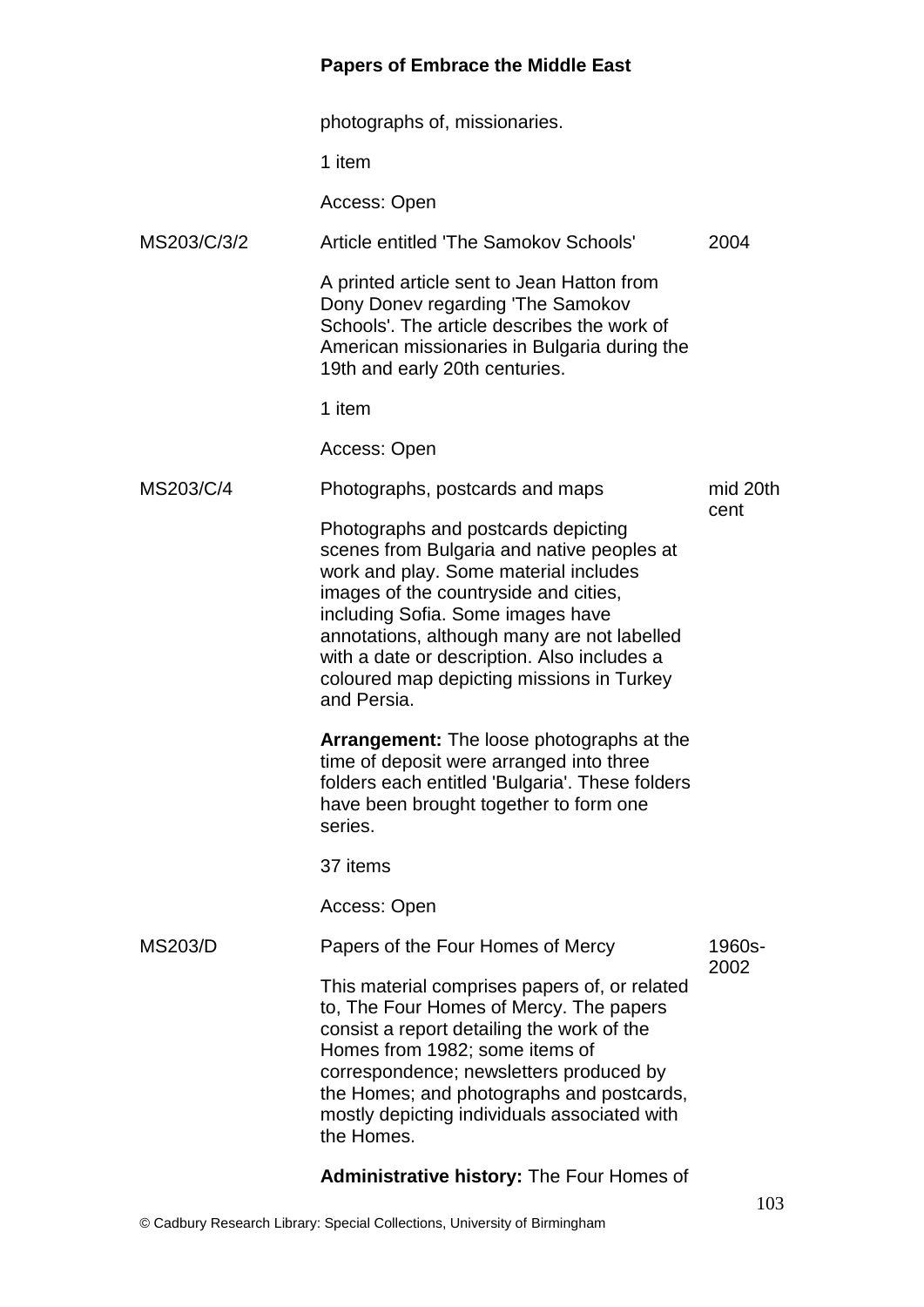|             | Mercy were established by Katherine Siksek<br>(1894-1973), a Palestinian Christian living in<br>Jerusalem, during 1940. Her work expanded<br>to include a 'Home for the Aged Invalids';<br>'The Crippled Children's Home'; 'St Mary's<br>Children's Home'; and 'St Mary's Maternity<br>Hospital'. In 1964 these 'Four Homes' moved<br>from Beit Jala, near Bethlehem, to a single<br>site in Bethany. Following Katherine's death,<br>her work has been continued by her<br>daughter, Henrietta Siksek Farradj, and a<br>committee of Palestinian Christian women. |               |
|-------------|--------------------------------------------------------------------------------------------------------------------------------------------------------------------------------------------------------------------------------------------------------------------------------------------------------------------------------------------------------------------------------------------------------------------------------------------------------------------------------------------------------------------------------------------------------------------|---------------|
|             | Sources: records of Embrace the Middle<br>East (ecumenical charity) and related<br>organisations; BibleLands website<br>(http://www.biblelands.org.uk) viewed 23<br>April 2010.                                                                                                                                                                                                                                                                                                                                                                                    |               |
|             | 1 file and 45 items                                                                                                                                                                                                                                                                                                                                                                                                                                                                                                                                                |               |
|             | Access: Open                                                                                                                                                                                                                                                                                                                                                                                                                                                                                                                                                       |               |
| MS203/D/1   | Administrative records                                                                                                                                                                                                                                                                                                                                                                                                                                                                                                                                             | 1979-         |
|             | These papers comprise administrative<br>material relating to The Four Homes of<br>Mercy. They comprise one report from 1982;<br>and three items of correspondence<br>concerning the work of supporter Deaconess<br>[Mary] Evelyn Morris.                                                                                                                                                                                                                                                                                                                           | 2002          |
|             | 1 file and 4 items                                                                                                                                                                                                                                                                                                                                                                                                                                                                                                                                                 |               |
|             | Access: Open                                                                                                                                                                                                                                                                                                                                                                                                                                                                                                                                                       |               |
| MS203/D/1/1 | Report                                                                                                                                                                                                                                                                                                                                                                                                                                                                                                                                                             | 1982          |
|             | A report detailing the work of The Four<br>Homes of Mercy including the services<br>offered by the Homes; income and<br>expenditure; and future projects.                                                                                                                                                                                                                                                                                                                                                                                                          |               |
|             | 1 file                                                                                                                                                                                                                                                                                                                                                                                                                                                                                                                                                             |               |
|             | Access: Open                                                                                                                                                                                                                                                                                                                                                                                                                                                                                                                                                       |               |
| MS203/D/1/2 | Correspondence                                                                                                                                                                                                                                                                                                                                                                                                                                                                                                                                                     | 1979-<br>2002 |
|             | This file contains:                                                                                                                                                                                                                                                                                                                                                                                                                                                                                                                                                |               |
|             | /1-4: Material relating to the Deaconess                                                                                                                                                                                                                                                                                                                                                                                                                                                                                                                           |               |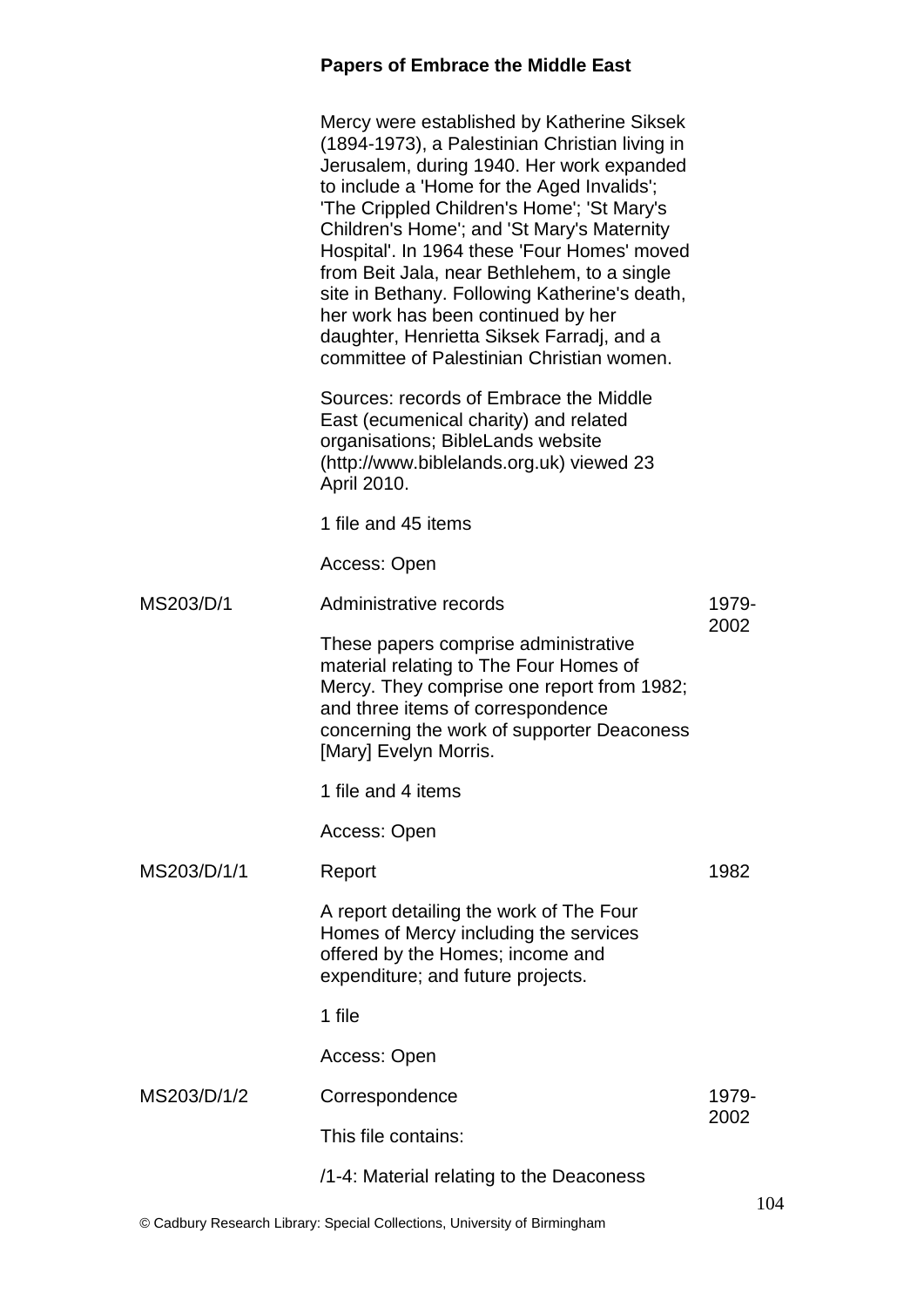|             | [Mary] Evelyn Morris. Includes a letter<br>addressed to Miss [Nora M.] Hardwick from<br>Marjorie L. Panning, Embassy of the<br>Hashemite Kingdom of Jordan; and<br>information regarding The British Support<br>Fund for the Four Homes of Mercy which<br>had been established by Deaconness [Mary]<br>Evelyn Morris.                                                                                                                                                                                                                                                                                                                                                                                               |        |
|-------------|---------------------------------------------------------------------------------------------------------------------------------------------------------------------------------------------------------------------------------------------------------------------------------------------------------------------------------------------------------------------------------------------------------------------------------------------------------------------------------------------------------------------------------------------------------------------------------------------------------------------------------------------------------------------------------------------------------------------|--------|
|             | 4 items                                                                                                                                                                                                                                                                                                                                                                                                                                                                                                                                                                                                                                                                                                             |        |
|             | Access: Open                                                                                                                                                                                                                                                                                                                                                                                                                                                                                                                                                                                                                                                                                                        |        |
| MS203/D/2   | Publications and related material                                                                                                                                                                                                                                                                                                                                                                                                                                                                                                                                                                                                                                                                                   | 1970s- |
|             | This material comprises an incomplete run of<br>Society newsletters; and publications<br>relating to the work of Katherine Siksek.                                                                                                                                                                                                                                                                                                                                                                                                                                                                                                                                                                                  | 1990   |
|             | 19 items                                                                                                                                                                                                                                                                                                                                                                                                                                                                                                                                                                                                                                                                                                            |        |
|             | Access: Open                                                                                                                                                                                                                                                                                                                                                                                                                                                                                                                                                                                                                                                                                                        |        |
| MS203/D/2/1 | Newsletters of the Four Homes of Mercy                                                                                                                                                                                                                                                                                                                                                                                                                                                                                                                                                                                                                                                                              | 1979-  |
|             | /1-13: Issues of the newsletter produced by<br>the Four Homes of Mercy. Comprises Issue<br>15, January 1978 to the issue produced in<br>Summer 1990. These newsletters were<br>produced by the Honorary Secretary of the<br>British Committee of The Friends of the Four<br>Homes of Mercy: Deaconess [Mary] Evelyn<br>Morris (1978), Nora M. Hardwick (until<br>1981), Barbara Hook (1981-1990), and Peter<br>Emerson (1990). The newsletters include<br>reports of work undertaken by the centre;<br>donations and appeals for help; and articles<br>relating to individuals related to the Four<br>Homes of Mercy including Deaconess [Mary]<br>Evelyn Morris, Katherine Siksek and<br>Henrietta Siksek Farradj. | 1990   |
|             | 13 items                                                                                                                                                                                                                                                                                                                                                                                                                                                                                                                                                                                                                                                                                                            |        |
|             | Access: Open                                                                                                                                                                                                                                                                                                                                                                                                                                                                                                                                                                                                                                                                                                        |        |
| MS203/D/2/2 | Material produced by, or relating to,<br>individuals associated with the Four Homes<br>of Mercy                                                                                                                                                                                                                                                                                                                                                                                                                                                                                                                                                                                                                     | 1970s  |
|             | Material includes:                                                                                                                                                                                                                                                                                                                                                                                                                                                                                                                                                                                                                                                                                                  |        |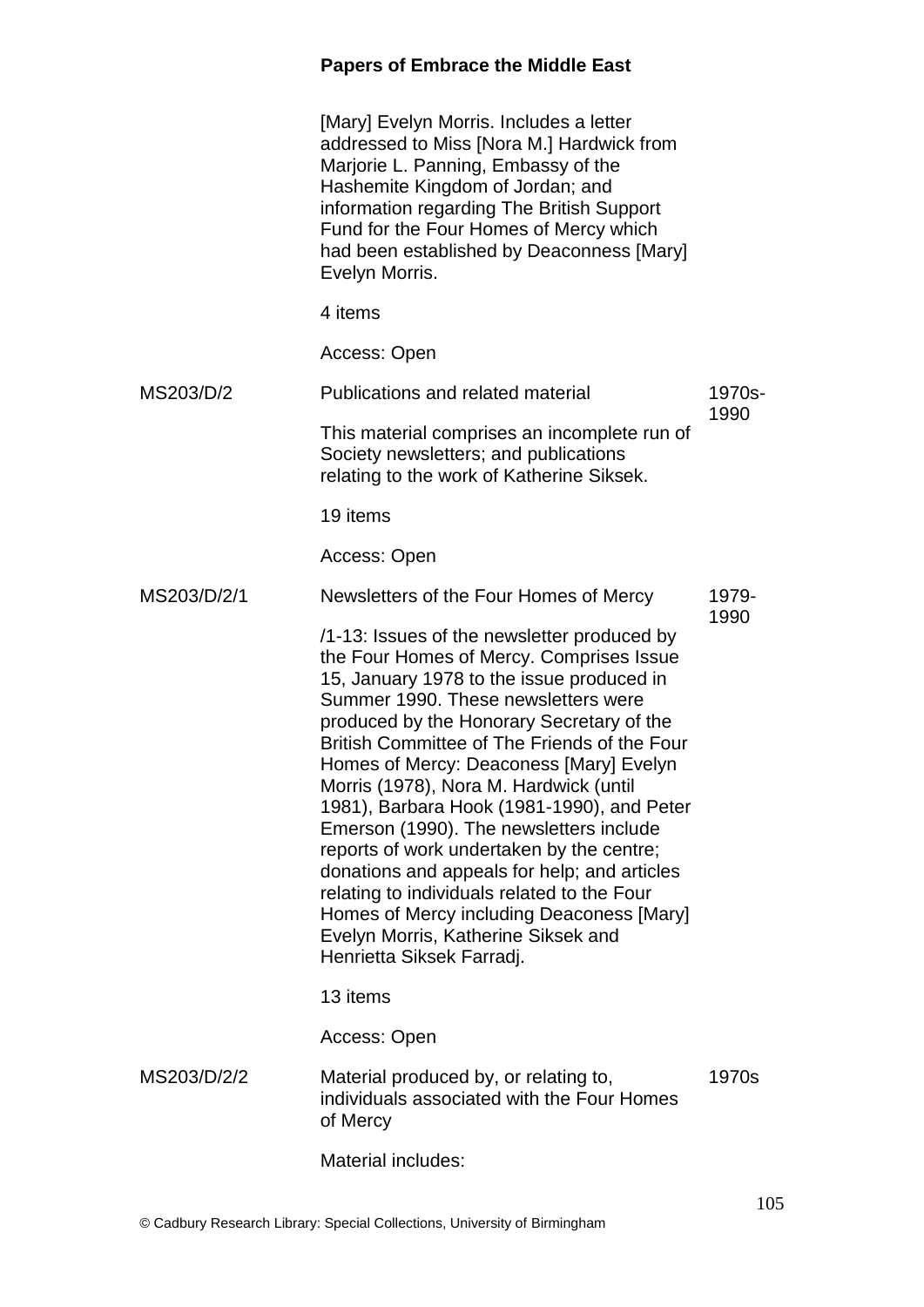|             | <b>Papers of Embrace the Middle East</b>                                                                                                                                                                                                                                                                                                                                                        |                 |
|-------------|-------------------------------------------------------------------------------------------------------------------------------------------------------------------------------------------------------------------------------------------------------------------------------------------------------------------------------------------------------------------------------------------------|-----------------|
|             | /1: Leaflet entitled 'The Story of Mrs Siksek<br>and the Four Homes of Mercy in Bethany',<br>reprinted 1973.                                                                                                                                                                                                                                                                                    |                 |
|             | /2-3: 'A Glimpse into the life of Katherine<br>Siksek: A Life of Light & Love' by Henrietta<br>Siksek Farradj. Includes published booklet<br>and typescript version.                                                                                                                                                                                                                            |                 |
|             | /4: Booklet entitled 'Katherine Siksek: an<br>impression and a tribute' [by Deaconess<br>[Mary] Evelyn Morris].                                                                                                                                                                                                                                                                                 |                 |
|             | /5: Article [written by Henrietta Siksek]<br>Farradj] concerning her mother's life and<br>work.                                                                                                                                                                                                                                                                                                 |                 |
|             | /6: A letter to Deaconess Eleanor Postaus<br>from Deaconess Constance Frost of Tarring,<br>Worthing, Sussex. Contains her<br>reminiscences and appreciation of the work<br>of Deaconess [Mary] Evelyn Morris. 4 April<br>1976.                                                                                                                                                                  |                 |
|             | 6 items                                                                                                                                                                                                                                                                                                                                                                                         |                 |
|             | Access: Open                                                                                                                                                                                                                                                                                                                                                                                    |                 |
| MS203/D/3   | Photographs                                                                                                                                                                                                                                                                                                                                                                                     | 1960s-<br>1990s |
|             | Photographs and postcards depicting<br>scenes from Bethany and people associated<br>with the Four Homes of Mercy, including the<br>founder, Katherine Siksek. Some images<br>have annotations.                                                                                                                                                                                                  |                 |
|             | 22 items                                                                                                                                                                                                                                                                                                                                                                                        |                 |
|             | Access: Open                                                                                                                                                                                                                                                                                                                                                                                    |                 |
| MS203/D/3/1 | Loose photographs and postcards                                                                                                                                                                                                                                                                                                                                                                 | 1970s-<br>1990s |
|             | Photographs and postcards depicting<br>scenes from Bethany and people associated<br>with the Four Homes of Mercy. Images<br>include photographs of Katherine Siksek and<br>her daughter, Henrietta Siksek Farradj; a<br>postcard depicting the Four Homes; a<br>photograph of Deaconess [Mary] Evelyn<br>Morris who established a support fund for<br>the Four Homes of Mercy; and residents of |                 |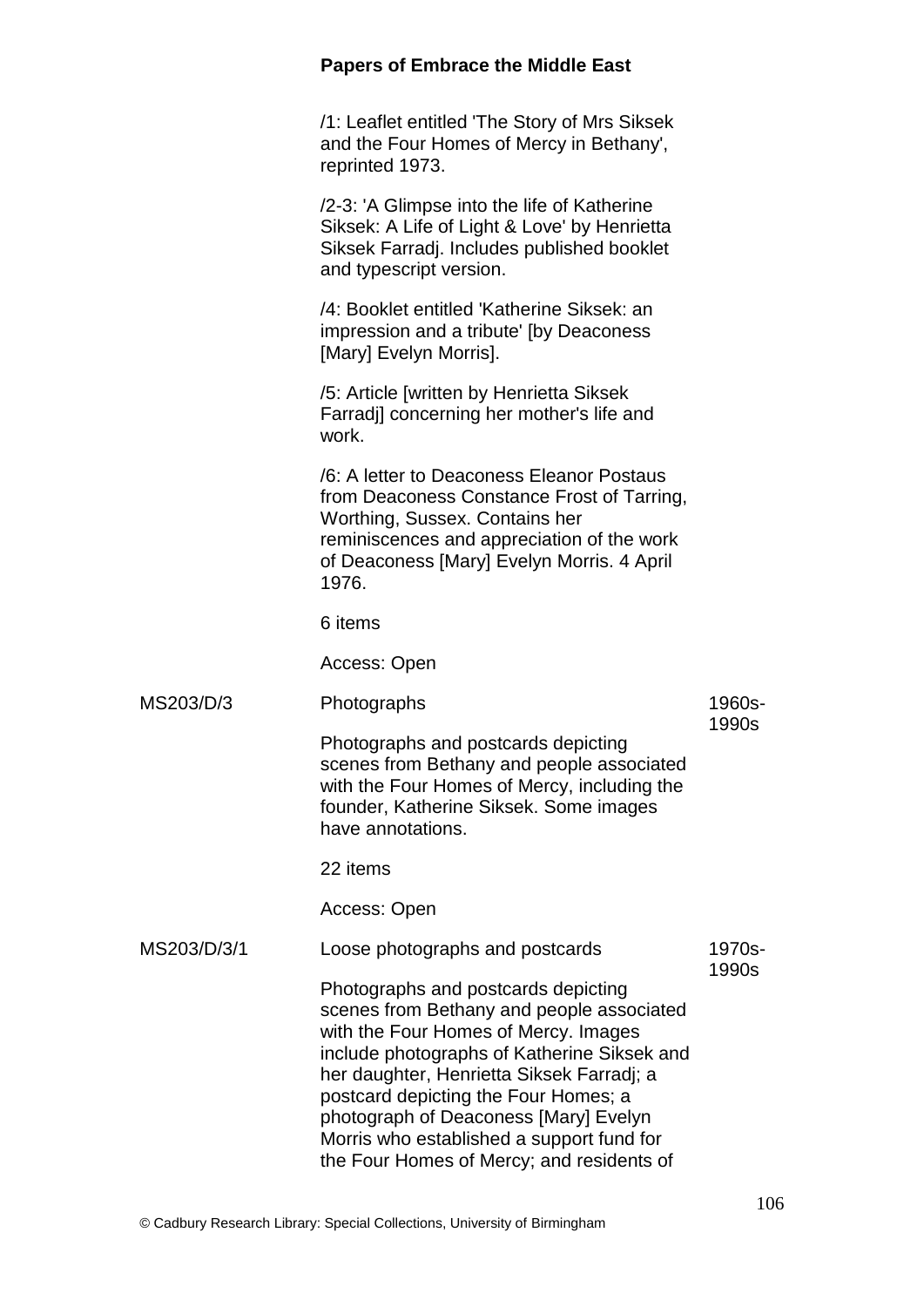|                | the centre.                                                                                                                                                                                                                                                                                                                                                                                                                                                                                                                                                                                                                                                                                                                         |       |
|----------------|-------------------------------------------------------------------------------------------------------------------------------------------------------------------------------------------------------------------------------------------------------------------------------------------------------------------------------------------------------------------------------------------------------------------------------------------------------------------------------------------------------------------------------------------------------------------------------------------------------------------------------------------------------------------------------------------------------------------------------------|-------|
|                | 17 items                                                                                                                                                                                                                                                                                                                                                                                                                                                                                                                                                                                                                                                                                                                            |       |
|                | Access: Open                                                                                                                                                                                                                                                                                                                                                                                                                                                                                                                                                                                                                                                                                                                        |       |
| MS203/D/3/2    | Transparencies                                                                                                                                                                                                                                                                                                                                                                                                                                                                                                                                                                                                                                                                                                                      | 1960s |
|                | Photograph transparencies of Deaconess<br>[Mary] Evelyn Morris, supporter of the Four<br>Homes of Mercy.                                                                                                                                                                                                                                                                                                                                                                                                                                                                                                                                                                                                                            |       |
|                | 5 items                                                                                                                                                                                                                                                                                                                                                                                                                                                                                                                                                                                                                                                                                                                             |       |
|                | Access: Open                                                                                                                                                                                                                                                                                                                                                                                                                                                                                                                                                                                                                                                                                                                        |       |
| <b>MS203/E</b> | Papers of Anatolia College                                                                                                                                                                                                                                                                                                                                                                                                                                                                                                                                                                                                                                                                                                          | 1943- |
|                | This material comprises papers of, or related<br>to, Anatolia College in Greece. The papers<br>consist one item of correspondence; a<br>published celebration marking the 75th<br>anniversary of the College in 1961; a history<br>of the College; and four photographs.                                                                                                                                                                                                                                                                                                                                                                                                                                                            | 2002  |
|                | Administrative history: Anatolia College<br>was founded at the Merzifon Seminary in<br>Greece in 1886, with Charles Tracy as<br>President. The Girls' School was founded in<br>1893 and students were principally Greek<br>and Armenian. The College was temporarily<br>closed between 1916 and 1919 as the<br>campus was occupied by Turkish troops<br>during the First World War. It was closed<br>again during the Second World War. The<br>exact relationship between Anatolia College<br>and Embrace the Middle East is unclear<br>although internal evidence indicates that<br>Embrace the Middle East supported the<br>school during the early 20th century when<br>atrocities were being perpetrated upon the<br>Armenians. |       |
|                | Sources: records of Embrace the Middle<br>East (ecumenical charity) and related<br>organisations.                                                                                                                                                                                                                                                                                                                                                                                                                                                                                                                                                                                                                                   |       |
|                | 7 items                                                                                                                                                                                                                                                                                                                                                                                                                                                                                                                                                                                                                                                                                                                             |       |
|                | Access: Open                                                                                                                                                                                                                                                                                                                                                                                                                                                                                                                                                                                                                                                                                                                        |       |